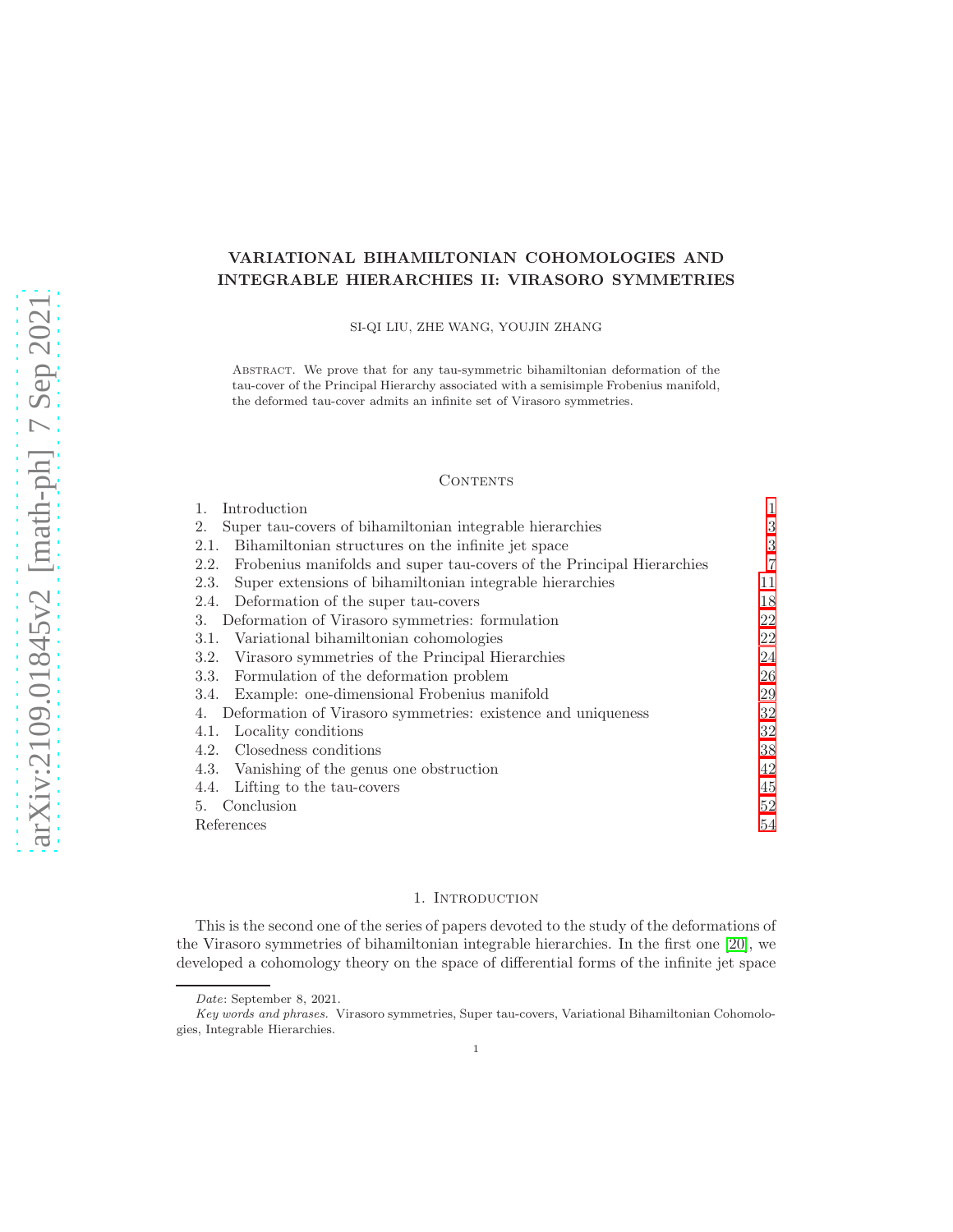of a super manifold for a given bihamiltonian structure of the hydrodynamic type, and we call such a cohomology theory the variational bihamiltonian cohomology. It can be viewed as a generalization of the bihamiltonian cohomology introduced in [\[12\]](#page-53-2), and it provides a suitable tool for us to study deformations of Virasoro symmetries of bihamiltonian integrable hierarchies.

The purpose of the present paper is to prove the following theorem.

Main Theorem. For the Principal Hierarchy associated with a semisimple Frobenius manifold and any of its tau-symmetric bihamiltonian deformations, there exists a unique deformation of its Virasoro symmetries such that they are symmetries of the deformed integrable hierarchy. Moreover, the action of the Virasoro symmetries on the tau-function Z of the deformed integrable hierarchy can be represented in the form

(1.1) 
$$
\frac{\partial Z}{\partial s_m} = L_m Z + O_m Z, \quad m \ge -1,
$$

where  $L_m$  are the Virasoro operators constructed in [\[11\]](#page-53-3) and  $O_m$  are some differential polynomials, and the flows  $\frac{\partial}{\partial s_m}$  satisfy the Virasoro commutation relations

<span id="page-1-1"></span>
$$
\left[\frac{\partial}{\partial s_k}, \frac{\partial}{\partial s_l}\right] = (l - k) \frac{\partial}{\partial s_{k+l}}, \quad k, l \ge -1.
$$

Let us briefly explain the basic idea for proving this theorem. Consider the following system of evolutionary PDEs with time variable  $t$  and spacial variable  $x$ :

<span id="page-1-0"></span>(1.2) 
$$
\frac{\partial u^i}{\partial t} = A^i_j(u)u^j_x + \varepsilon \left( B^i_j(u)u^j_{xx} + C^i_{jk}(u)u^j_xu^k_x \right) + \cdots, \quad i = 1, \cdots, n,
$$

We assume that this system is bihamiltonian with respect to the bihamiltonian structure  $(P_0, P_1)$  whose leading term is semisimple. We can associate with it a super extension by introducing odd unknown functions  $\theta_i$  for  $i = 1, \dots, n$ , and by adding odd flows  $\frac{\partial}{\partial \tau_0}$ and  $\frac{\partial}{\partial \tau_1}$  which correspond respectively to the Hamiltonian structure  $P_0$  and  $P_1$  (see [\[19\]](#page-53-4) and Sect. [2.3](#page-10-0) given below for details). Thus the super extension of [\(1.2\)](#page-1-0) consists of the flows  $\frac{\partial}{\partial t}$ ,  $\frac{\partial}{\partial \tau_0}$  and  $\frac{\partial}{\partial \tau_1}$  for the unknown functions  $u^i$  and  $\theta_i$ , and the fact that the system  $(1.2)$  is bihamiltonian with respect to  $(P_0, P_1)$  is equivalent to the following commutation relations:

$$
\left[\frac{\partial}{\partial t}, \frac{\partial}{\partial \tau_i}\right] = 0, \quad \left[\frac{\partial}{\partial \tau_i}, \frac{\partial}{\partial \tau_j}\right] = 0, \quad i, j = 0, 1.
$$

Example 1.1. Consider the following Korteweg-de Vries (KdV) equation:

$$
\frac{\partial u}{\partial t} = uu_x + \frac{\varepsilon^2}{12} u_{xxx}.
$$

It admits a bihamiltonian structure given by the following Poisson brackets:

$$
\{u(x), u(y)\}_0 = \delta'(x - y),
$$
  

$$
\{u(x), u(y)\}_1 = u(x)\delta'(x - y) + \frac{u_x}{2}\delta(x - y) + \frac{\varepsilon^2}{8}\delta'''(x - y).
$$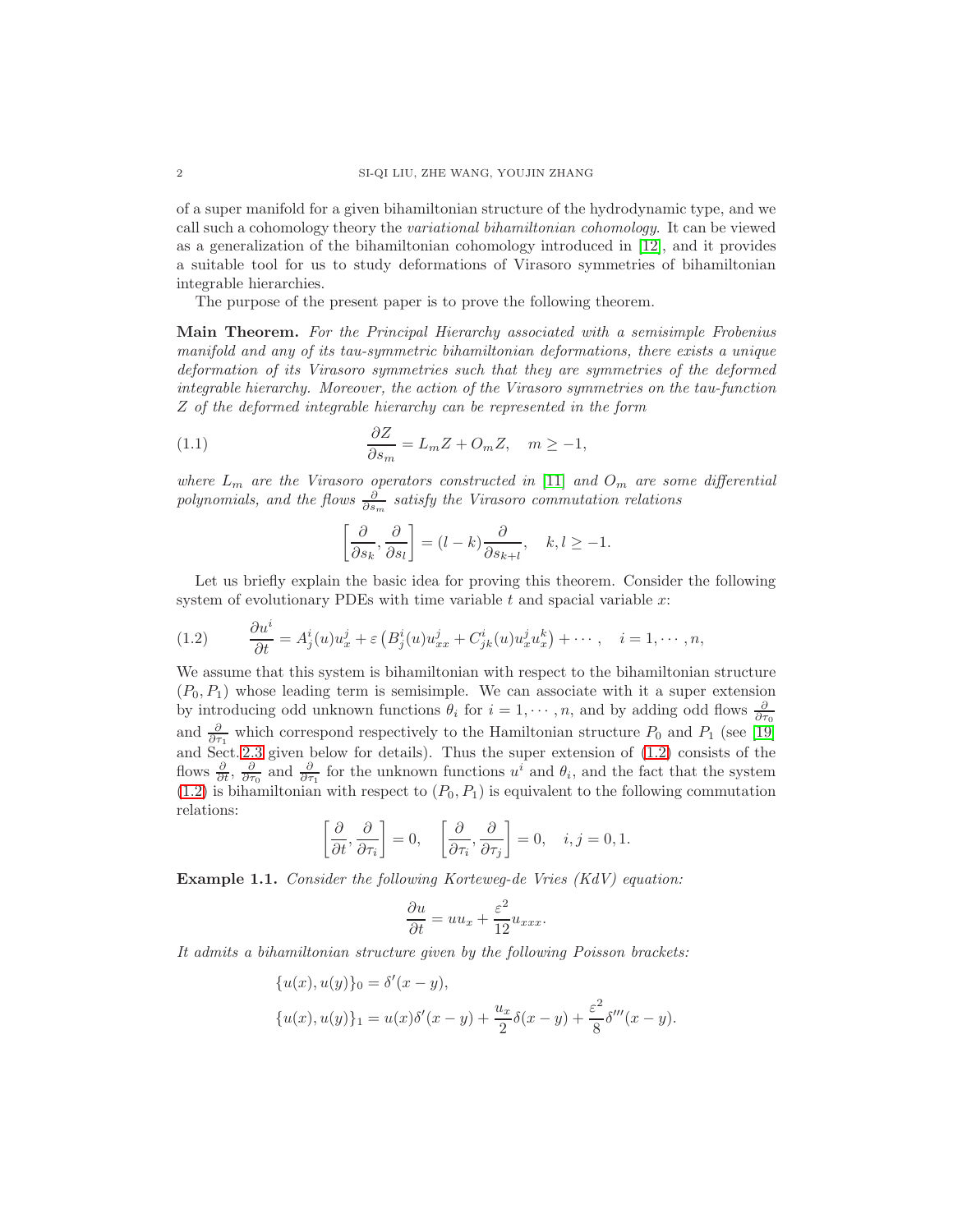We introduce an odd unknown function  $\theta$ , and construct the following super extension of the KdV equation:

<span id="page-2-2"></span>(1.3) 
$$
\frac{\partial u}{\partial t} = uu_x + \frac{\varepsilon^2}{12}u_{xxx}, \quad \frac{\partial \theta}{\partial t} = u\theta_x + \frac{\varepsilon^2}{12}\theta_{xxx},
$$

(1.4) 
$$
\frac{\partial u}{\partial \tau_0} = \theta_x, \quad \frac{\partial u}{\partial \tau_1} = v\theta_x + \frac{1}{2}v_x\theta + \frac{\varepsilon^2}{8}\theta_{xxx},
$$

(1.5) 
$$
\frac{\partial \theta}{\partial \tau_0} = 0, \quad \frac{\partial \theta}{\partial \tau_1} = \frac{1}{2} \theta \theta_x.
$$

It is easy to check directly that the flows in the extended system mutually commute.

## **Remark 1.1.** The flow  $(1.3)$  also appeared in  $[1]$ .

According to the theory of bihamiltonian cohomology given in [\[7\]](#page-53-6), we know that if there is another system of evolutionary PDEs given by the flow  $\frac{\partial}{\partial t}$  satisfying the commutation relation

(1.6) 
$$
\left[\frac{\partial}{\partial \hat{t}}, \frac{\partial}{\partial \tau_0}\right] = \left[\frac{\partial}{\partial \hat{t}}, \frac{\partial}{\partial \tau_1}\right] = 0,
$$

then it gives a symmetry of the system [\(1.2\)](#page-1-0), i.e.,

$$
\left[\frac{\partial}{\partial t}, \frac{\partial}{\partial \hat{t}}\right] = 0.
$$

We note that the above results is for a flow  $\frac{\partial}{\partial t}$  given by differential polynomials. In order to use the above results to consider symmetries of more general forms such as Virasoro symmetries, we introduce the notion of super tau-cover and develop the theory of variational bihamiltonian cohomology [\[20\]](#page-53-1). Then we are able to consider the commutation relation between the Virasoro symmetries  $\frac{\partial}{\partial s_m}$  and the odd flows  $\frac{\partial}{\partial \tau_0}$  and  $\frac{\partial}{\partial \tau_1}$ . By applying the results of variational bihamiltonian cohomology proved in [\[20\]](#page-53-1), we manage to prove the main theorem.

This paper is organized as follows. In Sect. [2,](#page-2-0) we construct the super tau-cover for a given tau-symmetric bihamiltonian deformation of the Principal Hierarchy associated with a semisimple Frobenius manifold. This construction builds a bridge which relates the Virasoro symmetries to the bihamiltonian structures. In Sect. [3,](#page-21-0) we explain how the deformation problem of the Virasoro symmetries can be solved via the theory of the variational bihamiltonian cohomology. Sect. [4](#page-31-0) is devoted to the proof of the main theorem. Finally some concluding remarks are made in Sect. [5.](#page-51-0)

#### 2. Super tau-covers of bihamiltonian integrable hierarchies

<span id="page-2-1"></span><span id="page-2-0"></span>2.1. Bihamiltonian structures on the infinite jet space. Let us start by recalling the basic constructions of bihamiltonian structures as local functionals on infinite jet spaces. One may refer to [\[17\]](#page-53-7) for a detailed introduction to this topic.

Let M be a smooth manifold of dimension n and  $\hat{M}$  be the super manifold of dimension  $(n|n)$  obtained by reversing the parity of the fibers of the cotangent bundle of M. In another word, if we choose a local canonical coordinate system  $(u^1, \dots, u^n; \theta_1, \dots, \theta_n)$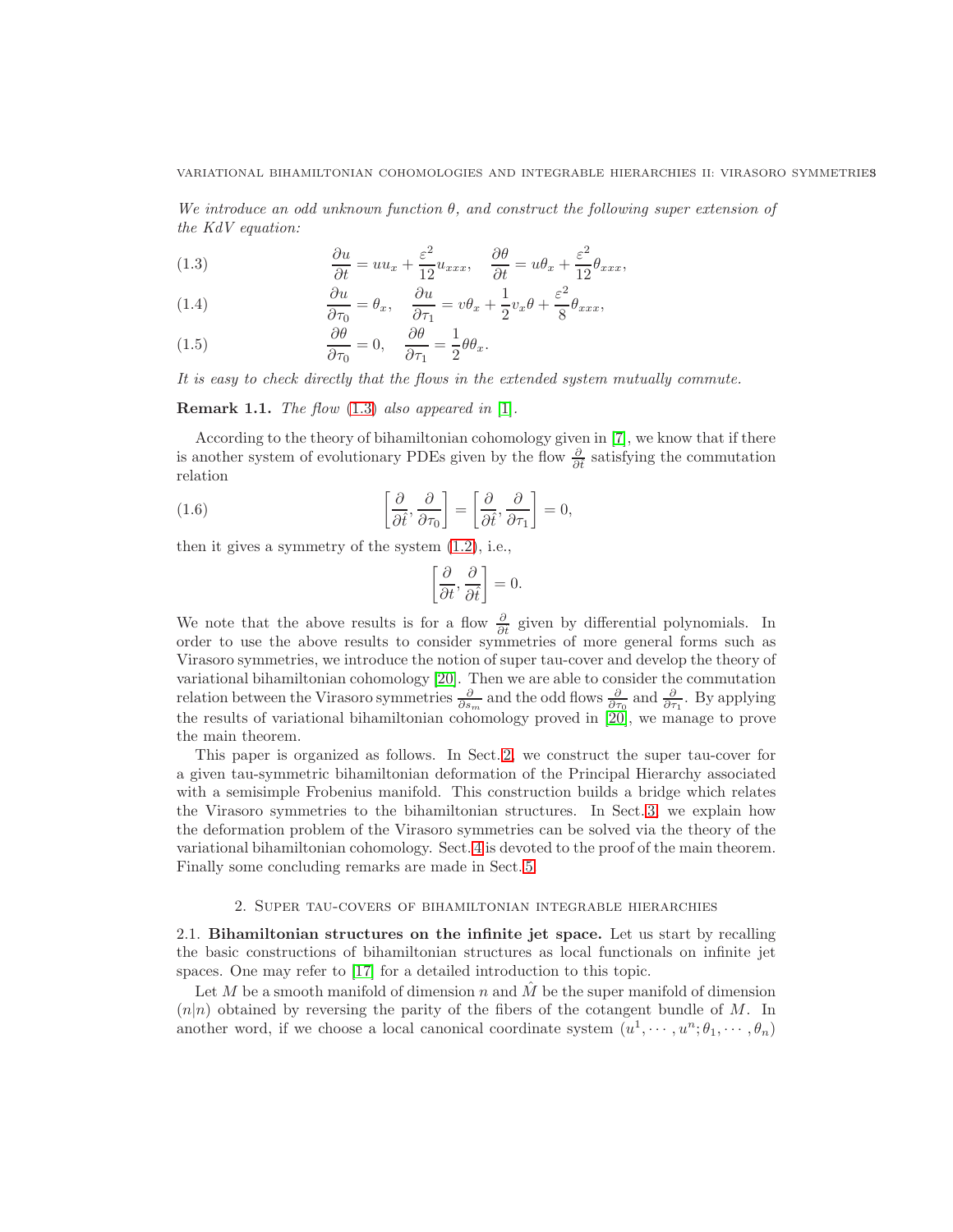on  $T^*M$ , then  $\hat{M}$  can be described locally by the same chart while regarding the fiber coordinates as odd variables:

$$
\theta_i \theta_j + \theta_j \theta_i = 0, \quad i, j = 1, \cdots, n.
$$

We call that the odd coordinates  $\theta_i$  are dual to  $u^i$ . The transition functions between two local trivializations  $(u^1, \dots, u^n; \theta_1, \dots, \theta_n)$  and  $(w^1, \dots, w^n; \phi_1, \dots, \phi_n)$  are given by the same formula as those of the cotangent bundle:

$$
\phi_{\alpha} = \frac{\partial u^{\beta}}{\partial w^{\alpha}} \theta_{\beta}, \quad \alpha = 1, \cdots, n.
$$

Here and henceforth, summation of the repeated upper and lower Greek indices is assumed.

Denote by  $J^{\infty}(\hat{M})$  the infinite jet bundle of  $\hat{M}$ . It is a fiber bundle over  $\hat{M}$  with fiber  $\mathbb{R}^{\infty}$ . If we choose a local chart  $(u^1, \dots, u^n; \theta_1, \dots, \theta_n)$  of  $\hat{M}$ , a trivialization can be realized by choosing the fiber coordinate being  $(u^{\alpha,s}; \theta^s_\alpha)$  for  $\alpha = 1, \dots, n$  and  $s \ge 1$ . The transition functions between different charts are given by the chain rule

$$
w^{\alpha,1} = \frac{\partial w^{\alpha}}{\partial u^{\beta}} u^{\beta,1}, \quad w^{\alpha,2} = \frac{\partial w^{\alpha}}{\partial u^{\beta}} u^{\beta,2} + \frac{\partial^2 w^{\alpha}}{\partial u^{\beta} \partial u^{\gamma}} u^{\beta,1} u^{\gamma,1}, \quad \dots
$$

$$
\phi^1_{\alpha} = \frac{\partial u^{\beta}}{\partial w^{\alpha}} \theta^1_{\beta} + \frac{\partial^2 u^{\beta}}{\partial w^{\gamma} \partial w^{\alpha}} \frac{\partial w^{\gamma}}{\partial u^{\lambda}} u^{\lambda,1} \theta_{\beta}, \quad \dots
$$

Denote by  $\hat{\mathcal{A}}$  the ring of differential polynomials, locally it is given by

$$
\hat{\mathcal{A}} = C^{\infty}(u)[[u^{i,s+1}, \theta_i^s \mid i = 1, \cdots, n; s \ge 0]].
$$

It is graded with respect to the super degree  $\deg_{\theta}$  defined by

$$
\deg_{\theta} u^{\alpha,s} = 0, \quad \deg_{\theta} \theta_{\alpha}^{s} = 1; \quad \alpha = 1, \cdots, n, \ s \ge 0.
$$

Here and henceforth we use the notation  $u^{\alpha,0} = u^{\alpha}, \theta_{\alpha}^{0} = \theta_{\alpha}$ . The set of homogeneous elements with super degree p is denoted by  $\hat{\mathcal{A}}^p$ .

Introduce a global vector filed  $\partial_x$  on  $J^{\infty}(\hat{M})$  which is locally described by

$$
\partial_x = \sum_{s \ge 0} u^{\alpha, s+1} \frac{\partial}{\partial u^{\alpha, s}} + \theta_{\alpha}^{s+1} \frac{\partial}{\partial \theta_{\alpha}^s}.
$$

Therefore we see that  $u^{\alpha,s} = \partial_x^s u^\alpha$  and  $\theta_\alpha^s = \partial_x^s \theta_\alpha$ . Hence we can grade the ring  $\hat{\mathcal{A}}$  with respected to the differential degree  $\deg_{\partial_x}$  defined by

$$
\deg_{\partial_x}u^{\alpha,s}=s,\quad\deg_{\partial_x}\theta^s_\alpha=s;\quad \alpha=1,\cdots,n,\ s\geq 0.
$$

We use the notation  $\hat{\mathcal{A}}_d$  to denote the set of homogeneous elements with differential degree d, and  $\hat{\mathcal{A}}_d^p = \hat{\mathcal{A}}^p \cap \hat{\mathcal{A}}_d$ .

Using the vector field  $\partial_x$ , one can construct the space  $\hat{\mathcal{F}}$  of local functionals via the quotient  $\hat{\mathcal{F}} := \hat{\mathcal{A}}/\partial_x\hat{\mathcal{A}}$ . Since the vector field  $\partial_x$  is homogeneous with respect to both the super degree and the differential degree, the quotient space  $\hat{\mathcal{F}}$  admits natural gradations induced from  $\hat{\mathcal{A}}$  and we will use the notation  $\hat{\mathcal{F}}^p$ ,  $\hat{\mathcal{F}}_d$  and  $\hat{\mathcal{F}}_d^p$  to denote the subspace of homogeneous elements. For any element  $f \in \hat{\mathcal{A}}$ , we will use  $\int f \in \hat{\mathcal{F}}$  to denote its image of the natural projection  $\hat{\mathcal{A}} \to \hat{\mathcal{F}}$ .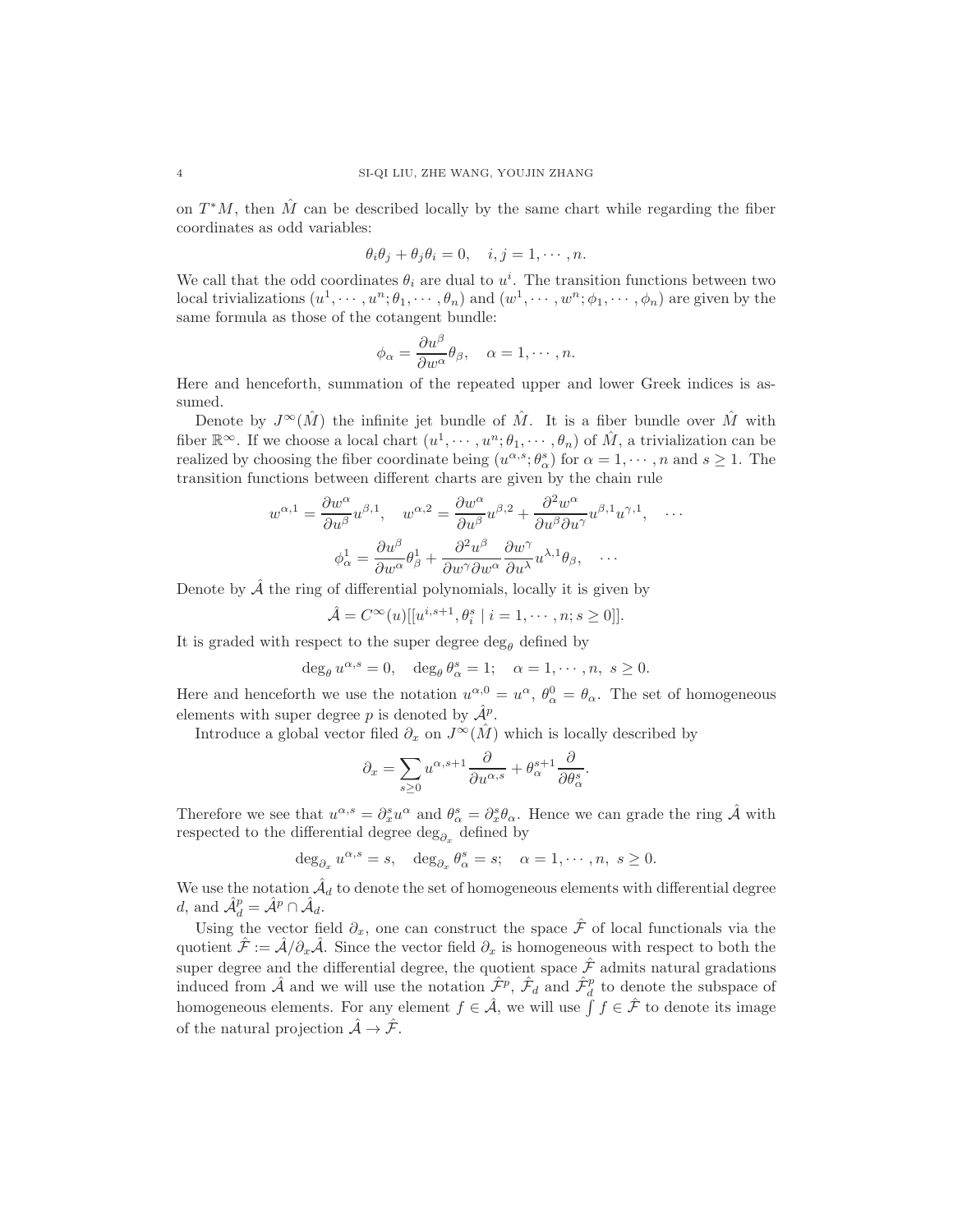For a differential polynomial  $f \in \hat{\mathcal{A}}$ , one may define the variational derivatives by

$$
\frac{\delta f}{\delta u^{\alpha}} = \sum_{s \ge 0} (-\partial_x)^s \frac{\partial f}{\partial u^{\alpha,s}}, \quad \frac{\delta f}{\delta \theta_{\alpha}} = \sum_{s \ge 0} (-\partial_x)^s \frac{\partial f}{\partial \theta_{\alpha}^s}.
$$

It is easy to verify that the variational derivatives annihilate the elements in  $\partial_x \hat{\mathcal{A}}$ , hence the variational derivatives are also well-defined on the quotient space  $\hat{\mathcal{F}}$ . For any  $F \in \hat{\mathcal{F}}$ , we have

$$
\frac{\delta F}{\delta u^{\alpha}} = \sum_{s \ge 0} (-\partial_x)^s \frac{\partial f}{\partial u^{\alpha,s}}, \quad \frac{\delta F}{\delta \theta_{\alpha}} = \sum_{s \ge 0} (-\partial_x)^s \frac{\partial f}{\partial \theta_{\alpha}^s},
$$

with  $f \in \hat{\mathcal{A}}$  being an arbitrary lift of F such that  $F = \int f$ . With the help of the notion of the variational derivatives, one can define the so-called Schouten-Nijenhuis bracket, which is a bilinear map  $[-,-]: \hat{\mathcal{F}} \times \hat{\mathcal{F}} \to \hat{\mathcal{F}}$  given by

$$
[P,Q] = \int \left( \frac{\delta P}{\delta \theta_{\alpha}} \frac{\delta Q}{\delta u^{\alpha}} + (-1)^{p} \frac{\delta P}{\delta u^{\alpha}} \frac{\delta Q}{\delta \theta_{\alpha}} \right), \quad P \in \hat{\mathcal{F}}^{p}, Q \in \hat{\mathcal{F}}^{q}.
$$

This bracket satisfies the graded commuting relation

$$
[P,Q] = (-q)^{pq} [Q,P], \quad P \in \hat{\mathcal{F}}^p, Q \in \hat{\mathcal{F}}^q,
$$

and the graded Jacobi identity:

 $(-1)^{rp}[[P,Q],R] + (-1)^{pq}[[Q,R],P] + (-1)^{qr}[[R,P],Q] = 0, \quad P \in \hat{\mathcal{F}}^p, Q \in \hat{\mathcal{F}}^q, R \in \hat{\mathcal{F}}^r.$ Any local functional  $P \in \hat{\mathcal{F}}^p$  gives rise to a graded derivation  $D_P \in \text{Der}(\hat{\mathcal{A}})^{p-1}$  by

(2.1) 
$$
D_P = \sum_{s \ge 0} \partial_x^s \left( \frac{\delta P}{\delta \theta_\alpha} \right) \frac{\partial}{\partial u^{\alpha,s}} + (-1)^p \partial_x^s \left( \frac{\delta P}{\delta u^\alpha} \right) \frac{\partial}{\partial \theta_\alpha^s}.
$$

Here the space  $\text{Der}(\hat{\mathcal{A}})^p$   $(p \in \mathbb{Z})$  is the space of linear maps  $D : \hat{\mathcal{A}}^q \to \hat{\mathcal{A}}^{q+p}$  satisfying the graded Leibniz rule:

<span id="page-4-0"></span>
$$
D(fg) = D(f) g + (-1)^{kp} f D(g), \quad f \in \hat{\mathcal{A}}^k, g \in \hat{\mathcal{A}}.
$$

and we denote  $\text{Der}(\hat{\mathcal{A}}) = \bigoplus_{p \in \mathbb{Z}} \text{Der}(\hat{\mathcal{A}})^p$ , which is a graded Lie algebra with the graded commutator

$$
[D_1, D_2] = D_1 \circ D_2 - (-1)^{kl} D_2 \circ D_1, \quad D_1 \in \text{Der}(\hat{\mathcal{A}})^k, \ D_2 \in \text{Der}(\hat{\mathcal{A}})^l.
$$

 $Der(\hat{\mathcal{A}})$  is also graded by the differential degree

<span id="page-4-3"></span><span id="page-4-2"></span>
$$
\operatorname{Der}(\hat{\mathcal{A}})_d = \{ D \in \operatorname{Der}(\hat{\mathcal{A}}) \mid D(\hat{\mathcal{A}}_k) \subseteq \hat{\mathcal{A}}_{k+d} \}.
$$

For  $P \in \hat{\mathcal{F}}^p$  and  $Q \in \hat{\mathcal{F}}^q$ , the derivation defined in [\(2.1\)](#page-4-0) satisfies the identity

(2.2) 
$$
(-1)^{p-1}D_{[P,Q]} = [D_P, D_Q].
$$

The following identities are useful:

(2.3) 
$$
\frac{\delta}{\delta u^{\alpha}}[P,Q] = D_P\left(\frac{\delta Q}{\delta u^{\alpha}}\right) + (-1)^{pq}D_Q\left(\frac{\delta P}{\delta u^{\alpha}}\right);
$$

<span id="page-4-1"></span>(2.4) 
$$
(-1)^{p-1} \frac{\delta}{\delta \theta_{\alpha}} [P, Q] = D_P \left( \frac{\delta Q}{\delta \theta_{\alpha}} \right) - (-1)^{(p-1)(q-1)} D_Q \left( \frac{\delta P}{\delta \theta_{\alpha}} \right).
$$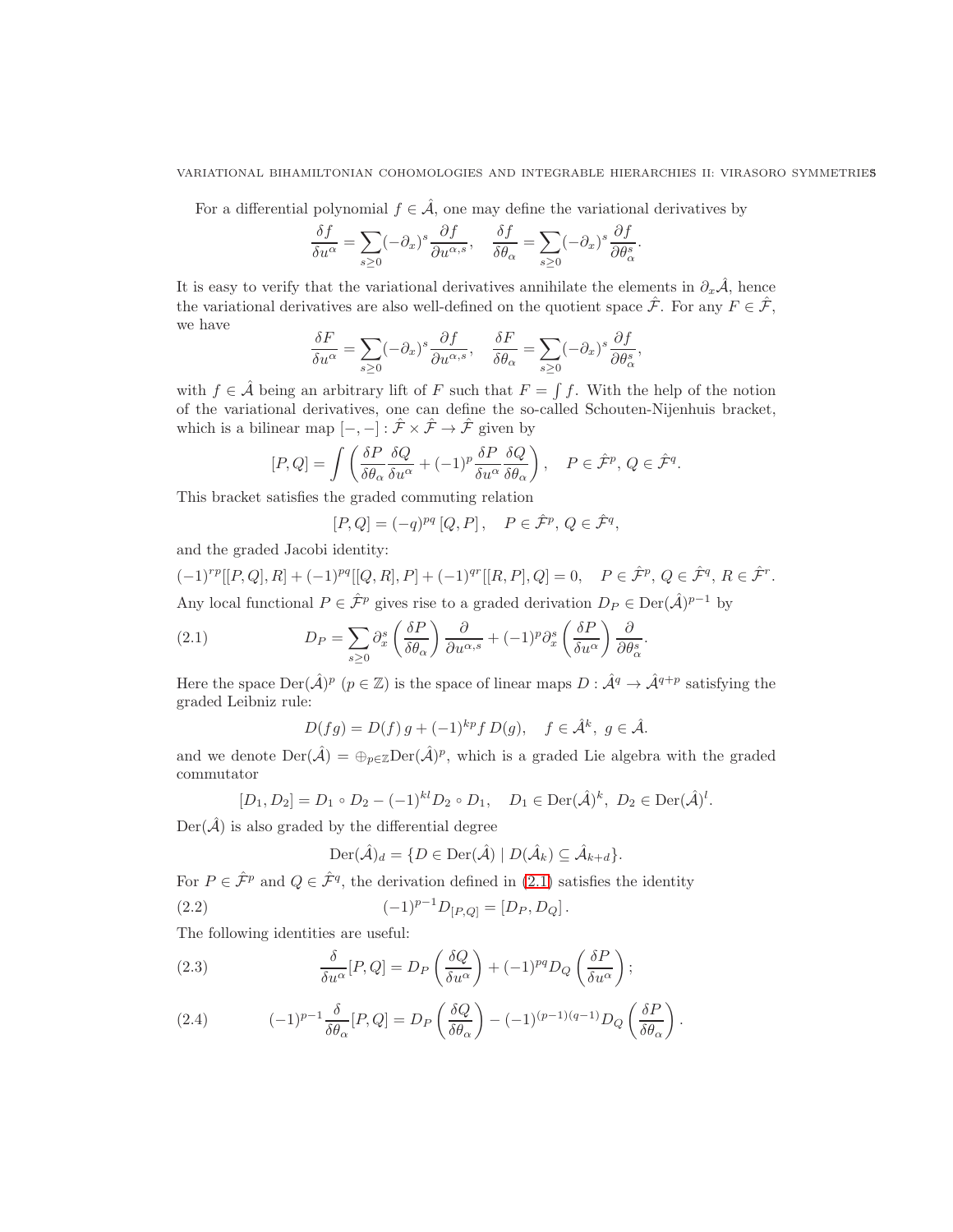A Hamiltonian structure is defined as a local functional  $P \in \hat{\mathcal{F}}^2$  such that  $[P, P] =$ 0. We can associate a matrix valued differential operator  $P = (P^{\alpha\beta})$  with  $P^{\alpha\beta} =$  $\sum_{s\geq 0} \mathcal{P}_s^{\alpha\beta} \partial_x^s$  to a bivector  $P \in \hat{\mathcal{F}}^2$ . Here  $\mathcal{P}_s^{\alpha\beta} \in \hat{\mathcal{A}}$  is defined by

$$
\frac{\delta P}{\delta \theta_{\alpha}} = \sum_{s \ge 0} \mathcal{P}_s^{\alpha \beta} \theta_{\beta}^s, \quad \alpha = 1, \cdots, n.
$$

If P is a Hamiltonian structure, then we call  $P$  the Hamiltonian operator of P.

<span id="page-5-0"></span>**Theorem 2.1** ([\[10\]](#page-53-8)). Let  $P \in \hat{\mathcal{F}}_1^2$  whose associated differential operator is given by

$$
\mathcal{P}^{\alpha\beta} = g^{\alpha\beta}(u)\partial_x + \Gamma^{\alpha\beta}_{\gamma}(u)u^{\gamma,1}, \quad \det(g^{\alpha\beta}) \neq 0.
$$

Then P is a Hamiltonian structure if and only if  $g = (g_{\alpha\beta}) = (g^{\alpha\beta})^{-1}$  defines a flat (pseudo-)Rimeannian metric on M and the Christoffel symbols of the Levi-Civita connection of g are given by  $\Gamma^{\gamma}_{\alpha\beta} = -g_{\alpha\lambda} \Gamma^{\lambda\gamma}_{\beta}$ .

The Hamiltonian structure  $P$  satisfying the conditions of the above theorem is called of hydrodynamic type. It follows from the above theorem that for each Hamiltonian structure P of hydrodynamic type, there exists a local coordinate system  $(v^{\alpha}; \sigma_{\alpha})$  on  $\hat{M}$ such that

$$
P = \frac{1}{2} \int \eta^{\alpha\beta} \sigma_{\alpha} \sigma_{\beta}^1,
$$

where  $\eta^{\alpha\beta}$  is a constant non-degenerate matrix. The coordinates  $v^{\alpha}$  and  $\sigma_{\alpha}$  are called flat coordinates of P.

A bihamiltonian structure  $(P_0, P_1)$  is a pair of Hamiltonian structure satisfying an additional compatibility condition  $[P_0, P_1] = 0$ . Assume that the bihamiltonian structure is of hydrodynamic type, then according to Theorem [2.1,](#page-5-0) we have two flat contravariant metrics  $g_0^{\alpha\beta}$  and  $g_1^{\alpha\beta}$ . We say that this bihamiltonian structure is semisimple if the roots of the characteristic equation

$$
\det \left( g_1^{\alpha \beta} - \lambda g_0^{\alpha \beta} \right) = 0
$$

are distinct and not constant. In this case, the roots  $\lambda^1(u), \cdots, \lambda^n(u)$  can serve as local coordinates of M and it is called the canonical coordinate of the semisimple bihamiltonian structure. It is proved in [\[14\]](#page-53-9) that in canonical coordinate,

$$
P_0 = \frac{1}{2} \int \sum_{i,j=1}^n \left( \delta_{i,j} f^i(\lambda) \theta_i \theta_i^1 + A^{ij} \theta_i \theta_j \right), \quad P_1 = \frac{1}{2} \int \sum_{i,j=1}^n \left( \delta_{i,j} g^i(\lambda) \theta_i \theta_i^1 + B^{ij} \theta_i \theta_j \right),
$$

where  $f^i$  are non-vanishing functions,  $g^i = \lambda^i f^i$  and the functions  $A^{ij}$  and  $B^{ij}$  are given by

<span id="page-5-1"></span>
$$
(2.5) \t A^{ij} = \frac{1}{2} \left( \frac{f^i}{f^j} \frac{\partial f^j}{\partial \lambda^i} \lambda^{j,1} - \frac{f^j}{f^i} \frac{\partial f^i}{\partial \lambda^j} \lambda^{i,1} \right), \t B^{ij} = \frac{1}{2} \left( \frac{g^i}{f^j} \frac{\partial f^j}{\partial \lambda^i} \lambda^{j,1} - \frac{g^j}{f^i} \frac{\partial f^i}{\partial \lambda^j} \lambda^{i,1} \right).
$$

Here by abusing the notation, we still use  $\theta_i$  to denote the fiber coordinates of  $\hat{M}$  dual to  $\lambda^i$ . We also call  $\lambda^i$  and  $\theta_i$  the canonical coordinates of  $(P_0, P_1)$ .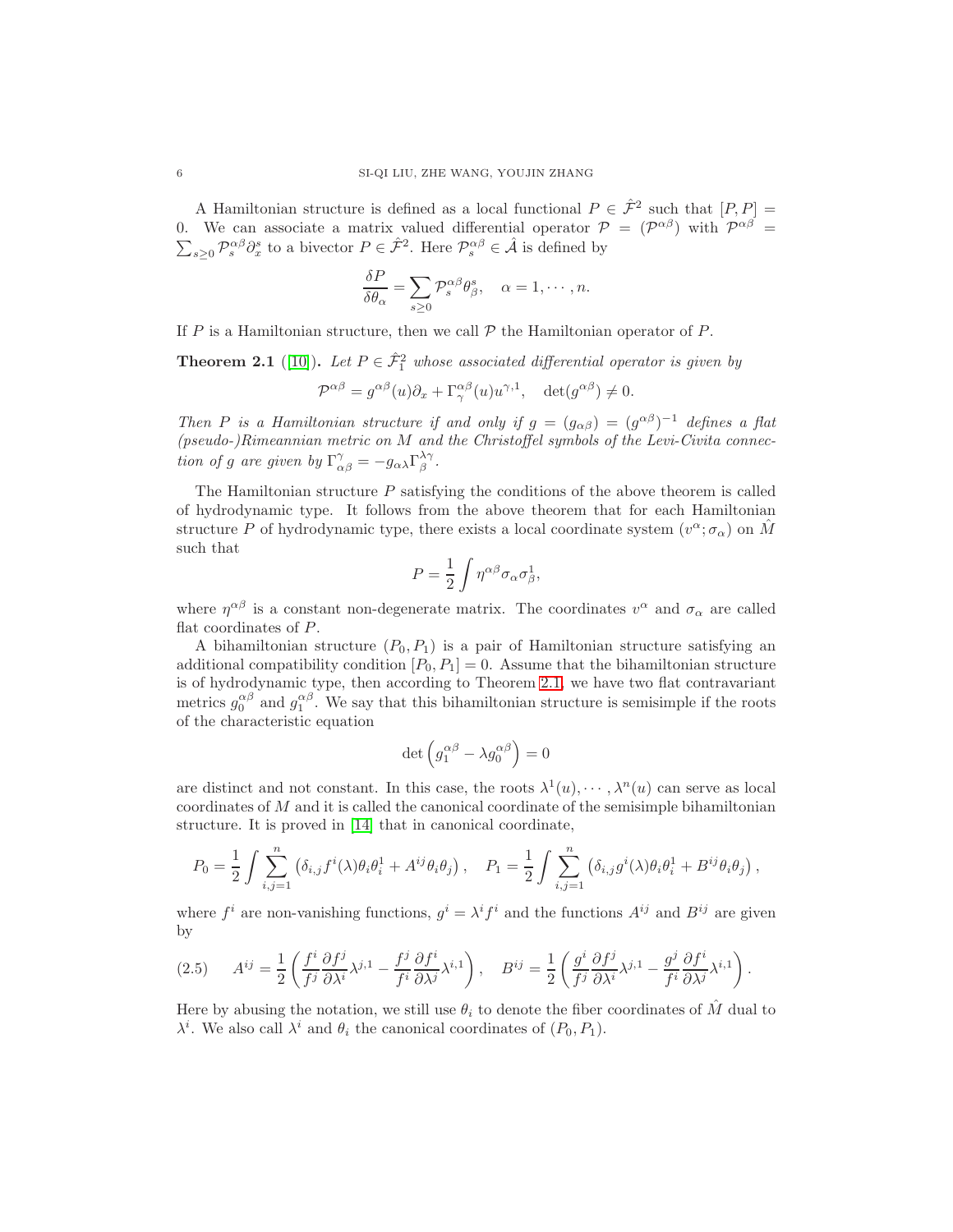#### VARIATIONAL BIHAMILTONIAN COHOMOLOGIES AND INTEGRABLE HIERARCHIES II: VIRASORO SYMMETRIES7

From now on, for a semisimple hydrodynamic bihamiltonian structure  $(P_0, P_1)$ , we will use  $(v^{\alpha}; \sigma_{\alpha})$  to denote the flat coordinate of  $P_0$  such that

$$
P_0 = \frac{1}{2} \int \eta^{\alpha\beta} \sigma_\alpha \sigma_\beta^1, \quad P_1 = \frac{1}{2} \int g^{\alpha\beta}(v) \sigma_\alpha \sigma_\beta^1 + \Gamma^{\alpha\beta}_{\gamma}(v) v^{\gamma,1} \sigma_\alpha \sigma_\beta,
$$

and we will use  $(u^i; \theta_i)$  to denote the canonical coordinate for  $(P_0, P_1)$  such that (2.6)

<span id="page-6-2"></span>
$$
P_0 = \frac{1}{2} \int \sum_{i,j=1}^n \left( \delta_{i,j} f^i(u) \theta_i \theta_i^1 + A^{ij} \theta_i \theta_j \right), \quad P_1 = \frac{1}{2} \int \sum_{i,j=1}^n \left( \delta_{i,j} u^i f^i(u) \theta_i \theta_i^1 + B^{ij} \theta_i \theta_j \right).
$$

Note that we will not adopt Einstein summation for Latin indices.

In terms the notations introduced above, a system of evolutionary PDEs

$$
\frac{\partial u^{\alpha}}{\partial t} = X^{\alpha}, \quad X^{\alpha} \in \hat{\mathcal{A}}^{0}
$$

can be represented as a local functional  $X = \int X^{\alpha} \theta_{\alpha}$ , and it is said to be bihamiltonian if there exists a bihamiltonian structure  $(P_0, P_1)$  and two Hamiltonians  $G, H \in \hat{\mathcal{F}}^0$  such that

<span id="page-6-1"></span>
$$
X = -[G, P_0] = -[H, P_1].
$$

Example 2.1. The KdV equation

(2.7) 
$$
\frac{\partial u}{\partial t} = uu_x + \frac{\varepsilon^2}{12} u_{xxx}
$$

can be represented by  $X = \int (uu_x + \frac{\varepsilon^2}{12}u_{xxx})\theta$ . Its bihamiltonian structure is given by

$$
P_0 = \frac{1}{2} \int \theta \theta_x, \quad P_1 = \frac{1}{2} \int u \theta \theta^1 + \frac{\varepsilon^2}{8} \theta \theta^3.
$$

The two Hamiltonians with respect to the bihamiltonian structure are given by

$$
X=-\left[\int\frac{u^3}{6}-\frac{\varepsilon^2}{24}u_x^2,P_0\right]=-\left[\int\frac{u^2}{3},P_1\right].
$$

<span id="page-6-0"></span>2.2. Frobenius manifolds and super tau-covers of the Principal Hierarchies. In this section, we will recall some basic facts of Frobenius manifolds and the construction of the associated Principal Hierarchies following the work [\[4,](#page-53-10) [5,](#page-53-11) [6,](#page-53-12) [12\]](#page-53-2). Then we recall the construction of the super tau-covers of the Principal Hierarchies given in [\[19\]](#page-53-4).

The notion of Frobenius manifold is a geometric description of genus zero 2D topological field theories. An n-dimensional Frobenius manifold  $M$  can be locally described by a solution  $F(v^1, \dots, v^n)$  of the following Witten-Dijkgraaf-Verlinde-Verlinde (WDVV) associativity equation [\[2,](#page-53-13) [24\]](#page-53-14):

(2.8) 
$$
\partial_{\alpha}\partial_{\beta}\partial_{\lambda}F\eta^{\lambda\mu}\partial_{\mu}\partial_{\gamma}\partial_{\delta}F = \partial_{\delta}\partial_{\beta}\partial_{\lambda}F\eta^{\lambda\mu}\partial_{\mu}\partial_{\gamma}\partial_{\alpha}F.
$$

Here  $\partial_{\alpha} = \frac{\partial}{\partial v^{\alpha}}$  and we require  $(\eta_{\alpha\beta}) := (\partial_1 \partial_{\alpha} \partial_{\beta} F)$  is a constant non-degenerate matrix with inverse  $(\eta^{\alpha\beta})$ . The function  $F(v^1, \dots, v^n)$  is called the potential of M and it defines a Frobenius algebra structure on TM:

$$
\langle \partial_{\alpha}, \partial_{\beta} \rangle = \eta_{\alpha\beta}, \quad \partial_{\alpha} \cdot \partial_{\beta} = c^{\gamma}_{\alpha\beta} \partial_{\gamma},
$$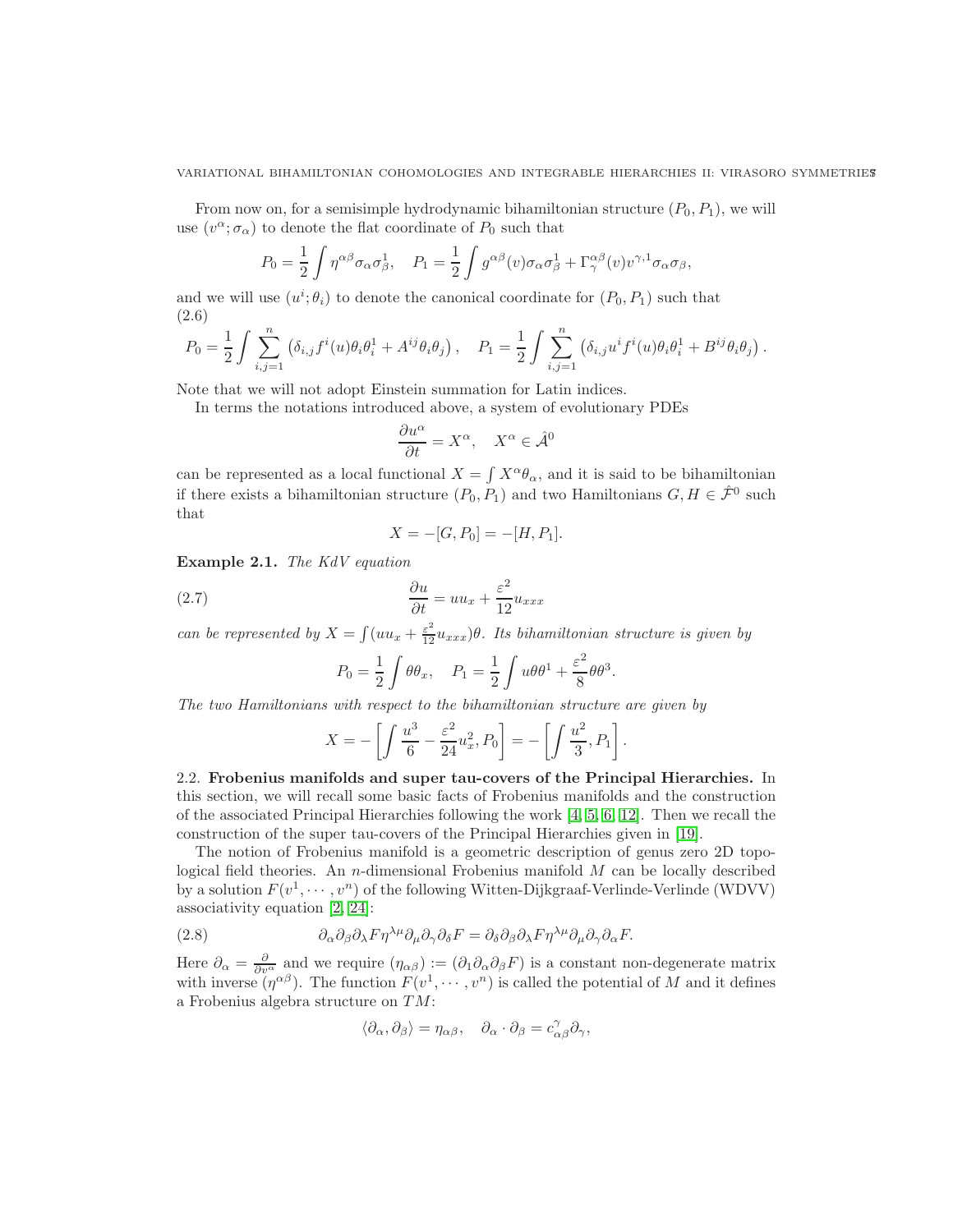where the functions  $c_{\alpha\beta}^{\gamma}$  are defined by

$$
c^{\gamma}_{\alpha\beta} = \eta^{\gamma\lambda} c_{\lambda\alpha\beta}, \quad c_{\lambda\alpha\beta} = \partial_{\lambda}\partial_{\alpha}\partial_{\beta}F.
$$

The potential  $F$  is required to be quasi-homogeneous in the sense that there exists a vector field

$$
E = \sum_{\alpha=1}^{n} \left( \left( 1 - \frac{d}{2} - \mu_{\alpha} \right) v^{\alpha} + r_{\alpha} \right) \partial_{\alpha},
$$

called the Euler vector field, such that

$$
E(F) = (3 - d)F + \frac{1}{2}A_{\alpha\beta}v^{\alpha}v^{\beta} + B_{\alpha}v^{\alpha} + C.
$$

Here the diagonal matrix  $\mu = \text{diag}(\mu_1, \dots, \mu_n)$  is part of the isomonodromy data of M and it is assumed that  $\mu_1 = -d/2$  and  $r_1 = 0$ . The matrix  $\mu$  satisfies the property

(2.9) 
$$
(\mu_{\alpha} + \mu_{\beta})\eta_{\alpha\beta} = 0, \quad \forall \alpha, \beta.
$$

An important property of Frobenius manifolds is that the affine connection

$$
\tilde{\nabla}_X Y = \nabla_X Y + zX \cdot Y, \quad \forall X, Y \in \Gamma(TM), \quad z \in \mathbb{C}
$$

is flat for arbitrary z, here  $\nabla$  is the Levi-Civita connection of the flat metric  $(\eta_{\alpha\beta})$ . It can be extended to be a flat connection on  $M \times \mathbb{C}^*$  by viewing z as the coordinate on  $\mathbb{C}^*$ and defining

$$
\tilde{\nabla}_{\partial_z} X = \partial_z X + E \cdot X - \frac{1}{z} \mu X, \quad \tilde{\nabla}_{\partial_z} \partial_z = \tilde{\nabla}_X \partial_z = 0.
$$

The connection  $\tilde{\nabla}$  is called the deformed flat connection or the Dubrovin connection. For such a flat connection, one can find a system of flat coordinates of the form

$$
(\tilde{v}^1(v, z), \cdots, \tilde{v}^n(v, z)) = (h_1(v, z), \cdots, h_n(v, z))z^{\mu}z^R.
$$

Here R is a constant matrix. The constant matrices  $\eta$ ,  $\mu$  and R form the monodromy data of M at  $z = 0$ . The matrix R can be decomposed into a finite sum  $R = R_1 + \cdots + R_m$ , and they satisfy the condition

(2.10) 
$$
[\mu, R_k] = kR_k, \quad \eta_{\alpha\gamma}(R_k)_{\beta}^{\gamma} = (-1)^{k+1} \eta_{\beta\gamma}(R_k)_{\alpha}^{\gamma}.
$$

The functions  $h_{\alpha}(v, z)$  are analytic at  $z = 0$  and has the expansion  $h_{\alpha}(v, z) = \sum_{p \geq 0} h_{\alpha, p}(v) z^p$ . The coefficients  $h_{\alpha,p}$  satisfy the following recursion condition:

$$
h_{\alpha,0} = \eta_{\alpha\beta}v^{\beta}, \quad \partial_{\beta}\partial_{\gamma}h_{\alpha,p+1} = c_{\beta\gamma}^{\lambda}\partial_{\lambda}h_{\alpha,p}, \quad p \ge 0.
$$

They also satisfy the following quasi-homogeneous condition

$$
E(\partial_{\beta}h_{\alpha,p}) = (p + \mu_{\alpha} + \mu_{\beta})\partial_{\beta}h_{\alpha,p} + \sum_{k=1}^{p} (R_k)_{\alpha}^{\gamma}\partial_{\beta}h_{\gamma,p-k},
$$

and the following normalization condition

$$
\langle \nabla h_{\alpha}(v, z), \nabla h_{\beta}(v, -z) \rangle = \eta_{\alpha\beta}.
$$

A choice of the functions  $h_{\alpha,p}$  satisfying all the conditions above is called a calibration of  $M$  and a Frobenius manifold  $M$  is called calibrated if such a choice is fixed. In what follows, we assume that all the Frobenius manifolds are calibrated.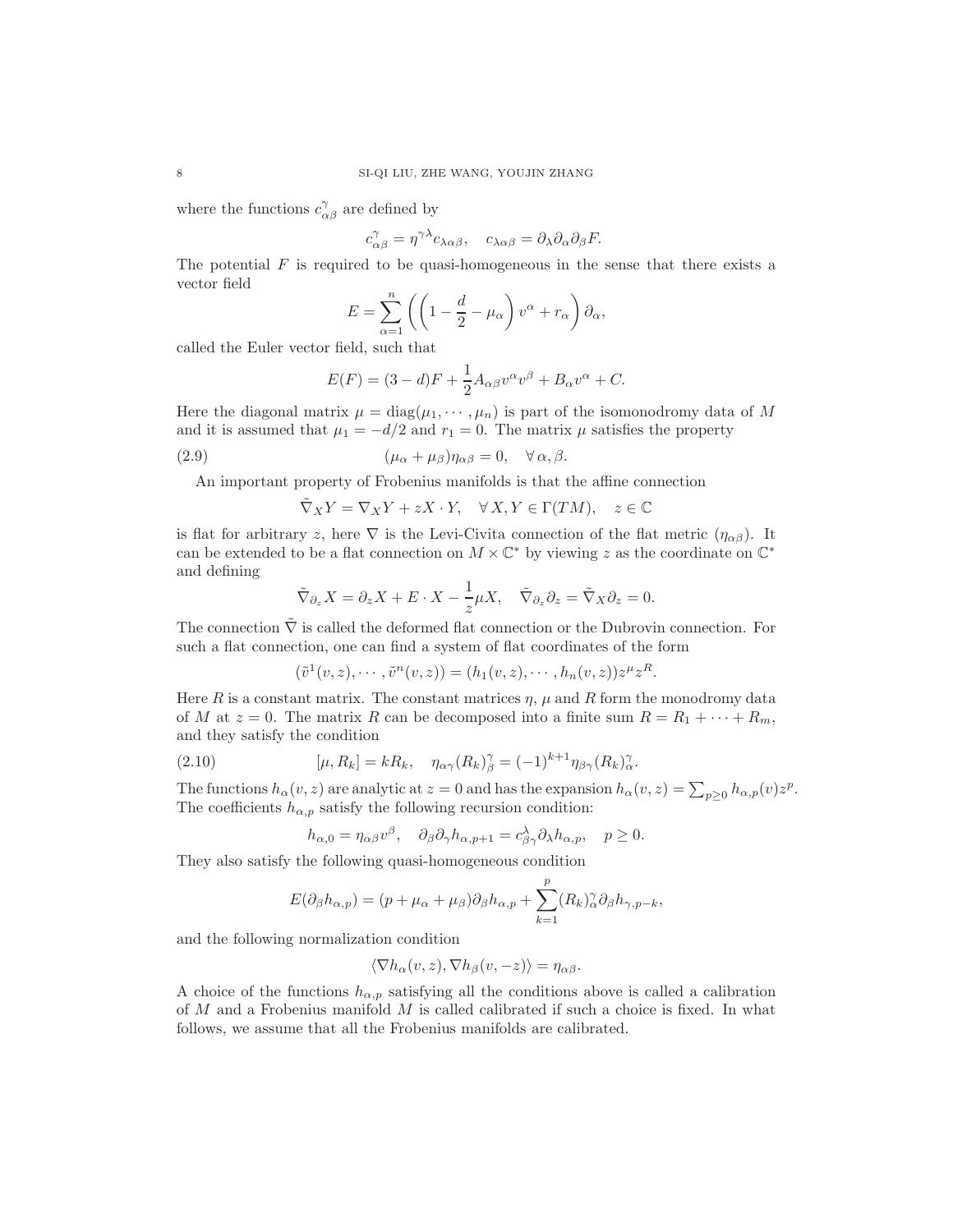The Principal Hierarchy associated with a Frobenius manifold  $M$  is a bihamiltonian integrable hierarchy of hydrodynamic type. Denote by  $\sigma_{\alpha}$  the odd variables dual to the flat coordinates  $v^{\alpha}$ , then the Principal Hierarchy can be described by the local functionals  $X_{\alpha,p} \in \hat{\mathcal{F}}^1$  of the form

(2.11) 
$$
X_{\alpha,p} = \int \eta^{\lambda\gamma} \partial_x (\partial_\gamma h_{\alpha,p+1}) \sigma_\lambda, \quad \alpha = 1, \cdots, n, \quad p \ge 0,
$$

or equivalently, we can represent the hierarchy as follows:

<span id="page-8-1"></span>
$$
\frac{\partial v^{\lambda}}{\partial t^{\alpha,p}} = \eta^{\lambda\gamma} \partial_x (\partial_\gamma h_{\alpha,p+1}).
$$

Define two local functionals

(2.12) 
$$
P_0 = \frac{1}{2} \int \eta^{\alpha\beta} \sigma_\alpha \sigma_\beta^1, \quad P_1 = \frac{1}{2} \int g^{\alpha\beta} \sigma_\alpha \sigma_\beta^1 + \Gamma^{\alpha\beta}_{\gamma} v^{\gamma,1} \sigma_\alpha \sigma_\beta,
$$

where the functions  $g^{\alpha\beta}$  and  $\Gamma^{\alpha\beta}_{\gamma}$  are given by

<span id="page-8-0"></span>
$$
g^{\alpha\beta} = E^{\varepsilon} c_{\varepsilon}^{\alpha\beta}, \quad \Gamma^{\alpha\beta}_{\gamma} = \left(\frac{1}{2} - \mu_{\beta}\right) c_{\gamma}^{\alpha\beta}; \quad c_{\gamma}^{\alpha\beta} = \eta^{\alpha\lambda} c_{\lambda\gamma}^{\beta}.
$$

Then we have the following theorem.

<span id="page-8-2"></span>**Theorem 2.2** ([\[5\]](#page-53-11)). Let  $M$  be a Frobenius manifold, then

(1) The local functionals  $P_0$ ,  $P_1$  defined in [\(2.12\)](#page-8-0) form a bihamiltonian structure which is exact in the sense that

$$
P_0 = [Z, P_1], \quad Z = \int \sigma_1.
$$

(2) The Principal Hierarchy  $X_{\alpha,p}$  associated with M is bihamiltonian with respect to the bihamiltonian structure  $(P_0, P_1)$  and

$$
X_{\alpha,p} = -[H_{\alpha,p}, P_0], \quad H_{\alpha,p} = \int h_{\alpha,p+1}.
$$

(3) The following bihamiltonian recursion relation holds true:

$$
[H_{\alpha,p-1}, P_1] = \left(p + \frac{1}{2} + \mu_\alpha\right) [H_{\alpha,p}, P_0] + \sum_{k=1}^p (R_k)^\gamma_\alpha [H_{\gamma,p-k}, P_0], \quad p \ge 0.
$$

Another important property satisfied by the Principal Hierarchy is that it is tausymmetric. Let functions  $\Omega_{\alpha,p;\beta,q}$  for  $\alpha,\beta=1,\cdots,n$  and  $p,q\geq 0$  be defined by the generating function

$$
\sum_{p\geq 0,q\geq 0}\Omega_{\alpha,p;\beta,q}(v)z_1^pz_2^q=\frac{\langle \nabla h_{\alpha}(v,z_1),\nabla h_{\beta}(v,z_2)\rangle-\eta_{\alpha\beta}}{z_1+z_2}.
$$

They have the following properties [\[5\]](#page-53-11):

$$
\Omega_{\alpha,p;1,0} = h_{\alpha,p}, \quad \Omega_{\alpha,p;\beta,0} = \partial_{\beta} h_{\alpha,p+1};
$$

$$
\Omega_{\alpha,p;\beta,q} = \Omega_{\beta,q;\alpha,p}, \quad \frac{\partial \Omega_{\alpha,p;\beta,q}}{\partial t^{\lambda,k}} = \frac{\partial \Omega_{\lambda,k;\beta,q}}{\partial t^{\alpha,p}}.
$$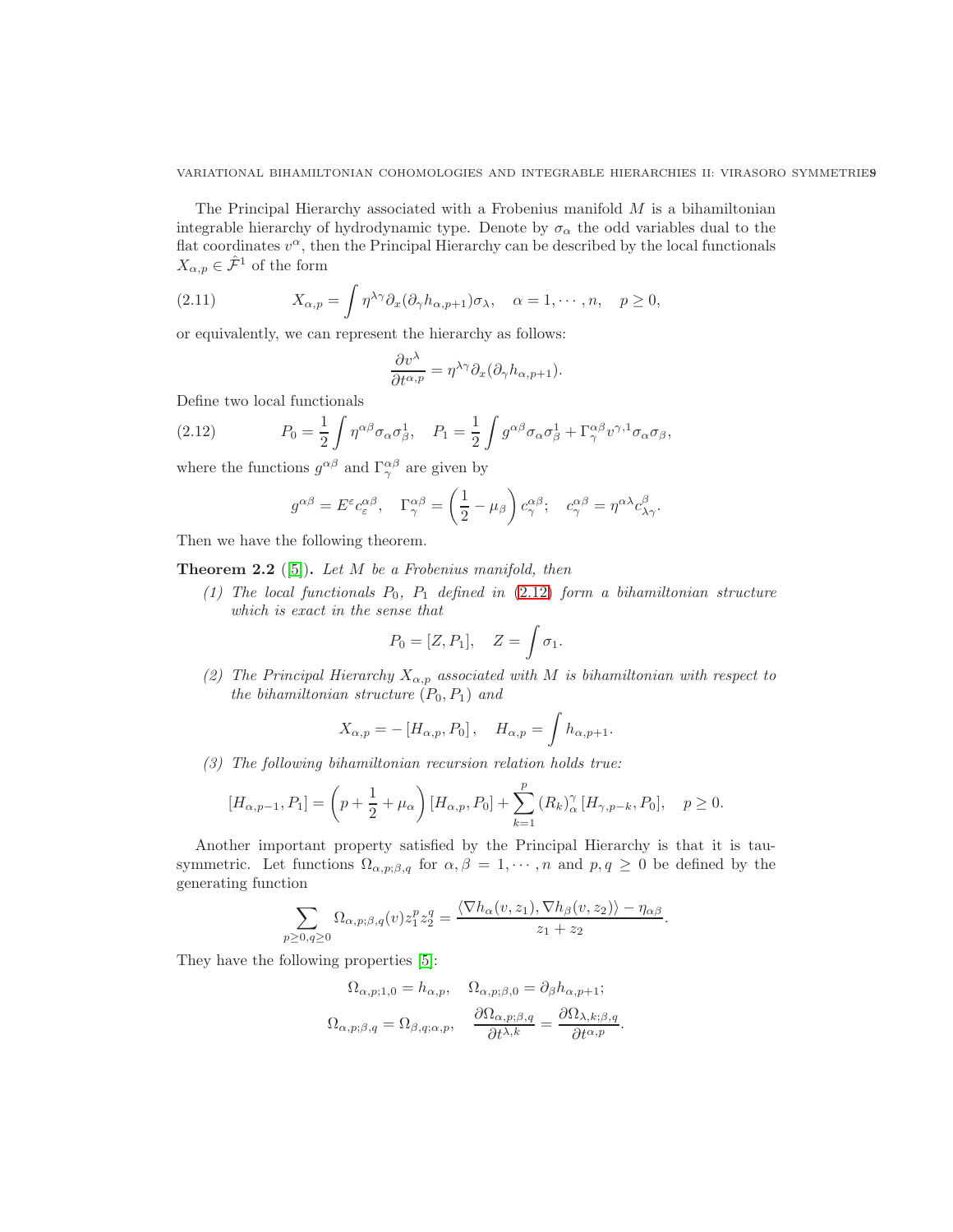It follows from these identities that one can extend the Principal Hierarchy by introducing another family of unknown functions  $f_{\alpha,p}$  satisfying the following equations:

<span id="page-9-0"></span>(2.13) 
$$
\frac{\partial f_{\alpha,p}}{\partial t^{\beta,q}} = \Omega_{\alpha,p;\beta,q}, \quad \frac{\partial v^{\alpha}}{\partial t^{\beta,q}} = \eta^{\alpha\lambda} \partial_x \Omega_{\lambda,0;\beta,q}.
$$

The system [\(2.13\)](#page-9-0) is called the tau-cover of the Principal Hierarchy.

In order to study the relations between the bihamiltonian structures and the Virasoro symmetries, the notion of super tau-covers was introduced in [\[19\]](#page-53-4). Let us briefly recall the construction of the super tau-covers since it provides the main motivation of our work presented in the next subsection. We first introduce a family of odd unknown functions  $\sigma_{\alpha,k}^s$  for  $s,k\geq 0$  with  $\sigma_{\alpha,0}^s = \sigma_{\alpha}^s$ . In what follows we will also use  $\sigma_{\alpha,k}$  to denote  $\sigma_{\alpha,k}^0$ . We extend the action of  $\partial_x$  to include these new odd variables as follows:

<span id="page-9-1"></span>
$$
\partial_x = \sum_{s \ge 0} v^{\alpha, s+1} \frac{\partial}{\partial v^{\alpha, s}} + \sum_{k, s \ge 0} \sigma_{\alpha, k}^{s+1} \frac{\partial}{\partial \sigma_{\alpha, k}^s}.
$$

These odd variables are required to satisfy the following bihamiltonian recursion relation:

(2.14) 
$$
\eta^{\alpha\beta}\sigma_{\beta,k+1}^1 = g^{\alpha\beta}\sigma_{\beta,k}^1 + \Gamma^{\alpha\beta}_{\gamma}v^{\gamma,1}\sigma_{\beta,k}, \quad \alpha = 1,\ldots,n; k \ge 0.
$$

We also introduce a family of odd flows  $\frac{\partial}{\partial \tau_m}$  for  $m \geq 0$ . The first two odd flows are determined by the bihamiltonian structure  $(P_0, P_1)$ :

$$
\frac{\partial v^{\alpha}}{\partial \tau_i} = \frac{\delta P_i}{\delta \sigma_{\alpha}}, \quad \frac{\partial \sigma_{\alpha}}{\partial \tau_i} = \frac{\delta P_i}{\delta v^{\alpha}}, \quad i = 0, 1.
$$

Note that  $\frac{\partial}{\partial \tau_i} = D_{P_i}$  for  $i = 0, 1$ , where  $D_{P_i}$  is defined by [\(2.1\)](#page-4-0). The actions of  $\frac{\partial}{\partial \tau_i}$  can be extended to all the other odd variables  $\sigma_{\alpha,k}$  such that the flows  $\frac{\partial}{\partial \tau_i}$  are compatible with the recursion relations [\(2.14\)](#page-9-1). Furthermore we can define infinitely many odd flows  $\frac{\partial}{\partial \tau_m}$ for  $m \geq 2$  which can be viewed as flows corresponding to certain non-local Hamiltonian structures.

We have the following theorem.

<span id="page-9-2"></span>**Theorem 2.3** ([\[19\]](#page-53-4)). We have the following mutually commuting flows associated with any given Frobenius manifold M:

$$
\frac{\partial v^{\alpha}}{\partial t^{\beta,p}} = \eta^{\alpha\gamma} (\partial_{\lambda} \partial_{\gamma} h_{\beta,p+1}) v^{\lambda,1}, \quad \frac{\partial \sigma_{\alpha,k}}{\partial t^{\beta,p}} = \eta^{\gamma\varepsilon} (\partial_{\alpha} \partial_{\varepsilon} h_{\beta,p+1}) \sigma_{\gamma,k}^{1}, \n\frac{\partial v^{\alpha}}{\partial \tau_{m}} = \eta^{\alpha\beta} \sigma_{\beta,m}^{1}, \quad \frac{\partial \sigma_{\alpha,k}}{\partial \tau_{m}} = -\frac{\partial \sigma_{\alpha,m}}{\partial \tau_{k}} = \Gamma_{\alpha}^{\gamma\beta} \sum_{i=0}^{m-k-1} \sigma_{\beta,k+i} \sigma_{\gamma,m-i-1}^{1}, \quad 0 \le k \le m.
$$

where  $\alpha, \beta = 1, \ldots, n$ , and  $m, p \ge 0$ . These flows are well-defined in the sense that they are compatible with the recursion relations [\(2.14\)](#page-9-1).

The system described in Theorem [2.3](#page-9-2) is a super extension of the Principal Hierarchy, since the reduction obtained by setting all the odd variables to be zero yields the original Principal Hierarchy. The super extension of the tau-cover [\(2.13\)](#page-9-0) can be constructed by introducing another family of odd variables  $\Phi_{\alpha,p}^m$  for  $p,m\geq 0$  and we call it the super tau-cover of the Principal Hierarchy. It is given in the following theorem.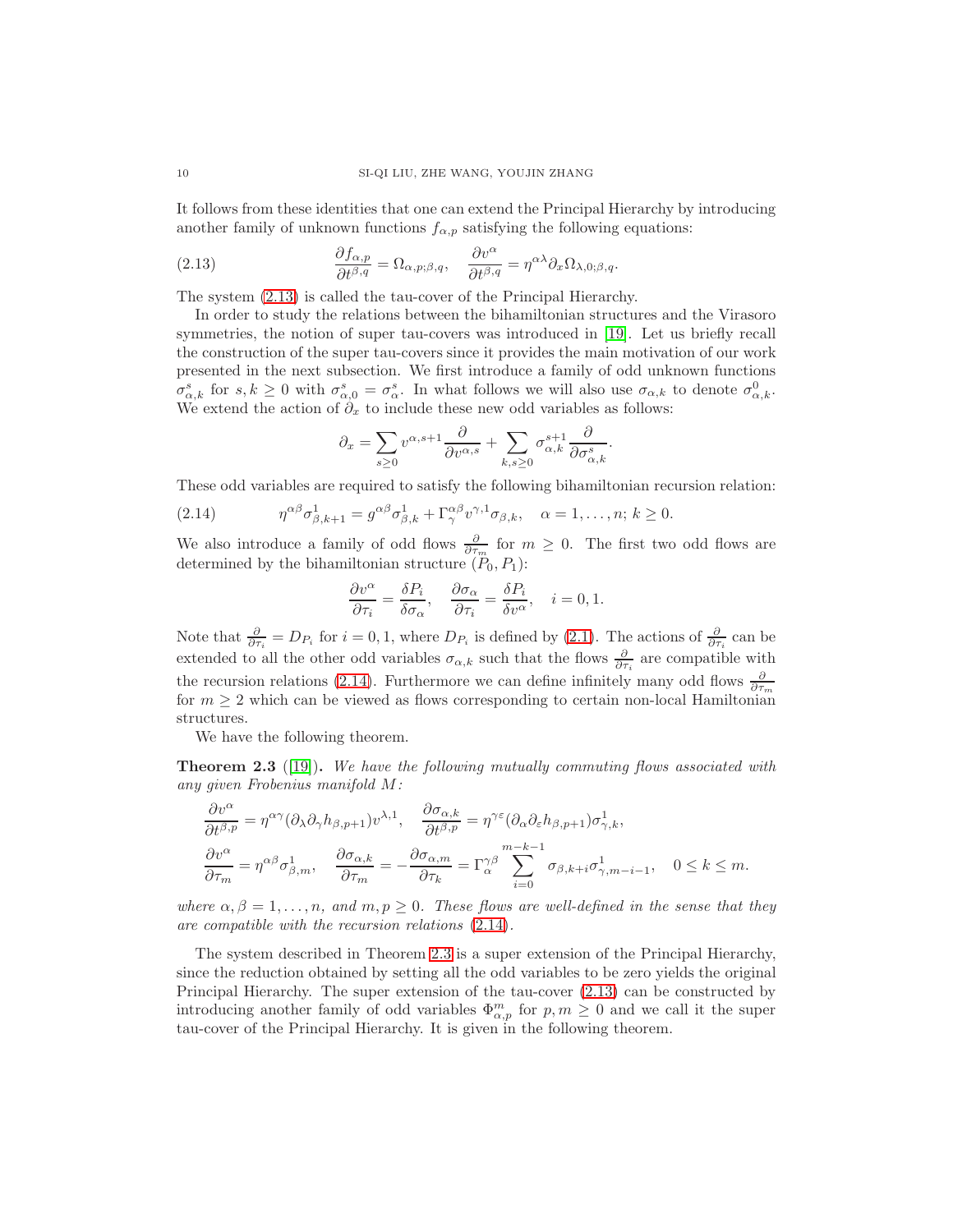<span id="page-10-1"></span>**Theorem 2.4** ([\[19\]](#page-53-4)). The mutually commuting flows

$$
\frac{\partial f_{\alpha,p}}{\partial t^{\beta,q}} = \Omega_{\alpha,p;\beta,q}, \n\frac{\partial f_{\alpha,p}}{\partial \tau_m} = \Phi_{\alpha,p}^m, \n\frac{\partial \Phi_{\alpha,p}}{\partial t^{\beta,q}} = \frac{\partial \Omega_{\alpha,p;\beta,q}}{\partial \tau_m}, \n\frac{\partial \Phi_{\alpha,p}^m}{\partial \tau_k} = \Delta_{\alpha,p}^{k,m},
$$

together with the ones presented in Theorem [2.3,](#page-9-2) give the super tau-cover of the Principal Hierarchy associated with M, where  $\Delta_{\alpha,p}^{k,m}$  are defined by the formula

$$
\Delta_{\alpha,p}^{k,m} = -\Delta_{\alpha,p}^{m,k} = \eta^{\gamma\lambda} \partial_{\lambda} h_{\alpha,p} \Gamma_{\gamma}^{\delta\mu} \left( \sum_{i=0}^{k-m-1} \sigma_{\mu,m+i} \sigma_{\delta,k-i-1}^1 \right), \quad k \geq m.
$$

It was shown in [\[19\]](#page-53-4) that the odd variables  $\Phi_{\alpha,p}^m$  satisfy the recursion relations

$$
-\left(\frac{2p-1}{2}+\mu_\alpha\right)\Phi^m_{\alpha,p}=\left(\frac{1}{2}+\mu_\lambda\right)\eta^{\lambda\varepsilon}(\partial_\lambda h_{\alpha,p})\sigma_{\varepsilon,m}+\sum_{k=1}^p(R_k)^\xi_\alpha\Phi^m_{\xi,p-k}-\Phi^{m+1}_{\alpha,p-1}
$$

with the initial condition  $\Phi_{\alpha,0}^m = \sigma_{\alpha,m}$ . So when the diagonal matrix  $\mu$  of a Frobenius manifold M satisfies the condition  $\frac{1-2k}{2} \notin \text{Spec}(\mu)$  for any  $k = 1, 2, \dots$ , all the variables  $\Phi_{\alpha,p}^m$  are linear combinations of  $\sigma_{\varepsilon,k}$  with coefficients being smooth functions of  $v^1, \cdots, v^n$ .

For an arbitrary tau-symmetric bihamiltonian deformation of the Principal Hierarchy associated with a semisimple Frobenius manifold, we are to construct in the remaining part of this section its super extension and super tau-cover by generalizing the constructions given in Theorem [2.3](#page-9-2) and Theorem [2.4.](#page-10-1)

<span id="page-10-0"></span>2.3. Super extensions of bihamiltonian integrable hierarchies. In this subsection, we construct a super extension for a given bihamiltonian integrable hierarchy with hydrodynamic limit.

We fix an *n*-dimensional smooth manifold  $M$  and a semisimple hydrodynamic bihamiltonian structure  $(P_0^{[0]}, P_1^{[0]})$  defined on  $J^{\infty}(\hat{M})$ . Let us choose  $(w^{\alpha}; \phi_{\alpha})$  as local coordinates on  $\hat{M}$ . Recall that a Miura type transformation is a choice of n differential polynomials  $\tilde{w}^1, \cdots \tilde{w}^n \in \hat{\mathcal{A}}^0$  such that

$$
\det\left(\frac{\partial \tilde{w}_0^\alpha}{\partial w^\beta}\right)\neq 0,
$$

where  $\tilde{w}_0^{\alpha}$  is the differential degree zero component of  $\tilde{w}^{\alpha}$ . By defining  $\tilde{w}^{\alpha,s} = \partial_x^s \tilde{w}^{\alpha}$ , it is easy to see that we can represent any differential polynomial in  $w^{\alpha,s}$  by a differential polynomial in  $\tilde{w}^{\alpha,s}$ . Therefore a Miura type transformation can be viewed as a special type of coordinate transformation on  $J^{\infty}(M)$ . The extension of the Miura type transformations on  $J^{\infty}(\tilde{M})$  is given by the following theorem [\[22\]](#page-53-15).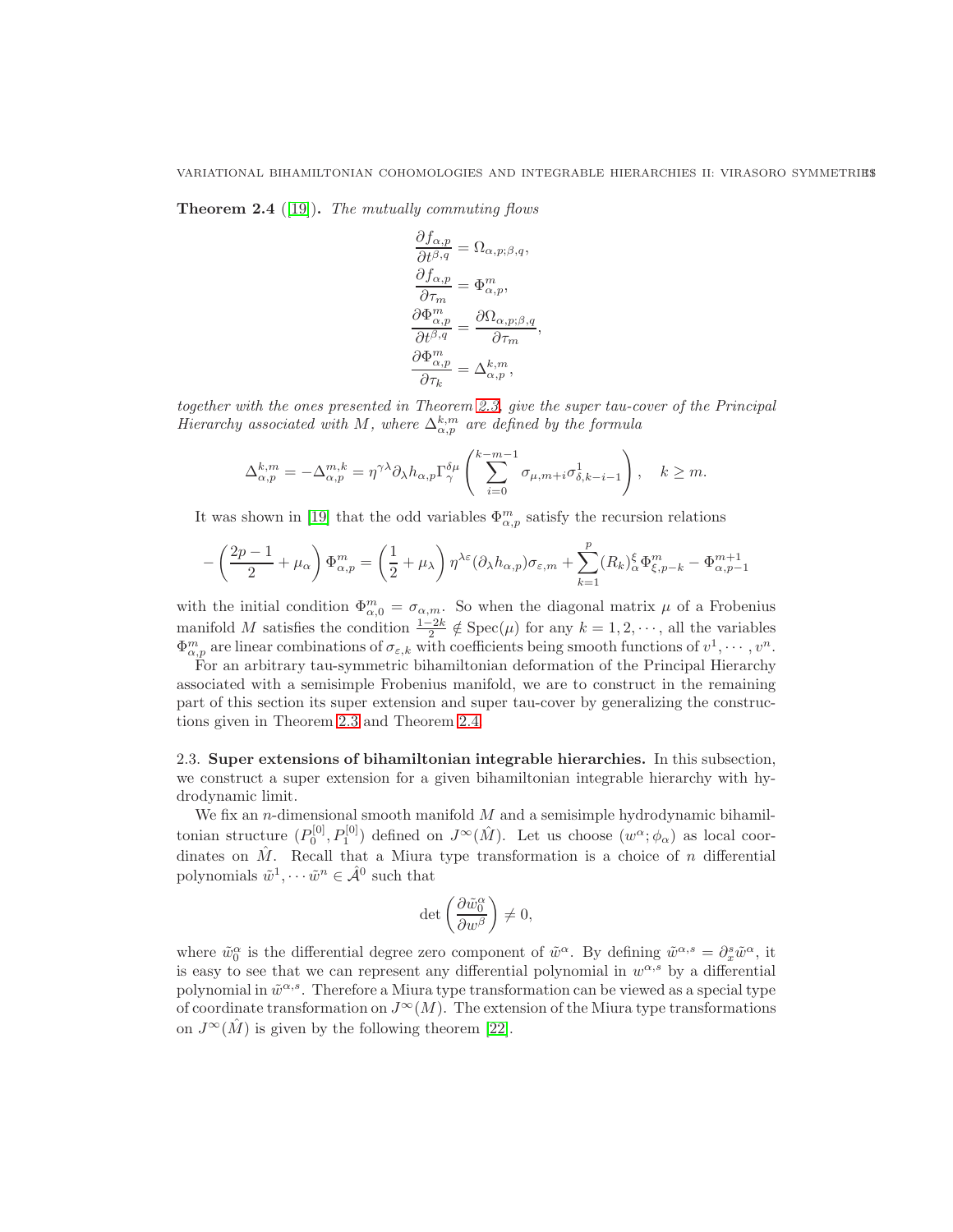**Theorem 2.5** ([\[22\]](#page-53-15)). A Miura type transformation induces a change of coordinates from  $(w^{\alpha,s};\phi^s_\alpha)$  to  $(\tilde{w}^{\alpha,s};\tilde{\phi}^s_\alpha)$  given by

$$
\phi_\alpha^s = \partial_x^s \sum_{t \geq 0} (-\partial_x)^t \left( \frac{\partial \tilde{w}^\beta}{\partial w^{\alpha, t}} \tilde{\phi}_\beta \right).
$$

Now let  $(P_0, P_1)$  be any given deformation of  $(P_0^{[0]}, P_1^{[0]})$ . Denote by  $P_0$  and  $P_1$  the Hamiltonian operators of  $P_0$  and  $P_1$  under the coordinate  $(w^{\alpha,s}; \phi^s_{\alpha})$ . We introduce another family of odd variables  $\phi_{\alpha,m}^s$  for  $m \geq 0$  and extend the vector field  $\partial_x$  to the following one:

<span id="page-11-0"></span>
$$
\partial_x = \sum_{s \ge 0} w^{\alpha, s+1} \frac{\partial}{\partial w^{\alpha, s}} + \sum_{k, s \ge 0} \phi_{\alpha, k}^{s+1} \frac{\partial}{\partial \phi_{\alpha, k}^s}.
$$

In what follows we also use the notations  $\phi_{\alpha,0}^s = \phi_{\alpha}^s$  and  $\phi_{\alpha,m}^0 = \phi_{\alpha,m}$ . Inspired by [\(2.14\)](#page-9-1), we require that these new odd variables satisfy the recursion relations

(2.15) 
$$
\mathcal{P}_0^{\alpha\beta} \phi_{\beta,m+1} = \mathcal{P}_1^{\alpha\beta} \phi_{\beta,m}, \quad m \ge 0.
$$

We first show that [\(2.15\)](#page-11-0) is well defined in the sense that it is invariant under Miura type transformations.

**Proposition 2.6.** The Miura type transformation from  $(w^{\alpha,s}; \phi^s_\alpha)$  to  $(\tilde{w}^{\alpha,s}; \tilde{\phi}^s_\alpha)$  induces a transformation for the new odd variables  $\phi_{\alpha,m}^s$  given by

(2.16) 
$$
\phi_{\alpha,m}^s = \partial_x^s \sum_{t \ge 0} (-\partial_x)^t \left( \frac{\partial \tilde{w}^{\beta}}{\partial w^{\alpha,t}} \tilde{\phi}_{\beta,m} \right), \quad m \ge 1
$$

such that the recursion relation  $(2.15)$  is invariant.

*Proof.* Denote by  $P_i$  and  $\tilde{P}_i$  the Hamiltonian operator of  $P_i$  in the coordinates  $(w^{\alpha,s}; \phi^s_\alpha)$ and  $(\tilde{w}^{\alpha,s}; \tilde{\phi}^s_\alpha)$  respectively for  $i = 0, 1$ . Then it is well known that

<span id="page-11-1"></span>
$$
\tilde{\mathcal{P}_i}^{\alpha\beta}=\sum_{s\geq 0}\frac{\partial \tilde{w}^\alpha}{\partial w^{\lambda,s}}\partial_x^s\circ\mathcal{P}_i^{\lambda\varepsilon}\circ\sum_{s\geq 0}(-\partial_x)^s\circ\frac{\partial \tilde{w}^\beta}{\partial w^{\varepsilon,s}}.
$$

Therefore by using the relation [\(2.15\)](#page-11-0), it is easy to see that:

$$
\tilde{\mathcal{P}}_{0}^{\alpha\beta}\tilde{\phi}_{\beta,m+1} = \sum_{s\geq 0} \frac{\partial \tilde{w}^{\alpha}}{\partial w^{\lambda,s}} \partial_{x}^{s} \circ \mathcal{P}_{0}^{\lambda\varepsilon} \circ \sum_{s\geq 0} (-\partial_{x})^{s} \circ \frac{\partial \tilde{w}^{\beta}}{\partial w^{\varepsilon,s}} (\tilde{\phi}_{\beta,m+1})
$$
\n
$$
= \sum_{s\geq 0} \frac{\partial \tilde{w}^{\alpha}}{\partial w^{\lambda,s}} \partial_{x}^{s} \circ \mathcal{P}_{0}^{\lambda\varepsilon} \phi_{\varepsilon,m+1}
$$
\n
$$
= \sum_{s\geq 0} \frac{\partial \tilde{w}^{\alpha}}{\partial w^{\lambda,s}} \partial_{x}^{s} \circ \mathcal{P}_{1}^{\lambda\varepsilon} \phi_{\varepsilon,m}
$$
\n
$$
= \sum_{s\geq 0} \frac{\partial \tilde{w}^{\alpha}}{\partial w^{\lambda,s}} \partial_{x}^{s} \circ \mathcal{P}_{1}^{\lambda\varepsilon} \circ \sum_{s\geq 0} (-\partial_{x})^{s} \circ \frac{\partial \tilde{w}^{\beta}}{\partial w^{\varepsilon,s}} (\tilde{\phi}_{\beta,m})
$$
\n
$$
= \tilde{\mathcal{P}}_{1}^{\alpha\beta} \tilde{\phi}_{\beta,m}.
$$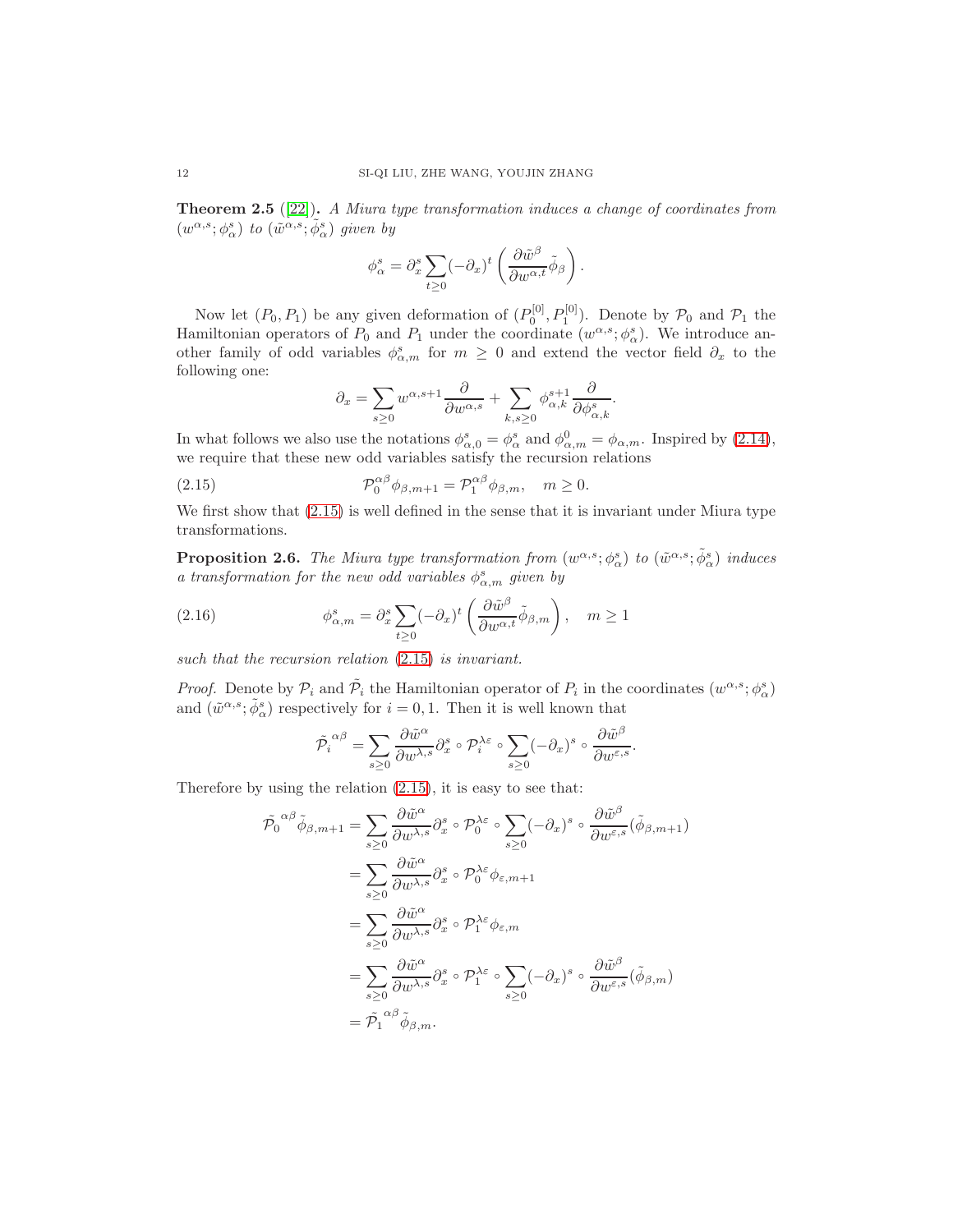Thus we see that the recursion relations [\(2.15\)](#page-11-0) are preserved under the change of variables  $(2.16)$ . The proposition is proved.

By using the theory of bihamiltonian cohomology [\[7\]](#page-53-6) for  $(P_0^{[0]}, P_1^{[0]})$ , we can choose a coordinate system  $(v^{\alpha,s}; \sigma^s_\alpha)$  such that

$$
P_0 = P_0^{[0]} = \frac{1}{2} \int \eta^{\alpha\beta} \sigma_\alpha \sigma_\beta^1,
$$

and the  $\hat{\mathcal{F}}_2^2$  component of  $P_1$  vanishes. From now on, we will always use  $(v^{\alpha,s}; \sigma^s_{\alpha})$  to denote the coordinate system described above. We use the notation  $\hat{\mathcal{A}}^+$  to denote the extension of  $\hat{\mathcal{A}}$  by including the odd variables  $\sigma_{\alpha,m}^s$  for  $m\geq 1$  satisfying the recursion relations

(2.17) 
$$
\eta^{\alpha\beta}\sigma_{\beta,m+1}^1 = \mathcal{P}_1^{\alpha\beta}\sigma_{\beta,m}, \quad m \ge 0.
$$

As before we use the notation  $\sigma_{\alpha,0}^s = \sigma_{\alpha}^s$  and  $\sigma_{\alpha,m}^0 = \sigma_{\alpha,m}$ . We will still use  $\partial_x$  to denote the vector field on  $\hat{A}^+$  given by

<span id="page-12-0"></span>
$$
\partial_x = \sum_{s \ge 0} v^{\alpha, s+1} \frac{\partial}{\partial v^{\alpha, s}} + \sum_{s, m \ge 0} \sigma_{\alpha, m}^{s+1} \frac{\partial}{\partial \sigma_{\alpha, m}^s}.
$$

For any element  $f \in \hat{\mathcal{A}}^+$ , we say f is local if it can be represented by an element in  $\hat{\mathcal{A}}$  and we say f is non-local if it is not local. Note that on the space  $\hat{\mathcal{A}}^+$ , the differential degree is not well-defined but the super degree is still well defined by setting the super degree of  $\sigma_{\alpha,m}^s$  being 1. We will use  $\hat{\mathcal{A}}^{+,p}$  to denote the set of homogeneous elements with super degree p.

**Example 2.2.** Consider the following bihamiltonian structure of the KdV equation  $(2.7)$ :

$$
\mathcal{P}_0 = \partial_x, \quad \mathcal{P}_1 = v\partial_x + \frac{1}{2}v_x + \frac{\varepsilon^2}{8}\partial_x^3.
$$

We introduce odd variables  $\sigma_m^s$  for  $s, m \geq 0$  such that they satisfy the recursion relations

$$
\sigma_{m+1}^1 = v\sigma_m^1 + \frac{1}{2}v_x\sigma_m + \frac{\varepsilon^2}{8}\sigma_m^3, \quad m \ge 0.
$$

Then the ring  $\hat{A}^+$  is given by the quotient

$$
\hat{\mathcal{A}}^{+} = C^{\infty}(v)[[v^{(s+1)}, \sigma_{m}^{s} \mid m, s \ge 0]]/J,
$$

where J is the differential ideal generated by

$$
v\sigma_m^1 + \frac{1}{2}v_x\sigma_m + \frac{\varepsilon^2}{8}\sigma_m^3 - \sigma_{m+1}^1, \quad m \ge 0.
$$

Then we see that  $\sigma_1^1$  is local but  $\sigma_2^1$  is non-local.

**Definition 2.1.** For  $k, l \geq 0$ , we define the shift operators

$$
T_k: \hat{\mathcal{A}}^1 \to \hat{\mathcal{A}}^{+,1}, \quad T_{k,l}: \hat{\mathcal{A}}^2 \to \hat{\mathcal{A}}^{+,2}
$$

to be the linear operators given by

$$
T_k(f\sigma_{\alpha,0}^s) = f\sigma_{\alpha,k}^s, \quad f \in \hat{\mathcal{A}}^0,
$$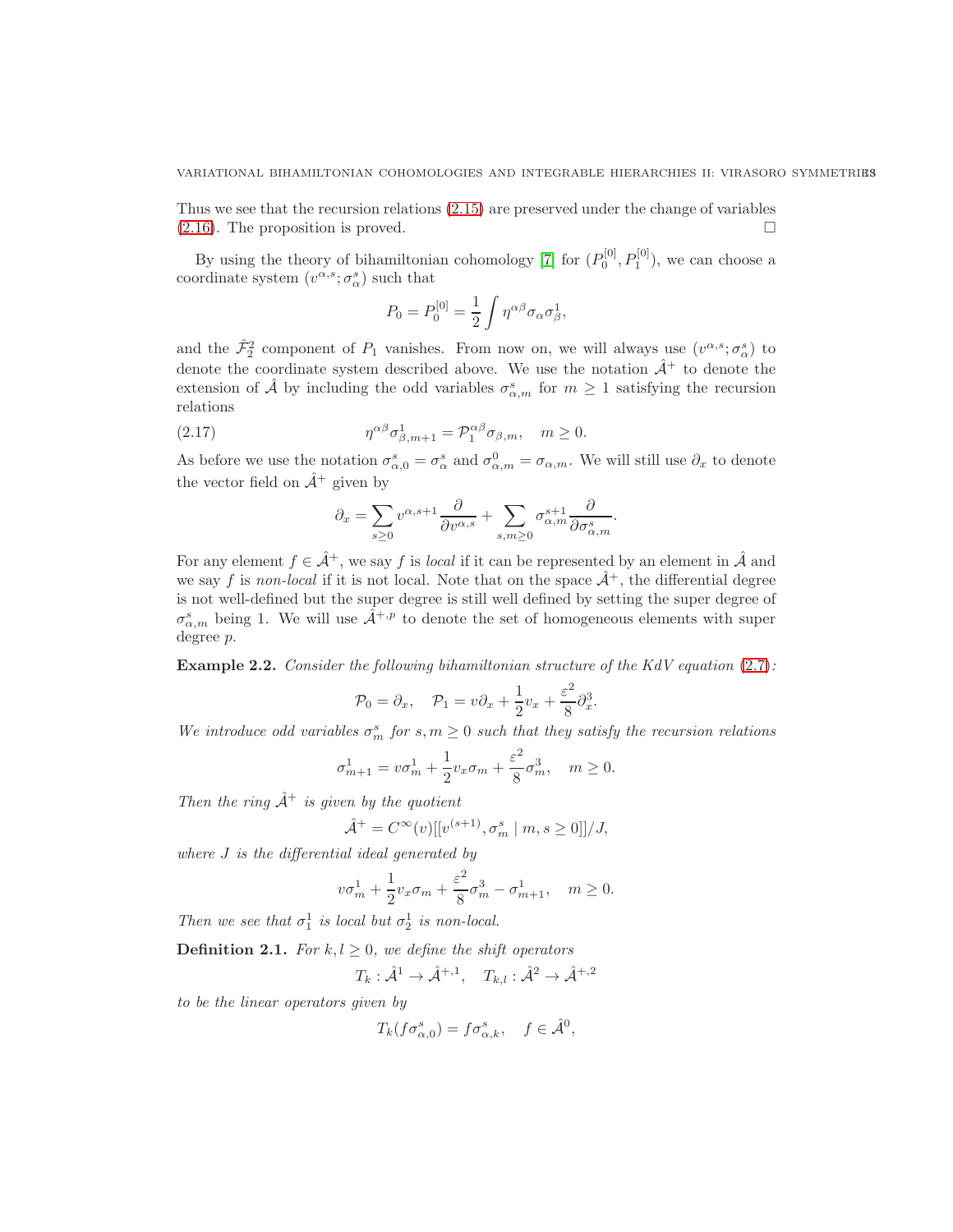$$
T_{k,l} = -T_{l,k}; \quad T_{k,l}(f\sigma_{\alpha,0}^t \sigma_{\beta,0}^s) = f \sum_{i=0}^{l-k-1} \sigma_{\alpha,k+i}^t \sigma_{\beta,l-i-1}^s, \quad k \le l, \ f \in \hat{\mathcal{A}}^0.
$$

In particular,  $T_{k,k} = 0$ .

The following lemmas are obvious from the definition.

**Lemma 2.7.** The shift operators  $T_k$  and  $T_{k,l}$  commute with  $\partial_x$ .

**Lemma 2.8.** The shift operators  $T_k$  and  $T_{k,l}$  are globally defined, i.e. they are invariant under Miura type transformations.

**Example 2.3.** Using the shift operator, the recursion relation  $(2.17)$  can be represented by the following formula

(2.18) 
$$
T_{m+1} \frac{\delta P_0}{\delta \sigma_{\alpha,0}} = T_m \frac{\delta P_1}{\delta \sigma_{\alpha,0}}, \quad m \ge 0.
$$

<span id="page-13-2"></span>Example 2.4. The recursion relation [\(2.17\)](#page-12-0) can also be represented by the following formulae:

<span id="page-13-0"></span> $T_{m+1} (D_{P_0} f) = T_m (D_{P_1} f)$ ,  $m \ge 0$ ,  $f \in \hat{\mathcal{A}}^0$ ,

here  $D_{P_i}$  are the derivations defined in [\(2.1\)](#page-4-0). Indeed, when  $f = v^{\alpha}$  we recover the relation  $(2.18)$ ; for general  $f \in \hat{A}^0$ , by definition  $(2.1)$ , we have

$$
T_{m+1}(D_{P_0}f) = T_{m+1} \sum_{s \ge 0} \frac{\partial f}{\partial v^{\alpha,s}} \partial_x^s \frac{\delta P_0}{\delta \sigma_{\alpha,0}} = T_m \sum_{s \ge 0} \frac{\partial f}{\partial v^{\alpha,s}} \partial_x^s \frac{\delta P_1}{\delta \sigma_{\alpha,0}} = T_m (D_{P_1}f).
$$

With the help of the shift operator, we can generalize the construction given in the previous subsection. We first introduce the following notation.

**Definition 2.2.** We define a family of odd derivations  $\frac{\partial}{\partial \tau_m}$  on  $\hat{\mathcal{A}}$ <sup>+</sup> by

<span id="page-13-3"></span>(2.19) 
$$
\frac{\partial v^{\alpha}}{\partial \tau_m} = T_m \frac{\delta P_0}{\delta \sigma_{\alpha,0}}, \quad \frac{\partial \sigma_{\alpha,k}}{\partial \tau_m} = T_{k,m} \frac{\delta P_1}{\delta v^{\alpha}}, \quad \left[\frac{\partial}{\partial \tau_m}, \partial_x\right] = 0.
$$

We need to check that that this definition is well-defined, i.e., it is compatible with the recursion relations [\(2.18\)](#page-13-0).

<span id="page-13-1"></span>**Lemma 2.9.** The following identity holds true for any  $X \in \hat{\mathcal{A}}^1$  and  $m, k \geq 0$ :

$$
\frac{\partial}{\partial \tau_k} T_m(X) = T_{m,k} \left( D_{P_1}(X) \right) - T_{m+1,k} \left( D_{P_0}(X) \right).
$$

*Proof.* Since all the operators are linear, we may assume  $X = f \sigma_{\beta,0}^l$  for some  $f \in \hat{\mathcal{A}}^0$  and  $l \geq 0$ . We first assume that  $k \geq m$ . The case  $k = m$  can be easily verified as follows:

$$
\frac{\partial}{\partial \tau_m}(f\sigma_{\beta,m}^l)=T_m(D_{P_0}f)\,\sigma_{\beta,m}^l=T_{m,m+1}\left(D_{P_0}(f\sigma_{\beta,0}^l)\right).
$$

Here we use the fact that  $P_0 = P_0^{[0]}$  and  $D_{P_0} \sigma_{\beta,0} = 0$ . Now we assume  $k \ge m + 1$ , then by using the definition of the shift operators and the recursion relations [\(2.18\)](#page-13-0) we obtain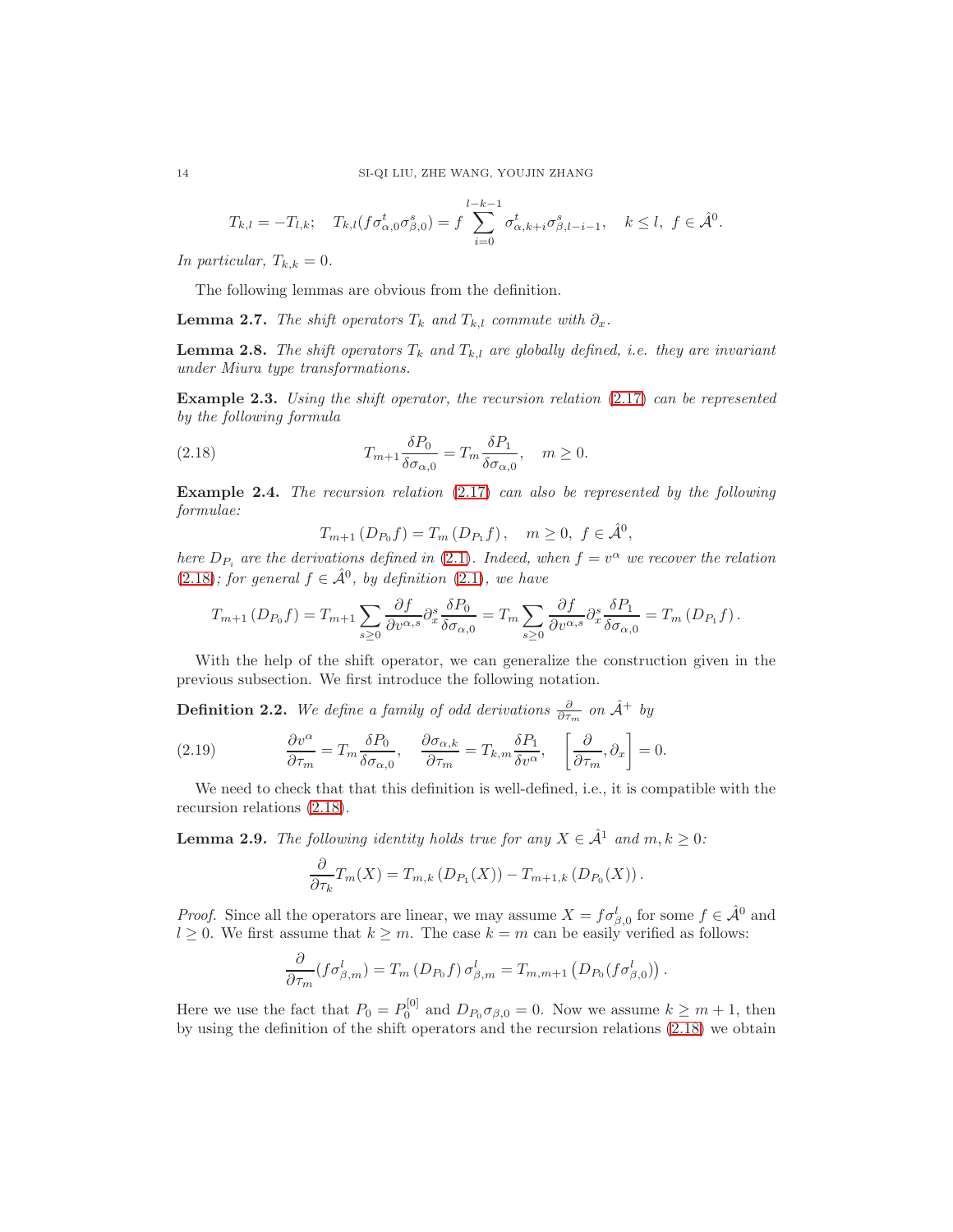the following identities:

$$
\frac{\partial}{\partial \tau_k} (f \sigma_{\beta,m}^l) = T_k (D_{P_0} f) \sigma_{\beta,m}^l + T_{m,k} (f D_{P_1} \sigma_{\beta,0}^l)
$$
\n
$$
= T_{k-1} (D_{P_1} f) \sigma_{\beta,m}^l + T_{m,k} (f D_{P_1} \sigma_{\beta,0}^l)
$$
\n
$$
= T_{m,k} ((D_{P_1} f) \sigma_{\beta,0}^l) - \sum_{i=0}^{k-m-2} T_{m+i} (D_{P_1} f) \sigma_{\beta,k-i-1}^l + T_{m,k} (f D_{P_1} \sigma_{\beta,0}^l)
$$
\n
$$
= T_{m,k} (D_{P_1} (f \sigma_{\beta,0}^l)) - \sum_{i=0}^{k-m-2} T_{m+i+1} (D_{P_0} f) \sigma_{\beta,k-i-1}^l
$$
\n
$$
= T_{m,k} (D_{P_1} (f \sigma_{\beta,0}^l)) - T_{m+1,k} (D_{P_0} (f \sigma_{\beta,0}^l)).
$$

The case  $k < m$  is proved in exactly the same way. The lemma is proved.

$$
\qquad \qquad \Box
$$

**Proposition 2.10.** The flows  $\frac{\partial}{\partial \tau_k}$  are compatible with the recursion relations [\(2.18\)](#page-13-0), *i.e.*,

$$
\frac{\partial}{\partial \tau_k} T_{m+1} \frac{\delta P_0}{\delta \sigma_{\alpha,0}} = \frac{\partial}{\partial \tau_k} T_m \frac{\delta P_1}{\delta \sigma_{\alpha,0}}, \quad m, k \ge 0.
$$

Proof. Using the fact that

$$
P_0 = P_0^{[0]} = \frac{1}{2} \int \eta^{\alpha \beta} \sigma_\alpha \sigma_\beta^1,
$$

it is easy to obtain the following identities:

$$
\frac{\partial}{\partial \tau_k} T_{m+1} \frac{\delta P_0}{\delta \sigma_{\alpha,0}} = \frac{\partial}{\partial \tau_k} \eta^{\alpha \beta} \sigma_{\beta,m+1}^1 = T_{m+1,k} \left( \eta^{\alpha \beta} \partial_x \frac{\delta P_1}{\delta v^{\beta}} \right) = T_{m+1,k} \left( D_{P_1} \frac{\delta P_0}{\delta \sigma_{\alpha,0}} \right).
$$

Since  $[P_0, P_1] = 0$ , it follows from the identity [\(2.4\)](#page-4-1) that

$$
\frac{\partial}{\partial \tau_k} T_{m+1} \frac{\delta P_0}{\delta \sigma_{\alpha,0}} = -T_{m+1,k} \left( D_{P_0} \frac{\delta P_1}{\delta \sigma_{\alpha,0}} \right).
$$

Thus by using  $[P_1, P_1] = 0$  and Lemma [2.9](#page-13-1) we finish the proof of the proposition.  $\Box$ 

**Proposition 2.11.** The odd flows  $\frac{\partial}{\partial \tau_m}$  mutually commute, *i.e.*,

$$
\left[\frac{\partial}{\partial \tau_m}, \frac{\partial}{\partial \tau_k}\right] = 0, \quad m, k \ge 0.
$$

*Proof.* By the definition of the flows  $\frac{\partial}{\partial \tau_m}$ , it is easy to see that

$$
\left[\frac{\partial}{\partial \tau_m}, \frac{\partial}{\partial \tau_k}\right] v^{\alpha} = \eta^{\alpha \beta} \partial_x T_{k,m} \frac{\delta P_1}{\delta v^{\beta}} + \eta^{\alpha \beta} \partial_x T_{m,k} \frac{\delta P_1}{\delta v^{\beta}} = 0.
$$

To show the commutation relation

$$
\left[\frac{\partial}{\partial \tau_l}, \frac{\partial}{\partial \tau_k}\right] \sigma_{\alpha, m} = 0,
$$

it suffices to verify the case  $m = 0$  due to the recursion relations [\(2.17\)](#page-12-0). By using the trivial relation

$$
\left[\frac{\partial}{\partial \tau_0}, \frac{\partial}{\partial \tau_0}\right] \sigma_{\alpha,0} = 0,
$$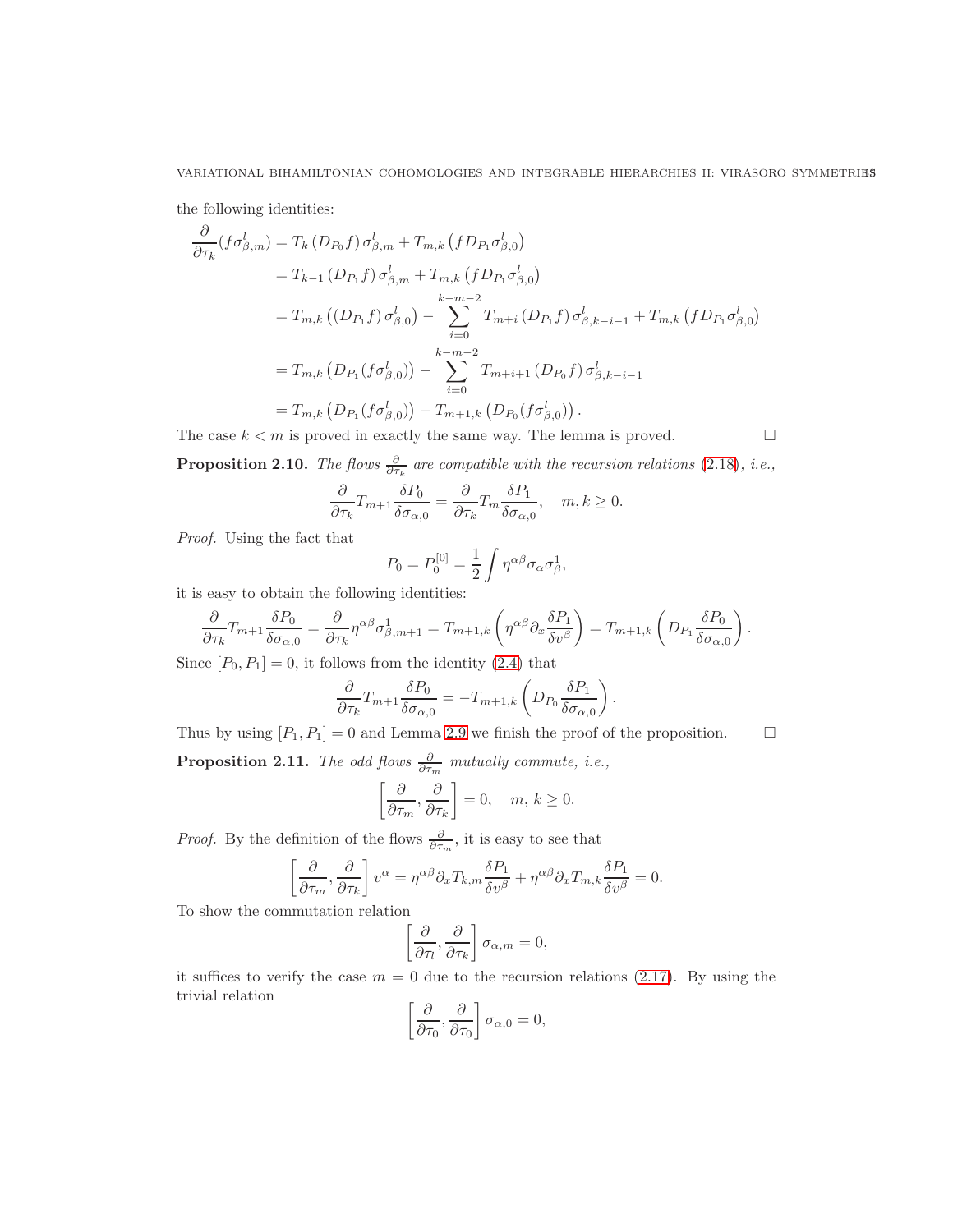the recursion relations  $(2.17)$ , and by induction on k, we arrive at

$$
\left[\frac{\partial}{\partial \tau_0}, \frac{\partial}{\partial \tau_0}\right] \sigma_{\alpha,k} = 0, \quad k \ge 0.
$$

This commutation relation is equivalent to

$$
\left[\frac{\partial}{\partial \tau_0}, \frac{\partial}{\partial \tau_k}\right] \sigma_{\alpha,0} = 0
$$

due to the definition of the odd flows. Using induction again we arrive at the identity

$$
\left[\frac{\partial}{\partial \tau_0}, \frac{\partial}{\partial \tau_k}\right] \sigma_{\alpha, l} = 0
$$

for any  $l \geq 0$ . Therefore we have

$$
\frac{\partial}{\partial \tau_k} \frac{\partial \sigma_{\alpha,0}}{\partial \tau_l} = -\frac{\partial}{\partial \tau_k} \frac{\partial \sigma_{\alpha,l}}{\partial \tau_0} = \frac{\partial}{\partial \tau_0} \frac{\partial \sigma_{\alpha,l}}{\partial \tau_k}.
$$

It follows from the definition of the odd flows that the right hand side is anti-symmetric with respect to the indices  $k, l$ , hence we prove that

$$
\left[\frac{\partial}{\partial \tau_l}, \frac{\partial}{\partial \tau_k}\right] \sigma_{\alpha,0} = 0.
$$

The proposition is proved.  $\Box$ 

Now let  $X_i \in \hat{\mathcal{F}}^1$ ,  $i \in I$  be a family of bihamiltonian vector fields with respect to an index set I, i.e., each  $X_i$  satisfies the equations  $[X_i, P_0] = [X_i, P_1] = 0$ . Recall that the family  $\{X_i\}$  corresponds to a bihamiltonian integrable hierarchy given by

(2.20) 
$$
\frac{\partial v^{\alpha}}{\partial t_i} = \frac{\delta X_i}{\delta \sigma_{\alpha,0}}, \quad i \in I.
$$

In what follows we will extend this integrable hierarchy such that it becomes a system of mutually commuting vector fields on  $\hat{\mathcal{A}}^+$ .

**Definition 2.3.** For a bihamiltonian vector field  $X \in \hat{\mathcal{F}}^1$  we associate it with the following system of PDEs on  $\hat{A}^+$ :

$$
\frac{\partial v^{\alpha}}{\partial t_X} = D_X v^{\alpha}, \quad \frac{\partial \sigma_{\alpha,m}}{\partial t_X} = T_m D_X \sigma_{\alpha,0}, \quad \left[\frac{\partial}{\partial t_X}, \partial_x\right] = 0.
$$

It is called the super extended flow given by  $X$ .

**Proposition 2.12.** The super extended flow  $\frac{\partial}{\partial t_X}$  given by a bihamiltonian vector field X is compatible with the recursion relations  $(2.18)$ , *i.e.*,

(2.21) 
$$
\frac{\partial}{\partial t_X} T_{m+1} \frac{\delta P_0}{\delta \sigma_{\alpha,0}} = \frac{\partial}{\partial t_X} T_m \frac{\delta P_1}{\delta \sigma_{\alpha,0}}.
$$

*Proof.* By definition of the flow  $\frac{\partial}{\partial t_x}$ , it is easy to see that

<span id="page-15-0"></span>
$$
\frac{\partial}{\partial t_X}T_{m+1}\frac{\delta P_0}{\delta \sigma_{\alpha,0}} = T_{m+1}D_X\frac{\delta P_0}{\delta \sigma_{\alpha,0}}, \quad \frac{\partial}{\partial t_X}T_m\frac{\delta P_1}{\delta \sigma_{\alpha,0}} = T_mD_X\frac{\delta P_1}{\delta \sigma_{\alpha,0}}.
$$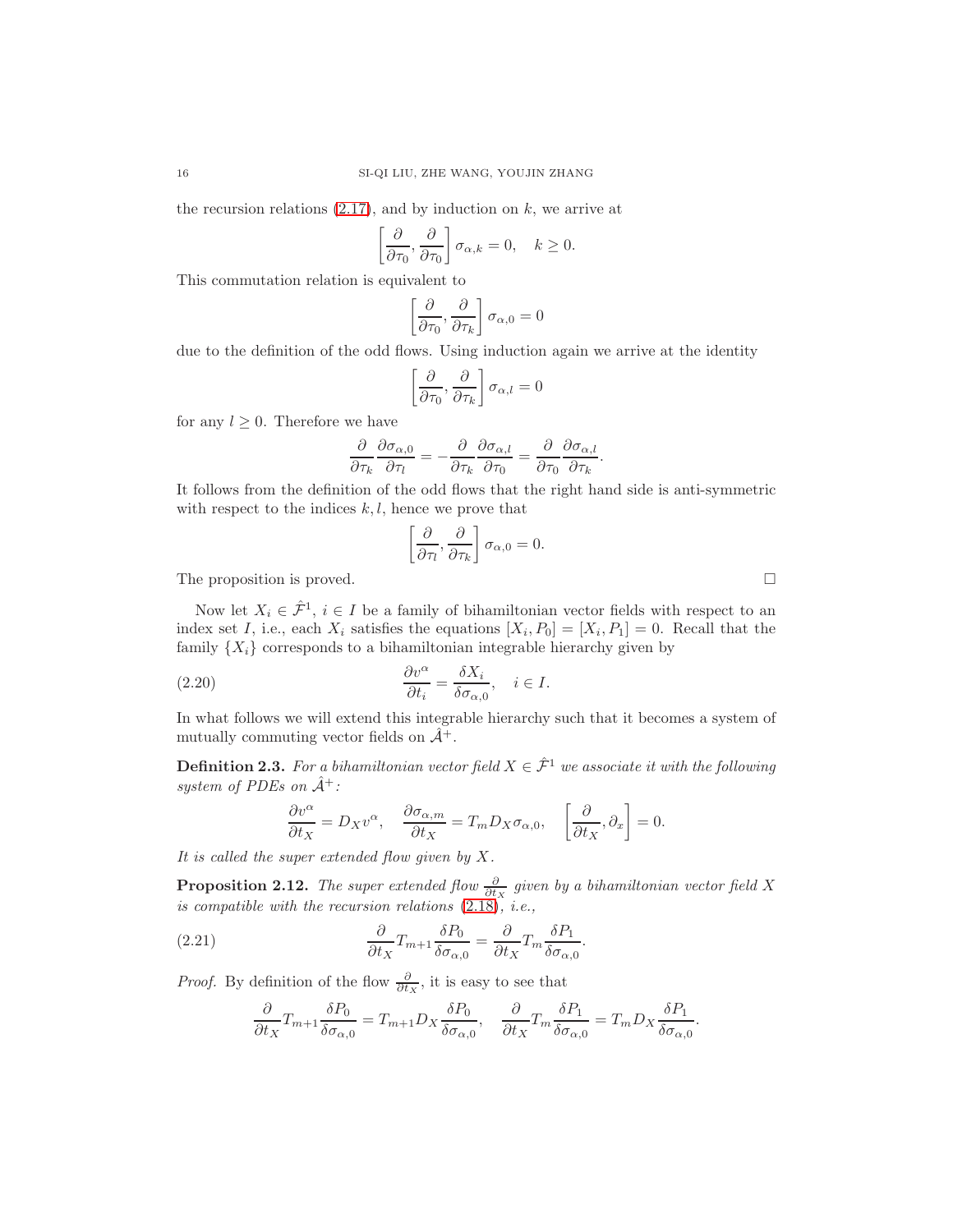Using the fact that  $[X, P_0] = [X, P_1] = 0$  and the identity  $(2.4)$ , we see that  $(2.21)$  is equivalent to the following identity

$$
T_{m+1}D_{P_0}\frac{\delta X}{\delta \sigma_{\alpha,0}} = T_m D_{P_1}\frac{\delta X}{\delta \sigma_{\alpha,0}},
$$

which is equivalent to the recursion relations  $(2.18)$  according to Example [2.4.](#page-13-2) The proposition is proved.  $\Box$ 

**Proposition 2.13.** Let  $X$  and  $Y$  be two bihamiltonian vector fields, then their super extended flows commute.

*Proof.* From the theory of the bihamiltonian cohomology [\[7\]](#page-53-6) we know that  $[X, Y] = 0$ , hence it follows from [\(2.2\)](#page-4-2) that

$$
\left[\frac{\partial}{\partial t_X}, \frac{\partial}{\partial t_Y}\right] v^{\alpha} = 0, \quad \left[\frac{\partial}{\partial t_X}, \frac{\partial}{\partial t_Y}\right] \sigma_{\alpha,0} = 0.
$$

Using the definition of the super extended flow, it is easy to see that

$$
\left[\frac{\partial}{\partial t_X}, \frac{\partial}{\partial t_Y}\right] \sigma_{\alpha,m} = T_m \left[\frac{\partial}{\partial t_X}, \frac{\partial}{\partial t_Y}\right] \sigma_{\alpha,0} = 0.
$$

The proposition is proved.

Now let us prove that the super extended flow given by a bihamiltonian vector field commutes with the odd flows  $\frac{\partial}{\partial \tau_m}$ .

<span id="page-16-0"></span>**Lemma 2.14.** For any  $\mathcal{D} \in \text{Der}(\hat{\mathcal{A}})^0$  satisfying the condition  $[\mathcal{D}, \partial_x] = 0$ , we extend its action to  $\hat{A}^+$  by setting

$$
\mathcal{D}\sigma_{\alpha,m} = T_m \mathcal{D}\sigma_{\alpha,0}, \quad m \ge 0.
$$

Then the following identities hold true:

$$
T_k \circ (\mathcal{D}|_{\hat{\mathcal{A}}^1}) = (\mathcal{D}|_{\hat{\mathcal{A}}^{+,1}}) \circ T_k; \quad T_{k,l} \circ (\mathcal{D}|_{\hat{\mathcal{A}}^2}) = (\mathcal{D}|_{\hat{\mathcal{A}}^{+,2}}) \circ T_{k,l}, \quad k,l \geq 0.
$$

*Proof.* The first identity is obvious from the definition  $\mathcal{D}\sigma_{\alpha,k} = T_k \mathcal{D}\sigma_{\alpha,0}$ . The second one is also easy to verify by using the definition of the shift operator  $T_{k,l}$ . The lemma is  $\Box$ 

**Proposition 2.15.** The odd flows  $\frac{\partial}{\partial \tau_m}$  commute with the super extended flow given by a bihamiltonian vector field X.

Proof. Using Lemma [2.14](#page-16-0) and the definition of the odd flows, it is easy to see that

$$
\frac{\partial}{\partial t_X} \frac{\partial v^{\alpha}}{\partial \tau_m} = \frac{\partial}{\partial t_X} T_m \frac{\delta P_0}{\delta \sigma_{\alpha,0}} = T_m D_X \left( \frac{\delta P_0}{\delta \sigma_{\alpha,0}} \right), \quad \frac{\partial}{\partial \tau_m} \frac{\partial v^{\alpha}}{\partial t_X} = T_m D_{P_0} \left( \frac{\partial v^{\alpha}}{\partial t_X} \right).
$$

Therefore it follows from  $[X, P_0] = 0$  and the identity [\(2.4\)](#page-4-1) that

$$
\left[\frac{\partial}{\partial \tau_m}, \frac{\partial}{\partial t_X}\right] v^{\alpha} = 0.
$$

Similarly by using Lemma [2.14](#page-16-0) again we have

$$
\frac{\partial}{\partial t_X} \frac{\partial \sigma_{\alpha,k}}{\partial \tau_m} = \frac{\partial}{\partial t_X} T_{k,m} \frac{\delta P_1}{\delta v^\alpha} = T_{k,m} D_X \left( \frac{\delta P_1}{\delta v^\alpha} \right).
$$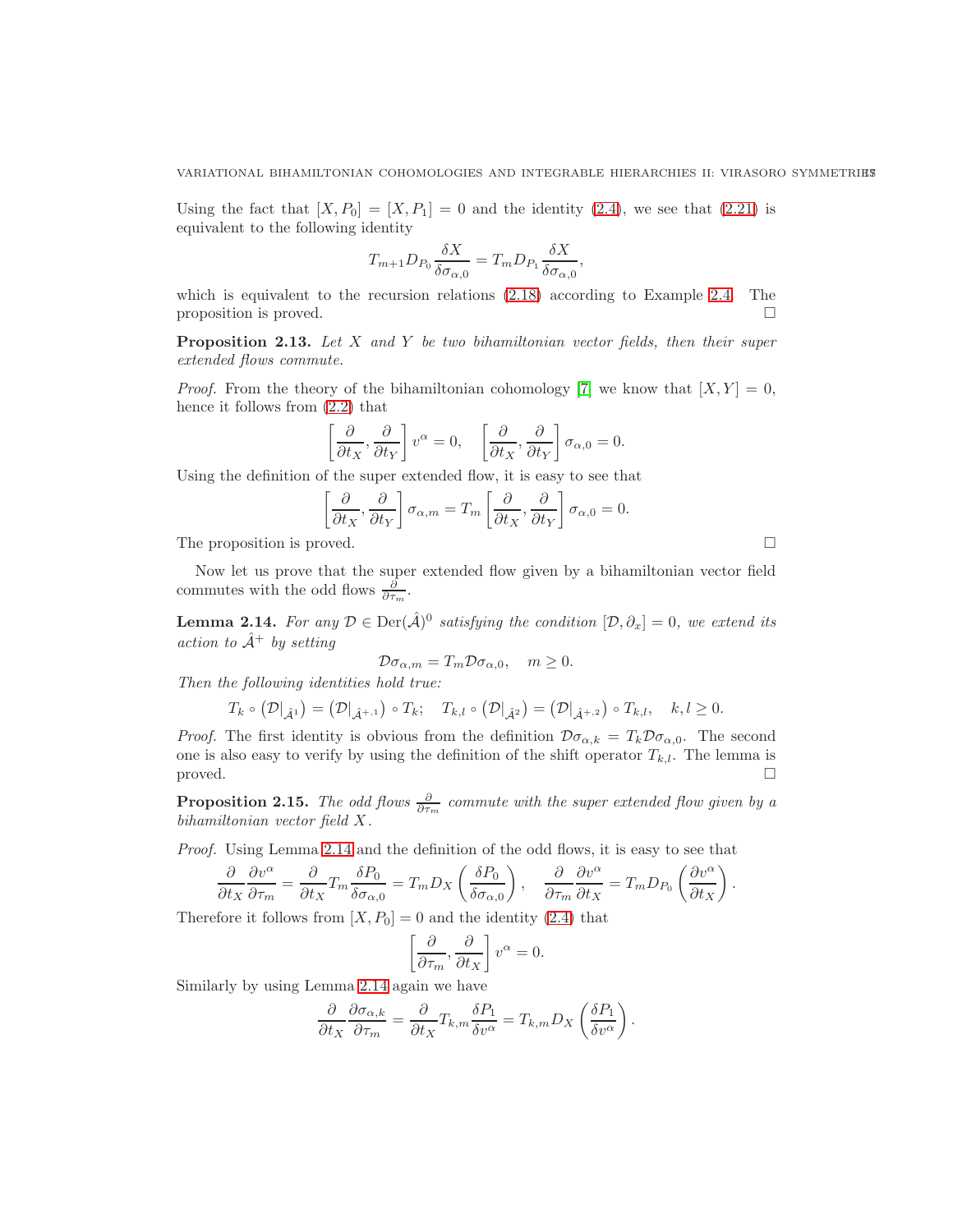On the other hand, by using Lemma [2.9](#page-13-1) we obtain

$$
\frac{\partial}{\partial \tau_m} \frac{\partial \sigma_{\alpha,k}}{\partial t_X} = -\frac{\partial}{\partial \tau_m} T_k \left( D_X \left( \frac{\delta X}{\delta v^{\alpha}} \right) \right) = -T_{k,m} \left( D_{P_1} \left( \frac{\delta X}{\delta v^{\alpha}} \right) \right).
$$

Here we use the fact that  $[P_0, X] = 0$  and  $\frac{\delta P_0}{\delta v^{\alpha}} = 0$ . Now by using [\(2.3\)](#page-4-3) and  $[X, P_1] = 0$ , it is easy to conclude that

$$
\left[\frac{\partial}{\partial \tau_m}, \frac{\partial}{\partial t_X}\right] \sigma_{\alpha,k} = 0.
$$

The proposition is proved.  $\square$ 

Let us summarize the constructions given in this subsection in the following theorem.

**Theorem 2.16.** Let  $(P_0, P_1)$  be a bihamiltonian structure with semisimple hydrodynamic leading terms and  $\{X_i\}$  be a family of bihamiltonian vector fields. Then we have the following super extended integrable hierarchy:

$$
\frac{\partial v^{\alpha}}{\partial t_i} = D_{X_i} v^{\alpha}, \quad \frac{\partial \sigma_{\alpha,m}}{\partial t_i} = T_m D_{X_i} \sigma_{\alpha,0};
$$

$$
\frac{\partial v^{\alpha}}{\partial \tau_m} = T_m \frac{\delta P_0}{\delta \sigma_{\alpha,0}}, \quad \frac{\partial \sigma_{\alpha,k}}{\partial \tau_m} = T_{k,m} \frac{\delta P_1}{\delta v^{\alpha}}.
$$

<span id="page-17-0"></span>The flows in this super extended hierarchy mutually commute.

2.4. Deformation of the super tau-covers. In this section, we will construct super tau-covers for tau-symmetric bihamiltonian deformations of the Principal Hierarchy associates with a semisimple Frobenius manifold. Let us first recall how to construct the deformations of the tau-cover [\(2.13\)](#page-9-0) of the Principal Hierarchy following [\[9\]](#page-53-16).

We fix a semisimple Frobenius manifold M and use  $(P_0^{[0]}, P_1^{[0]})$  to denote the bihamiltonian structure [\(2.12\)](#page-8-0). The two-point functions in the tau-cover [\(2.13\)](#page-9-0) will be denoted by  $\Omega_{\alpha,p;\beta,q}^{[0]}$  and similarly we denote  $h_{\alpha,p}^{[0]} = \Omega_{\alpha,p;1,0}^{[0]}$ . Let  $(P_0,P_1)$  be a deformation of  $(P_0^{[0]}, P_1^{[0]})$ , then it determines a unique deformation of the Principal Hierarchy according to [\[7,](#page-53-6) [23\]](#page-53-17). By using the results proved in [\[13\]](#page-53-18), we know that a bihamiltonian deformation of the Principal Hierarchy is tau-symmetric if and only if the central invariants of the deformation of the bihamiltonian structure are constants. In such a case, after an appropriate Miura type transformation the Hamiltonian structure  $P_0$  can be represented in the form

$$
P_0 = P_0^{[0]} = \frac{1}{2} \int \eta^{\alpha\beta} \sigma_\alpha \sigma_\beta^1,
$$

and  $P_1$  has no  $\hat{\mathcal{F}}_2^2$  components. Moreover, we can also require that the condition of exactness of the bihamiltonian structure is preserved [\[9,](#page-53-16) [13\]](#page-53-18):

$$
P_0 = [Z, P_1], \quad Z = \int \sigma_1.
$$

In what follows, we will always assume that  $P_0$  and  $Z$  take the above forms. We still use the same notation  $X_{\alpha,p} \in \hat{\mathcal{F}}^1$ , as we have already used in [\(2.11\)](#page-8-1), to denote the unique deformed flows of the Principal Hierarchy and we will also use  $\frac{\partial}{\partial t^{\alpha,p}}$  to denote the vector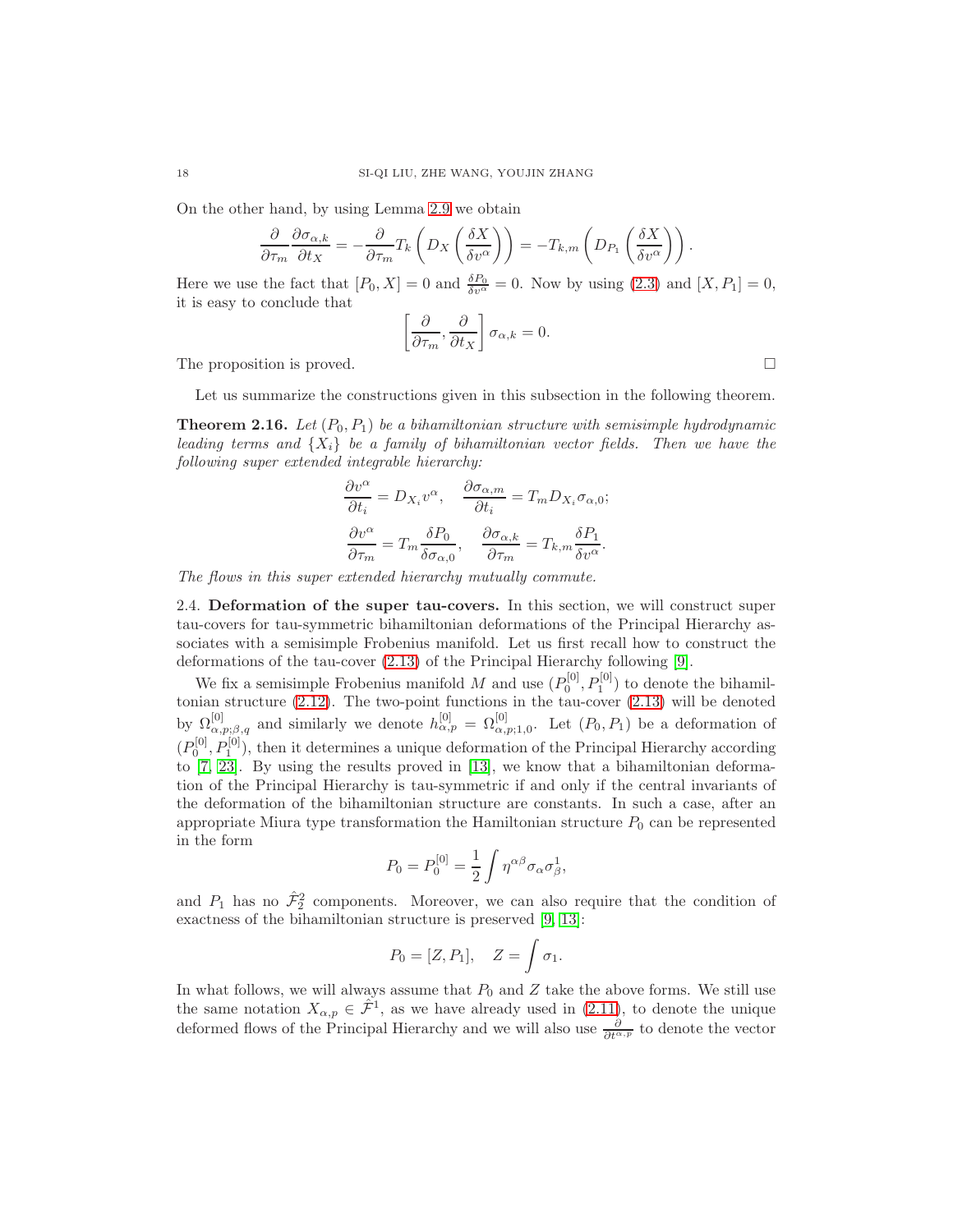VARIATIONAL BIHAMILTONIAN COHOMOLOGIES AND INTEGRABLE HIERARCHIES II: VIRASORO SYMMETRIES

field  $D_{X_{\alpha,p}}$ . Let  $H_{\alpha,p} \in \hat{\mathcal{F}}^0$  be the unique deformation of the Hamiltonian of the Principal Hierarchy such that

<span id="page-18-0"></span>(2.22) 
$$
X_{\alpha,p} = -[H_{\alpha,p}, P_0], \quad \alpha = 1, \cdots, n, \quad p \ge 0,
$$

and

(2.23) 
$$
H_{\alpha,-1} := \int \eta_{\alpha\beta} v^{\beta}.
$$

Let us define the following differential polynomials:

(2.24) 
$$
h_{\alpha,p} = D_Z H_{\alpha,p}, \quad \alpha = 1, \cdots, n, \quad p \ge 0.
$$

Note we use an index convention that is different from the one used in [\[9\]](#page-53-16).

<span id="page-18-3"></span>**Proposition 2.17** ([\[9\]](#page-53-16)). We have the following results:

- (1)  $D_{X_{1,0}} = \partial_x$ .
- (2) The functionals  $H_{\alpha,p}$  defined in [\(2.22\)](#page-18-0), [\(2.23\)](#page-18-1) and the differential polynomials defined in [\(2.24\)](#page-18-2) satisfy the relations

<span id="page-18-2"></span><span id="page-18-1"></span>
$$
H_{\alpha,p} = \int h_{\alpha,p+1}, \quad p \ge -1.
$$

We also hove the following properties for the Hamiltonians and two-point functions of the deformed Principal Hierarchy.

Proposition 2.18. The following bihamiltonian recursion relations hold true:

<span id="page-18-5"></span>
$$
(2.25) \qquad [H_{\alpha,p-1}, P_1] = \left(p + \frac{1}{2} + \mu_\alpha\right) [H_{\alpha,p}, P_0] + \sum_{k=1}^p (R_k)^\gamma_\alpha [H_{\gamma,p-k}, P_0], \quad p \ge 0.
$$

*Proof.* Denote the following by  $Y_{\alpha,p} \in \hat{\mathcal{F}}^1$  for  $p \geq 0$ :

$$
Y_{\alpha,p} = [H_{\alpha,p-1}, P_1] - \left(p + \frac{1}{2} + \mu_\alpha\right)[H_{\alpha,p}, P_0] - \sum_{k=1}^p (R_k)^\gamma_\alpha [H_{\gamma,p-k}, P_0].
$$

According to Theorem [2.2,](#page-8-2) we know that  $Y_{\alpha,p} \in \hat{\mathcal{F}}_{\geq 2}^1$ . Since the flows  $X_{\alpha,p} = -[H_{\alpha,p}, P_0]$ is bihamiltonian, we easily conclude that  $Y_{\alpha,p}$  is a bihamiltonian vector field. Therefore by using the results of bihamiltonian cohomology given in [\[7\]](#page-53-6), we arrive at  $Y_{\alpha,p} = 0$ .  $\Box$ 

<span id="page-18-4"></span>**Theorem 2.19** ([\[9\]](#page-53-16)). There exist differential polynomials  $\Omega_{\alpha,p;\beta,q}$  such that they are deformations of  $\Omega_{\alpha,p;\beta,q}^{[0]}$ , and satisfy the following properties:

(1) 
$$
\partial_x \Omega_{\alpha, p; \beta, q} = \frac{\partial h_{\beta, q}}{\partial t^{\alpha, p}}
$$
.  
\n(2)  $\Omega_{\alpha, p; \beta, q} = \Omega_{\beta, q; \alpha, p}$  and  $\Omega_{\alpha, p; 1, 0} = h_{\alpha, p}$ .  
\n(3)  $\frac{\partial \Omega_{\alpha, p; \beta, q}}{\partial t^{\lambda, k}} = \frac{\partial \Omega_{\lambda, k; \beta, q}}{\partial t^{\alpha, p}}$ .

To construct the tau-cover of the deformed Principal Hierarchy, we introduce the following normal coordinates as in [\[12\]](#page-53-2):

(2.26) 
$$
w_{\alpha} = h_{\alpha,0}, \quad w^{\alpha} = \eta^{\alpha\beta} w_{\beta},
$$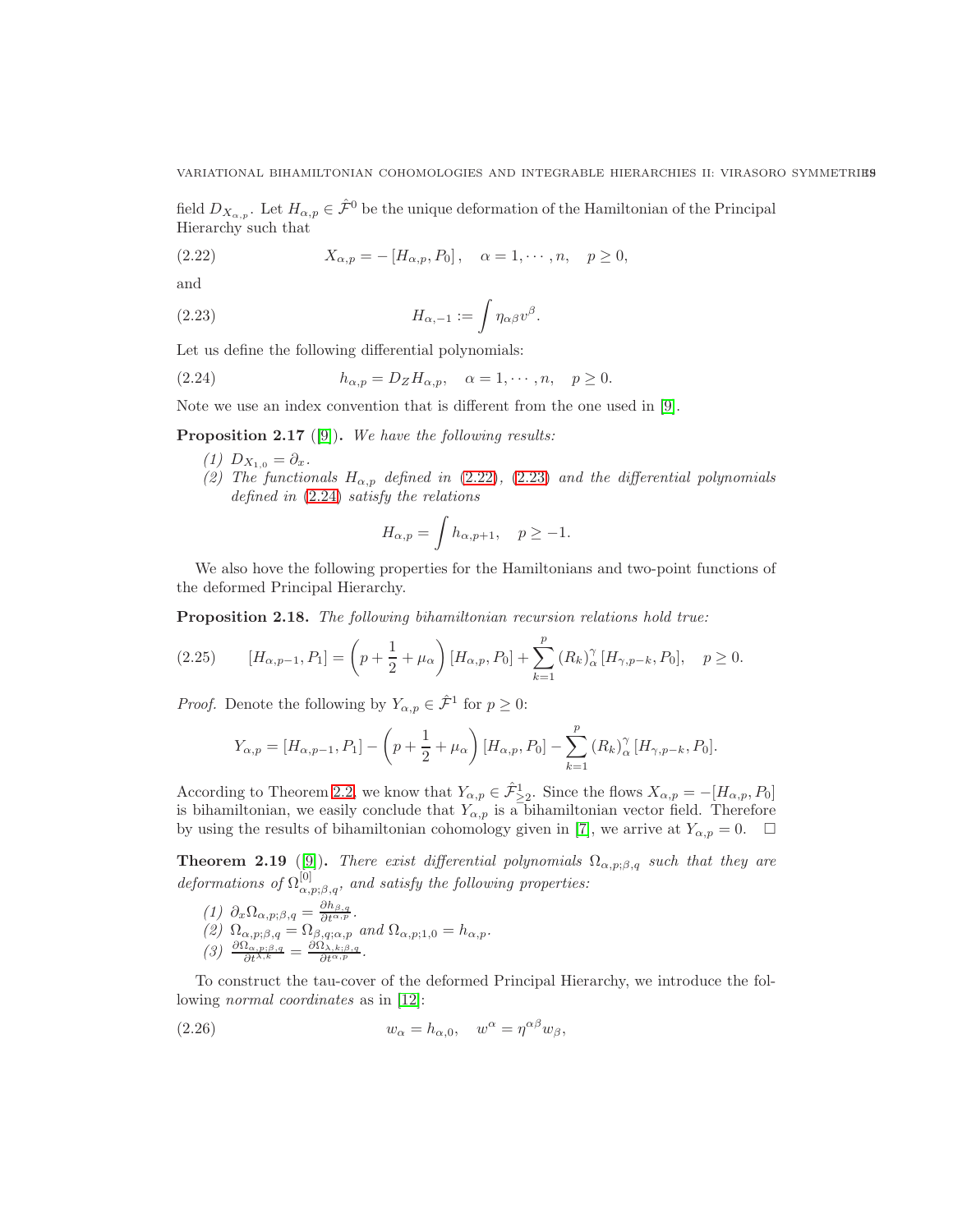then we see that the differential polynomials  $w^{\alpha}$  and  $v^{\alpha}$  are related by a Miura type transformation. In particular, it follows from Proposition [2.17](#page-18-3) that

<span id="page-19-1"></span>(2.27) 
$$
H_{\alpha,-1} = \int w_{\alpha} = \int \eta_{\alpha\beta} v^{\beta}.
$$

In terms of the normal coordinates, the tau-cover of the deformed Principal Hierarchy can be represented in the form (c.p. [\(2.13\)](#page-9-0))

<span id="page-19-2"></span>(2.28) 
$$
\frac{\partial f_{\alpha,p}}{\partial t^{\beta,q}} = \Omega_{\alpha,p;\beta,q}, \quad \frac{\partial w^{\alpha}}{\partial t^{\beta,q}} = \eta^{\alpha\lambda} \partial_x \Omega_{\lambda,0;\beta,q}.
$$

Let us proceed to construct its super tau-cover. To this end we introduce odd variables  $\Phi_{\alpha,p}^m$ , as we do for the super tau-cover of the Principal Hierarchy, such that

(2.29) 
$$
\partial_x \Phi_{\alpha,p}^m = \frac{\partial h_{\alpha,p}}{\partial \tau_m}, \quad m \ge 0.
$$

Here the odd flows  $\frac{\partial}{\partial \tau_m}$  are defined by [2.19.](#page-13-3) By using Theorem [2.19](#page-18-4) we obtain the following identity:

<span id="page-19-0"></span>
$$
\frac{\partial}{\partial t^{\beta,q}} \frac{\partial h_{\alpha,p}}{\partial \tau_m} = \partial_x \frac{\partial \Omega_{\alpha,p;\beta,q}}{\partial \tau_m}.
$$

Therefore we conclude that the following definitions of the evolutions of the odd variables  $\Phi_{\alpha,p}^m$  along the flows  $\frac{\partial}{\partial t^{\beta,q}}$  are compatible with [\(2.29\)](#page-19-0):

$$
\frac{\partial \Phi^m_{\alpha,p}}{\partial t^{\beta,q}} = \frac{\partial \Omega_{\alpha,p;\beta,q}}{\partial \tau_m}.
$$

To define the evolutions of  $\Phi_{\alpha,p}^m$  along the odd flows  $\frac{\partial}{\partial \tau_k}$ , we need the following lemma.

**Lemma 2.20.** There exist differential polynomials  $F_{\alpha,p} \in \hat{\mathcal{A}}^2$  such that

$$
\frac{\partial}{\partial \tau_k} \frac{\partial h_{\alpha,p}}{\partial \tau_m} = T_{m,k} \partial_x F_{\alpha,p}, \quad \alpha = 1, \cdots, n; \ p, m, k \ge 0.
$$

*Proof.* By using the definition [\(2.1\)](#page-4-0) of  $D_{P_i}$  and the fact that the vector fields  $X_{\alpha,p}$  are bihamiltonian, it is easy to see that

$$
\int D_{P_1} D_{P_0} h_{\alpha,p} = \int [P_1, [P_0, H_{\alpha,p-1}]] = 0.
$$

Therefore there exists  $F_{\alpha,p} \in \hat{\mathcal{A}}^2$  such that

$$
\frac{\partial}{\partial \tau_1} \frac{\partial h_{\alpha,p}}{\partial \tau_0} = \partial_x F_{\alpha,p}.
$$

Now from Lemma [2.9](#page-13-1) it follows that

$$
\frac{\partial}{\partial \tau_k} \frac{\partial h_{\alpha,p}}{\partial \tau_m} = T_{m,k} \partial_x F_{\alpha,p}.
$$

The lemma is proved.  $\square$ 

Now we are ready to construct the following super tau-cover of the deformed Principal Hierarchy: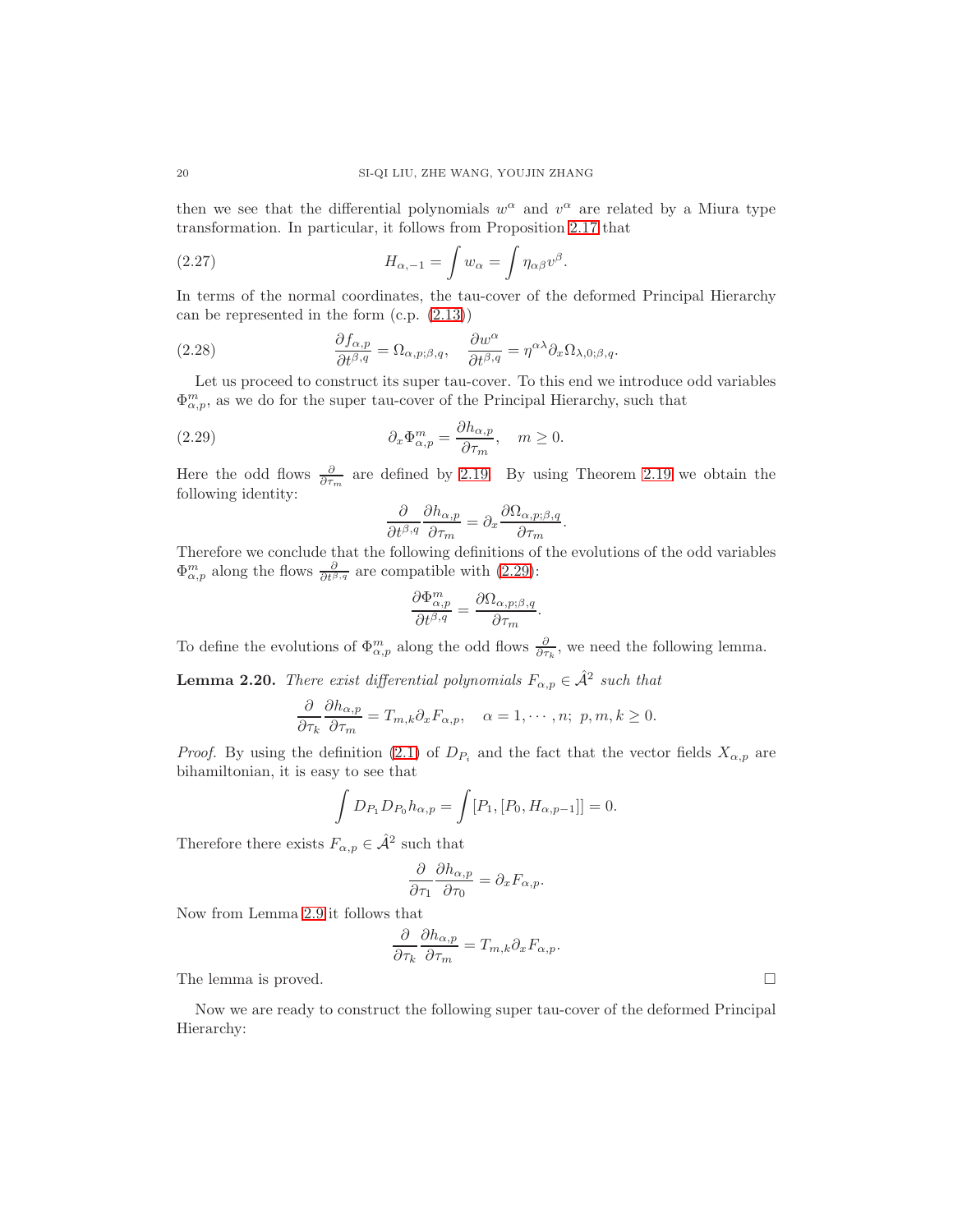VARIATIONAL BIHAMILTONIAN COHOMOLOGIES AND INTEGRABLE HIERARCHIES II: VIRASORO SYMMETRIES

**Theorem 2.21.** Let M be a semisimple Frobenius manifold and  $(P_0, P_1)$  be a deformation of the bihamiltonian structure [\(2.12\)](#page-8-0) with constant central invariants. Then we have the following deformation of the super tau-cover of the Principal Hierarchy:

$$
\frac{\partial f_{\alpha,p}}{\partial t^{\beta,q}} = \Omega_{\alpha,p;\beta,q},
$$

$$
\frac{\partial f_{\alpha,p}}{\partial \tau_m} = \Phi_{\alpha,p}^m,
$$

$$
\frac{\partial \Phi_{\alpha,p}^m}{\partial t^{\beta,q}} = \frac{\partial \Omega_{\alpha,p;\beta,q}}{\partial \tau_m},
$$

$$
\frac{\partial \Phi_{\alpha,p}^m}{\partial \tau_k} = T_{m,k} F_{\alpha,p}.
$$

Recall that when the diagonal matrix  $\mu$  of a Frobenius manifold  $M$  satisfies the condition  $\frac{1-2k}{2} \notin \text{Spec}(\mu)$  for any  $k = 1, 2, \dots$ , the odd variables  $\Phi_{\alpha, p}^m$  for the super tau-cover of the Principal Hierarchy are redundant since they can be represented by elements in  $\hat{\mathcal{A}}^+$ . We want to show that the deformed super tau-cover have the same property which will play an important role in our consideration of the deformation of the Virasoro symmetries.

We start with the definition of generalized shift operators.

**Definition 2.4.** We define the shift operators  $\hat{T}_k$  for  $k \ge 0$  to be linear operators  $\hat{\mathcal{A}}^{+,1} \rightarrow$  $\hat{\mathcal{A}}^{+,1}$  such that

$$
\hat{T}_k(f\sigma_{\alpha,m}^l) = f\sigma_{\alpha,m+k}^l, \quad f \in \hat{\mathcal{A}}^0, \ m \ge 0.
$$

The following lemma is easy to verify.

**Lemma 2.22.** The operators  $\hat{T}_k$  commute with  $\partial_x$  and are compatible with the recursion relations [\(2.17\)](#page-12-0).

<span id="page-20-0"></span>**Lemma 2.23.** If  $\Phi_{\alpha,p}^0$  can be represented by an element in  $\hat{\mathcal{A}}^{+,1}$ , then so does  $\Phi_{\alpha,p}^m$  and  $\Phi_{\alpha,p}^m = \hat{T}_m \Phi_{\alpha,p}^0$  for  $m \ge 1$ .

Proof. By using the relation [\(2.29\)](#page-19-0), it is easy to see that

$$
\partial_x \hat{T}_m \Phi^0_{\alpha,p} = \hat{T}_m \frac{\partial h_{\alpha,p}}{\partial \tau_0} = \frac{\partial h_{\alpha,p}}{\partial \tau_m}
$$

.

The lemma is proved.  $\square$ 

We will use the notation  $\Phi_{\alpha,p}^m \in \hat{\mathcal{A}}^+$  to mean that  $\Phi_{\alpha,p}^m$  can be represented by an element in  $\hat{\mathcal{A}}^+$ .

<span id="page-20-2"></span>**Proposition 2.24.** We have  $\Phi_{\alpha,0}^m \in \hat{\mathcal{A}}^+$  and

<span id="page-20-1"></span>(2.30) 
$$
\left(\prod_{k=1}^p \left(k - \frac{1}{2} + \mu_\alpha\right)\right) \Phi_{\alpha,p}^m \in \hat{\mathcal{A}}^+, \quad p \ge 1.
$$

*Proof.* It follows from Lemma [2.23](#page-20-0) that it is enough to prove this lemma for  $m = 0$ . For  $\Phi_{\alpha,0}^0$ , it is easy to see from [\(2.27\)](#page-19-1) that there exist differential polynomials  $g_\alpha \in \hat{\mathcal{A}}_{\geq 1}^0$  such that

<span id="page-20-3"></span>(2.31) 
$$
h_{\alpha,0} = \eta_{\alpha\beta}v^{\beta} + \partial_x g_{\alpha}.
$$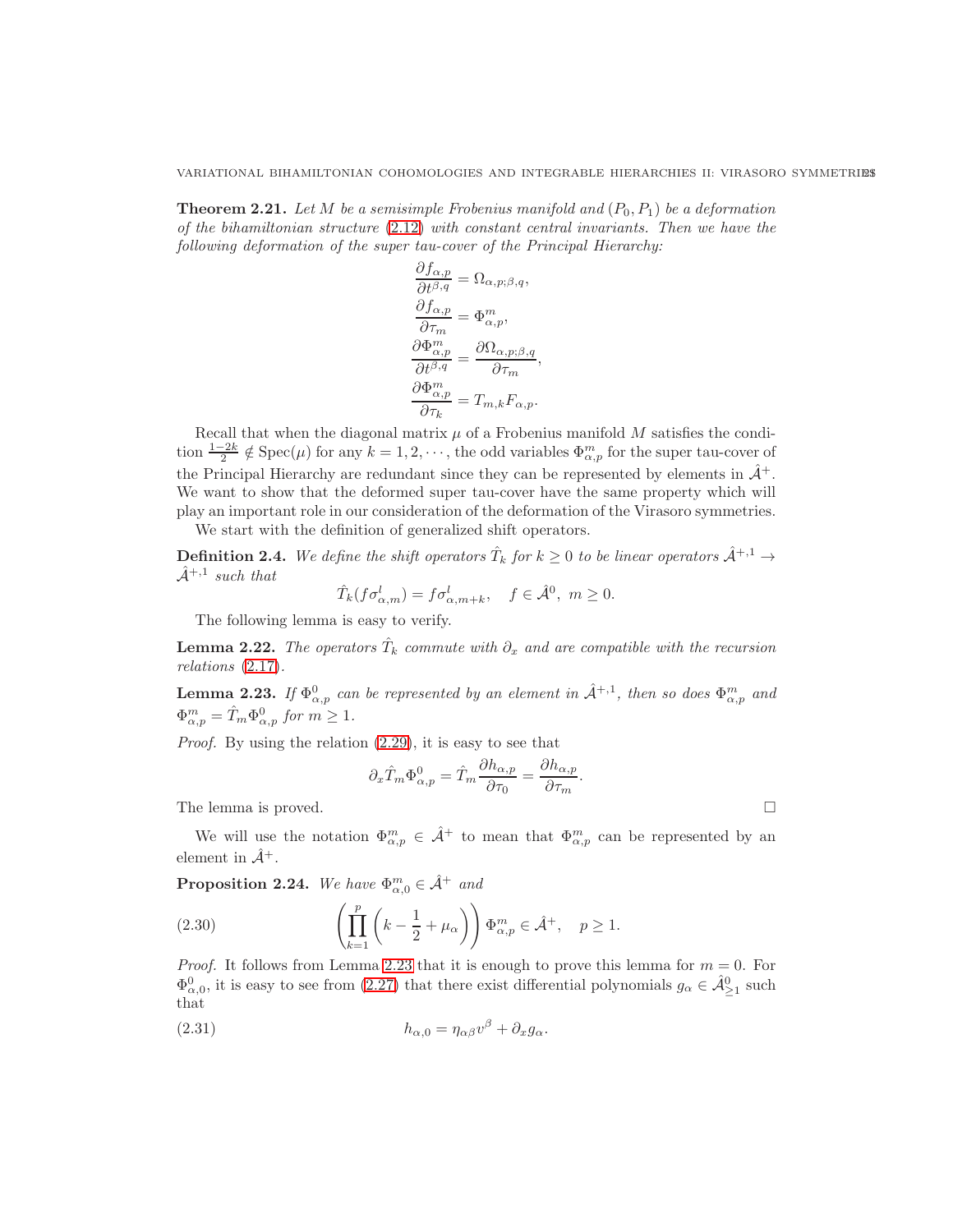Therefore we arrive at

(2.32) 
$$
\Phi_{\alpha,0}^0 = \sigma_{\alpha,0} + \frac{\partial g_{\alpha}}{\partial \tau_0} \in \hat{\mathcal{A}}.
$$

We proceed to consider  $\Phi_{\alpha,p}^0$  for  $p \geq 1$ . By using Proposition [2.17](#page-18-3) we can rewrite [\(2.25\)](#page-18-5) as follows:

<span id="page-21-2"></span>
$$
(2.33) \quad \left[\int h_{\alpha,p}, P_1\right] = \left(p + \frac{1}{2} + \mu_\alpha\right) \left[\int h_{\alpha,p+1}, P_0\right] + \sum_{k=1}^p \left(R_k\right)_{\alpha}^\gamma \left[\int h_{\gamma,p-k+1}, P_0\right].
$$

Take  $p = 0$  in[\(2.33\)](#page-21-2) and rewrite it in the form

<span id="page-21-3"></span>
$$
\left(\frac{1}{2} + \mu_{\alpha}\right) \int \frac{\partial h_{\alpha,1}}{\partial \tau_0} = \int \frac{\partial h_{\alpha,0}}{\partial \tau_1},
$$

which means that there exists a differential polynomial  $p_{\alpha,1} \in \hat{\mathcal{A}}^1$  such that

$$
\left(\frac{1}{2} + \mu_{\alpha}\right) \frac{\partial h_{\alpha,1}}{\partial \tau_0} = \frac{\partial h_{\alpha,0}}{\partial \tau_1} + \partial_x p_{\alpha,1}.
$$

Therefore we have

$$
\left(\frac{1}{2} + \mu_\alpha\right)\Phi_{\alpha,1}^0 = \Phi_{\alpha,0}^1 + p_{\alpha,1} \in \hat{\mathcal{A}}^+.
$$

<span id="page-21-0"></span>For general  $p \ge 1$ , we can prove  $(2.30)$  by using  $(2.33)$  and induction on p. The proposition is proved.  $\square$ 

### 3. Deformation of Virasoro symmetries: formulation

In this section, we first recall the theory of variational bihamiltonian cohomology given in [\[20\]](#page-53-1) and then explain how to use it to study Virasoro symmetries of the deformed Principal Hierarchies. We also use the example of the deformation of the Riemann hierarchy to illustrate our approach to the study of Virasoro symmetries.

<span id="page-21-1"></span>3.1. Variational bihamiltonian cohomologies. In [\[20\]](#page-53-1), we established a cohomology theory on the space  $\text{Der}^{\partial}(\hat{\mathcal{A}})$  consisting of derivations on  $\hat{\mathcal{A}}$  that commute with  $\partial_x$ . This theory provides us suitable tools to study Virasoro symmetries of deformations of the Principal Hierarchies. We recall the basic definitions and results in this subsection.

Let us define the space  $\text{Der}^{\partial}(\hat{\mathcal{A}})$  by

$$
\operatorname{Der}^{\partial}(\hat{\mathcal{A}}) = \{ X \in \operatorname{Der}(\hat{\mathcal{A}}) \mid [X, \partial_x] = 0 \}.
$$

We grade the space  $\text{Der}^{\partial}(\hat{\mathcal{A}})$  by the differential gradation and the super gradation, and use the notation  $\mathrm{Der}^{\partial}(\hat{\mathcal{A}})_d^p$  $d_d$  to denote the subspace of homogeneous elements with super degree  $p$  and differential degree  $d$ .

**Lemma 3.1.**  $\operatorname{Der}^{\partial}(\hat{\mathcal{A}})_d^p = 0$  for  $p \leq -2$  or  $d < 0$ .

*Proof.* Let us choose a local coordinate system  $(w^{\alpha}, \phi_{\alpha})$  on  $\hat{M}$ . Assume  $X \in \text{Der}^{\partial}(\hat{\mathcal{A}})$ with super degree  $p \le -2$  or  $d < 0$ . Then by definition this means

$$
X(w^{\alpha}) = X(\phi_{\alpha}) = 0.
$$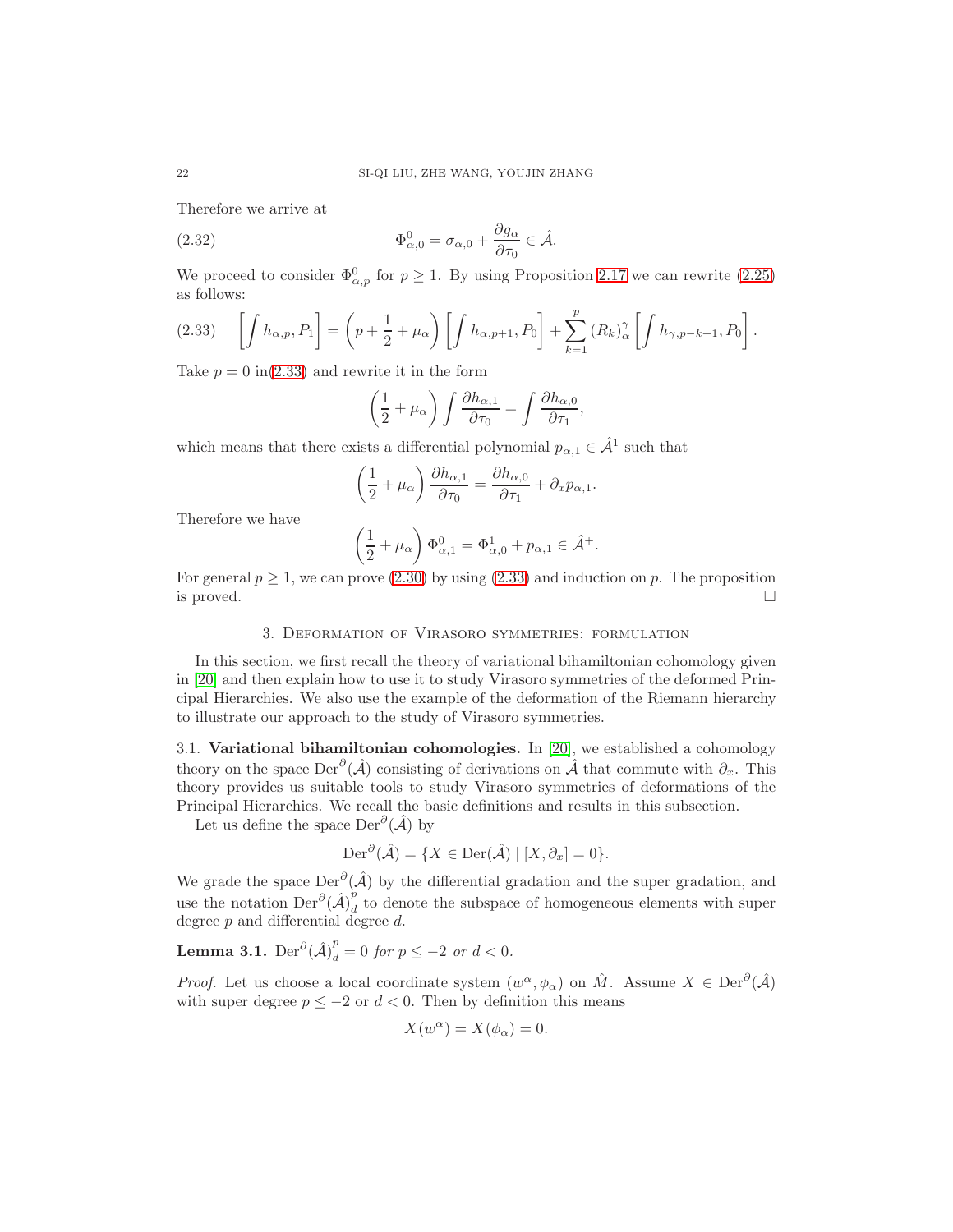Since  $[X, \partial_x] = 0$ , we immediately see that  $X(w^{\alpha,s}) = 0$  and  $X(\phi^s_\alpha) = 0$  for  $s \geq 0$ . Hence  $X = 0$  and the lemma is proved.

Let  $P^{[0]}$  be a Hamiltonian structure of hydrodynamic type and  $(P_0^{[0]}, P_1^{[0]})$  be a semisimple bihamiltonian structure of hydrodynamic type. Then by using [\(2.2\)](#page-4-2) we have a complex  $(\text{Der}^{\partial}(\hat{\mathcal{A}}), D_{P^{[0]}})$  and a double complex  $(\text{Der}^{\partial}(\hat{\mathcal{A}}), D_{P_0^{[0]}}, D_{P_1^{[0]}})$ . We define the following cohomology groups:

<span id="page-22-0"></span>(3.1) 
$$
H_d^p(\text{Der}^{\partial}(\hat{\mathcal{A}}), P^{[0]}) = \frac{\text{Der}^{\partial}(\hat{\mathcal{A}})_d^p \cap \ker D_{P^{[0]}}}{\text{Der}^{\partial}(\hat{\mathcal{A}})_d^p \cap \text{Im } D_{P^{[0]}}}, \quad p, d \ge 0,
$$

<span id="page-22-1"></span>
$$
(3.2) \qquad BH^{p}_{d}\left(\text{Der}^{\partial}(\hat{\mathcal{A}}), P_{0}^{[0]}, P_{1}^{[0]}\right) = \frac{\text{Der}^{\partial}(\hat{\mathcal{A}})^{p}_{d} \cap \ker D_{P_{0}^{[0]}} \cap \ker D_{P_{1}^{[0]}}}{\text{Der}^{\partial}(\hat{\mathcal{A}})^{p}_{d} \cap \text{Im } D_{P_{0}^{[0]}} D_{P_{1}^{[0]}}}, \quad p, d \ge 0.
$$

Note that the spaces  $\mathrm{Der}^{\partial}(\hat{\mathcal{A}})_d^{-1}$  $d \neq 0$  for  $d \geq 0$  and they must be taken into account while computing the cohomology groups. For example, the space  $H_d^0(\text{Der}^{\partial}(\hat{\mathcal{A}}), P^{[0]})$  is given by

$$
H_d^0(\text{Der}^{\partial}(\hat{\mathcal{A}}), P^{[0]}) = \frac{\ker(D_{P^{[0]}} : \text{Der}^{\partial}(\hat{\mathcal{A}})_d^0 \to \text{Der}^{\partial}(\hat{\mathcal{A}})_{d+1}^1)}{\text{Im}(D_{P^{[0]}} : \text{Der}^{\partial}(\hat{\mathcal{A}})_{d-1}^{-1} \to \text{Der}^{\partial}(\hat{\mathcal{A}})_d^0)}.
$$

By using the canonical symplectic structure on  $\hat{M}$ , we can identify the space  $\text{Der}^{\partial}(\hat{\mathcal{A}})$ with the space  $\overline{\Omega}$  of local functionals of variational 1-forms, and the vector fields  $D_{P(0)}$ ,  $D_{P_0^{[0]}}$  and  $D_{P_1^{[0]}}$  induce Lie derivatives on  $\overline{\Omega}$ . This is the reason why we call the above  $\frac{1}{20}$  cohomology groups the variational cohomology groups. In [\[20\]](#page-53-1), the cohomology groups [\(3.1\)](#page-22-0) and [\(3.2\)](#page-22-1) are computed by converting them to the cohomology groups on the space  $\Omega$ . The details of the computation of these cohomology groups are not used in the present paper, so we omit them and refer the readers to [\[20\]](#page-53-1). The following result plays an essential role in the present paper.

<span id="page-22-2"></span>**Theorem 3.2** ([\[20\]](#page-53-1)). We have the following results on the cohomology groups  $(3.1)$  and  $(3.2)$ :

- (1)  $H_d^p(\text{Der}^{\partial}(\hat{\mathcal{A}}), P^{[0]}) = 0$  for  $p \ge 0, d > 0$ .
- (2)  $BH^0_{\geq 2}(\text{Der}^{\partial}(\hat{\mathcal{A}}), P_0^{[0]}, P_1^{[0]}) = 0.$
- (3)  $BH^1_{\geq 4}(\text{Der}^{\partial}(\hat{\mathcal{A}}), P_0^{[0]}, P_1^{[0]}) = 0.$
- (4)  $BH_3^1(\text{Der}^{\partial}(\hat{\mathcal{A}}), P_0^{[0]}, P_1^{[0]}) \cong \bigoplus_{i=1}^n C^{\infty}(\mathbb{R})$ , and if we denote the action of a cocycle  $X \in \text{Der}^{\partial}(\hat{\mathcal{A}})_3^1$  $\frac{1}{3}$  on the *i*-th canonical coordinate  $u^i$  by

$$
X(u^{i}) = \sum_{j=1}^{n} \sum_{k=0}^{3} X_{i,j}^{k} \theta_{j}^{3-k}, \quad X_{i,j}^{k} \in \hat{\mathcal{A}}_{k}^{0},
$$

then the cohomology class  $[X]$  is determined by the following functions:

$$
c_1 = \frac{X_{1,1}^0}{(f^1)^2}
$$
,  $c_2 = \frac{X_{2,2}^0}{(f^2)^2}$ ,  $\cdots$ ,  $c_n = \frac{X_{n,n}^0}{(f^n)^2}$ .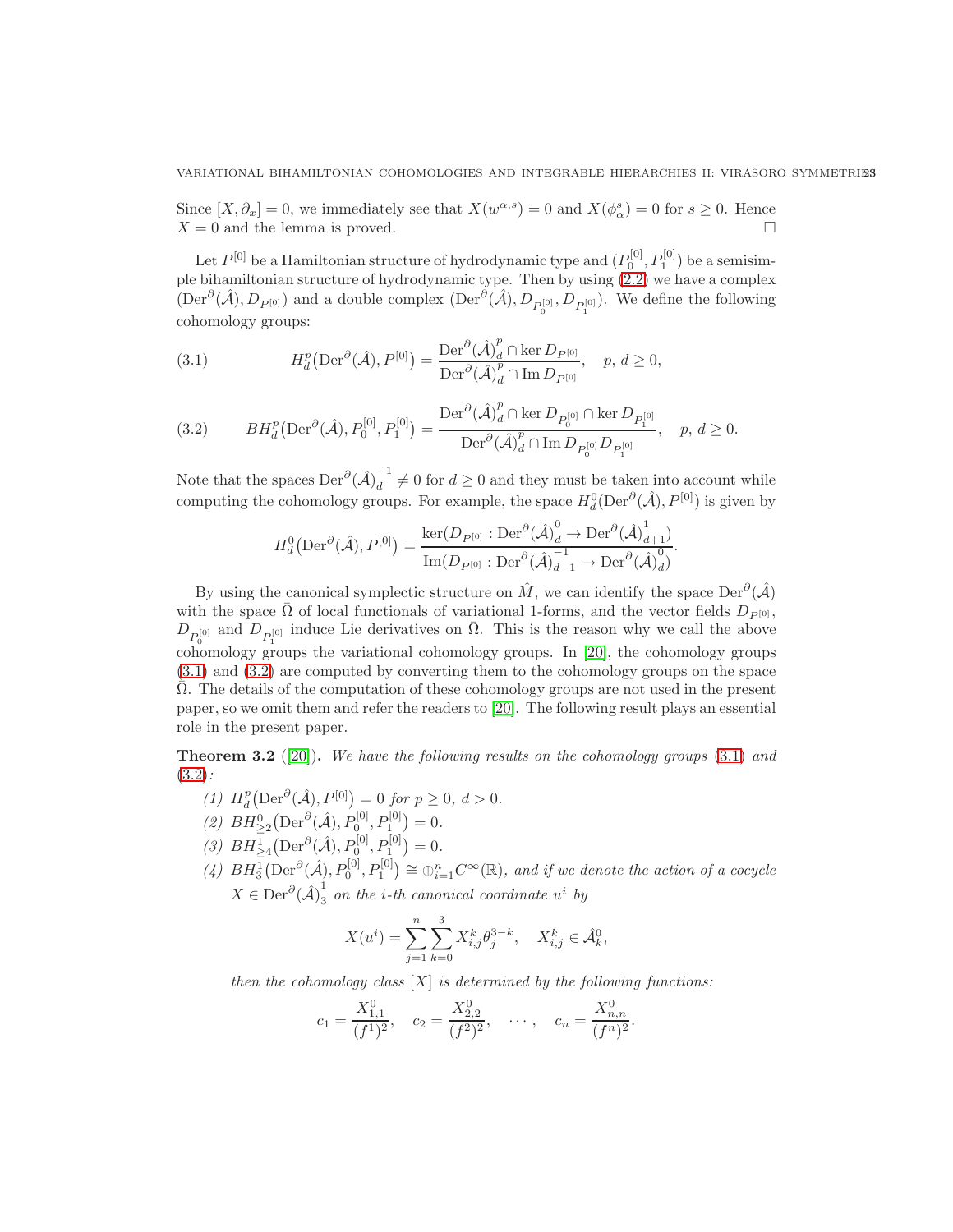Here each function  $c_i$  depends only on the *i*-th canonical coordinate  $u^i$ , and  $f^i$  is the function defined in [\(2.6\)](#page-6-2).

<span id="page-23-0"></span>3.2. Virasoro symmetries of the Principal Hierarchies. In this subsection, we recall the construction of Virasoro symmetries of the super tau-cover of the Principal Hierarchy following [\[19\]](#page-53-4). In [\[11\]](#page-53-3), a family of infinitely many symmetries  $\frac{\partial}{\partial s_m^{even}}$  for  $m \ge -1$  of the tau-cover of the Principal Hierarchy associated with a Frobenius manifold  $M$  was constructed. This family of symmetries are called the Virasoro symmetries due to the property

$$
\left[\frac{\partial}{\partial s_k^{even}}, \frac{\partial}{\partial s_l^{even}}\right] = (l - k) \frac{\partial}{\partial s_{k+l}^{even}}, \quad k, l \ge -1.
$$

These symmetries can be represented by a family of quadratic differential operators  $L_m^{even}$ of the form

$$
L_m^{even} = a_m^{\alpha, p; \beta, q} \frac{\partial^2}{\partial t^{\alpha, p} \partial t^{\beta, q}} + b_{m; \alpha, p}^{\beta, q} t^{\alpha, p} \frac{\partial}{\partial t^{\beta, q}} + c_{m; \alpha, p; \beta, q} t^{\alpha, p} t^{\beta, q} + \frac{1}{4} \delta_{m, 0} \text{tr}\left(\frac{1}{4} - \mu^2\right),
$$

where  $a_m^{\alpha,p;\beta,q}, b_{m;\alpha,p}^{\beta,q}, c_{m;\alpha,p;\beta,q}$  are some constants determined from the monodromy data of  $M$  and one may refer to  $[11]$  for details. These operators satisfy the Virasoro commutation relation

$$
[L_k^{even}, L_l^{even}] = (k-l)L_{l+k}^{even}.
$$

In this paper, we only need the explicit expressions for  $L_{-1}^{even}$  and  $L_2^{even}$  which are given by

(3.3) 
$$
L_{-1}^{even} = \frac{1}{2} \eta_{\alpha\beta} t^{\alpha,0} t^{\beta,0} + \sum_{p\geq 1} t^{\alpha,p} \frac{\partial}{\partial t^{\alpha,p-1}},
$$

<span id="page-23-1"></span>(3.4) 
$$
L_2^{even} = a^{\alpha\beta} \frac{\partial^2}{\partial t^{\alpha,1} \partial t^{\beta,0}} + b^{\alpha\beta} \frac{\partial^2}{\partial t^{\alpha,0} \partial t^{\beta,0}} + \mathcal{L}_2^{even} + c_{2;\alpha,p;\beta,q} t^{\alpha,p} t^{\beta,q},
$$

where the constants have the expressions

(3.5) 
$$
a^{\alpha\beta} = \eta^{\alpha\beta} \left(\frac{1}{2} + \mu_\beta\right) \left(\frac{1}{2} + \mu_\alpha\right) \left(\frac{3}{2} + \mu_\alpha\right),
$$

(3.6) 
$$
b^{\alpha\beta} = \frac{1}{2} \eta^{\beta\gamma} (R_1)_{\gamma}^{\alpha} \left( \frac{1}{4} + 3\mu_{\beta} - 3\mu_{\beta}^2 \right),
$$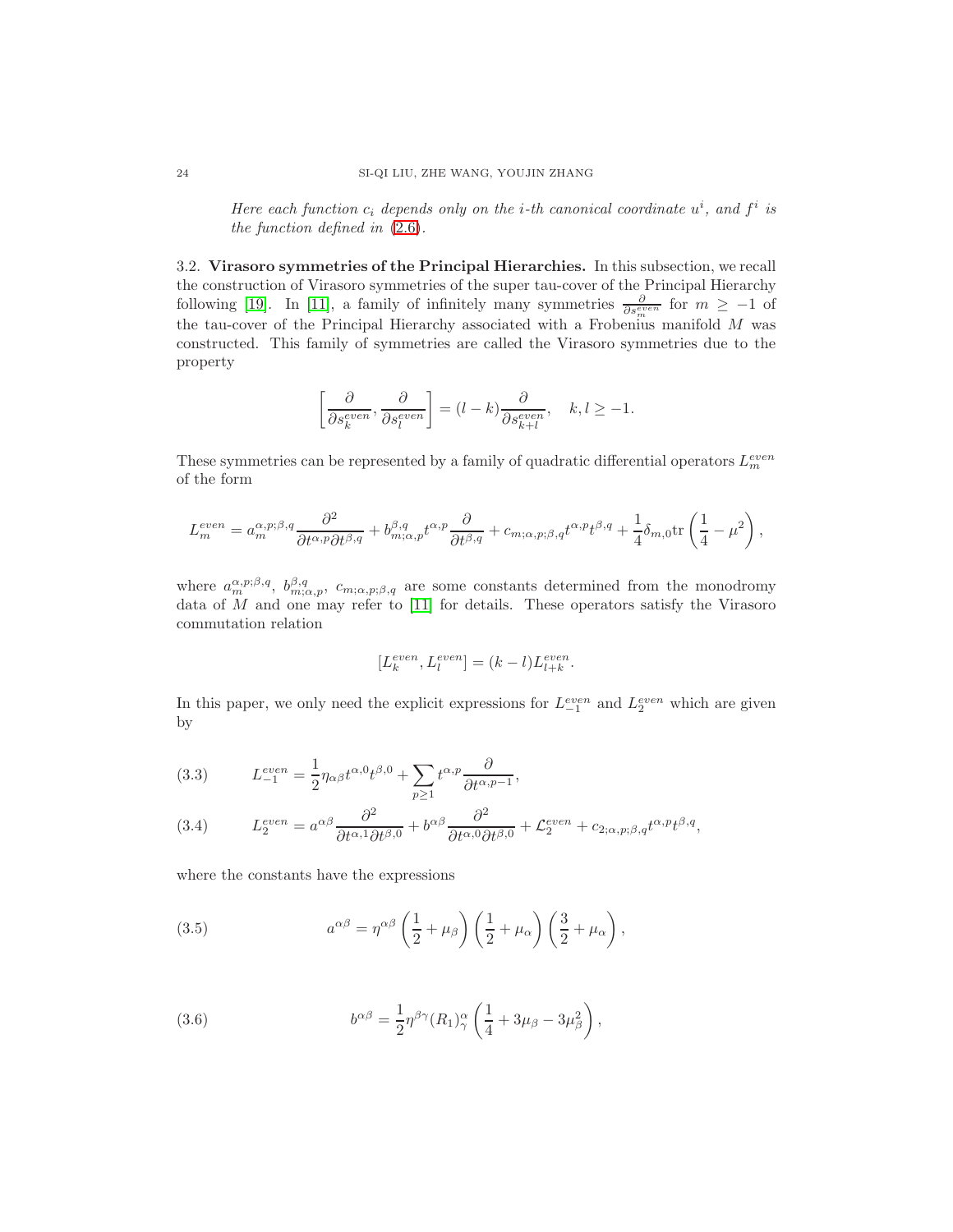and the operator  $\mathcal{L}_2^{even}$  is given by

$$
(3.7) \sum_{p\geq 0} \left( p + \frac{1}{2} + \mu_{\alpha} \right) \left( p + \frac{3}{2} + \mu_{\alpha} \right) \left( p + \frac{5}{2} + \mu_{\alpha} \right) t^{\alpha, p} \frac{\partial}{\partial t^{\alpha, p+2}} + \sum_{p\geq 0} \sum_{1 \leq r \leq p+2} \left( 3 \left( p + \frac{1}{2} + \mu_{\alpha} \right)^2 + 6 \left( p + \frac{1}{2} + \mu_{\alpha} \right) + 2 \right) (R_r)_{\alpha}^{\beta} t^{\alpha, p} \frac{\partial}{\partial t^{\beta, p-r+2}} + \sum_{p\geq 0} \sum_{2 \leq r \leq p+2} \left( 3p + \frac{9}{2} + 3\mu_{\alpha} \right) (R_{r,2})_{\alpha}^{\beta} t^{\alpha, p} \frac{\partial}{\partial t^{\beta, p-r+2}} + \sum_{p\geq 1} \sum_{3 \leq r \leq p+2} (R_{r,3})_{\alpha}^{\beta} t^{\alpha, p} \frac{\partial}{\partial t^{\beta, p-r+2}}.
$$

The explicit expressions for the matrices  $R_{k,l}$  and constants  $c_{2;\alpha,p;\beta,q}$  are not used in this paper, so we omit them.

We have the following theorem for the Virasoro symmetries of the tau-cover of the Principal Hierarchy.

**Theorem 3.3** ([\[11\]](#page-53-3)). Let us define the following time-dependent flows for  $m \ge -1$ :

$$
\frac{\partial f_{\lambda,k}}{\partial s_m^{even}} = \frac{\partial}{\partial t^{\lambda,k}} \left( \sum a_m^{\alpha,p;\beta,q} f_{\alpha,p} f_{\beta,q} + \sum b_{m;\alpha,p}^{\beta,q} t^{\alpha,p} f_{\beta,q} + \sum c_{m;\alpha,p;\beta,q} t^{\alpha,p} t^{\beta,q} \right),
$$
  

$$
\frac{\partial v^{\lambda}}{\partial s_m^{even}} = \eta^{\lambda\gamma} \frac{\partial}{\partial t^{1,0}} \frac{\partial f_{\gamma,0}}{\partial s_m^{even}}.
$$

Then the following commutation relations hold true:

$$
\left[\frac{\partial}{\partial s_k^{even}}, \frac{\partial}{\partial t^{\alpha, p}}\right] = 0, \quad \left[\frac{\partial}{\partial s_k^{even}}, \frac{\partial}{\partial s_m^{even}}\right] = (m - k) \frac{\partial}{\partial s_{k+l}^{even}}, \quad k, m \ge -1.
$$

We also have the following theorem for the Virasoro symmetries of the super tau-cover of the Principal Hierarchy.

Theorem 3.4 ([\[19\]](#page-53-4)). Let us denote

$$
\frac{\partial}{\partial s_m^{odd}} = \sum_{p\geq 0} (p + c_0) \tau_p \frac{\partial}{\partial \tau_{p+m}}, \quad m \geq -1,
$$

where  $c_0$  is an arbitrary constant. Then the following flows are symmetries of the super tau-cover of the Principal Hierarchy associated with a Frobenius manifold:

,

$$
\frac{\partial f_{\alpha,p}}{\partial s_m} = \frac{\partial f_{\alpha,p}}{\partial s_m^{even}} + \frac{\partial f_{\alpha,p}}{\partial s_m^{odd}}, \quad \frac{\partial \Phi_{\alpha,p}^n}{\partial s_m} = \frac{\partial}{\partial \tau_n} \left( \frac{\partial f_{\alpha,p}}{\partial s_m} \right)
$$

$$
\frac{\partial v^{\alpha}}{\partial s_m} = \frac{\partial v^{\alpha}}{\partial s_m^{even}} + \frac{\partial v^{\alpha}}{\partial s_m^{odd}}, \quad \frac{\partial \sigma_{\alpha,p}}{\partial s_m} = \frac{\partial}{\partial \tau_p} \left( \frac{\partial f_{\alpha,0}}{\partial s_m} \right).
$$

Moreover, these flows satisfy the commutation relation

$$
\left[\frac{\partial}{\partial s_k}, \frac{\partial}{\partial s_m}\right] = (m-k)\frac{\partial}{\partial s_{k+m}}, \quad k, m \ge -1.
$$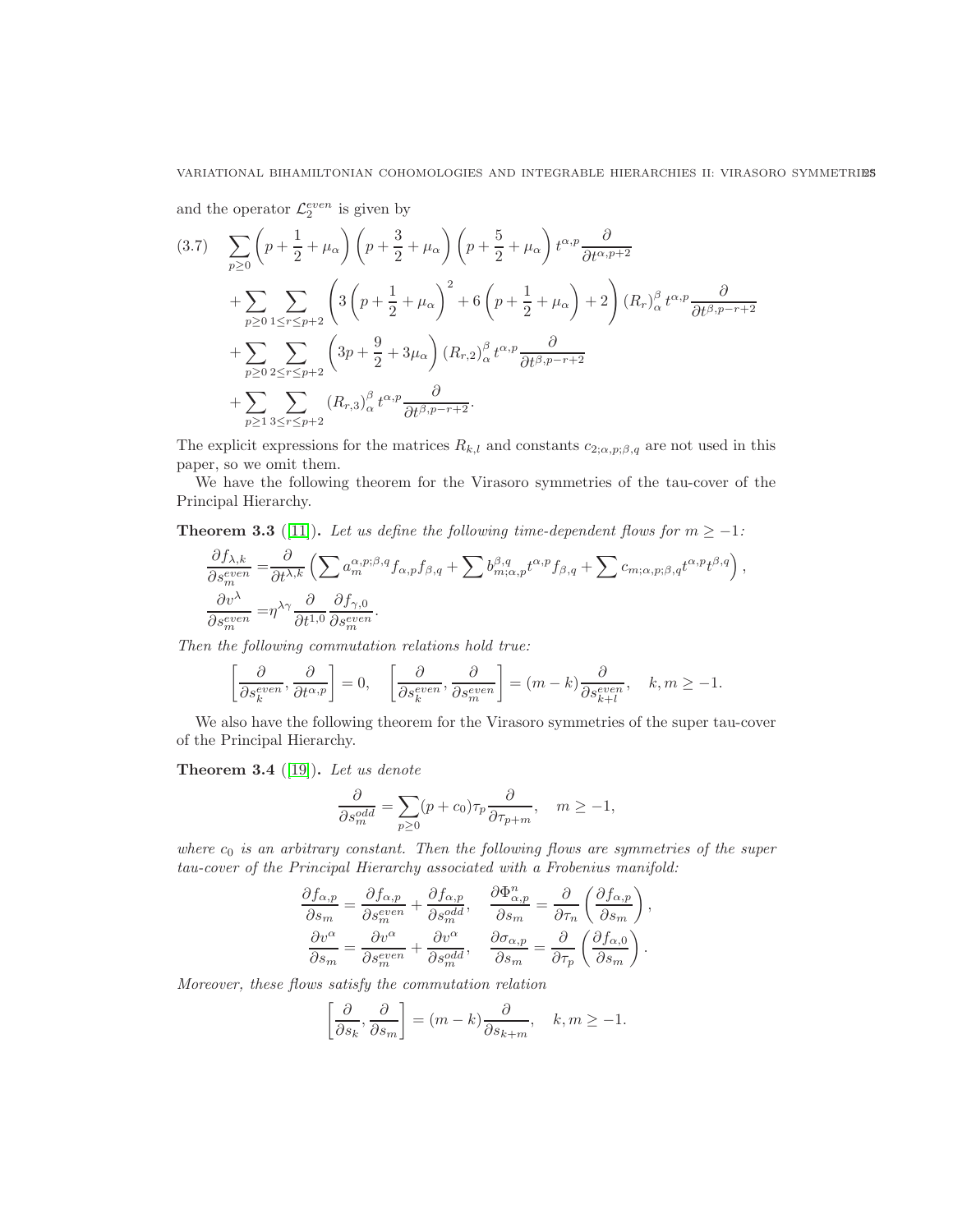<span id="page-25-0"></span>3.3. Formulation of the deformation problem. In this subsection, we first state the main problem of this paper, then explain the motivation and strategy of our proof.

From now on, we fix a semisimple Frobenius manifold M of dimension n and let  $(P_0, P_1)$ be a deformation of the bihamiltonian structure [\(2.12\)](#page-8-0) with constant central invariants. Then  $(P_0, P_1)$  determines a unique deformation of the Principal Hierarchy associated with M. After a suitable Miura type transformation we may assume

$$
P_0 = \frac{1}{2} \int \eta^{\alpha\beta} \sigma_\alpha \sigma_\beta^1 = [Z, P_1], \quad Z = \int \sigma_1,
$$

and  $P_1$  has no  $\hat{\mathcal{F}}_2^2$  components. We also introduce odd variables  $\sigma_{\alpha,m}$  for  $m \geq 0$  as we explained in Sect. [2.3.](#page-10-0)

Our problem can be stated as follows: to find a unique derivation  $X \in \text{Der}^{\partial}(\hat{\mathcal{A}})_{\geq 0}^0$  such that the flow defined by

<span id="page-25-3"></span>(3.8) 
$$
\frac{\partial v_{\lambda}}{\partial s_2} = a^{\alpha\beta} \left( f_{\beta,0} \frac{\partial v_{\lambda}}{\partial t^{\alpha,1}} + f_{\alpha,1} \frac{\partial v_{\lambda}}{\partial t^{\beta,0}} \right) + b^{\alpha\beta} \left( f_{\beta,0} \frac{\partial v_{\lambda}}{\partial t^{\alpha,0}} + f_{\alpha,0} \frac{\partial v_{\lambda}}{\partial t^{\beta,0}} \right) + X v_{\lambda} + \mathcal{L}_2 v_{\lambda},
$$

<span id="page-25-4"></span>(3.9) 
$$
\frac{\partial \sigma_{\lambda,0}}{\partial s_2} = a^{\alpha\beta} \left( f_{\beta,0} \frac{\partial \sigma_{\lambda,0}}{\partial t^{\alpha,1}} + f_{\alpha,1} \frac{\partial \sigma_{\lambda,0}}{\partial t^{\beta,0}} \right) + b^{\alpha\beta} \left( f_{\beta,0} \frac{\partial \sigma_{\lambda,0}}{\partial t^{\alpha,0}} + f_{\alpha,0} \frac{\partial \sigma_{\lambda,0}}{\partial t^{\beta,0}} \right) + X \sigma_{\lambda,0} + M_{\lambda}^{\zeta} \sigma_{\zeta,2} + N_{\lambda}^{\zeta} \sigma_{\zeta,1} + \mathcal{L}_2 \sigma_{\lambda,0},
$$

satisfies the conditions

(3.10) 
$$
\left[\frac{\partial}{\partial s_2}, \frac{\partial}{\partial \tau_0}\right] = \left[\frac{\partial}{\partial s_2}, \frac{\partial}{\partial \tau_1}\right] = 0,
$$

and we require that the leading term of  $X$  is determined by Virasoro symmetry of the super tau-cover of the Principal Hierarchy. Here the operator  $\mathcal{L}_2$  is given by

<span id="page-25-2"></span>
$$
\mathcal{L}_2 = \mathcal{L}_2^{even} + \sum_{p\geq 0} (p + c_0) \tau_p \frac{\partial}{\partial \tau_{p+2}},
$$

and  $M_{\lambda}^{\zeta}, N_{\lambda}^{\zeta} \in \hat{\mathcal{A}}^0$  are some differential polynomials whose definitions will be given later.

If we find such a derivation X, then we can prove that the flow  $\frac{\partial}{\partial s_2}$  is a symmetry of the deformed Principal Hierarchy, i.e.,

<span id="page-25-1"></span>
$$
\left[\frac{\partial}{\partial s_2}, \frac{\partial}{\partial t^{\alpha, p}}\right] = 0, \quad \alpha = 1, \cdots, n, \quad p \ge 0.
$$

To prove this fact, we only need to show that

(3.11) 
$$
\left[\frac{\partial}{\partial s_2}, \frac{\partial}{\partial t^{\alpha, p}}\right] \in \text{Der}(\hat{\mathcal{A}})_{\geq 2}^0,
$$

since this commutator is a cocycle in  $(Der^{\partial}(\hat{\mathcal{A}})_{\geq 2}^0, D_{P_0}, D_{P_1})$ , and by using the property  $BH_{\geq 2}^{0}(\text{Der}^{\partial}(\hat{\mathcal{A}}), D_{P_{0}^{[0]}}, D_{P_{1}^{[0]}}) = 0$  it is easy to conclude that this commutator vanishes. Note that a priori we have

$$
\left[\frac{\partial}{\partial s_2}, \frac{\partial}{\partial t^{\alpha, p}}\right] v_\lambda \in \hat{\mathcal{A}}, \quad \left[\frac{\partial}{\partial s_2}, \frac{\partial}{\partial t^{\alpha, p}}\right] \sigma_{\lambda, 0} \in \hat{\mathcal{A}}^+,
$$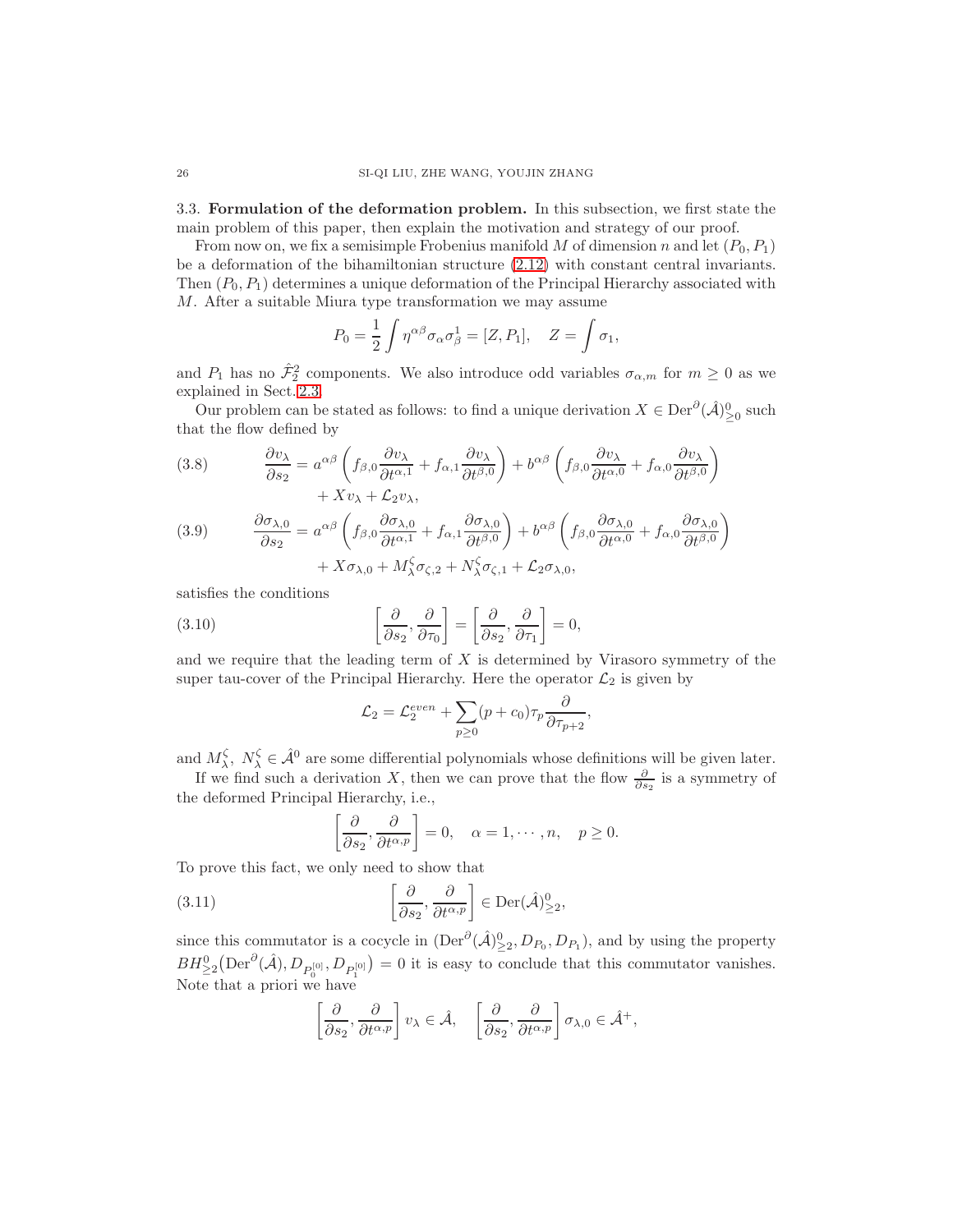so the condition  $(3.11)$  is actually a *locality condition*, i.e., it is equivalent to

<span id="page-26-1"></span>(3.12) 
$$
\left[\frac{\partial}{\partial s_2}, \frac{\partial}{\partial t^{\alpha, p}}\right] v_\lambda \in \hat{\mathcal{A}}, \quad \left[\frac{\partial}{\partial s_2}, \frac{\partial}{\partial t^{\alpha, p}}\right] \sigma_{\lambda, 0} \in \hat{\mathcal{A}},
$$

which is the condition we actually need to check.

Let us explain how to find a unique  $X \in \text{Der}^{\partial}(\hat{\mathcal{A}})$  such that the conditions [\(3.10\)](#page-25-2) hold true. To this end, we first rewrite the conditions  $(3.10)$  into the equations for X as follows:

<span id="page-26-0"></span>(3.13) 
$$
\left[\frac{\partial}{\partial \tau_0}, X\right] = I_0, \quad \left[\frac{\partial}{\partial \tau_1}, X\right] = I_1,
$$

where  $I_0$  and  $I_1$  are some derivations that will be given later. The uniqueness of X is a consequence of the equations [\(3.13\)](#page-26-0) and the fact that  $BH^{0}_{\geq 2}(\text{Der}^{\partial}(\hat{\mathcal{A}}))=0$ , since the leading term of  $X$  is fixed. We will prove the existence of  $X$  by using the following steps.

Step 1. To check the locality condition [\(3.12\)](#page-26-1) and to prove that

$$
I_0, I_1 \in \text{Der}(\hat{\mathcal{A}}).
$$

Step 2. To check the *closedness condition* 

(3.15) 
$$
\left[\frac{\partial}{\partial \tau_0}, I_0\right] = 0.
$$

When Step 2 is finished, we can find a derivation  $X^{\circ} \in \text{Der}^{\partial}(\hat{\mathcal{A}})$  by using the property  $H_{>0}^1(\text{Der}^{\partial}(\hat{\mathcal{A}}))=0$  such that

<span id="page-26-5"></span><span id="page-26-4"></span>
$$
I_0 = \left[\frac{\partial}{\partial \tau_0}, X^{\circ}\right],
$$

and the leading term of  $X^{\circ}$  is given by the Virasoro symmetry of the super tau-cover of the Principal Hierarchy. We define  $C = X - X^{\circ} \in Der^{\partial}(\hat{\mathcal{A}})_{\geq 2}^{\circ}$ , then the equations [\(3.13\)](#page-26-0) for X are transformed to the following equations for  $\mathcal{C}$ :

(3.16) 
$$
\left[\frac{\partial}{\partial \tau_0}, \mathcal{C}\right] = 0, \quad \left[\frac{\partial}{\partial \tau_1}, \mathcal{C}\right] = I_1 - \left[\frac{\partial}{\partial \tau_1}, X^{\circ}\right].
$$

<span id="page-26-3"></span><span id="page-26-2"></span>Step 3. To check the closedness conditions

(3.17) 
$$
\left[\frac{\partial}{\partial \tau_0}, I_1 - \left[\frac{\partial}{\partial \tau_1}, X^{\circ}\right]\right] = 0, \quad \left[\frac{\partial}{\partial \tau_1}, I_1\right] = 0.
$$

h **Step 4.** To check that the differential degree 3 component of the derivation  $I_1$  −  $\frac{\partial}{\partial \tau_1}$ ,  $X^{\circ}$  vanishes in the cohomology group  $BH^1_3(\text{Der}^{\partial}(\hat{\mathcal{A}})).$ 

We call the above fact the vanishing of the genus one obstruction for the following reason. By using the first equation in [\(3.16\)](#page-26-2) and the vanishing of  $H_{\geq 2}^0(\text{Der}^{\partial}(\hat{\mathcal{A}}))$ , we see that there exists a unique  $\mathcal{T} \in \text{Der}^{\partial}(\hat{\mathcal{A}})^{-1}_{\geq 1}$  such that

$$
\mathcal{C}=\left[\frac{\partial}{\partial \tau_0},\mathcal{T}\right].
$$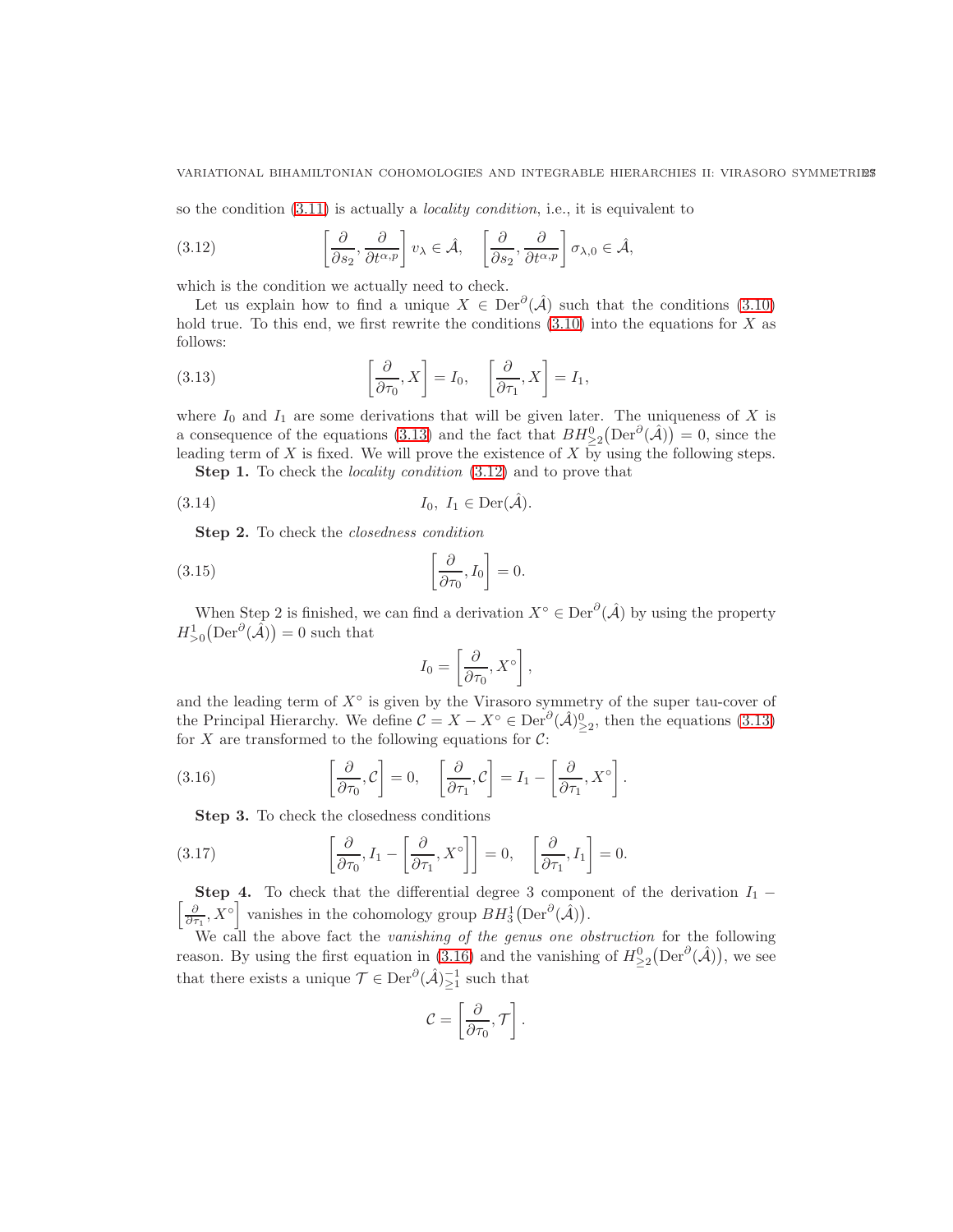The derivation  $\mathcal T$  must also satisfy the second equation in [\(3.16\)](#page-26-2)

<span id="page-27-0"></span>(3.18) 
$$
\left[\frac{\partial}{\partial \tau_1}, \left[\frac{\partial}{\partial \tau_0}, \mathcal{T}\right]\right] = I_1 - \left[\frac{\partial}{\partial \tau_1}, X^{\circ}\right].
$$

If the differential degree 3 component of the derivation  $I_1 - \left[\frac{\partial}{\partial \tau_1}, X^{\circ}\right]$  does not vanish in the cohomology group  $BH^1_3(\text{Der}^{\partial}(\hat{\mathcal{A}}))$ , then such  $\mathcal T$  does not exist.

However if the genus one obstruction vanishes, the derivation  $\mathcal T$  exists upto differential degree 1. Then by using  $BH^1_{\geq 4}(\text{Der}^{\partial}(\hat{\mathcal{A}})) = 0$  and the closedness conditions [\(3.17\)](#page-26-3), we can solve  $\mathcal T$  from [\(3.18\)](#page-27-0) degree by degree and hence we can solve X such that [\(3.10\)](#page-25-2) holds true.

**Step 5.** To lift the symmetry  $\frac{\partial v_\lambda}{\partial s_2}$  to a symmetry of the tau-cover of the deformed Principal Hierarchy, and to define all the other flows  $\frac{\partial}{\partial s_m}$  for  $m \geq 0$  for the Virasoro symmetries. Note that the symmetry  $\frac{\partial}{\partial s_{-1}}$  is constructed in [\[9\]](#page-53-16). We remark that we can also lift the symmetry [\(3.8\)](#page-25-3) and [\(3.9\)](#page-25-4) to a symmetry of the super tau-cover of the deformed Principal Hierarchy, but it is not necessary for the consideration for our problem.

In the remaining part of this subsection, we explain how the equations [\(3.8\)](#page-25-3) and [\(3.9\)](#page-25-4) are derived from the equation [\(1.1\)](#page-1-1) of the main theorem. Let  $\mathcal Z$  be a tau-function of the tau-cover [\(2.28\)](#page-19-2) of the deformed Principal Hierarchy, i.e.,

<span id="page-27-1"></span>(3.19) 
$$
f_{\alpha,p} = \frac{\partial \log \mathcal{Z}}{\partial t^{\alpha,p}}, \quad w^{\alpha} = \eta^{\alpha\beta} \frac{\partial^2 \log \mathcal{Z}}{\partial t^{1,0} \partial t^{\beta,0}}
$$

give a solution of the tau-cover [\(2.28\)](#page-19-2). Our goal is to find a symmetry of the following form

(3.20) 
$$
\frac{\partial \mathcal{Z}}{\partial s_2} = L_2^{even} \mathcal{Z} + O_2 \mathcal{Z},
$$

where  $L_2^{even}$  is the operator [\(3.4\)](#page-23-1) and  $O_2$  is a differential polynomial. If we assume that this is indeed a symmetry, then by using [\(3.19\)](#page-27-1) we obtain the flow

$$
\frac{\partial f_{\lambda,k}}{\partial s_2} = a^{\alpha\beta} \left( f_{\alpha,1} \Omega_{\beta,0;\lambda,k} + f_{\beta,0} \Omega_{\alpha,1;\lambda,k} + \frac{\partial \Omega_{\alpha,1;\beta,0}}{\partial t^{\lambda,k}} \right)
$$
  
+  $b^{\alpha\beta} \left( f_{\alpha,0} \Omega_{\beta,0;\lambda,k} + f_{\beta,0} \Omega_{\alpha,0;\lambda,k} + \frac{\partial \Omega_{\alpha,0;\beta,0}}{\partial t^{\lambda,k}} \right)$   
+  $b^{\beta,q}_{2;\lambda,k} f_{\beta,q} + c_{2;\lambda,k;\beta,q} t^{\beta,q} + c_{2;\beta,q;\lambda,k} t^{\beta,q} + \frac{\partial O_2}{\partial t^{\lambda,k}} + \mathcal{L}_2^{even} f_{\lambda,k};$   
 $\frac{\partial w_{\lambda}}{\partial s_2} = a^{\alpha\beta} \left( f_{\beta,0} \frac{\partial w_{\lambda}}{\partial t^{\alpha,1}} + f_{\alpha,1} \frac{\partial w_{\lambda}}{\partial t^{\beta,0}} \right) + b^{\alpha\beta} \left( f_{\beta,0} \frac{\partial w_{\lambda}}{\partial t^{\alpha,0}} + f_{\alpha,0} \frac{\partial w_{\lambda}}{\partial t^{\beta,0}} \right)$   
+  $W_{\lambda} + \mathcal{L}_2^{even} w_{\lambda},$ 

here  $W_{\lambda}$  are some differential polynomials. Now recall that  $v_{\lambda}$  and  $w_{\zeta}$  are related by a Miura type transformation, hence by using the equation

$$
\frac{\partial v_{\lambda}}{\partial s_2} = \sum_{s \ge 0} \partial_x^s \frac{\partial w_{\zeta}}{\partial s_2} \frac{\partial v_{\lambda}}{\partial w_{\zeta}^{(s)}}
$$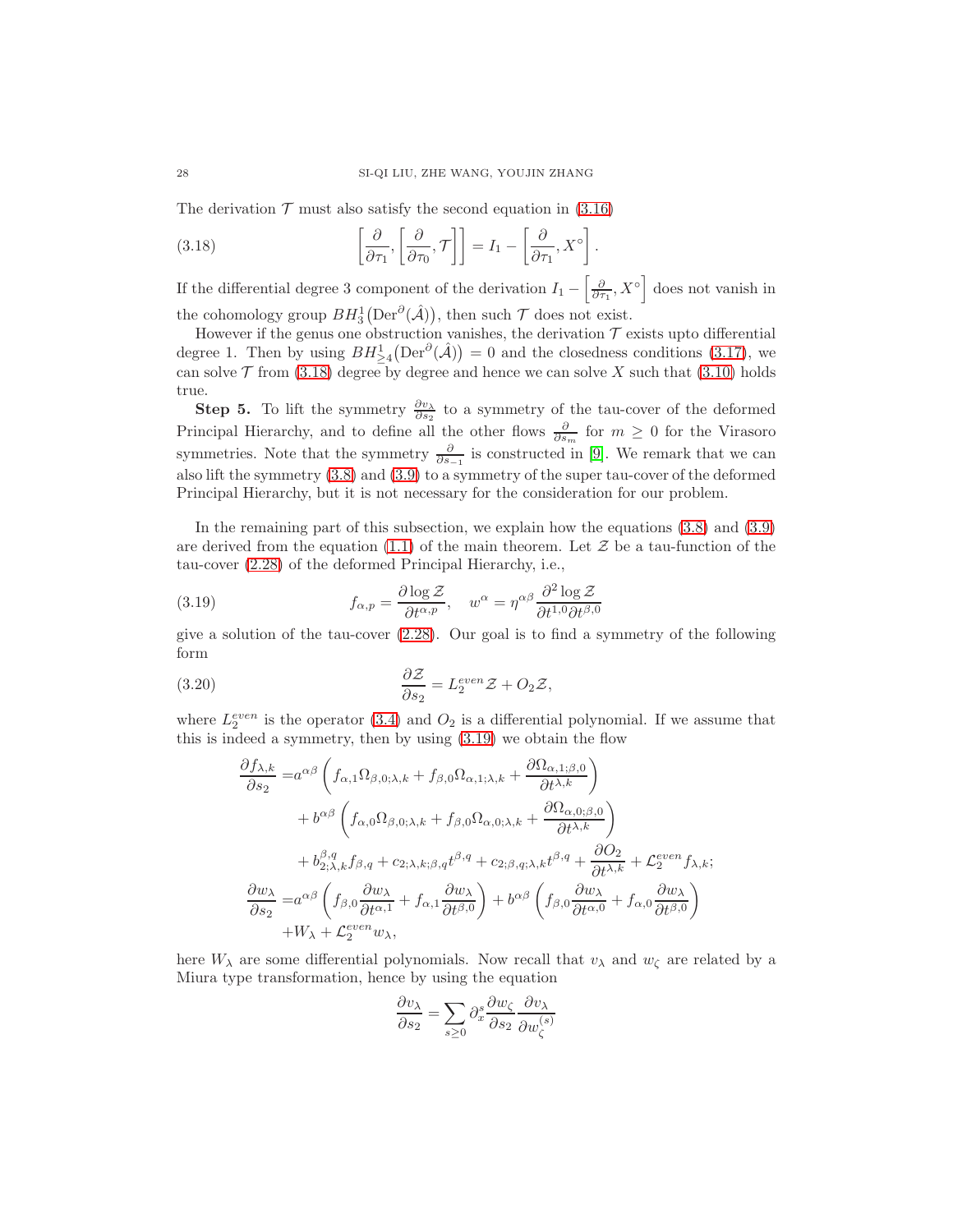#### VARIATIONAL BIHAMILTONIAN COHOMOLOGIES AND INTEGRABLE HIERARCHIES II: VIRASORO SYMMETRIES

we know that there exist differential polynomials  $X_{\lambda}^0 \in \hat{\mathcal{A}}^0$  such that

<span id="page-28-1"></span>(3.21) 
$$
\frac{\partial v_{\lambda}}{\partial s_2} = a^{\alpha\beta} \left( f_{\beta,0} \frac{\partial v_{\lambda}}{\partial t^{\alpha,1}} + f_{\alpha,1} \frac{\partial v_{\lambda}}{\partial t^{\beta,0}} \right) + b^{\alpha\beta} \left( f_{\beta,0} \frac{\partial v_{\lambda}}{\partial t^{\alpha,0}} + f_{\alpha,0} \frac{\partial v_{\lambda}}{\partial t^{\beta,0}} \right) + X_{\lambda}^0 + \mathcal{L}_2^{even} v_{\lambda}.
$$

To write down the evolutions of the odd variables, we must replace  $\mathcal{L}_2^{even}$  by  $\mathcal{L}_2$ . By using [\(2.32\)](#page-21-3) it is easy to see that

$$
\frac{\partial f_0}{\partial \tau_0} = A \sigma_0,
$$

where  $f_0 = (f_{1,0}, \dots, f_{n,0})^T$ ,  $\sigma_0 = (\sigma_{1,0}, \dots, \sigma_{n,0})^T$  and A is a matrix of differential operator of the form

$$
\boldsymbol{A} = \sum_{g\geq 0} \sum_{k=0}^{2g} \boldsymbol{A}_{g,k} \partial_x^k, \quad \boldsymbol{A}_{g,k} \in M_n(\hat{\mathcal{A}}_{2g-k}^0).
$$

Note that  $A_{0,0}$  is the identity matrix, therefore A is invertible as a differential operator, i.e., there exists  $B = \sum_{g\geq 0} \sum_{k=0}^{2g} B_{g,k} \partial_x^k$  such that  $AB = BA = I$ , and in particular  $B_{0,0}$  is the identity matrix. Thus we can represent the odd variable  $\sigma_{\lambda,0}$  in the form

$$
\sigma_{\lambda,0} = \frac{\partial f_{\lambda,0}}{\partial \tau_0} + \sum_{g \ge 1} \sum_{k=0}^{2g} B_{g,k} \hat{\lambda} \partial_x^k \frac{\partial f_{\zeta,0}}{\partial \tau_0}.
$$

This identity leads us to the following definition of the evolutions of the odd variables  $\sigma_{\lambda,0}$  along the flow  $\frac{\partial}{\partial s_2}$ :

$$
\frac{\partial \sigma_{\lambda,0}}{\partial s_2} = \frac{\partial}{\partial \tau_0} \frac{\partial f_{\lambda,0}}{\partial s_2} + \sum_{g \ge 1} \sum_{k=0}^{2g} \frac{\partial}{\partial s_2} \left( B_{g,k} \right) \partial_x^k \frac{\partial f_{\zeta,0}}{\partial \tau_0} + \sum_{g \ge 1} \sum_{k=0}^{2g} B_{g,k} \right\{\partial_x^k \frac{\partial}{\partial \tau_0} \frac{\partial f_{\zeta,0}}{\partial s_2}.
$$

By using Proposition [2.24](#page-20-2) and Lemma [2.23,](#page-20-0) we can see that the odd variables  $\Phi_{\alpha,p}^m$ appearing in  $\frac{\partial}{\partial \tau_0}$  $\partial f_{\lambda,0}$  $\frac{\partial f_{\lambda,0}}{\partial s_2}$  can be represented by elements of  $\hat{\mathcal{A}}^+$ . So there exist differential polynomials  $M_{\lambda}^{\zeta}, N_{\lambda}^{\zeta} \in \hat{\mathcal{A}}^0$  and  $X_{\lambda}^1 \in \hat{\mathcal{A}}^1$  such that

$$
\frac{\partial \sigma_{\lambda,0}}{\partial s_2} = a^{\alpha\beta} \left( f_{\beta,0} \frac{\partial \sigma_{\lambda,0}}{\partial t^{\alpha,1}} + f_{\alpha,1} \frac{\partial \sigma_{\lambda,0}}{\partial t^{\beta,0}} \right) + b^{\alpha\beta} \left( f_{\beta,0} \frac{\partial \sigma_{\lambda,0}}{\partial t^{\alpha,0}} + f_{\alpha,0} \frac{\partial \sigma_{\lambda,0}}{\partial t^{\beta,0}} \right) \n+ X_{\lambda}^1 + M_{\lambda}^{\zeta} \sigma_{\zeta,2} + N_{\lambda}^{\zeta} \sigma_{\zeta,1} + \mathcal{L}_2 \sigma_{\lambda,0}.
$$

Finally we define a derivation  $X \in \text{Der}^{\partial}(\hat{\mathcal{A}})^0$  such that  $Xv_{\lambda} = X_{\lambda}^0$ , where  $X_{\lambda}^0$  is the differential polynomial introduced in [\(3.21\)](#page-28-1), and  $X\sigma_{\lambda,0} = X^1_\lambda$ . Therefore our problem of finding such a derivation  $X$  is a necessary condition of the main theorem.

<span id="page-28-0"></span>3.4. Example: one-dimensional Frobenius manifold. In this subsection we present an example to illustrate how the general framework described in the previous subsection works. We consider the one-dimensional Frobenius manifold  $M$ , it has the following potential and Euler vector field:

$$
F = \frac{1}{6}v^3, \quad E = v\partial_v.
$$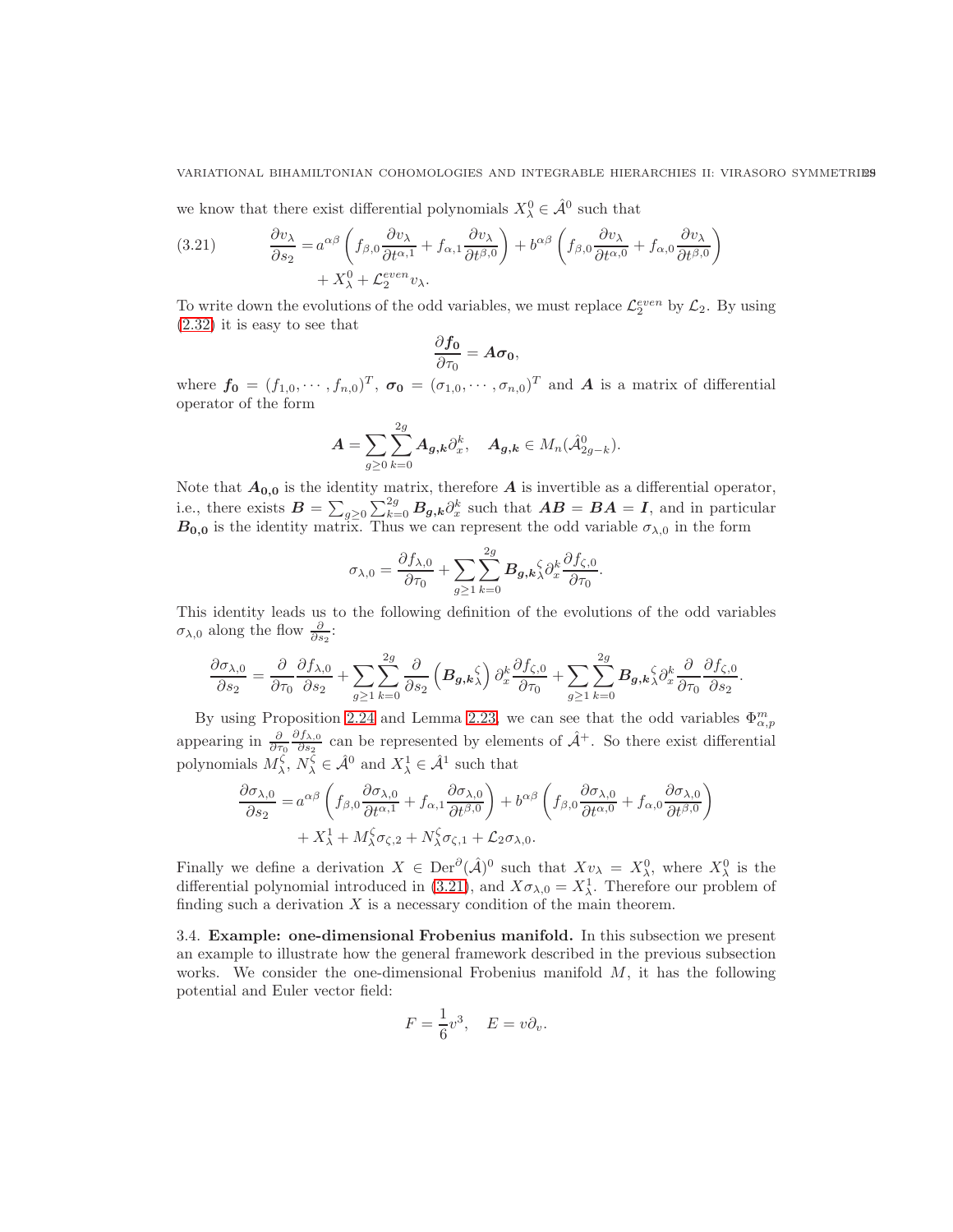Due to the dimension reason, we will omit the Greek indices, for example, we will use  $v^{(s)}$  and  $\sigma_m^s$  instead of  $v^{1,s}$  and  $\sigma_{1,m}^s$ . The Principal Hierarchy associated with M is the Riemann hierarchy

$$
\frac{\partial v}{\partial t_p} = \frac{v^p}{p!} v_x, \quad p \ge 0,
$$

whose bihamiltonian structure is given by

$$
P_0^{[0]} = \frac{1}{2} \int \sigma_0 \sigma_0^1, \quad P_1^{[0]} = \frac{1}{2} \int v \sigma_0 \sigma_0^1.
$$

It is proved in [\[7,](#page-53-6) [21\]](#page-53-19) that every deformation  $(P_0, P_1)$  of  $(P_0^{[0]}, P_1^{[0]})$  with a constant central invariant is equivalent to the bihamiltonian structure given by

$$
P_0 = \frac{1}{2} \int \sigma_0 \sigma_0^1, \quad P_1 = \frac{1}{2} \int v \sigma_0 \sigma_0^1 + \varepsilon^2 c \sigma_0 \sigma_0^3
$$

via a certain Miura type transformation. Here the dispersion parameter  $\varepsilon$  is added for clearness, and the central invariant of  $(P_0, P_1)$  is  $\frac{c}{3}$ . In particular, when  $c = \frac{1}{8}$  the corresponding deformed Riemann Hierarchy is the KdV hierarchy that controls the 2D gravity [\[16,](#page-53-20) [25\]](#page-53-21).

We introduce the odd variables  $\sigma_m$  satisfying the recursion relations

$$
\sigma_{m+1}^1 = v\sigma_m^1 + \frac{1}{2}v_x\sigma_m + \varepsilon^2 c\sigma_m^3, \quad m \ge 0.
$$

The following useful results can be obtained directly:

$$
h_1 = \frac{v^2}{2} + \frac{2}{3}\varepsilon^2 cv_{xx}, \quad h_2 = \frac{v^3}{6} + \varepsilon^2 c \left(\frac{1}{3}v_x^2 + \frac{2}{3}vv_{xx}\right) + \frac{4}{15}\varepsilon^4 c^2 v^{(4)};
$$
  
\n
$$
\frac{\partial v}{\partial t_1} = v v_x + \frac{2}{3}\varepsilon^2 cv^{(3)}, \quad \frac{\partial \sigma_0}{\partial t_1} = v \sigma_0^1 + \frac{2}{3}\varepsilon^2 c \sigma_0^3;
$$
  
\n
$$
\frac{\partial v}{\partial t_2} = \frac{1}{2}v^2 v_x + \varepsilon^2 c \left(\frac{4}{3}v_x v_{xx} + \frac{2}{3}vv^{(3)}\right) + \frac{4}{15}\varepsilon^4 c^2 v^{(5)},
$$
  
\n
$$
\frac{\partial \sigma_0}{\partial t_2} = \frac{1}{2}v^2 \sigma_0^1 + \varepsilon^2 c \left(\frac{2}{3}v_{xx}\sigma_0^1 + \frac{2}{3}v_x\sigma_0^2 + \frac{2}{3}v\sigma_0^3\right) + \frac{4}{15}\varepsilon^4 c^2 \sigma_0^5;
$$
  
\n
$$
\varepsilon \frac{\partial f_0}{\partial \tau_0} = \sigma_0, \quad \varepsilon \frac{\partial f_1}{\partial \tau_0} = 2\sigma_1 - v\sigma_0 - \frac{4}{3}\varepsilon^2 c \sigma_0^2;
$$
  
\n
$$
\varepsilon \frac{\partial f_2}{\partial \tau_0} = \frac{4}{3}\sigma_2 - \frac{2}{3}v\sigma_1 \frac{1}{6}v^2 \sigma_0 - \varepsilon^2 c \left(\frac{2}{3}v_{xx}\sigma_0 + \frac{4}{3}v_x\sigma_0^2 + \frac{4}{3}v\sigma_0^2\right) - \frac{16}{15}\varepsilon^4 c^2 \sigma_0^4
$$

We first note that

$$
L_2 = \frac{3}{8}\varepsilon^2 \frac{\partial^2}{\partial t_1 \partial t_0} + \mathcal{L}_2, \quad \mathcal{L}_2 = \sum_{p \ge 0} \frac{\Gamma(\frac{7}{2} + p)}{\Gamma(\frac{1}{2} + p)} t_p \frac{\partial}{\partial t_{p+2}} + (p + c_0)\tau_p \frac{\partial}{\partial \tau_{p+2}}.
$$

.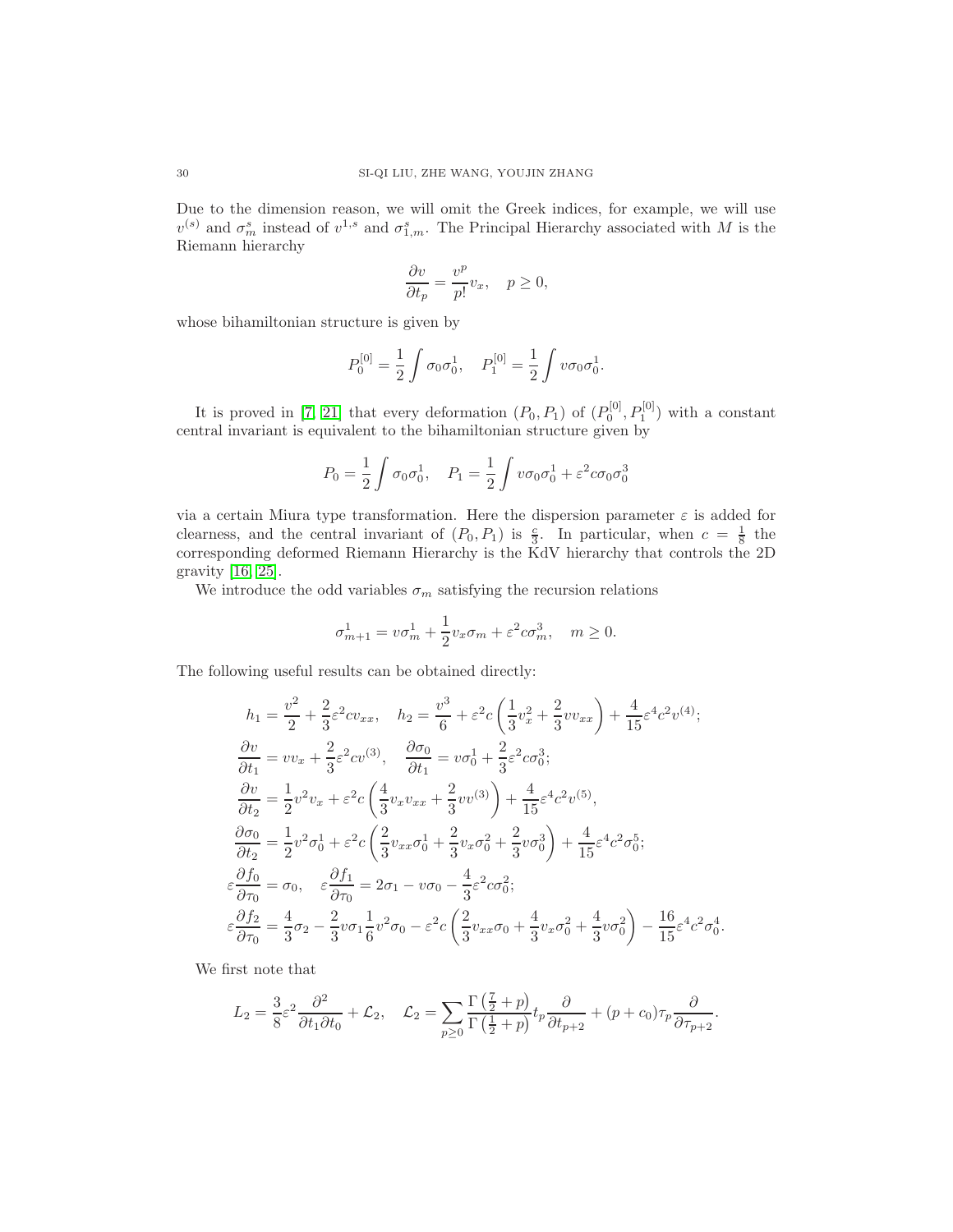Then the equations [\(3.8\)](#page-25-3) and [\(3.9\)](#page-25-4) for this example have the following form:

$$
\frac{\partial v}{\partial s_2} = \frac{3}{8}\varepsilon \left(v_x f_1 + \frac{\partial v}{\partial t_1} f_0\right) + Xv + \mathcal{L}_2 v,
$$
  

$$
\frac{\partial \sigma_0}{\partial s_2} = \frac{3}{8}\varepsilon \left(\sigma_0^1 f_1 + \frac{\partial \sigma_0}{\partial t_1} f_0\right) + \left(\frac{5}{2} + c_0\right) \sigma_2 - \frac{v}{2} \sigma_1 + X \sigma_0 + \mathcal{L}_2 \sigma_0.
$$

We are to find the derivation  $X \in \text{Der}^{\partial}(\hat{\mathcal{A}})^0$  such that the flow  $\frac{\partial}{\partial s_2}$  commutes with  $\frac{\partial}{\partial \tau_0}$ <br>and  $\frac{\partial}{\partial \tau_1}$ . These conditions yield the following equations for X:

$$
\left[\frac{\partial}{\partial \tau_0}, X\right] = I_0, \quad \left[\frac{\partial}{\partial \tau_1}, X\right] = I_1,
$$

where the derivations  $I_0$  and  $I_1$  are defined by

<span id="page-30-0"></span>
$$
(3.22) \tI_0 v = v v_x \sigma_0 + \frac{7}{2} v^2 \sigma_0^1 + \varepsilon^2 c \left( v^{(3)} \sigma_0 + \frac{13}{2} v_{xx} \sigma_0^1 + 8 v_x \sigma_0^2 + 6 v \sigma_0^3 \right) + 3 \varepsilon^4 c^2 \sigma_0^5,
$$

<span id="page-30-1"></span>
$$
(3.23) \tI_0 \sigma_0 = v \sigma_0 \sigma_0^1 - \varepsilon^2 c \left( \frac{1}{2} \sigma_0^1 \sigma_0^2 - \sigma_0 \sigma_0^3 \right),
$$

$$
(3.24) \tI_1 v = \frac{5}{4} v^2 v_x \sigma_0 + \frac{5}{2} v^3 \sigma_0^1 + \varepsilon^2 c \left( \frac{7}{2} v_x v_{xx} \sigma_0 + 2 v v^{(3)} \sigma_0 + \frac{45}{4} v_x^2 \sigma_0^1 + \frac{31}{2} v v_{xx} \sigma_0^1 \right) + \varepsilon^2 c \left( 26 v v_x \sigma_0^2 + \frac{19}{2} v^2 \sigma_0^3 \right) + \varepsilon^4 c^2 \left( v^{(5)} \sigma_0 + \frac{17}{2} v^{(4)} \sigma_0^1 + \frac{45}{2} v^{(3)} \sigma_0^2 \right) + \varepsilon^4 c^2 \left( \frac{59}{2} v_{xx} \sigma_0^3 + \frac{43}{2} v_x \sigma_0^4 + 9 v \sigma_0^5 \right) + 3 \varepsilon^6 c^3 \sigma_0^7,
$$
  
(3.25)  $I_1 \sigma_0 = \frac{5}{4} v^2 \sigma_0 \sigma_0^1 + \varepsilon^2 c \left( \frac{5}{2} v_{xx} \sigma_0 \sigma_0^1 + \frac{5}{2} v_x \sigma_0 \sigma_0^2 - \frac{1}{2} v \sigma_0^1 \sigma_0^2 + 2 v \sigma_0 \sigma_0^3 \right) - \varepsilon^4 c^2 \left( \frac{1}{2} \sigma_0^1 \sigma_0^4 - \sigma_0 \sigma_0^5 \right).$ 

It follows from [\(3.22\)](#page-30-0) and [\(3.23\)](#page-30-1) that we can choose  $X^{\circ} \in \text{Der}^{\partial}(\hat{\mathcal{A}})$  such that  $\left[\frac{\partial}{\partial \tau_0}, X^{\circ}\right] =$  $I_0$ , whose actions on v and  $\sigma_0$  are given by

$$
X^{\circ}v = v^{3} + \varepsilon^{2} c \left( \frac{5}{4} v_{x}^{2} + 3v v_{xx} \right) + \varepsilon^{4} c^{2} v^{(4)},
$$
  

$$
X^{\circ} \sigma_{0} = -\frac{1}{2} v^{2} \sigma_{0} - \varepsilon^{2} c \left( v_{xx} \sigma_{0} + \frac{5}{2} v_{x} \sigma_{0}^{1} + 3v \sigma_{0}^{2} \right) - 2\varepsilon^{4} c^{2} \sigma_{0}^{4}.
$$

Then according to the general discussion given in the previous subsection, the derivation  $\mathcal{C} = X - X^{\circ}$  satisfies the equations

$$
\left[\frac{\partial}{\partial \tau_0}, \mathcal{C}\right] = 0, \quad \left[\frac{\partial}{\partial \tau_1}, \mathcal{C}\right] = I_1 - \left[\frac{\partial}{\partial \tau_1}, X^{\circ}\right].
$$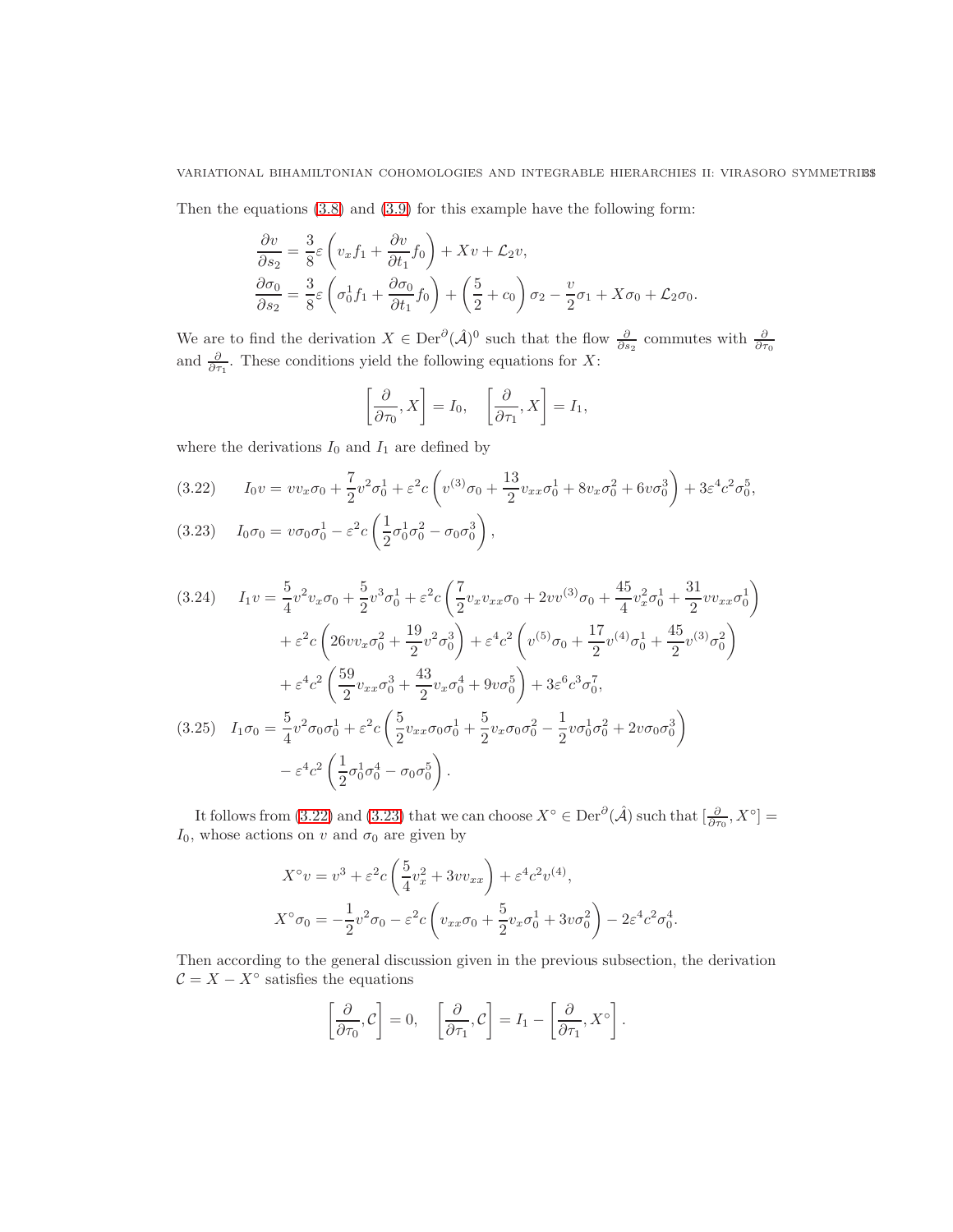Finally we can solve the above equations and obtain the unique derivation  $\mathcal C$  that is defined by

$$
\mathcal{C}v = \varepsilon^2 c \left( 3v_x^2 + 3vv_{xx} \right) + 2\varepsilon^4 c^2 v^{(4)},
$$
  

$$
\mathcal{C}\sigma_0 = \varepsilon^2 c \left( 3v_x \sigma_0^1 + v \sigma_0^2 \right) + 2\varepsilon^4 c^2 \sigma_0^4.
$$

By forgetting all the odd variables we obtain the following symmetry for the deformed Riemann hierarchy:

$$
\frac{\partial v}{\partial s_2} = \frac{3}{8}\varepsilon \left(v_x f_1 + \frac{\partial v}{\partial t_1} f_0\right) + v^3 + \varepsilon^2 c \left(\frac{17}{4}v_x^2 + 6vv_{xx}\right) + 3\varepsilon^4 c^2 v^{(4)} + \mathcal{L}_2^{even}v.
$$

It is easy to check that the action of this symmetry on the tau function  $\mathcal Z$  of the deformed Riemann hierarchy can be represented by

(3.26) 
$$
\frac{\partial \mathcal{Z}}{\partial s_2} = L_2^{even} \mathcal{Z} + \left(3c - \frac{3}{8}\right) \left(\frac{v^2}{2} + \frac{2}{3}\varepsilon^2 cv_{xx}\right) \mathcal{Z}.
$$

<span id="page-31-0"></span>In particular, when  $c = \frac{1}{8}$ , this symmetry is given by a linear action on  $\mathcal{Z}$ .

### <span id="page-31-5"></span>4. Deformation of Virasoro symmetries: existence and uniqueness

In this section, we present details of the proof of the main theorem following the framework described in Sect. [3.3.](#page-25-0)

#### <span id="page-31-1"></span>4.1. Locality conditions. We start by verifying the locality conditions [\(3.14\)](#page-26-4).

Let us first find the differential polynomials  $M_\lambda^{\zeta}$  and  $N_\lambda^{\zeta}$  in [\(3.9\)](#page-25-4) to ensure that  $I_0$  is local. By using the fact [\(2.32\)](#page-21-3) and the equations [\(3.8\)](#page-25-3) and [\(3.9\)](#page-25-4), we arrive at

<span id="page-31-2"></span>(4.1) 
$$
\left[\frac{\partial}{\partial \tau_0}, \frac{\partial}{\partial s_2}\right] v_\lambda = c_0 \sigma_{\lambda,2}^1 + a^{\alpha \beta} \frac{\partial f_{\alpha,1}}{\partial \tau_0} \frac{\partial v_\lambda}{\partial t^{\beta,0}} - \partial_x \left(M_\lambda^\zeta \sigma_{\zeta,2} + N_\lambda^\zeta \sigma_{\zeta,1}\right) + loc.
$$

Here and henceforth we will use loc to denote the local terms, i.e., terms belonging to  $\hat{\mathcal{A}}$ . We need to find  $M_{\lambda}^{\zeta}$  and  $N_{\lambda}^{\zeta}$  such that the right hand side of [\(4.1\)](#page-31-2) is local.

<span id="page-31-3"></span>Lemma 4.1. The following identities hold true:

$$
\frac{\partial}{\partial \sigma_{\beta,0}} \frac{\delta P_1}{\delta \sigma_{\lambda,0}} = \eta^{\alpha\beta} \left(\frac{1}{2} + \mu_\alpha\right) \frac{\partial v^\lambda}{\partial t^{\alpha,0}}, \quad \frac{\partial}{\partial \sigma_{\beta,0}} \frac{\delta P_1}{\delta v^\lambda} = \eta^{\alpha\beta} \left(\frac{1}{2} + \mu_\alpha\right) \frac{\partial \sigma_{\lambda,0}}{\partial t^{\alpha,0}}.
$$

*Proof.* By using the identity [\(2.25\)](#page-18-5) and the fact that  $H_{\alpha,-1}$  are Casimirs of  $P_0$ , we obtain the identity

<span id="page-31-4"></span>
$$
[P_1, H_{\alpha,-1}] = \left(\frac{1}{2} + \mu_\alpha\right) [P_0, H_{\alpha,0}].
$$

By taking the variational derivatives of both sides of the identity above and by using [\(2.3\)](#page-4-3) and  $(2.4)$ , it is easy to prove the desired identities. The lemma is proved.

Lemma 4.2. We have the following relation:

(4.2) 
$$
\sigma_{\lambda,2}^1 = \left(\frac{1}{2} + \mu_{\varepsilon}\right) \eta^{\zeta \varepsilon} \frac{\partial v_{\lambda}}{\partial t^{\varepsilon,0}} \sigma_{\zeta,1} + loc.
$$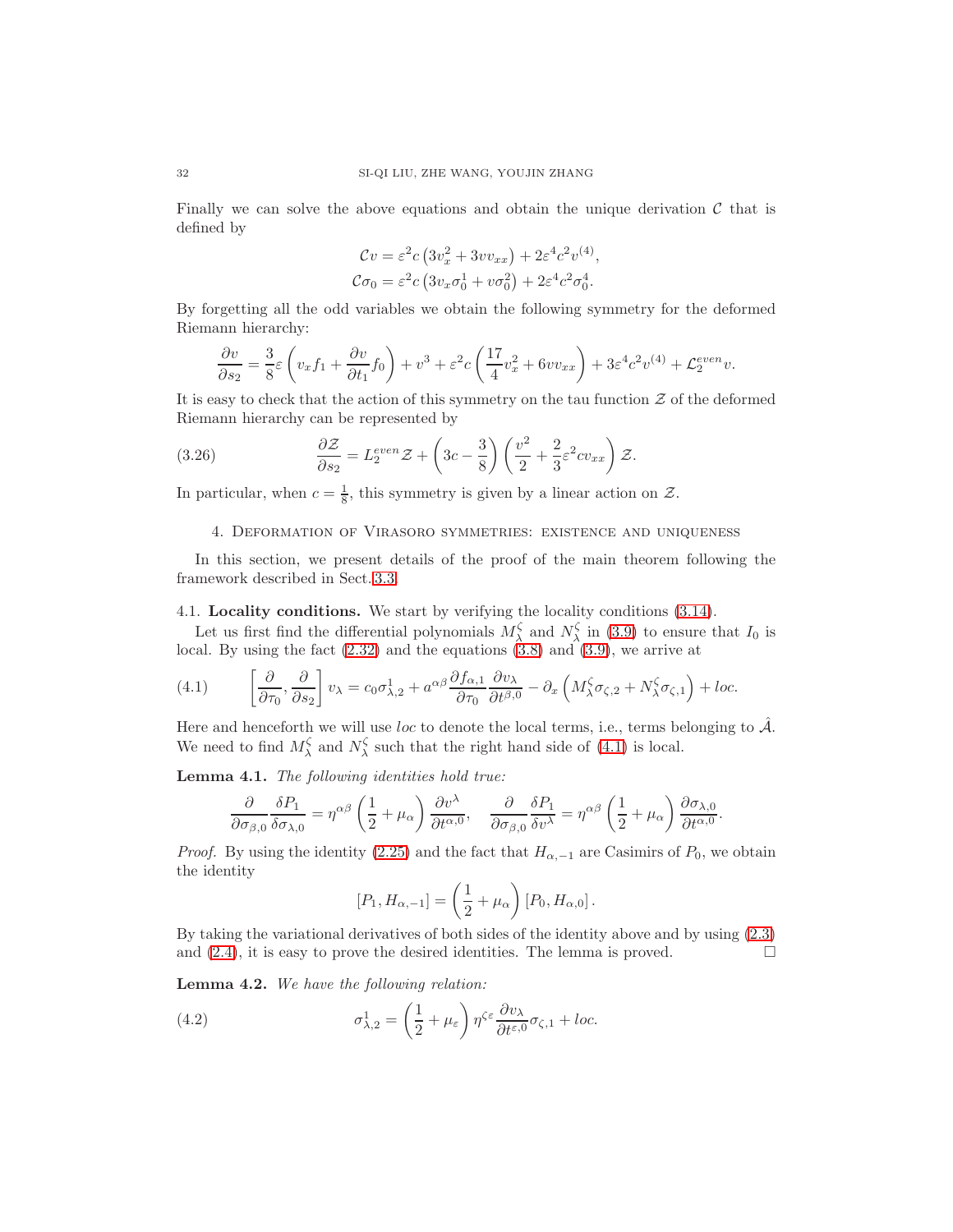#### VARIATIONAL BIHAMILTONIAN COHOMOLOGIES AND INTEGRABLE HIERARCHIES II: VIRASORO SYMMETRIES

*Proof.* Let us denote by  $\mathcal{P}_1$  the Hamiltonian operator of  $P_1$  and represent it in the form

$$
\mathcal{P}_1 = \sum_{k \geq 0} \mathcal{P}_{1,k} \partial_x^k, \quad \mathcal{P}_{1,k} \in M_n(\hat{\mathcal{A}}).
$$

Then according to the recursion relation

$$
\eta^{\gamma\lambda}\sigma_{\lambda,2}^1=\mathcal{P}_1^{\gamma\lambda}\sigma_{\lambda,1}=\sum_{k\geq 0}\mathcal{P}_{1,k}^{\gamma\lambda}\sigma_{\lambda,1}^k,
$$

it is easy to see that

$$
\sigma_{\lambda,2}^1 = \eta_{\lambda\gamma} \mathcal{P}_{1,0}^{\gamma\zeta} \sigma_{\zeta,1} + loc.
$$

Now it follows from the definition of the Hamiltonian operator that

$$
\mathcal{P}_{1,0}^{\gamma\zeta} = \frac{\partial}{\partial \sigma_{\zeta,0}} \frac{\delta P_1}{\delta \sigma_{\gamma,0}}.
$$

Therefore by using Lemma [4.1](#page-31-3) we arrive at the identity [\(4.2\)](#page-31-4) and the lemma is proved.  $\square$ 

<span id="page-32-2"></span>**Proposition 4.3.** There exist unique differential polynomials  $M_{\lambda}^{\zeta}$  and  $N_{\lambda}^{\zeta}$  such that [\(4.1\)](#page-31-2) is local. More explicitly, we have

$$
M_{\lambda}^{\zeta} = \left(\frac{5}{2} + \mu_{\lambda} + c_0\right) \delta_{\lambda}^{\zeta}, \quad \partial_x N_{\lambda}^{\zeta} = \left(\frac{1}{2} + \mu_{\alpha}\right) \eta^{\alpha \zeta} \left(\mu_{\zeta} - \mu_{\lambda} - 1\right) \frac{\partial v_{\lambda}}{\partial t^{\alpha,0}},
$$

here  $c_0$  is the arbitrary constant appearing in the operator  $\mathcal{L}_2$ .

*Proof.* To ensure the vanishing of the coefficient of  $\sigma_{\zeta,2}$  in the right hand side of [\(4.1\)](#page-31-2),  $M_\lambda^{\zeta}$  should be a constant, so it is determined by the leading terms of the right hand sides of [\(3.8\)](#page-25-3) and [\(3.9\)](#page-25-4), which are fixed by the Virasoro symmetry  $\frac{\partial}{\partial s_2}$  of the super tau-cover of the Principal Hierarchy. Hence we obtain

<span id="page-32-1"></span>
$$
M_{\lambda}^{\zeta} = \left(\frac{5}{2} + \mu_{\lambda} + c_0\right) \delta_{\lambda}^{\zeta}.
$$

By using Proposition [2.24](#page-20-2) we have

(4.3) 
$$
\left(\frac{1}{2} + \mu_{\alpha}\right) \frac{\partial f_{\alpha,1}}{\partial \tau_{0}} = \sigma_{\alpha,1} + loc.
$$

Then by using this equation, the recursion relations  $(2.17)$  and the identity  $(4.2)$ , we see that the vanishing of the coefficient of  $\sigma_{\zeta,1}$  in the right hand side of [\(4.1\)](#page-31-2) gives the equation

<span id="page-32-0"></span>(4.4) 
$$
\partial_x N_\lambda^\zeta = \left(\frac{1}{2} + \mu_\alpha\right) \eta^{\alpha\zeta} \left(\mu_\zeta - \mu_\lambda - 1\right) \frac{\partial v_\lambda}{\partial t^{\alpha,0}}.
$$

Both sides of [\(4.4\)](#page-32-0) are total x-derivatives, so we can integrate (4.4) to obtain  $N_\lambda^{\zeta}$  upto a constant, which has differential degree zero. Since the differential degree zero part of  $N_\lambda^{\zeta}$ is fixed by genus zero Virasoro symmetry,  $N_{\lambda}^{\zeta}$  is uniquely determined. The proposition is  $\Box$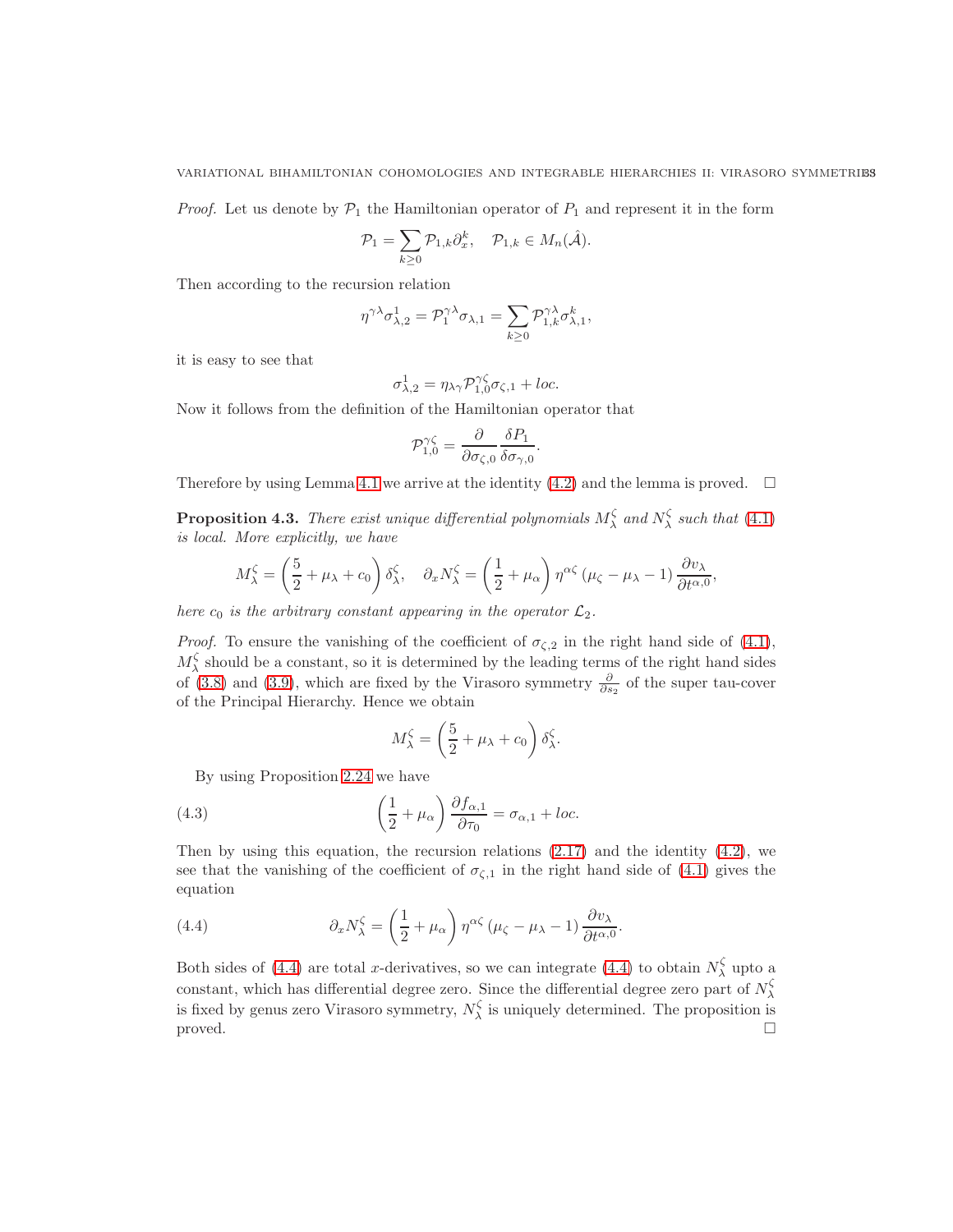Now by a direct computation of the condition

$$
\left[\frac{\partial}{\partial \tau_0}, \frac{\partial}{\partial s_2}\right] = 0,
$$

we obtain the following explicit expression for  $I_0$  which is defined by  $(3.13)$ :

<span id="page-33-0"></span>(4.5) 
$$
I_0 v_\lambda = a^{\alpha\beta} \left( f'_{\beta,0} \frac{\partial \sigma_{\lambda,0}}{\partial t^{\alpha,1}} + f'_{\alpha,1} \frac{\partial \sigma_{\lambda,0}}{\partial t^{\beta,0}} \right) - a^{\alpha\beta} \left( \frac{\partial f_{\beta,0}}{\partial \tau_0} \frac{\partial v_\lambda}{\partial t^{\alpha,1}} + \frac{\partial f_{\alpha,1}}{\partial \tau_0} \frac{\partial v_\lambda}{\partial t^{\beta,0}} \right) + b^{\alpha\beta} \left( f'_{\beta,0} \frac{\partial \sigma_{\lambda,0}}{\partial t^{\alpha,0}} + f'_{\alpha,0} \frac{\partial \sigma_{\lambda,0}}{\partial t^{\beta,0}} \right) - b^{\alpha\beta} \left( \frac{\partial f_{\beta,0}}{\partial \tau_0} \frac{\partial v_\lambda}{\partial t^{\alpha,0}} + \frac{\partial f_{\alpha,0}}{\partial \tau_0} \frac{\partial v_\lambda}{\partial t^{\beta,0}} \right) + \left( \frac{5}{2} + \mu_\lambda \right) \sigma_{\lambda,2}^1 + W \sigma_{\lambda,0} + \partial_x \left( N_\lambda^{\zeta} \sigma_{\zeta,1} \right), (4.6)  $I_0 \sigma_{\lambda,0} = -a^{\alpha\beta} \left( \frac{\partial f_{\beta,0}}{\partial \tau_0} \frac{\partial \sigma_{\lambda,0}}{\partial t^{\alpha,1}} + \frac{\partial f_{\alpha,1}}{\partial \tau_0} \frac{\partial \sigma_{\lambda,0}}{\partial t^{\beta,0}} \right) - b^{\alpha\beta} \left( \frac{\partial f_{\beta,0}}{\partial \tau_0} \frac{\partial \sigma_{\lambda,0}}{\partial t^{\alpha,0}} + \frac{\partial f_{\alpha,0}}{\partial \tau_0} \frac{\partial \sigma_{\lambda,0}}{\partial t^{\beta,0}} \right) + \left( \frac{5}{2} + \mu_\lambda \right) \frac{\partial \sigma_{\lambda,0}}{\partial \tau_2} - \frac{\partial}{\partial \tau_0} \left( N_\lambda^{\zeta} \sigma_{\zeta,1} \right),$
$$

<span id="page-33-1"></span>here and henceforth we will use W to denote the coefficient of  $t^{1,0}$  of the operator  $\mathcal{L}_2$ , more explicitly, we have

$$
W = \left(\frac{1}{2} + \mu_1\right) \left(\frac{3}{2} + \mu_1\right) \left(\frac{5}{2} + \mu_1\right) \frac{\partial}{\partial t^{1,2}}
$$
  
+ 
$$
\sum_{k=1}^2 \left(3\left(\frac{1}{2} + \mu_1\right)^2 + 6\left(\frac{1}{2} + \mu_1\right) + 2\right) (R_k)_1^{\beta} \frac{\partial}{\partial t^{\beta,2-k}}
$$
  
+ 
$$
\left(\frac{9}{2} + 3\mu_1\right) (R_{2,2})_1^{\beta} \frac{\partial}{\partial t^{\beta,0}}.
$$

**Proposition 4.4.** The derivation  $I_0$  given by  $(4.5)$ ,  $(4.6)$  is local.

*Proof.* The locality of [\(4.5\)](#page-33-0) is equivalent to the definition of  $N_\lambda^{\zeta}$  and we only need to check the locality of [\(4.6\)](#page-33-1). By using the definition of the odd flows we know that

$$
\frac{\partial \sigma_{\lambda,0}}{\partial \tau_2} = T_{0,2} \frac{\partial \sigma_{\lambda,0}}{\partial \tau_1} = \sum_{s \ge 0} \sigma_{\beta,1}^s \frac{\partial}{\partial \sigma_{\beta,0}^s} \frac{\partial \sigma_{\lambda,0}}{\partial \tau_1}.
$$

Therefore it follows from Lemma [4.1](#page-31-3) that

$$
\frac{\partial \sigma_{\lambda,0}}{\partial \tau_2} = \sigma_{\beta,1} \eta^{\alpha\beta} \left( \frac{1}{2} + \mu_\alpha \right) \frac{\partial \sigma_{\lambda,0}}{\partial t^{\alpha,0}} + loc.
$$

Then the locality of [\(4.6\)](#page-33-1) is proved by using [\(4.3\)](#page-32-1) and the following obvious fact:

$$
\frac{\partial N_{\lambda}^{\zeta}}{\partial \tau_{0}} = \left(\frac{1}{2} + \mu_{\alpha}\right) \eta^{\alpha \zeta} \left(\mu_{\zeta} - \mu_{\lambda} - 1\right) \frac{\partial \sigma_{\lambda,0}}{\partial t^{\alpha,0}}.
$$

The proposition is proved.  $\Box$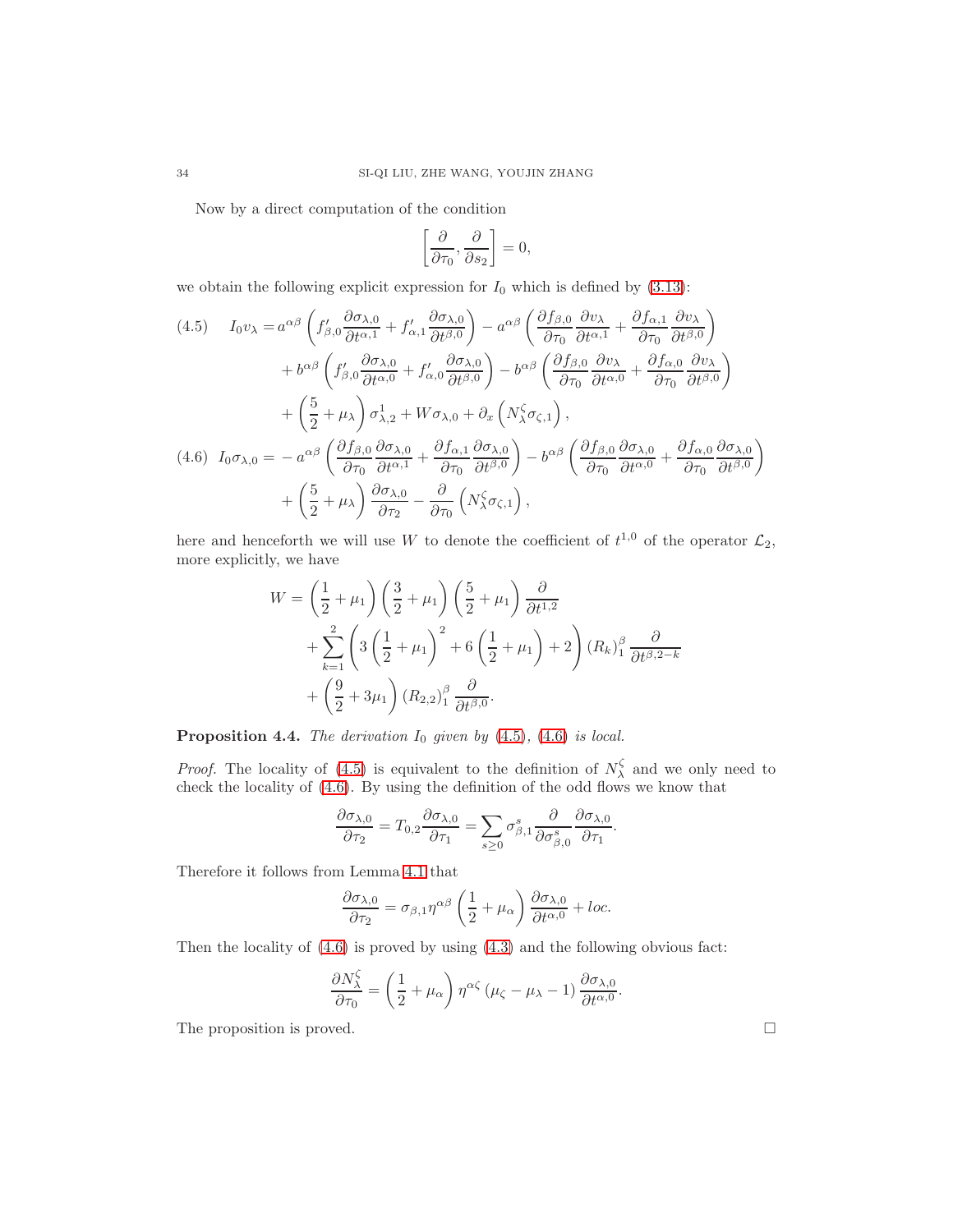#### VARIATIONAL BIHAMILTONIAN COHOMOLOGIES AND INTEGRABLE HIERARCHIES II: VIRASORO SYMMETRIBS

Next let us prove the locality of  $I_1$ . Similar to the expression [\(4.5\)](#page-33-0) and [\(4.6\)](#page-33-1), we can write down the explicit expression for  $I_1$ , which can be found in the next subsection. However the locality of  $I_1$  can not be derived from this expression directly, so we turn to prove the following equivalent conditions:

(4.7) 
$$
\left[\frac{\partial}{\partial \tau_1}, \frac{\partial}{\partial s_2}\right] v_{\lambda} \in \hat{\mathcal{A}}, \quad \left[\frac{\partial}{\partial \tau_1}, \frac{\partial}{\partial s_2}\right] \sigma_{\lambda,0} \in \hat{\mathcal{A}}.
$$

<span id="page-34-3"></span>By a direct computation, we have

<span id="page-34-2"></span>(4.8) 
$$
\left[\frac{\partial}{\partial \tau_1}, \frac{\partial}{\partial s_2}\right] v_{\lambda} = a^{\alpha \beta} \left(\frac{\partial f_{\beta,0}}{\partial \tau_1} \frac{\partial v_{\lambda}}{\partial t^{\alpha,1}} + \frac{\partial f_{\alpha,1}}{\partial \tau_1} \frac{\partial v_{\lambda}}{\partial t^{\beta,0}}\right) + b^{\alpha \beta} \left(\frac{\partial f_{\beta,0}}{\partial \tau_1} \frac{\partial v_{\lambda}}{\partial t^{\alpha,0}} + \frac{\partial f_{\alpha,0}}{\partial \tau_1} \frac{\partial v_{\lambda}}{\partial t^{\beta,0}}\right) + (1 + c_0) \frac{\partial v_{\lambda}}{\partial \tau_3} - \sum_{s \ge 0} \left(\left(\frac{5}{2} + c_0 + \mu_{\zeta}\right) \sigma_{\zeta,2}^s + \partial_x^s \left(N_{\zeta}^{\varepsilon} \sigma_{\zeta,1}\right)\right) \frac{\partial}{\partial \sigma_{\zeta,0}^s} \frac{\partial v_{\lambda}}{\partial \tau_1} + loc.
$$

<span id="page-34-1"></span>**Lemma 4.5.** There exists a unique differential polynomial  $Z_{\alpha}^{\beta}$  such that

<span id="page-34-0"></span>
$$
\left(\frac{1}{2} + \mu_{\alpha}\right) \frac{\partial f_{\alpha,1}}{\partial \tau_1} = \sigma_{\alpha,2} + Z_{\alpha}^{\beta} \sigma_{\beta,1} + loc,
$$

where  $Z_{\alpha}^{\beta}$  satisfies the following equation

(4.9) 
$$
\partial_x Z_\alpha^\beta = -\left(\frac{1}{2} + \mu_\varepsilon\right) \eta^{\beta \varepsilon} \frac{\partial v_\alpha}{\partial t^{\varepsilon,0}}
$$

*Proof.* The existence and uniqueness of  $Z^{\beta}_{\alpha}$  can be obtained from Proposition [2.24,](#page-20-2) hence we only need to derive  $(4.9)$ , which can be obtained by using the identity  $(4.2)$  and the fact that  $\partial_x \left( \sigma_{\alpha,2} + Z_{\alpha}^{\beta} \sigma_{\beta,1} \right)$  is local. The lemma is proved.

.

.

The following equation can be derived from the definition of the odd flows and the recursion relation [\(2.17\)](#page-12-0):

$$
\frac{\partial v_{\lambda}}{\partial \tau_{3}} = \sum_{s \geq 0} \sigma_{\zeta,2}^{s} \frac{\partial}{\partial \sigma_{\zeta,0}^{s}} \frac{\partial v_{\lambda}}{\partial \tau_{1}}.
$$

This equation together with Lemma [4.5](#page-34-1) and the identity [\(4.2\)](#page-31-4) enables us to rewrite [\(4.8\)](#page-34-2) in the form

$$
\left[\frac{\partial}{\partial \tau_1}, \frac{\partial}{\partial s_2}\right] v_\lambda = U^\zeta_\lambda \sigma_{\zeta,2} + V^\zeta_\lambda \sigma_{\zeta,1} + loc,
$$

where the differential polynomials  $U_{\lambda}^{\zeta}$  and  $V_{\lambda}^{\zeta}$  are given by

$$
U_{\lambda}^{\zeta} = \eta^{\zeta\beta} \left(\frac{1}{2} + \mu_{\beta}\right) \left(\frac{3}{2} + \mu_{\zeta}\right) \frac{\partial v_{\lambda}}{\partial t^{\beta,0}} - \left(\frac{3}{2} + \mu_{\zeta}\right) \frac{\partial}{\partial \sigma_{\zeta,0}} \frac{\partial v_{\lambda}}{\partial \tau_{1}},
$$
  

$$
V_{\lambda}^{\zeta} = a^{\alpha\zeta} \frac{\partial v_{\lambda}}{\partial t^{\alpha,1}} + (b^{\alpha\zeta} + b^{\zeta\alpha}) \frac{\partial v_{\lambda}}{\partial t^{\alpha,0}} - \sum_{s \ge 0} \partial_{x}^{s} \left(N_{\gamma}^{\zeta} - \left(\frac{3}{2} + \mu_{\gamma}\right) Z_{\gamma}^{\zeta}\right) \frac{\partial}{\partial \sigma_{\gamma,0}^{s}} \frac{\partial v_{\lambda}}{\partial \tau_{1}}.
$$

The vanishing of  $U^{\zeta}_{\lambda}$  is a consequence of Lemma [4.1](#page-31-3) and the vanishing of  $V^{\zeta}_{\lambda}$  is due to the following lemma.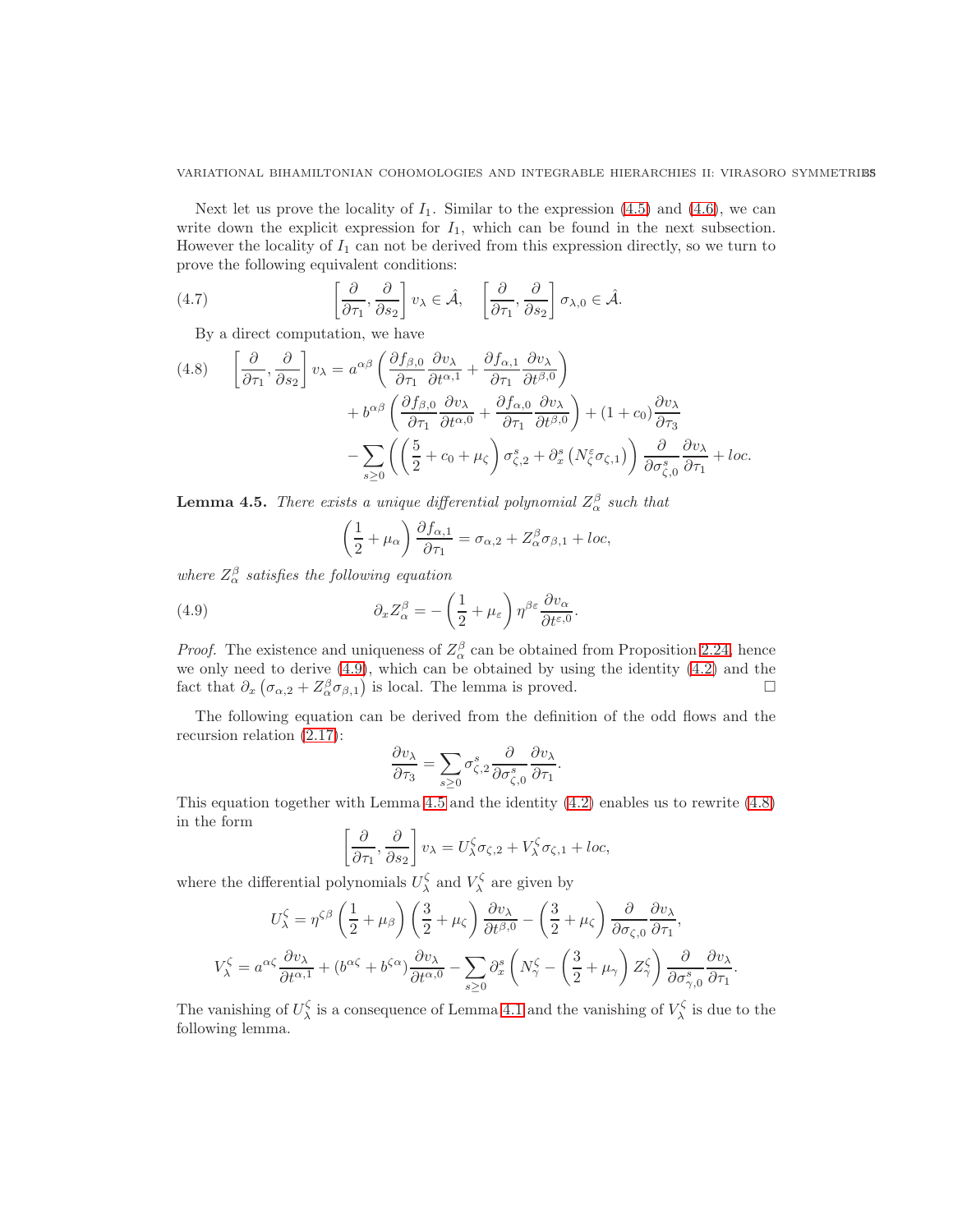**Lemma 4.6.** We have  $V_{\lambda}^{\zeta} = 0$ , that is

$$
\sum_{s\geq 0} \partial_x^s \left( N_\gamma^\zeta - \left( \frac{3}{2} + \mu_\gamma \right) Z_\gamma^\zeta \right) \frac{\partial}{\partial \sigma_{\gamma,0}^s} \frac{\partial v_\lambda}{\partial \tau_1} = a^{\alpha \zeta} \frac{\partial v_\lambda}{\partial t^{\alpha,1}} + (b^{\alpha \zeta} + b^{\zeta \alpha}) \frac{\partial v_\lambda}{\partial t^{\alpha,0}}.
$$

Proof. Consider the functional

$$
F^{\zeta} = \eta^{\alpha\zeta} \left(\frac{1}{2} + \mu_{\alpha}\right) \left(\frac{1}{2} + \mu_{\zeta}\right) \int h_{\alpha,1},
$$

then by using [\(4.4\)](#page-32-0) and [\(4.9\)](#page-34-0), we can check that there exist constants  $C_{\lambda}^{\zeta}$  such that

$$
N_{\lambda}^{\zeta} - \left(\frac{3}{2} + \mu_{\gamma}\right) Z_{\lambda}^{\zeta} = \frac{\delta F^{\zeta}}{\delta v_{\lambda}} + C_{\lambda}^{\zeta}.
$$

Then by using [\(2.4\)](#page-4-1), we obtain

$$
\sum_{s\geq 0} \partial_x^s \left( N_\gamma^\zeta - \left( \frac{3}{2} + \mu_\gamma \right) Z_\gamma^\zeta \right) \frac{\partial}{\partial \sigma_{\gamma,0}^s} \frac{\partial v_\lambda}{\partial \tau_1} = -\frac{\delta}{\delta \sigma_{\lambda,0}} \left[ F^\zeta, P_1 \right] + C_\gamma^\zeta \frac{\partial}{\partial \sigma_{\gamma,0}} \frac{\partial v_\lambda}{\partial \tau_1}
$$

.

Using the bihamiltonian recursion relations [\(2.25\)](#page-18-5) and Lemma [4.1](#page-31-3) we see that the right hand side of the above equation is a linear combination of the flows  $\frac{\partial v_\lambda}{\partial t^{\alpha,p}}$ , hence so is  $V_{\lambda}^{\zeta}$ . The genus zero Virasoro symmetry implies that  $V_{\lambda}^{\zeta} \in \hat{\mathcal{A}}_{\geq 2}^0$ , so by using the theory of bihamiltonian cohomology [\[7\]](#page-53-6), we know that  $V_{\lambda}^{\zeta}$  must vanish. The lemma is proved.  $\Box$ 

We have verified the first relation in  $(4.7)$  and let us proceed to prove the second one. We have

$$
(4.10) \left[ \frac{\partial}{\partial \tau_1}, \frac{\partial}{\partial s_2} \right] \sigma_{\lambda,0} = a^{\alpha\beta} \left( \frac{\partial f_{\beta,0}}{\partial \tau_1} \frac{\partial \sigma_{\lambda,0}}{\partial t^{\alpha,1}} + \frac{\partial f_{\alpha,1}}{\partial \tau_1} \frac{\partial \sigma_{\lambda,0}}{\partial t^{\beta,0}} \right) + b^{\alpha\beta} \left( \frac{\partial f_{\beta,0}}{\partial \tau_1} \frac{\partial \sigma_{\lambda,0}}{\partial t^{\alpha,0}} + \frac{\partial f_{\alpha,0}}{\partial \tau_1} \frac{\partial \sigma_{\lambda,0}}{\partial t^{\beta,0}} \right) + \left( \frac{5}{2} + c_0 + \mu_\lambda \right) \frac{\partial \sigma_{\lambda,2}}{\partial \tau_1} + \frac{\partial N_\lambda^{\zeta}}{\partial \tau_1} \sigma_{\zeta,1} + (1 + c_0) \frac{\partial \sigma_{\lambda,0}}{\partial \tau_3} - \sum_{s \ge 0} \left( \left( \frac{5}{2} + c_0 + \mu_\zeta \right) \sigma_{\zeta,2}^s + \partial_x^s \left( N_\zeta^{\varepsilon} \sigma_{\zeta,1} \right) \right) \frac{\partial}{\partial \sigma_{\zeta,0}^s} \frac{\partial \sigma_{\lambda,0}}{\partial \tau_1} + loc.
$$

By using the equations

$$
\frac{\partial \sigma_{\lambda,0}}{\partial \tau_3} = \sum_{s \ge 0} \sigma_{\gamma,2}^s \frac{\partial}{\partial \sigma_{\gamma,0}^s} \frac{\partial \sigma_{\lambda,0}}{\partial \tau_1} + \frac{\partial \sigma_{\lambda,1}}{\partial \tau_2}, \quad \frac{\partial \sigma_{\lambda,1}}{\partial t^{\alpha,p}} = \frac{\partial}{\partial \tau_1} \frac{\delta h_{\alpha,p+1}}{\delta v^{\lambda}},
$$

$$
\frac{\partial \sigma_{\lambda,1}}{\partial \tau_2} = \sigma_{\zeta,1} \left(\frac{1}{2} + \mu_{\varepsilon}\right) \eta^{\varepsilon\zeta} \frac{\partial}{\partial \tau_1} \frac{\delta h_{\varepsilon,1}}{\delta v^{\lambda}} + loc
$$

we obtain that

$$
\left[\frac{\partial}{\partial \tau_1}, \frac{\partial}{\partial s_2}\right] \sigma_{\lambda,0} = \sigma_{\zeta,2} \tilde{U}_{\lambda}^{\zeta} + \sigma_{\zeta,1} \tilde{V}_{\lambda}^{\zeta} + loc,
$$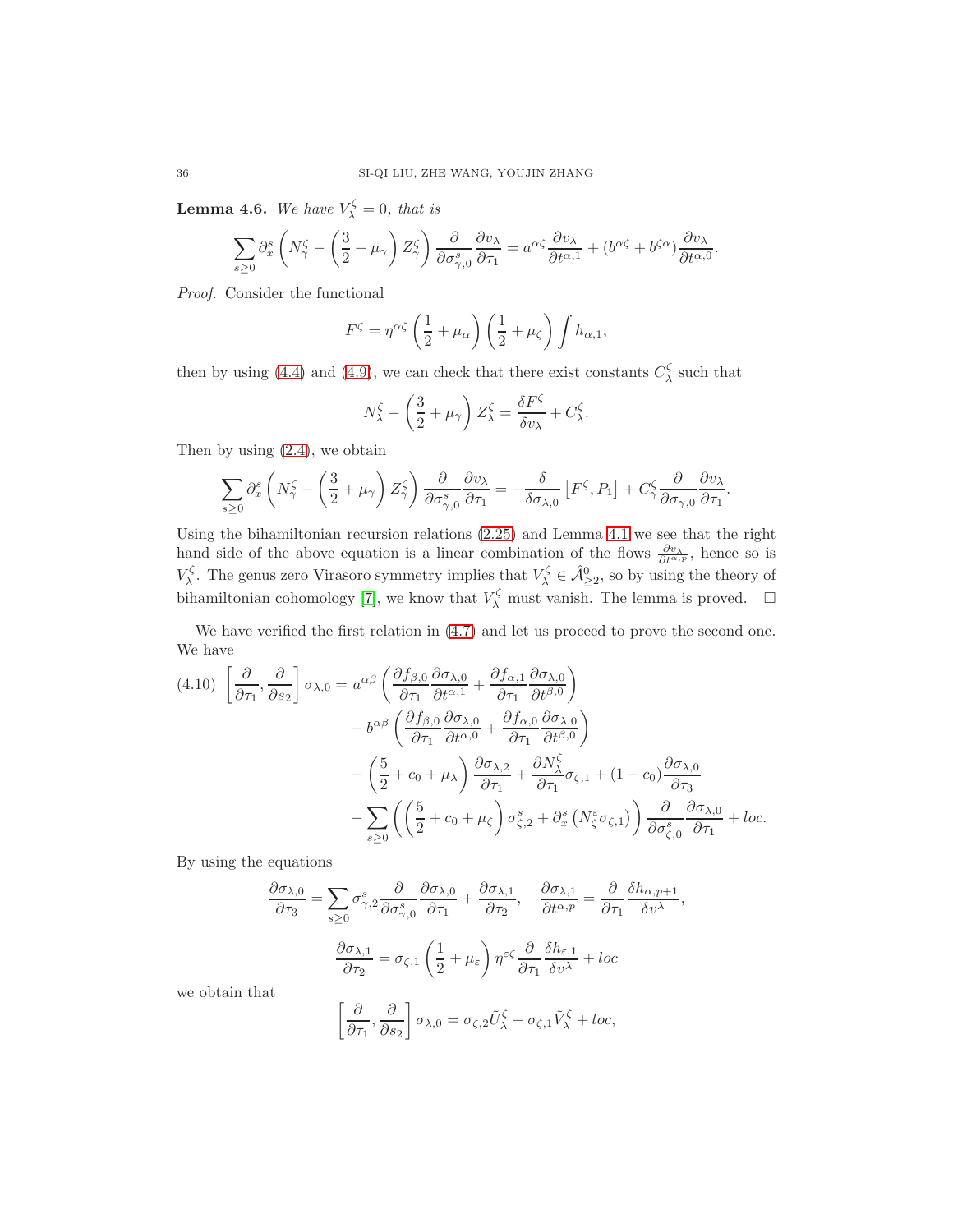where the differential polynomials  $\tilde{U}^{\zeta}_{\lambda}, \tilde{V}^{\zeta}_{\lambda}$  are given by

$$
\tilde{U}_{\lambda}^{\zeta} = \eta^{\zeta\beta} \left( \frac{1}{2} + \mu_{\beta} \right) \left( \frac{3}{2} + \mu_{\zeta} \right) \frac{\partial \sigma_{\lambda,0}}{\partial t^{\beta,0}} - \left( \frac{3}{2} + \mu_{\zeta} \right) \frac{\partial}{\partial \sigma_{\zeta,0}} \frac{\partial \sigma_{\lambda,0}}{\partial \tau_{1}},
$$
\n
$$
\tilde{V}_{\lambda}^{\zeta} = a_{\alpha\zeta} \frac{\partial \sigma_{\lambda,0}}{\partial t^{\alpha,1}} + (b_{\alpha\zeta} + b_{\zeta\alpha}) \frac{\partial \sigma_{\lambda,0}}{\partial t^{\alpha,0}} - \frac{\partial}{\partial \tau_{1}} \left( N_{\lambda}^{\zeta} - \left( \frac{3}{2} + \mu_{\gamma} \right) Z_{\lambda}^{\zeta} \right)
$$
\n
$$
- \sum_{s \ge 0} \partial_{x}^{s} \left( N_{\gamma}^{\zeta} - \left( \frac{3}{2} + \mu_{\gamma} \right) Z_{\gamma}^{\zeta} \right) \frac{\partial}{\partial \sigma_{\gamma,0}^{s}} \frac{\partial \sigma_{\lambda,0}}{\partial \tau_{1}}.
$$

These differential polynomials actually vanish, the proof of which is similar to the one for the vanishing of  $U^{\zeta}_{\lambda}$  and  $V^{\zeta}_{\lambda}$  given above. Hence the locality condition [\(3.14\)](#page-26-4) is verified.

Finally let us consider the locality condition [\(3.12\)](#page-26-1). The first condition

$$
\left[\frac{\partial}{\partial t^{\delta,j}}, \frac{\partial}{\partial s_2}\right] v_\lambda \in \hat{\mathcal{A}}
$$

is obvious. On the other hand, we have

<span id="page-36-0"></span>
$$
(4.11) \quad \left[\frac{\partial}{\partial t^{\delta,j}}, \frac{\partial}{\partial s_2}\right] \sigma_{\lambda,0} = \left(\frac{5}{2} + c_0 + \mu_\lambda\right) \frac{\partial \sigma_{\lambda,2}}{\partial t^{\delta,j}} + \frac{\partial N_\lambda^{\zeta}}{\partial t^{\delta,j}} \sigma_{\zeta,1} - \sum_{s \ge 0} \partial_x^s \left(N_\gamma^{\zeta} \sigma_{\zeta,1} + \left(\frac{5}{2} + c_0 + \mu_\gamma\right) \sigma_{\gamma,2}\right) \frac{\partial}{\partial \sigma_{\gamma,0}^s} \frac{\partial \sigma_{\lambda,0}}{\partial t^{\delta,j}} + loc.
$$

Proposition 4.7. The right hand side of the equation  $(4.11)$  is local.

Proof. By using the following identity proved in [\[22\]](#page-53-15)

$$
\frac{\partial}{\partial \sigma_{\beta,0}} \frac{\delta}{\delta v^{\alpha}} = \frac{\delta}{\delta v^{\alpha}} \frac{\delta}{\delta \sigma_{\beta,0}}
$$

we immediately obtain that

$$
\frac{\partial}{\partial \sigma_{\beta,0}} \frac{\partial \sigma_{\lambda,0}}{\partial t^{\alpha,p}} = \frac{\partial}{\partial \sigma_{\beta,0}} \frac{\delta X_{\alpha,p}}{\delta v^{\lambda}} = 0.
$$

This means that the flows  $\frac{\partial \sigma_{\lambda,2}}{\partial t^{\delta,j}}$  can be written as

$$
\frac{\partial \sigma_{\lambda,2}}{\partial t^{\delta,j}} = T_2 \frac{\partial \sigma_{\lambda,0}}{\partial t^{\delta,j}} = \sum_{s \ge 0} \sigma_{\beta,2}^s \frac{\partial}{\partial \sigma_{\beta,0}^s} \frac{\partial \sigma_{\lambda,0}}{\partial t^{\delta,j}} = B_\lambda^{\zeta} \sigma_{\zeta,1} + loc,
$$

where  $B_{\lambda}^{\zeta}$  are certain differential polynomials. By using the identity [\(4.2\)](#page-31-4), we know that

$$
B_{\lambda}^{\zeta} = -\frac{\partial Z_{\lambda}^{\zeta}}{\partial t^{\delta,j}}.
$$

By using [\(4.2\)](#page-31-4) again, we can represent the right hand side of [\(4.11\)](#page-36-0) in the form

$$
V^{\zeta}_{\lambda}\sigma_{\zeta,1} + loc,
$$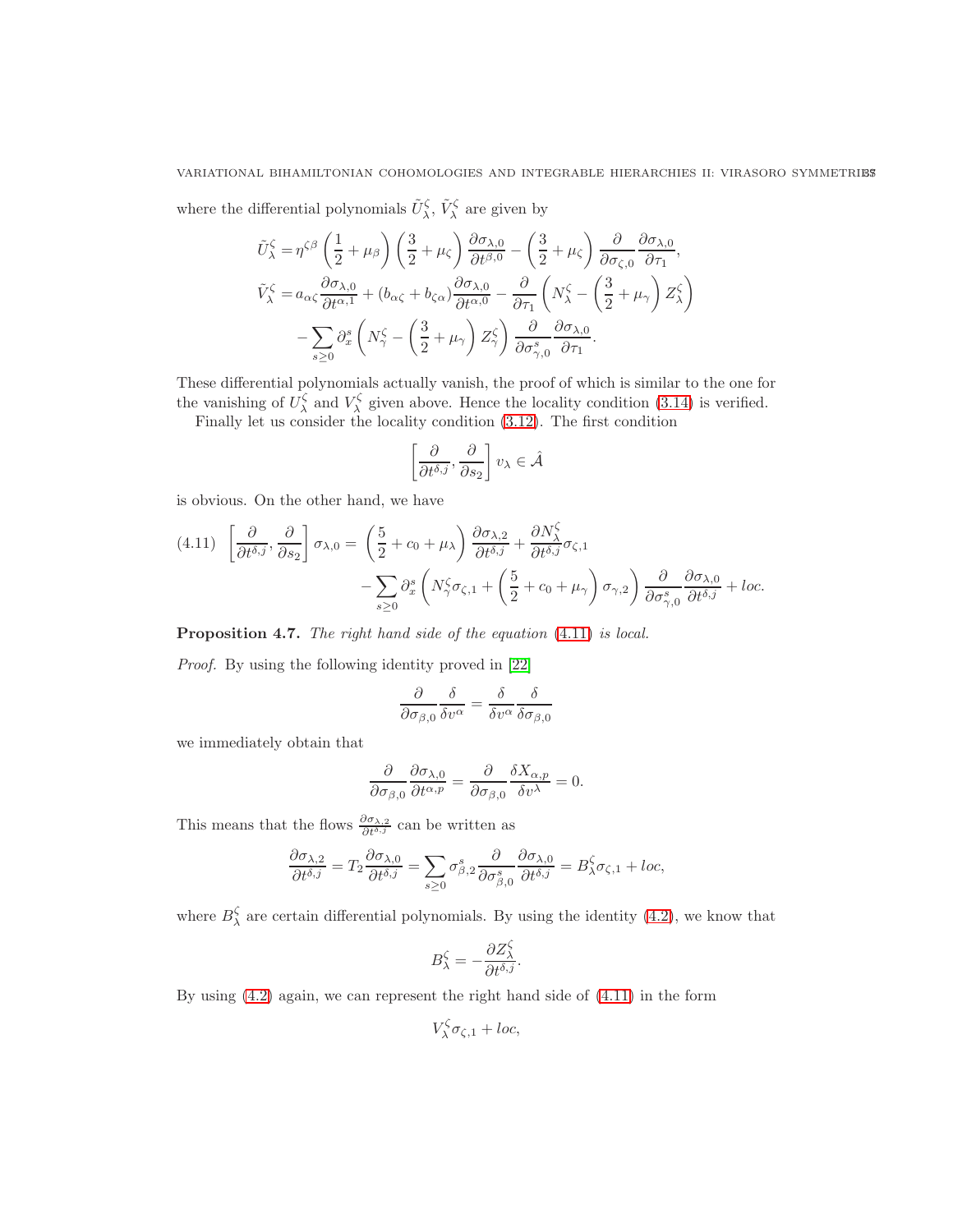where  $V_{\delta,j;\lambda}^{\zeta}$  is the following differential polynomial:

$$
V_{\delta,j;\lambda}^{\zeta} = \frac{\partial}{\partial t^{\delta,j}} \left( N_{\lambda}^{\zeta} - \left( \frac{5}{2} + c_0 + \mu_{\gamma} \right) Z_{\lambda}^{\zeta} \right) - \sum_{s \ge 0} \partial_x^s \left( N_{\gamma}^{\zeta} - \left( \frac{5}{2} + c_0 + \mu_{\gamma} \right) Z_{\gamma}^{\zeta} \right) \frac{\partial}{\partial \sigma_{\gamma,0}^s} \frac{\partial \sigma_{\lambda,0}}{\partial t^{\delta,j}}.
$$

Define the following functional

$$
F^{\zeta} = \eta^{\alpha\zeta} \left(\frac{1}{2} + \mu_{\alpha}\right) \left(\frac{3}{2} + c_0 + \mu_{\zeta}\right) \int h_{\alpha,1},
$$

then by applying [\(2.3\)](#page-4-3) we have the following identity:

$$
V_{\delta,j;\lambda}^{\zeta} = \frac{\delta}{\delta v^{\lambda}} \left[ F^{\zeta}, X_{\delta,j} \right],
$$

here  $X_{\delta,j}$  is the vector field defined in [\(2.22\)](#page-18-0). Since the functional  $F^{\zeta}$  is a conserved quantity of the deformed Principal hierarchy, hence  $[F^{\zeta}, X_{\delta,j}] = 0$ . The proposition is proved.  $\Box$ 

<span id="page-37-0"></span>4.2. Closedness conditions. In this subsection we prove the closedness condition [\(3.15\)](#page-26-5) and [\(3.17\)](#page-26-3). The verification of [\(3.15\)](#page-26-5) is straightforward by using the explicit expression  $(4.5)$  and  $(4.6)$ , so we omit the details here.

Let us proceed to prove the closedness condition [\(3.17\)](#page-26-3). We fix a choice of  $X^{\circ} \in$ Der<sup>∂</sup>( $\hat{A}$ ) such that  $X^{\circ}$  satisfies

$$
\left[\frac{\partial}{\partial \tau_0}, X^{\circ}\right] = I_0
$$

and that the differential degree zero part of  $X^{\circ}$  is given by genus zero Virasoro symmetry.

We first write down the explicit expression for  $I_1$  defined in [\(3.13\)](#page-26-0). Define a derivation  $\hat{I}_1 \in \text{Der}(\hat{\mathcal{A}})^0$  by the formulae  $\hat{I}_1 v_\gamma = \hat{I}_1 \sigma_{\gamma,0} = 0$  and

$$
\hat{I}_{1}v_{\gamma}^{(n)} = n\partial_{x}^{n-1}W(v_{\gamma}) + a^{\alpha\beta}\partial_{x}^{n}\left(f_{\beta,0}\frac{\partial v_{\gamma}}{\partial t^{\alpha,1}} + f_{\alpha,1}\frac{\partial v_{\gamma}}{\partial t^{\beta,0}}\right) + b^{\alpha\beta}\partial_{x}^{n}\left(f_{\beta,0}\frac{\partial v_{\gamma}}{\partial t^{\alpha,0}} + f_{\alpha,0}\frac{\partial v_{\gamma}}{\partial t^{\beta,0}}\right) \n- a^{\alpha\beta}\left(f_{\beta,0}\partial_{x}^{n}\frac{\partial v_{\gamma}}{\partial t^{\alpha,1}} + f_{\alpha,1}\partial_{x}^{n}\frac{\partial v_{\gamma}}{\partial t^{\beta,0}}\right) - b^{\alpha\beta}\left(f_{\beta,0}\partial_{x}^{n}\frac{\partial v_{\gamma}}{\partial t^{\alpha,0}} + f_{\alpha,0}\partial_{x}^{n}\frac{\partial v_{\gamma}}{\partial t^{\beta,0}}\right),
$$
\n
$$
\hat{I}_{1}\sigma_{\gamma,0}^{n} = n\partial_{x}^{n-1}W(\sigma_{\gamma,0}) + a^{\alpha\beta}\partial_{x}^{n}\left(f_{\beta,0}\frac{\partial \sigma_{\gamma,0}}{\partial t^{\alpha,1}} + f_{\alpha,1}\frac{\partial \sigma_{\gamma,0}}{\partial t^{\beta,0}}\right) + b^{\alpha\beta}\partial_{x}^{n}\left(f_{\beta,0}\frac{\partial \sigma_{\gamma,0}}{\partial t^{\alpha,0}} + f_{\alpha,0}\frac{\partial \sigma_{\gamma,0}}{\partial t^{\beta,0}}\right) \n- a^{\alpha\beta}\left(f_{\beta,0}\partial_{x}^{n}\frac{\partial \sigma_{\gamma,0}}{\partial t^{\alpha,1}} + f_{\alpha,1}\partial_{x}^{n}\frac{\partial \sigma_{\gamma,0}}{\partial t^{\beta,0}}\right) - b^{\alpha\beta}\left(f_{\beta,0}\partial_{x}^{n}\frac{\partial \sigma_{\gamma,0}}{\partial t^{\alpha,0}} + f_{\alpha,0}\partial_{x}^{n}\frac{\partial \sigma_{\gamma,0}}{\partial t^{\beta,0}}\right) \n+ \left(\frac{3}{2} + \mu_{\gamma}\right)\left(\sigma_{\gamma,2}^{n} + \partial_{x}^{n}Z_{\gamma}^{\varepsilon}\sigma_{\varepsilon,1}\right) + \partial_{x}^{n}\
$$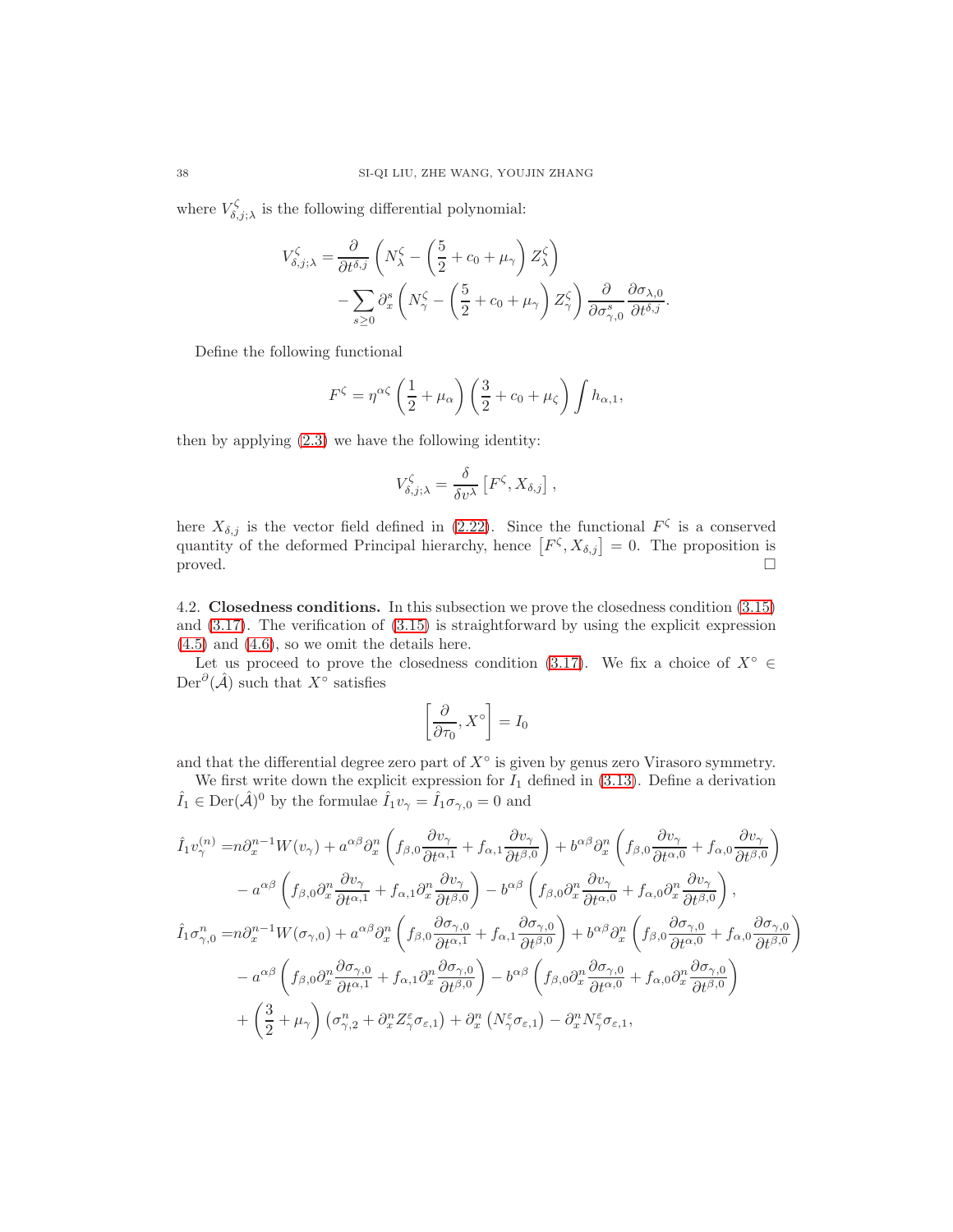here  $n \geq 1$ . Note that this derivation does NOT commute with  $\partial_x$ . It is easy to see that  $\hat{I}_1$  is indeed local. By a careful computation, we obtain the following expression for  $I_1$ :

$$
I_1 v_\lambda = \hat{I}_1 \left( \frac{\partial v_\lambda}{\partial \tau_1} \right) + A^\alpha \frac{\partial v_\lambda}{\partial t^{\alpha,1}} + B^\alpha \frac{\partial v_\lambda}{\partial t^{\alpha,0}},
$$
  
\n
$$
I_1 \sigma_{\lambda,0} = \hat{I}_1 \left( \frac{\partial \sigma_{\lambda,0}}{\partial \tau_1} \right) + A^\alpha \frac{\partial \sigma_{\lambda,0}}{\partial t^{\alpha,1}} + B^\alpha \frac{\partial \sigma_{\lambda,0}}{\partial t^{\alpha,0}} + \left( \frac{3}{2} + \mu_\lambda \right) \left( \frac{\partial \sigma_{\lambda,1}}{\partial \tau_2} - \sigma_{\beta,1} \eta^{\alpha\beta} \left( \frac{1}{2} + \mu_\alpha \right) \frac{\partial \sigma_{\lambda,1}}{\partial t^{\alpha,0}} \right),
$$

where  $A^{\alpha}$  and  $B^{\alpha}$  are local differential polynomials given by

$$
A^{\alpha} = -a^{\alpha\beta} \left( \frac{\partial f_{\beta,0}}{\partial \tau_1} - \sigma_{\beta,1} \right),
$$
  
\n
$$
B^{\alpha} = -\eta^{\alpha\beta} \left( \frac{1}{2} + \mu_{\alpha} \right) \left( \frac{3}{2} + \mu_{\beta} \right) \left( \left( \frac{1}{2} + \mu_{\beta} \right) \frac{\partial f_{\beta,1}}{\partial \tau_1} - \sigma_{\beta,2} - Z^{\varepsilon}_{\beta} \sigma_{\varepsilon,1} \right)
$$
  
\n
$$
- (b^{\alpha\beta} + b^{\beta\alpha}) \left( \frac{\partial f_{\beta,0}}{\partial \tau_1} - \sigma_{\beta,1} \right).
$$

We start by proving the first identity in [\(3.17\)](#page-26-3), which can also be written as

$$
\left[\frac{\partial}{\partial \tau_0}, I_1\right] + \left[\frac{\partial}{\partial \tau_1}, \left[\frac{\partial}{\partial \tau_0}, X^{\circ}\right]\right] = 0.
$$

The following lemmas are obtained by lengthy but straightforward computations.

<span id="page-38-2"></span>**Lemma 4.8.** Let  $Q \in \hat{\mathcal{A}}$  be any local differential polynomial, then we have

$$
\[\hat{I}_1, \partial_x\] Q = W(Q) + a_{\alpha\beta} \left( f'_{\beta,0} \frac{\partial Q}{\partial t^{\alpha,1}} + f'_{\alpha,1} \frac{\partial Q}{\partial t^{\beta,0}} \right) + b_{\alpha\beta} \left( f'_{\beta,0} \frac{\partial Q}{\partial t^{\alpha,0}} + f'_{\alpha,0} \frac{\partial Q}{\partial t^{\beta,0}} \right) \n+ \sum_{n \ge 0} \sigma_{\zeta,1}^1 \partial_x^n \left( Y_\gamma^\zeta - \left( \frac{3}{2} + \mu_\gamma \right) Z_\gamma^\zeta \right) \frac{\partial}{\partial \sigma_{\gamma,0}^n} Q \n+ \left( \frac{3}{2} + \mu_\gamma \right) \partial_x \left( \sigma_{\gamma,2} + Z_\gamma^\varepsilon \sigma_{\varepsilon,1} \right) \frac{\partial}{\partial \sigma_{\gamma,0}} Q.\n\]
$$

<span id="page-38-0"></span>Lemma 4.9. The following identities hold true:

$$
\begin{aligned}\n\left[\frac{\partial}{\partial \tau_0}, I_1\right] v_\lambda &= \left[\frac{\partial}{\partial \tau_1}, \left[\frac{\partial}{\partial \tau_0}, \hat{I}_1\right]\right] v_\lambda + \frac{\partial A^\alpha}{\partial \tau_0} \frac{\partial v_\lambda}{\partial t^{\alpha,1}} + \frac{\partial B^\alpha}{\partial \tau_0} \frac{\partial v_\lambda}{\partial t^{\alpha,0}}, \\
\left[\frac{\partial}{\partial \tau_0}, I_1\right] \sigma_{\lambda,0} &= \left[\frac{\partial}{\partial \tau_1}, \left[\frac{\partial}{\partial \tau_0}, \hat{I}_1\right]\right] \sigma_{\lambda,0} + \frac{\partial A^\alpha}{\partial \tau_0} \frac{\partial \sigma_{\lambda,0}}{\partial t^{\alpha,1}} + \frac{\partial B^\alpha}{\partial \tau_0} \frac{\partial \sigma_{\lambda,0}}{\partial t^{\alpha,0}} \\
&+ \left(\frac{3}{2} + \mu_\lambda\right) \left(\frac{\partial \sigma_{\lambda,1}}{\partial \tau_2} - \sigma_{\beta,1} \eta^{\alpha\beta} \left(\frac{1}{2} + \mu_\alpha\right) \frac{\partial \sigma_{\lambda,1}}{\partial t^{\alpha,0}}\right)\n\end{aligned}
$$

.

<span id="page-38-1"></span>Lemma 4.10. We have the following decomposition:

$$
\left[\frac{\partial}{\partial \tau_0}, \hat{I}_1 + X^{\circ}\right] = D + \frac{\partial}{\partial \tau_2},
$$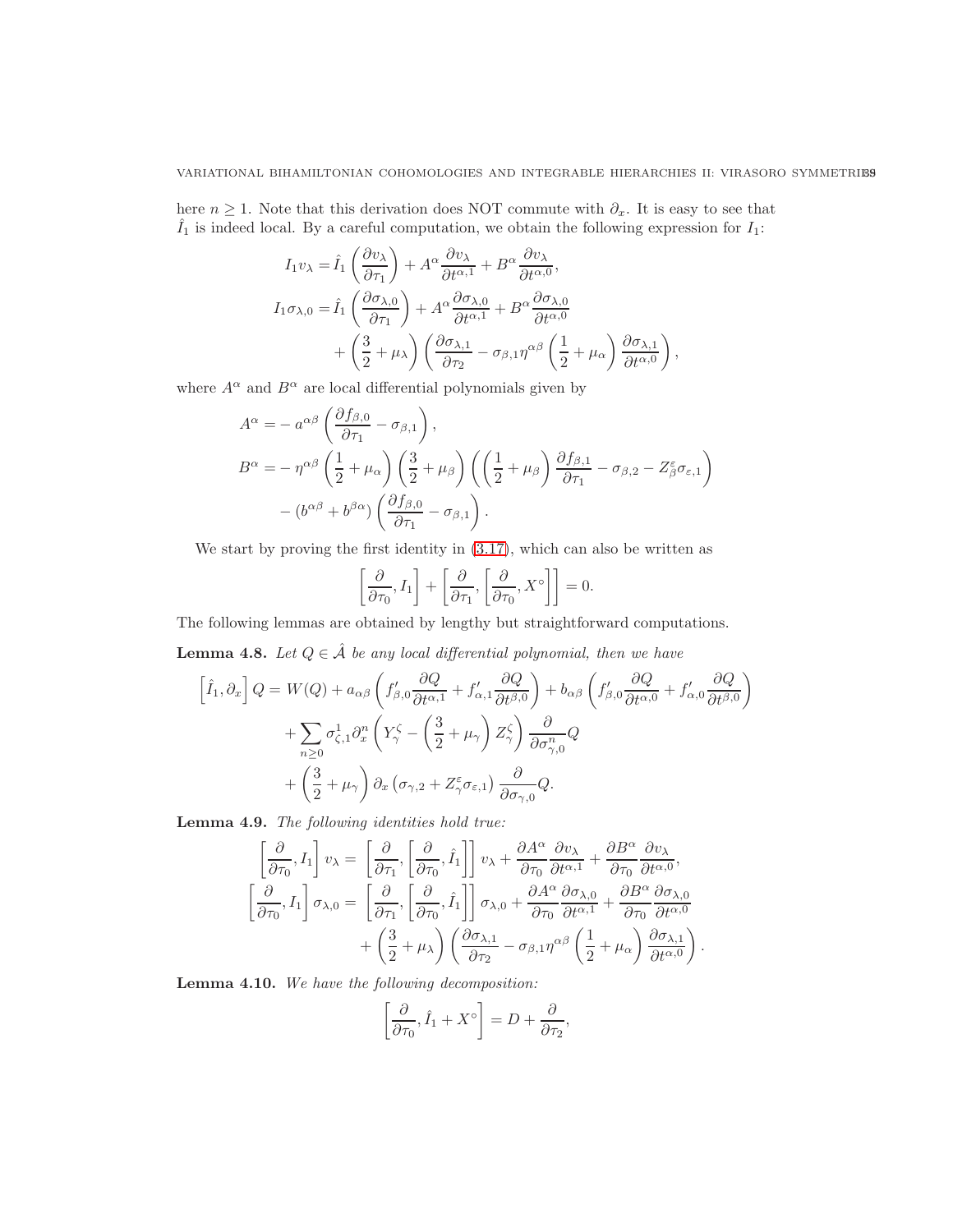where D is a derivation  $\hat{A} \rightarrow \hat{A}^+$  given by the formulae

$$
Dv_{\gamma}^{(n)} = -a^{\alpha\beta} \left( \frac{\partial f_{\beta,0}}{\partial \tau_0} \partial_x^n \frac{\partial v_{\gamma}}{\partial t^{\alpha,1}} + \frac{\partial f_{\alpha,1}}{\partial \tau_0} \partial_x^n \frac{\partial v_{\gamma}}{\partial t^{\beta,0}} \right) - b^{\alpha\beta} \left( \frac{\partial f_{\beta,0}}{\partial \tau_0} \partial_x^n \frac{\partial v_{\lambda}}{\partial t^{\alpha,0}} + \frac{\partial f_{\alpha,0}}{\partial \tau_0} \partial_x^n \frac{\partial v_{\lambda}}{\partial t^{\beta,0}} \right) + \sigma_{\beta,1} \eta^{\alpha\beta} \left( \frac{1}{2} + \mu_{\alpha} \right) \left( \frac{1}{2} + \mu_{\beta} \right) \partial_x^n \frac{\partial v_{\gamma}}{\partial t^{\alpha,0}},
$$

$$
D\sigma_{\gamma,0}^{n} = a^{\alpha\beta} \left( \frac{\partial f_{\beta,0}}{\partial \tau_{0}} \partial_{x}^{n} \frac{\partial \sigma_{\gamma,0}}{\partial t^{\alpha,1}} + \frac{\partial f_{\alpha,1}}{\partial \tau_{0}} \partial_{x}^{n} \frac{\partial \sigma_{\gamma,0}}{\partial t^{\beta,0}} \right) - b^{\alpha\beta} \left( \frac{\partial f_{\beta,0}}{\partial \tau_{0}} \partial_{x}^{n} \frac{\partial \sigma_{\gamma,0}}{\partial t^{\alpha,0}} + \frac{\partial f_{\alpha,0}}{\partial \tau_{0}} \partial_{x}^{n} \frac{\partial \sigma_{\gamma,0}}{\partial t^{\beta,0}} \right) + \sigma_{\beta,1} \eta^{\alpha\beta} \left( \frac{1}{2} + \mu_{\alpha} \right) \left( \frac{1}{2} + \mu_{\beta} \right) \partial_{x}^{n} \frac{\partial \sigma_{\gamma,0}}{\partial t^{\alpha,0}} + \frac{\partial \sigma_{\beta,0}}{\partial \tau_{1}} \partial_{x}^{n} \left( N_{\gamma}^{\beta} - \left( \frac{3}{2} + \mu_{\gamma} \right) Z_{\gamma}^{\beta} \right) - \delta_{n,0} \left( \frac{3}{2} + \mu_{\gamma} \right) \frac{\partial}{\partial \tau_{0}} \left( \sigma_{\gamma,2} + Z_{\gamma}^{\varepsilon} \sigma_{\varepsilon,1} \right).
$$

Proposition 4.11. The first identity of the closedness condition [\(3.17\)](#page-26-3) holds true, i.e.,

$$
\left[\frac{\partial}{\partial \tau_0}, I_1\right] + \left[\frac{\partial}{\partial \tau_1}, \left[\frac{\partial}{\partial \tau_0}, X^{\circ}\right]\right] = 0.
$$

Proof. It follows from Lemma [4.9](#page-38-0) that

$$
\begin{split}\n&\left[\frac{\partial}{\partial \tau_0}, I_1\right] v_\lambda + \left[\frac{\partial}{\partial \tau_1}, \left[\frac{\partial}{\partial \tau_0}, X^\circ\right]\right] v_\lambda \\
&= \left[\frac{\partial}{\partial \tau_1}, \left[\frac{\partial}{\partial \tau_0}, \hat{I}_1 + X^\circ\right]\right] v_\lambda + \frac{\partial A^\alpha}{\partial \tau_0} \frac{\partial v_\lambda}{\partial t^{\alpha,1}} + \frac{\partial B^\alpha}{\partial \tau_0} \frac{\partial v_\lambda}{\partial t^{\alpha,0}}.\n\end{split}
$$

Due to Lemma [4.10](#page-38-1) we only need to verify the following identity:

$$
\left[\frac{\partial}{\partial \tau_1}, D\right] v_\lambda + \frac{\partial A^\alpha}{\partial \tau_0} \frac{\partial v_\lambda}{\partial t^{\alpha,1}} + \frac{\partial B^\alpha}{\partial \tau_0} \frac{\partial v_\lambda}{\partial t^{\alpha,0}} = 0,
$$

which can be checked directly from the definition of  $D$ . Similarly we can prove that

$$
\left[\frac{\partial}{\partial \tau_0}, I_1\right] \sigma_{\lambda,0} + \left[\frac{\partial}{\partial \tau_1}, \left[\frac{\partial}{\partial \tau_0}, X^{\circ}\right]\right] \sigma_{\lambda,0} = 0.
$$

The proposition is proved.  $\Box$ 

It remains to prove the second identity of [\(3.17\)](#page-26-3).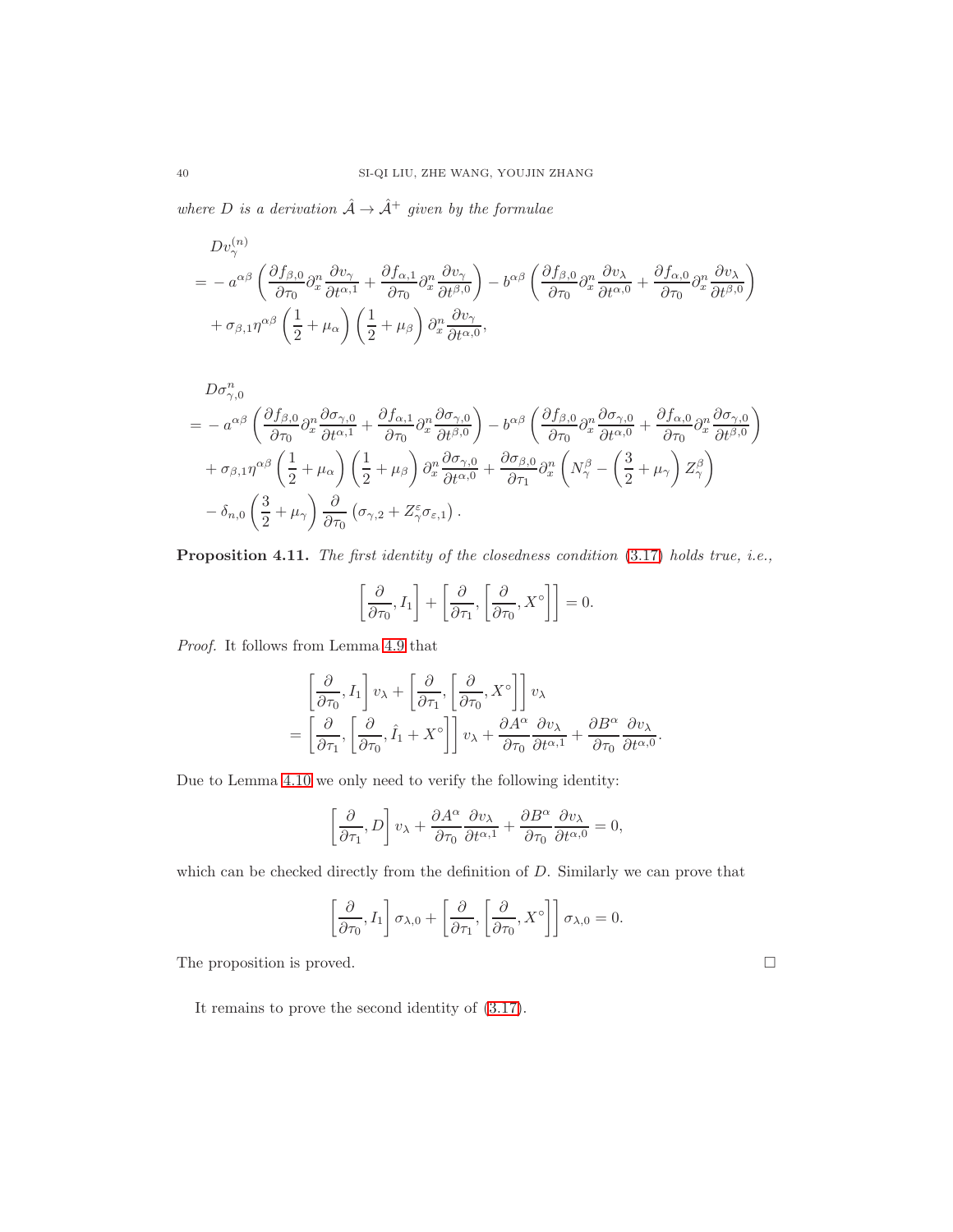<span id="page-40-0"></span>Lemma 4.12. The following identities hold true:

$$
\left[I_1, \frac{\partial}{\partial \tau_1}\right]v_{\lambda} = \sum_{s\geq 0} G_s^{\gamma} \frac{\partial}{\partial v_{\lambda}^{(s)}} \frac{\partial v_{\lambda}}{\partial \tau_1} + F_s^{\gamma} \frac{\partial}{\partial \sigma_{\gamma,0}^s} \frac{\partial v_{\lambda}}{\partial \tau_1} \n- A^{\alpha} \frac{\partial}{\partial \tau_1} \frac{\partial v_{\lambda}}{\partial t^{\alpha,1}} - B^{\alpha} \frac{\partial}{\partial \tau_1} \frac{\partial v_{\lambda}}{\partial t^{\alpha,0}} + \frac{\partial B^{\alpha}}{\partial \tau_1} \frac{\partial v_{\lambda}}{\partial t^{\alpha,0}},
$$
\n
$$
\left[I_1, \frac{\partial}{\partial \tau_1}\right] \sigma_{\lambda,0} = \sum_{s\geq 0} G_s^{\gamma} \frac{\partial}{\partial v_{\gamma}^{(s)}} \frac{\partial \sigma_{\lambda,0}}{\partial \tau_1} + F_s^{\gamma} \frac{\partial}{\partial \sigma_{\gamma,0}^s} \frac{\partial \sigma_{\lambda,0}}{\partial \tau_1} \n- A^{\alpha} \frac{\partial}{\partial \tau_1} \frac{\partial \sigma_{\lambda,0}}{\partial t^{\alpha,1}} - B^{\alpha} \frac{\partial}{\partial \tau_1} \frac{\partial \sigma_{\lambda,0}}{\partial t^{\alpha,0}} + \frac{\partial B^{\alpha}}{\partial \tau_1} \frac{\partial \sigma_{\lambda,0}}{\partial t^{\alpha,0}},
$$

where  $G_s^{\gamma}$  and  $F_s^{\gamma}$  are differential polynomials defined by

$$
G_s^{\gamma} = \left[\frac{\partial}{\partial \tau_1}, \hat{I}_1\right] v_{\gamma}^{(s)} + \partial_x^s \left(I_1 v_{\gamma}\right), \quad F_s^{\gamma} = \left[\frac{\partial}{\partial \tau_1}, \hat{I}_1\right] \sigma_{\gamma,0}^s + \partial_x^s \left(I_1 \sigma_{\gamma,0}\right).
$$

<span id="page-40-1"></span>**Lemma 4.13.** The differential polynomials  $G_s^{\gamma}$  and  $F_s^{\gamma}$  defined in Lemma [4.12](#page-40-0) have the following expressions:

$$
G_s^{\gamma} = A^{\alpha} \partial_x^s \frac{\partial v_{\gamma}}{\partial t^{\alpha,1}} + B^{\alpha} \partial_x^s \frac{\partial v_{\gamma}}{\partial t^{\alpha,0}},
$$
  
\n
$$
F_s^{\gamma} = A^{\alpha} \partial_x^s \frac{\partial \sigma_{\gamma,0}}{\partial t^{\alpha,1}} + B^{\alpha} \partial_x^s \frac{\partial \sigma_{\gamma,0}}{\partial t^{\alpha,0}} + \delta_{s,0} \left( \frac{3}{2} + \mu_{\gamma} \right) \left( \frac{\partial \sigma_{\gamma,1}}{\partial \tau_2} - \sigma_{\beta,1} \eta^{\alpha\beta} \left( \frac{1}{2} + \mu_{\alpha} \right) \frac{\partial \sigma_{\gamma,1}}{\partial t^{\alpha,0}} \right).
$$

*Proof.* By using the definition of  $G_s^{\gamma}$  we can obtain the identity

$$
G_{s+1}^{\gamma} - \partial_x G_s^{\gamma} = \frac{\partial}{\partial \tau_1} \left( \left[ \hat{I}_1, \partial_x \right] v_{\gamma}^{(s)} \right) + \left[ \partial_x, \hat{I}_1 \right] \frac{\partial v_{\gamma}^{(s)}}{\partial \tau_1}
$$

.

Therefore it follows from Lemma [4.8](#page-38-2) that

$$
G_{s+1}^{\gamma} - \partial_x G_s^{\gamma} = -\partial_x A^{\alpha} \partial_x^s \frac{\partial v_{\gamma}}{\partial t^{\alpha,1}} - \partial_x B^{\alpha} \partial_x^s \frac{\partial v_{\gamma}}{\partial t^{\alpha,0}}.
$$

Hence  $G_s^{\gamma}$  can be solved recursively starting from the initial condition

$$
G_0^{\gamma} = I_1 v_{\gamma} - \hat{I}_1 \frac{\partial v_{\gamma}}{\partial \tau_1} = A^{\alpha} \frac{\partial v_{\gamma}}{\partial t^{\alpha,1}} + B^{\alpha} \frac{\partial v_{\gamma}}{\partial t^{\alpha,0}}.
$$

The differential polynomials  $F_s^{\gamma}$  can be computed similarly. The lemma is proved.  $\square$ 

Proposition 4.14. The second identity of the closedness condition  $(3.17)$  holds true, i.e.,

$$
\left[\frac{\partial}{\partial \tau_1}, I_1\right] = 0.
$$

Proof. The proof of the proposition is straightforward by combining the results of Lemma [4.12](#page-40-0) and Lemma [4.13.](#page-40-1)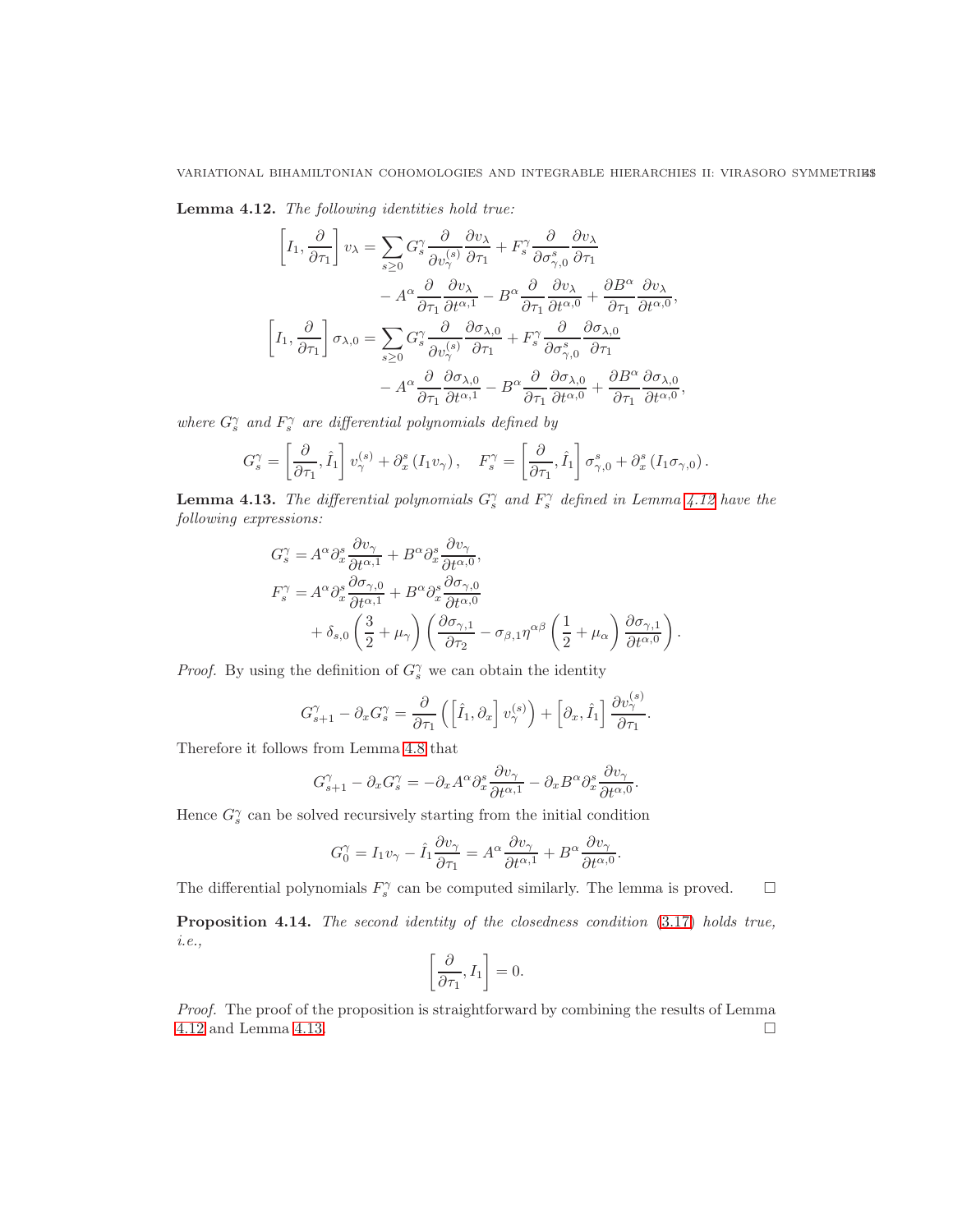4.3. Vanishing of the genus one obstruction. In this subsection, we will work with the canonical coordinates of the Frobenius manifold. Let us start by recalling some useful formulae related to the canonical coordinates. For the details one may refer to the work [\[5,](#page-53-11) [12\]](#page-53-2).

We denote by  $u^1, \dots, u^n$  the local canonical coordinates of a semisimple Frobenius manifold M and denote by  $(u^i; \theta_i)$  the corresponding coordinates of  $\hat{M}$ . Under this system of local coordinates, the bihamiltonian structure  $(2.12)$  takes the form  $(2.6)$ , i.e.,

$$
P_0^{[0]} = \frac{1}{2} \int \sum_{i,j=1}^n (\delta_{i,j} f^i \theta_i \theta_i^1 + A^{ij} \theta_i \theta_j), \quad P_1^{[0]} = \frac{1}{2} \int \sum_{i,j=1}^n (\delta_{i,j} u^i f^i \theta_i \theta_i^1 + B^{ij} \theta_i \theta_j).
$$

Introduce functions

$$
\psi_{i1} = \frac{1}{\sqrt{f^i}},
$$

where the sign of the square root can be arbitrarily chosen, and define

<span id="page-41-5"></span><span id="page-41-3"></span>
$$
\psi_{i\alpha} = \frac{1}{\psi_{i1}} \frac{\partial v_{\alpha}}{\partial u^{i}}, \quad \gamma_{ij} = \frac{1}{\psi_{j1}} \frac{\partial \psi_{i1}}{\partial u^{j}}, \quad i \neq j.
$$

Then it is proved in [\[5\]](#page-53-11) that

(4.13) 
$$
\frac{\partial v_{\alpha}}{\partial u^{i}} = \psi_{i1} \psi_{i\alpha}, \quad \frac{\partial u^{i}}{\partial v^{\alpha}} = \frac{\psi_{i\alpha}}{\psi_{i1}},
$$

<span id="page-41-4"></span>(4.14) 
$$
\frac{\partial \psi_{i\alpha}}{\partial u^k} = \gamma_{ik} \psi_{k\alpha}, \quad i \neq k; \quad \frac{\partial \psi_{i\alpha}}{\partial u^i} = -\sum_{k \neq i} \gamma_{ik} \psi_{k\alpha}.
$$

Let  $V_{ij} = \mu_\alpha \eta^{\alpha\beta} \psi_{i\alpha} \psi_{j\beta}$ , then we have the identity

$$
\gamma_{ij}(u^j - u^i) = V_{ij}.
$$

Now we are going to describe the deformation problem given in Sect. [3.3](#page-25-0) in terms of the canonical coordinates. Introduce the odd variables  $\theta_{i,m}$  by the recursion relations  $(2.15)$ , then it follows from the the relation  $(2.16)$  that the equations  $(3.8)$  and  $(3.9)$  can be represented in the form

<span id="page-41-1"></span>(4.16) 
$$
\frac{\partial u^i}{\partial s_2} = a^{\alpha\beta} \left( f_{\beta,0} \frac{\partial u^i}{\partial t^{\alpha,1}} + f_{\alpha,1} \frac{\partial u^i}{\partial t^{\beta,0}} \right) + b^{\alpha\beta} \left( f_{\beta,0} \frac{\partial u^i}{\partial t^{\alpha,0}} + f_{\alpha,0} \frac{\partial u^i}{\partial t^{\beta,0}} \right) + X u^i + \mathcal{L}_2 u^i,
$$

<span id="page-41-2"></span>(4.17) 
$$
\frac{\partial \theta_{i,0}}{\partial s_2} = a^{\alpha\beta} \left( f_{\beta,0} \frac{\partial \theta_{i,0}}{\partial t^{\alpha,1}} + f_{\alpha,1} \frac{\partial \theta_{i,0}}{\partial t^{\beta,0}} \right) + b^{\alpha\beta} \left( f_{\beta,0} \frac{\partial \theta_{i,0}}{\partial t^{\alpha,0}} + f_{\alpha,0} \frac{\partial \theta_{i,0}}{\partial t^{\beta,0}} \right) + X \theta_{i,0} + \sum_j A_i^j \theta_{j,2} + B_i^j \theta_{j,1} + \mathcal{L}_2 \theta_{i,0}.
$$

In the canonical coordinates, the Hamiltonian operator  $P_1$  of  $P_1$  has the form

$$
\mathcal{P}_1^{ij} = u^i f^i \delta_{ij} \partial_x + \frac{1}{2} \partial_x \left( u^i f^i \right) \delta_{ij} + B^{ij} + Q^{ij} \partial_x^3 + \cdots
$$

<span id="page-41-0"></span>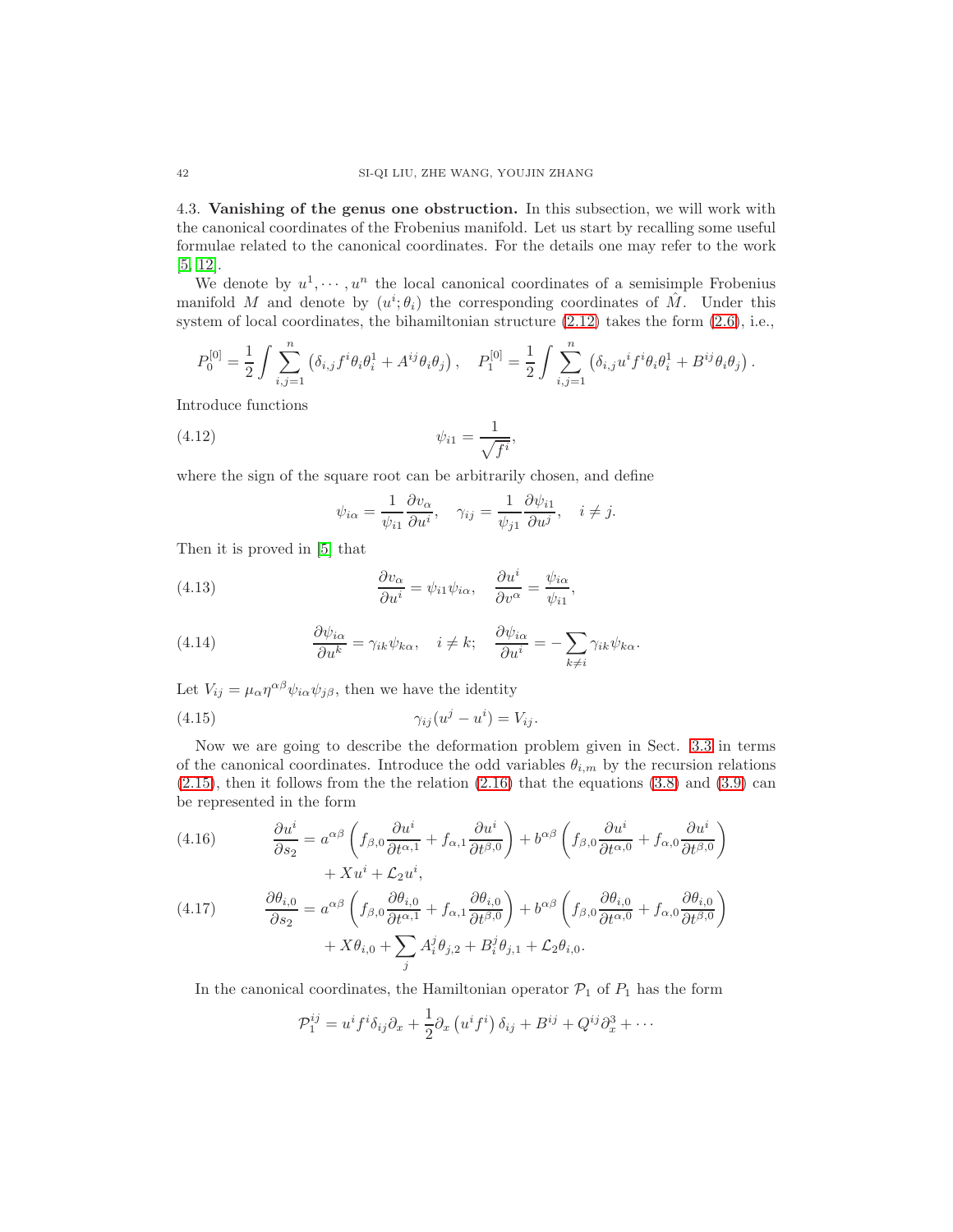where  $B^{ij}$  is defined in [\(2.5\)](#page-5-1) and  $Q^{ij}$  is given by the following formula (c.f., e.g., [\[13\]](#page-53-18))

(4.18) 
$$
Q^{ij} = 3c_i (f^i)^2 \delta_{ij} + \frac{1}{2} (u^i - u^j) (f^j \partial_j f^i c_i - f^i \partial_i f^j c_j),
$$

here  $c_i$  is the *i*-th central invariant. Let us also denote the evolutions of  $\theta_i$  along the flows  $\frac{\partial}{\partial t^{\alpha,p}}$  by the following equations:

<span id="page-42-1"></span>
$$
\frac{\partial \theta_i}{\partial t^{\alpha, p}} = T^i_{\alpha, p} \theta_i^1 + \dots + K^i_{\alpha, p; j} \theta_j^3 + \dots, \quad T_{\alpha, p} \in \hat{\mathcal{A}}_0^0, K^i_{\alpha, p; j} \in \hat{\mathcal{A}}_3^0,
$$

here and henceforth we omit the terms that do not contribute to the relevant computations given later. Note that the coefficients of  $\theta_j^1$  of the leading term of  $\frac{\partial \theta_i}{\partial t^{\alpha,p}}$  are zero for  $j \neq i$ , this is due to the fact that the leading term of the flow  $\frac{\partial}{\partial t^{\alpha,p}}$  is diagonal, one may refer to [\[9\]](#page-53-16) for details.

Let us turn to the proof of the vanishing of the genus one obstruction. Due to the closedness condition [\(3.15\)](#page-26-5), we can choose a derivation  $X^{\circ}$  such that when we take  $X =$  $X^{\circ}$  in [\(4.16\)](#page-41-1) and [\(4.17\)](#page-41-2) we have

$$
\left[\frac{\partial}{\partial \tau_0},\frac{\partial}{\partial s_2}\right]=0.
$$

We require that the leading term of  $X^{\circ}$  is given by the genus zero Virasoro symmetry, hence it follows from the result of [\[11\]](#page-53-3) that the actions of  $X^{\circ}$  on  $u^{i}$  and  $\theta_{i}$  take the form

$$
X^{\circ}u^{i} = (u^{i})^{3} + \sum_{j} L_{j}^{i}u^{j,2} + \cdots, \quad L_{j}^{i} \in \hat{\mathcal{A}}_{0}^{0},
$$

$$
X^{\circ}\theta_{i} = \sum_{j} M_{i}^{j}\theta_{j} + \sum_{j} J_{i}^{j}\theta_{j}^{2} + \cdots, \quad M_{i}^{j}, J_{i}^{j} \in \hat{\mathcal{A}}_{0}^{0}
$$

<span id="page-42-0"></span>Lemma 4.15. We have the following identity:

$$
J_i^i - L_i^i = \frac{1}{f^i} 2c_0(u^i)^2 Q^{ii} - \sum_j \frac{A_i^j}{f^j} (u^i + u^j) Q^{ij} - \sum_j \frac{B_i^j}{f^j} Q^{ij}
$$
  
-  $b_{2;1,0}^{\beta,q} K_{\beta,q;i}^i - a_2^{\alpha,p;\beta,q} \left( \left( f_{\beta,q}' \right)_0 K_{\alpha,p;i}^i + \left( f_{\alpha,p}' \right)_0 K_{\beta,q;i}^i \right),$ 

where  $b_{2;\alpha,p}^{\beta,q}$  and  $a_2^{\alpha,p;\beta,q}$  are the constants that appear in the operator  $\mathcal{L}_2$ , and  $(f'_{\alpha,p})_0$ denotes the differential degree zero component of  $f'_{\alpha,p}$ .

*Proof.* We can prove this lemma by computing the coefficient of  $\theta_i^3$  of differential degree 3 component of the left hand side of the equation

$$
\left[\frac{\partial}{\partial \tau_0}, \frac{\partial}{\partial s_2}\right] u^i = 0.
$$

.

The lemma is proved.

**Remark 4.1.** Note that  $c_0$  is the arbitrary constant that appears in the operator  $\mathcal{L}_2$ , and  $c_1, \dots, c_n$  are the central invariants.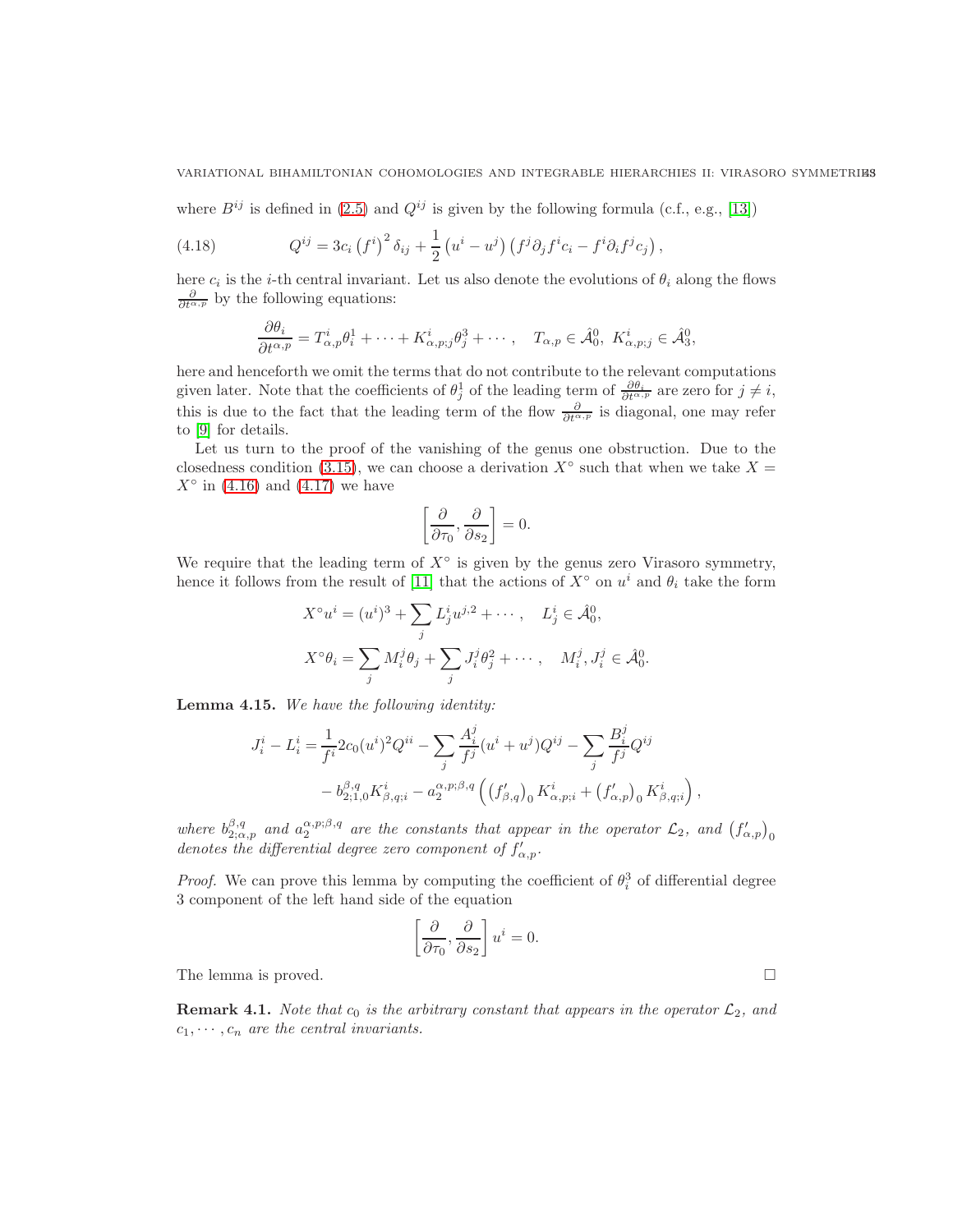According to the discussion given in Sect. [3.3,](#page-25-0) we need to compute the cohomology class of the differential degree 3 component of the derivation  $\left[\frac{\partial}{\partial \tau_1}, \mathcal{C}\right] = I_1 - \left[\frac{\partial}{\partial \tau_1}, X^{\circ}\right]$ . Due to Theorem [3.2,](#page-22-2) it suffices to prove that the coefficient of  $\theta_i^3$  of the differential degree 3 component of

$$
I_1 u^i - \left[\frac{\partial}{\partial \tau_1}, X^\circ\right] u^i
$$

vanishes. By using Lemma [4.15](#page-42-0) and a straightforward computation, we obtain the following lemma.

**Lemma 4.16.** The coefficient of  $\theta_i^3$  of the differential degree 3 component of  $I_1u^i$  –  $\left[\frac{\partial}{\partial \tau_1}, X^{\circ}\right] u^i$  reads

<span id="page-43-0"></span>(4.19) 
$$
\sum_{j} Q^{ij} (M_j^i + A_j^i (u^i)^2 + B_j^i u^i) + E^3 Q^{ii} - (6 + c_0) (u^i)^2 Q^{ii} + 3 Q^{ii} b_{2;1,0}^{\beta, q} T_{\beta, q}^i + 3 Q^{ii} a_2^{\alpha, p; \beta, q} ((f_{\beta, q})_0 T_{\alpha, p}^i + (f_{\alpha, p})_0 T_{\beta, q}^i),
$$

here  $E^3$  is the cubic of the Euler vector field, which is given by

$$
E^3 = \sum_i (u^i)^3 \frac{\partial}{\partial u^i}.
$$

<span id="page-43-1"></span>Lemma 4.17. We have the identities

$$
M_i^i + A_i^i (u^i)^2 + B_i^i u^i
$$
  
=  $(3 + c_0)(u^i)^2 - \frac{1}{f^i} E^3 f^i - b_{2;1,0}^{\beta,q} T_{\beta,q}^i - a_2^{\alpha,p;\beta,q} \left( (f_{\beta,q}^{\prime})_0 T_{\alpha,p}^i + (f_{\alpha,p}^{\prime})_0 T_{\beta,q}^i \right),$ 

and  $M_i^j + A_i^j (u^j)^2 + B_i^j u^j = 0$  for  $i \neq j$ .

*Proof.* We can prove this lemma by computing the coefficient of  $\theta_j^1$  of the differential degree 1 component of the left hand side of the equation

$$
\left[\frac{\partial}{\partial \tau_0}, \frac{\partial}{\partial s_2}\right] u^i = 0.
$$
 The lemma is proved.

In order to prove the vanishing of the genus one obstruction, we need to verify that the expression [\(4.19\)](#page-43-0) vanishes. To this end, we only need to check, due to Lemma [4.17](#page-43-1) and the expression [\(4.18\)](#page-42-1) for  $Q^{ii}$ , the following identity:

$$
E^{3} f^{i} + 2 f^{i} \left( b_{2;1,0}^{\beta,q} T_{\beta,q}^{i} + a_{2}^{\alpha,p;\beta,q} \left( \left( f_{\beta,q}' \right)_{0} T_{\alpha,p}^{i} + \left( f_{\alpha,p}' \right)_{0} T_{\beta,q}^{i} \right) \right) = 3(u^{i})^{2} f^{i}.
$$

**Proposition 4.18.** For  $m \geq -1$ , we have

$$
E^{m+1}f^{i} + 2f^{i}\left(b_{m;1,0}^{\beta,q}T_{\beta,q}^{i} + a_{m}^{\alpha,p;\beta,q}\left(\left(f_{\beta,q}'\right)_{0}T_{\alpha,p}^{i} + \left(f_{\alpha,p}'\right)_{0}T_{\beta,q}^{i}\right)\right) = (1+m)(u^{i})^{m}f^{i},
$$

here  $E^{m+1}$  is the  $(m + 1)$ -th power of the Euler vector field E which is given by

$$
E^{m+1} = \sum_{i} (u^i)^{m+1} \frac{\partial}{\partial u^i}.
$$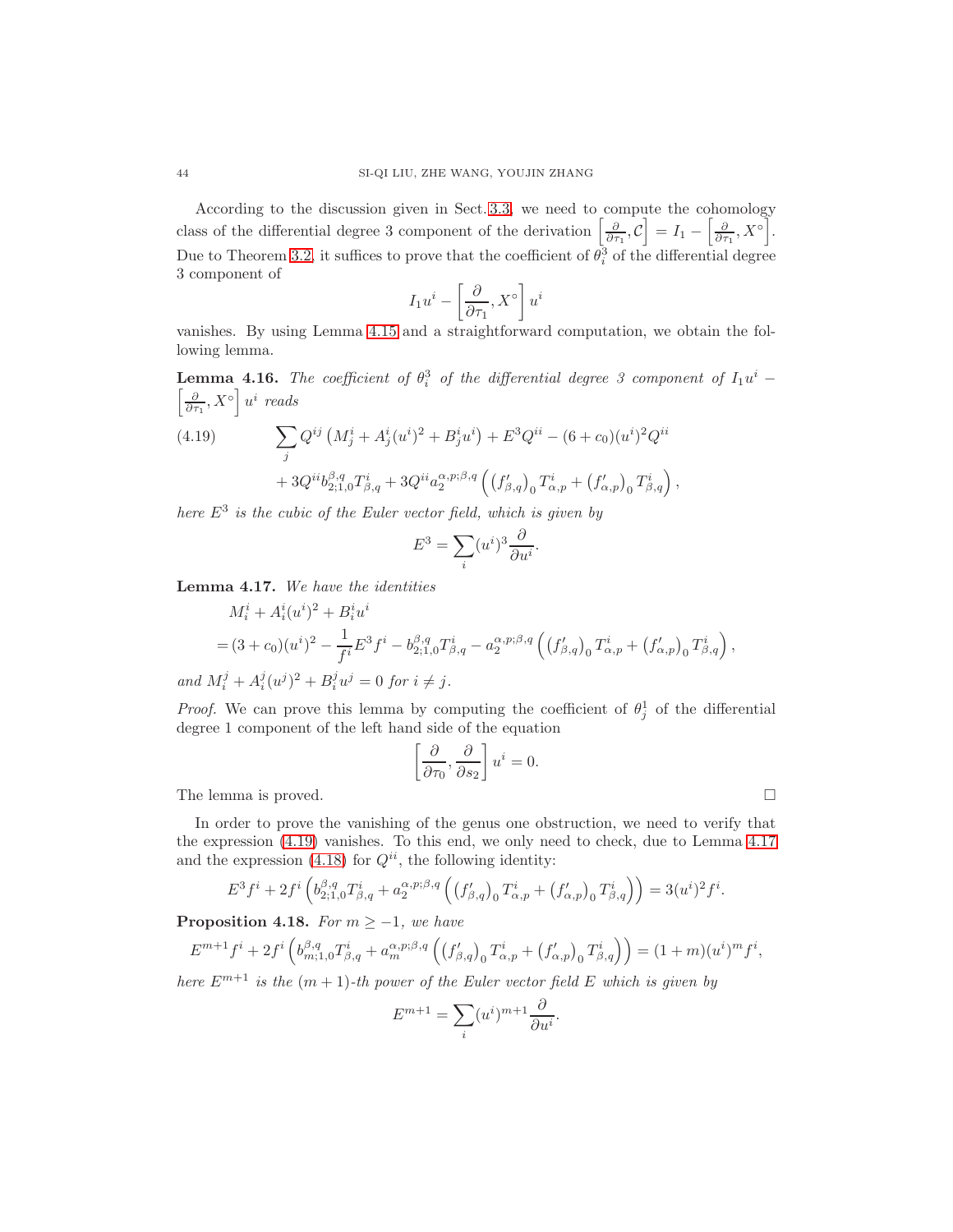Proof. Let us consider the following generating functions:

$$
\sum_{m \ge -1} \frac{1}{\lambda^{m+2}} E^{m+1} f^i = \sum_j \frac{1}{\lambda - u^j} \frac{\partial f^i}{\partial u^j};
$$
\n
$$
\sum_{m \ge -1} \frac{1}{\lambda^{m+2}} (1+m)(u^i)^m f^i = \frac{f^i}{(\lambda - u^i)^2};
$$
\n
$$
\sum_{m \ge -1} \frac{1}{\lambda^{m+2}} \left( b^{(\beta, q)}_{m; 1, 0} T^i_{\beta, q} + a^{(\alpha, p), \beta, q}_{m} \left( (f'_{\beta, q})_0 T^i_{\alpha, p} + (f'_{\alpha, p})_0 T^i_{\beta, q} \right) \right)
$$
\n
$$
= \frac{1}{2} \frac{1}{(\lambda - u^i)^2} + \sum_{j \ne i} \frac{\psi_{j1}}{\psi_{i1}} \frac{V_{ij}}{(\lambda - u^i)(\lambda - u^j)},
$$

where the last generating function was computed in [\[12\]](#page-53-2), one may refer to Lemma 3.10.18 and the proof of Theorem 3.10.29 of [\[12\]](#page-53-2) for details. Then the proposition is proved by using  $(4.12)$ ,  $(4.14)$  and  $(4.15)$ .

Finally we have the following theorem.

<span id="page-44-3"></span>**Theorem 4.19.** There exists a unique  $X \in Der^{\partial}(\hat{\mathcal{A}})^0$  such that the following flow defines a symmetry of the deformed Principal Hierarchy which is a deformation of the genus zero Virasoro symmetry  $\frac{\partial}{\partial s_2}$  of the Principal Hierarchy:

<span id="page-44-1"></span>(4.20) 
$$
\frac{\partial v_{\lambda}}{\partial s_{2}} = a^{\alpha\beta} \left( f_{\beta,0} \frac{\partial v_{\lambda}}{\partial t^{\alpha,1}} + f_{\alpha,1} \frac{\partial v_{\lambda}}{\partial t^{\beta,0}} \right) + b^{\alpha\beta} \left( f_{\beta,0} \frac{\partial v_{\lambda}}{\partial t^{\alpha,0}} + f_{\alpha,0} \frac{\partial v_{\lambda}}{\partial t^{\beta,0}} \right) + X v_{\lambda} + \mathcal{L}_{2} v_{\lambda},
$$
\n(4.21) 
$$
\frac{\partial \sigma_{\lambda,0}}{\partial t^{\alpha,0}} = a^{\alpha\beta} \left( f_{\beta,0} \frac{\partial \sigma_{\lambda,0}}{\partial t^{\alpha,1}} + f_{\alpha,1} \frac{\partial \sigma_{\lambda,0}}{\partial t^{\beta,0}} \right) + b^{\alpha\beta} \left( f_{\beta,0} \frac{\partial \sigma_{\lambda,0}}{\partial t^{\alpha,0}} + f_{\alpha,0} \frac{\partial \sigma_{\lambda,0}}{\partial t^{\beta,0}} \right)
$$

$$
\begin{aligned} 4.21) \qquad & \frac{\partial \sigma_{\lambda,0}}{\partial s_2} = a^{\alpha\beta} \left( f_{\beta,0} \frac{\partial \sigma_{\lambda,0}}{\partial t^{\alpha,1}} + f_{\alpha,1} \frac{\partial \sigma_{\lambda,0}}{\partial t^{\beta,0}} \right) + b^{\alpha\beta} \left( f_{\beta,0} \frac{\partial \sigma_{\lambda,0}}{\partial t^{\alpha,0}} + f_{\alpha,0} \frac{\partial \sigma_{\lambda,0}}{\partial t^{\beta,0}} \right) \\ & + X \sigma_{\lambda,0} + \left( \frac{5}{2} + c_0 + \mu_\lambda \right) \sigma_{\lambda,2} + N_\lambda^{\zeta} \sigma_{\zeta,1} + \mathcal{L}_2 \sigma_{\lambda,0}, \end{aligned}
$$

where  $N_{\lambda}^{\zeta} \in \hat{\mathcal{A}}_{\geq 0}^0$  is the differential polynomial described in Lemma [4.3.](#page-32-2)

<span id="page-44-0"></span>4.4. Lifting to the tau-covers. In order to lift the symmetry [\(4.20\)](#page-44-1) to the tau-cover of the deformed Principal Hierarchy, we first need to rewrite [\(4.20\)](#page-44-1) in terms of the normal coordinates  $w^1, \dots, w^n$  of M. We start by proving the following lemmas.

<span id="page-44-2"></span>**Lemma 4.20.** Let  $g_{\lambda} \in \hat{\mathcal{A}}_{\geq 1}^0$  be the differential polynomials given in [\(2.31\)](#page-20-3) which satisfy the identities

$$
h_{\lambda,0} = v_{\lambda} + \partial_x g_{\lambda}, \quad \lambda = 1, \cdots, n.
$$

Then we have:

(1)  $g_1 = 0$ . (2) For any  $\alpha = 1, \dots, n$  and  $p \ge 0$ ,

$$
\Omega_{\alpha,p;\lambda,0} = \frac{\delta h_{\alpha,p+1}}{\delta v^{\lambda}} + \frac{\partial g_{\lambda}}{\partial t^{\alpha,p}}.
$$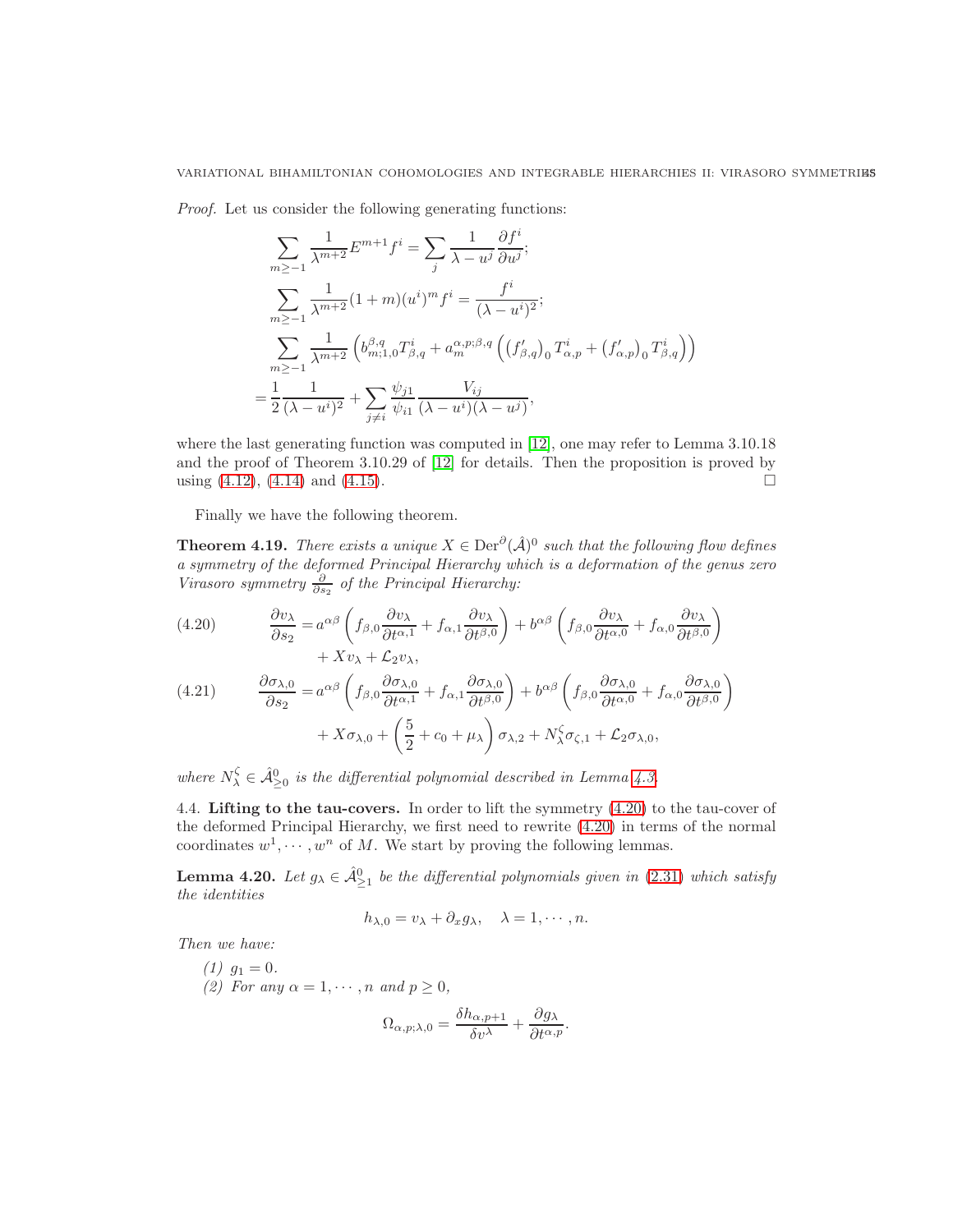*Proof.* Due to Proposition [2.17,](#page-18-3) we have  $D_{X_{1,0}} = \partial_x$  and  $X_{1,0} = -[H_{1,0}, P_0]$ , from which it follows that

$$
v_{\alpha} = \frac{\delta H_{1,0}}{\delta v^{\alpha}}.
$$

By taking  $\alpha = 1$ , we obtain the first property by using the definition [\(2.24\)](#page-18-2). The second one is obvious due to Theorem [2.19.](#page-18-4) The lemma is proved.

**Lemma 4.21.** There exists a derivation  $X^{\circ} \in \text{Der}^{\partial}(\hat{\mathcal{A}})$  such that its leading term is given by the Virasoro symmetry  $\frac{\partial}{\partial s_2}$  of the Principal Hierarchy, and it satisfies the equations  $\left[\frac{\partial}{\partial \tau_0}, X^{\circ}\right] = I_0$  and

<span id="page-45-0"></span>(4.22) 
$$
X^{\circ}h_{\lambda,0} + \hat{I}_1h_{\lambda,0} = a^{\alpha\beta} \left( f'_{\alpha,1}\Omega_{\beta,0;\lambda,0} + f'_{\beta,0}\Omega_{\alpha,1;\lambda,0} + \frac{\partial^2 \Omega_{\alpha,1;\beta,0}}{\partial t^{\lambda,0}\partial t^{1,0}} \right) + b^{\alpha\beta} \left( f'_{\alpha,0}\Omega_{\beta,0;\lambda,0} + f'_{\beta,0}\Omega_{\alpha,0;\lambda,0} + \frac{\partial^2 \Omega_{\alpha,0;\beta,0}}{\partial t^{\lambda,0}\partial t^{1,0}} \right) + b^{\beta,q}_{2;1,0}\Omega_{\beta,q;\lambda,0} + b^{\beta,q}_{2;\lambda,0}\Omega_{\beta,q;1,0} + 2c_{2;\lambda,0;1,0}.
$$

*Proof.* We first find a particular solution  $\tilde{X}^{\circ}$  of the equation  $\left[\frac{\partial}{\partial \tau_0}, X\right] = I_0$ , then we modify it by a solution  $\tilde{\mathcal{C}}$  of the homogeneous equation  $\left[\frac{\partial}{\partial \tau_0}, \mathcal{C}\right] = 0$  such that  $X^{\circ} := \tilde{X}^{\circ} + \tilde{\mathcal{C}}$ satisfies [\(4.22\)](#page-45-0).

Let us define  $\tilde{X}^{\circ} \in \text{Der}^{\partial}(\hat{\mathcal{A}})$  as follows:

$$
\tilde{X}^{\circ}\nu_{\lambda} = a^{\alpha\beta} \left( f'_{\alpha,1} \frac{\delta h_{\beta,1}}{\delta v^{\lambda}} + f'_{\beta,0} \frac{\delta h_{\alpha,2}}{\delta v^{\lambda}} \right) + b^{\alpha\beta} \left( f'_{\alpha,0} \frac{\delta h_{\beta,1}}{\delta v^{\lambda}} + f'_{\beta,0} \frac{\delta h_{\alpha,1}}{\delta v^{\lambda}} \right) \n+ b^{\beta,q}_{2;1,0} \frac{\delta h_{\beta,q+1}}{\delta v^{\lambda}} + b^{\beta,q}_{2;1,0} \frac{\delta h_{\beta,q+1}}{\delta v^{1}} + 2c_{2;1,0;1,0}; \n\tilde{X}^{\circ}\sigma_{\lambda,0} = a^{\alpha\beta} \left( \frac{\partial f_{\alpha,1}}{\partial \tau_{0}} \frac{\delta h_{\beta,1}}{\delta v^{\lambda}} + \frac{\partial f_{\beta,0}}{\partial \tau_{0}} \frac{\delta h_{\alpha,2}}{\delta v^{\lambda}} \right) + b^{\alpha\beta} \left( \frac{\partial f_{\alpha,0}}{\partial \tau_{0}} \frac{\delta h_{\beta,1}}{\delta v^{\lambda}} + \frac{\partial f_{\beta,0}}{\partial \tau_{0}} \frac{\delta h_{\alpha,1}}{\delta v^{\lambda}} \right) \n+ b^{\beta,q}_{2;1,0} \frac{\partial f_{\beta,q}}{\partial \tau_{0}} - \left( \frac{5}{2} + \mu_{\lambda} \right) \sigma_{\lambda,2} - N^{\zeta}_{\lambda} \sigma_{\zeta,1}.
$$

Firstly, from the definition of  $N_{\lambda}^{\zeta}$  it follows that  $\tilde{X}^{\circ}$  is indeed local. We also note that the leading terms of  $\tilde{X}^\circ v_\lambda$  and  $\tilde{X}^\circ \sigma_{\lambda,0}$  coincide with the local terms of the Virasoro symmetry  $\frac{\partial v_\lambda}{\partial s_2}$  and  $\frac{\partial \sigma_{\lambda,0}}{\partial s_2}$  of the Principal Hierarchy. By a direct computation, it is easy to check that  $\left[\frac{\partial}{\partial \tau_0}, \tilde{X}^{\circ}\right] = I_0.$ 

Next we want to determine  $\tilde{C} \in \text{Der}^{\partial}(\hat{\mathcal{A}})$  such that  $X^{\circ} = \tilde{X}^{\circ} + \tilde{C}$  satisfies [\(4.22\)](#page-45-0). By using the definition of  $\tilde{X}^\circ v_\lambda$  and Lemma [4.8,](#page-38-2) [4.20,](#page-44-2) it is straightforward to show that

<span id="page-45-1"></span>(4.23) 
$$
\tilde{\mathcal{C}}(h_{\lambda,0}) = a^{\alpha\beta} \frac{\partial^2 \Omega_{\alpha,1;\beta,0}}{\partial t^{\lambda,0} \partial t^{1,0}} + b^{\alpha\beta} \frac{\partial^2 \Omega_{\alpha,0;\beta,0}}{\partial t^{\lambda,0} \partial t^{1,0}} - \partial_x \hat{I}_1(g_\lambda) - \partial_x \tilde{X}^\circ(g_\lambda),
$$

which uniquely determines the actions  $\tilde{\mathcal{C}}v_{\lambda}$ .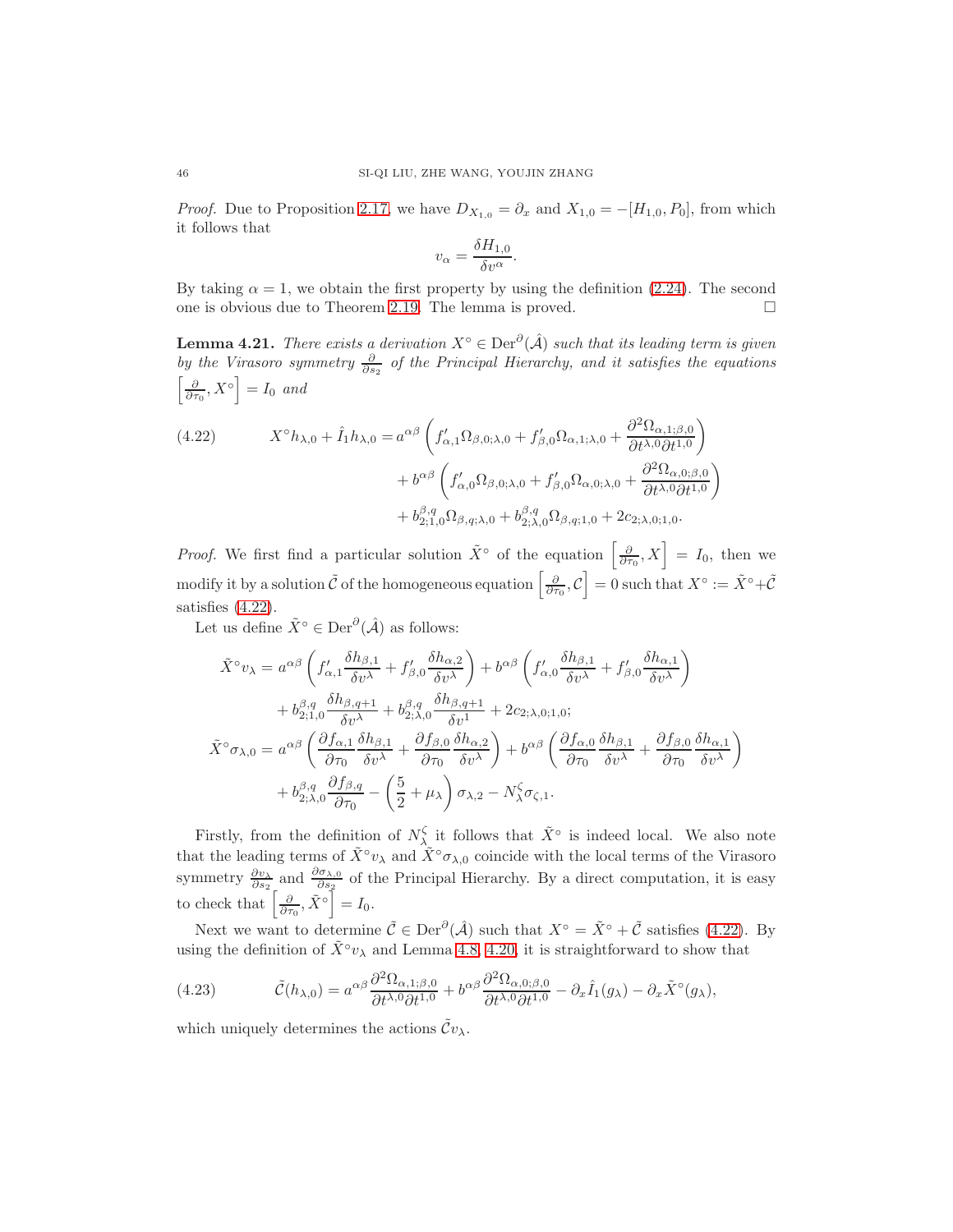Finally we need to check such  $\tilde{C}$  satisfies  $\left[\frac{\partial}{\partial \tau_0}, \tilde{C}\right] = 0$ . By using the next lemma, we know that it suffices to show that  $\int \tilde{C}v_{\lambda} = 0$ , which is obvious from [\(4.23\)](#page-45-1) and [\(2.31\)](#page-20-3). The lemma is proved.

<span id="page-46-0"></span>**Lemma 4.22.** Let  $U_1, \dots, U_n$  be differential polynomials with  $U_\lambda \in \hat{\mathcal{A}}_{\geq 2}^0$ . Then there exists  $\mathcal{C} \in \text{Der}^{\partial}(\hat{\mathcal{A}})_{\geq 1}^0$  such that  $\left[\frac{\partial}{\partial \tau_0}, \mathcal{C}\right] = 0$  and  $\mathcal{C}v_\lambda = U_\lambda$  if and only if  $\int U_\lambda = 0$ .

*Proof.* Let  $\mathcal{C} \in \text{Der}^{\partial}(\hat{\mathcal{A}})^0$  be a derivation such that  $\left[\frac{\partial}{\partial \tau_0}, \mathcal{C}\right] = 0$ . Then by using the triviality of the variational Hamiltonian cohomology  $H_{\geq 1}^0(\text{Der}^{\partial}(\hat{\mathcal{A}}))$ , we know the existence of a certain  $\mathcal{K} \in \text{Der}^{\partial}(\hat{\mathcal{A}})^{-1}$  such that  $\left[\frac{\partial}{\partial \tau_0}, \mathcal{K}\right] = \mathcal{C}$ . Let us denote  $\mathcal{K}\sigma_{\lambda,0} = V_{\lambda} \in \hat{\mathcal{A}}^0$ . Then it is easy to see that

$$
\mathcal{C}v_{\lambda} = \left[\frac{\partial}{\partial \tau_0}, \mathcal{K}\right]v_{\lambda} = \mathcal{K}\sigma^1_{\lambda,0} = \partial_x V_{\lambda}.
$$

Therefore we have  $\int U_{\lambda} = \int \partial_x V_{\lambda} = 0$ .

Conversely, if  $U_\lambda = \partial_x V_\lambda$  for some  $V_\lambda \in \hat{\mathcal{A}}^0$ , we can define a derivation  $\mathcal{C} \in \text{Der}^{\partial}(\hat{\mathcal{A}})^0$ by

$$
\mathcal{C}v_{\lambda} = \partial_x V_{\lambda}, \quad \mathcal{C}\sigma_{\lambda,0} = \frac{\partial V_{\lambda}}{\partial \tau_0},
$$

then it is easy to check that  $\left[\frac{\partial}{\partial \tau_0}, \mathcal{C}\right] = 0$  and the lemma is proved.

Now let us denote  $C = X - X^{\circ}$ , where the derivation X is described in Theorem [4.19](#page-44-3) and  $X^{\circ}$  satisfies [\(4.22\)](#page-45-0). Then we can rewrite the Virasoro symmetry in terms of the normal coordinates as follows:

$$
\frac{\partial w_{\lambda}}{\partial s_{2}} = a^{\alpha\beta} \left( f_{\beta,0} \frac{\partial w_{\lambda}}{\partial t^{\alpha,1}} + f_{\alpha,1} \frac{\partial w_{\lambda}}{\partial t^{\beta,0}} \right) + b^{\alpha\beta} \left( f_{\beta,0} \frac{\partial w_{\lambda}}{\partial t^{\alpha,0}} + f_{\alpha,0} \frac{\partial w_{\lambda}}{\partial t^{\beta,0}} \right) \n+ a^{\alpha\beta} \left( f'_{\alpha,1} \Omega_{\beta,0;\lambda,0} + f'_{\beta,0} \Omega_{\alpha,1;\lambda,0} + \frac{\partial^{2} \Omega_{\alpha,1;\beta,0}}{\partial t^{\lambda,0} \partial t^{1,0}} \right) \n+ b^{\alpha\beta} \left( f'_{\alpha,0} \Omega_{\beta,0;\lambda,0} + f'_{\beta,0} \Omega_{\alpha,0;\lambda,0} + \frac{\partial^{2} \Omega_{\alpha,0;\beta,0}}{\partial t^{\lambda,0} \partial t^{1,0}} \right) \n+ b^{\beta,q}_{2;1,0} \Omega_{\beta,q;\lambda,0} + b^{\beta,q}_{2;\lambda,0} \Omega_{\beta,q;1,0} + 2c_{2;\lambda,0;1,0} + \mathcal{C}(h_{\lambda,0}) + \mathcal{L}_{2} w_{\lambda}.
$$

According to Lemma [4.22,](#page-46-0) there exists  $Q_{\lambda} \in \hat{\mathcal{A}}_{\geq 1}^0$  such that  $\mathcal{C}(h_{\lambda,0}) = \partial_x Q_{\lambda}$ . In particular, the fact that

$$
\frac{\partial}{\partial t^{\gamma,0}} \frac{\partial w_{\lambda}}{\partial s_2} = \frac{\partial}{\partial t^{\lambda,0}} \frac{\partial w_{\gamma}}{\partial s_2}
$$

gives the equation

$$
\frac{\partial Q_{\lambda}}{\partial t^{\gamma,0}}=\frac{\partial Q_{\gamma}}{\partial t^{\lambda,0}},
$$

which means that  $\int Q_1$  is a conserved quantity of the flows  $\frac{\partial}{\partial t^{\lambda,0}}$ . If the dimension of the Frobenius manifold dim  $M \geq 2$ , then it follows from Lemma 4.12 and Theorem A.2 of [\[9\]](#page-53-16) that there exists  $Q \in \hat{\mathcal{A}}_{\geq 0}^0$  such that  $Q_{\lambda} = \frac{\partial Q}{\partial t^{\lambda,0}}$ .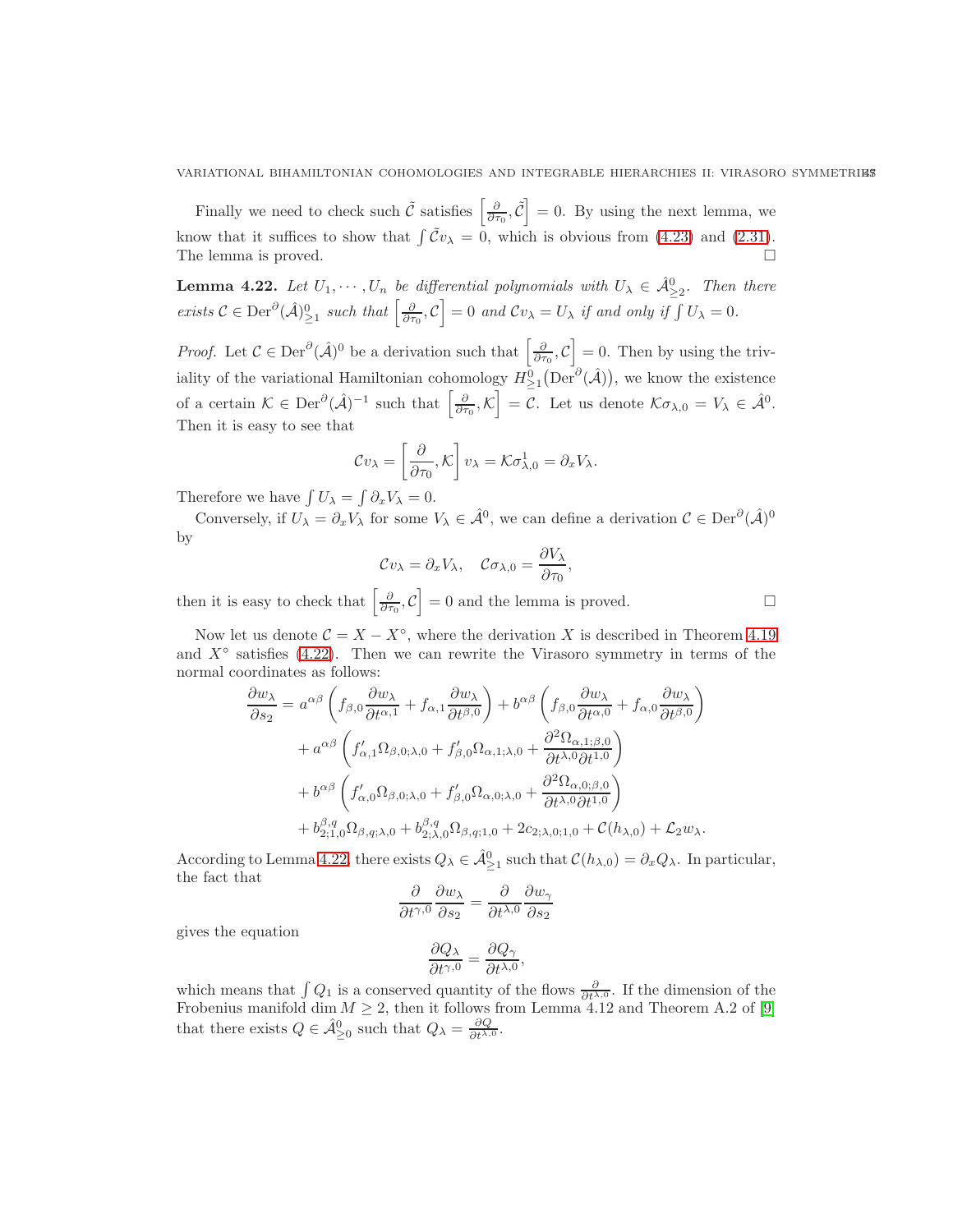<span id="page-47-0"></span>**Theorem 4.23.** Let  $\mathcal{Z}$  be a tau-function of the tau-cover [\(2.28\)](#page-19-2) of the deformed Principal Hierarchy. Then there exists a differential polynomial  $O_2 \in \hat{\mathcal{A}}_{\geq 0}^0$  which yields a symmetry of the tau-cover given by

$$
\frac{\partial \mathcal{Z}}{\partial s_2} = L_2^{even} \mathcal{Z} + O_2 \mathcal{Z},
$$

where the evolutions of  $f_{\alpha,p}$  and  $w_{\lambda}$  along the flow  $\frac{\partial}{\partial s_2}$  are defined by

$$
\frac{\partial f_{\alpha,p}}{\partial s_2} = \frac{\partial}{\partial t^{\alpha,p}} \frac{\partial \log Z}{\partial s_2}, \quad \frac{\partial w_\lambda}{\partial s_2} = \frac{\partial}{\partial t^{1,0}} \frac{\partial f_{\lambda,0}}{\partial s_2}.
$$

*Proof.* When dim  $M \ge 2$  we take  $O_2 = Q$  which is just given above. When dim  $M = 1$ ,  $O<sub>2</sub>$  is given in [\(3.26\)](#page-31-5). The theorem is proved.

Now let us proceed to determine all other Virasoro symmetries  $\frac{\partial}{\partial s_m}$  of the tau-cover of the deformed Principal Hierarchy. In what follows we will denote by  $\mathcal{F} = \log \mathcal{Z}$  and denote

$$
\mathcal{G}_m = a_m^{\alpha, p; \beta, q} \left( \frac{\partial \mathcal{F}}{\partial t^{\alpha, p}} \frac{\partial \mathcal{F}}{\partial t^{\beta, q}} + \frac{\partial^2 \mathcal{F}}{\partial t^{\alpha, p} \partial t^{\beta, q}} \right) + c_{m; \alpha, p; \beta, q} t^{\alpha, p} t^{\beta, q};
$$
\n
$$
\mathcal{L}_m^{even} = b_{m; \alpha, p}^{\beta, q} t^{\alpha, p} \frac{\partial}{\partial t^{\beta, q}}, \quad m \ge -1.
$$

It is proved in [\[9\]](#page-53-16) that

$$
\frac{\partial \mathcal{F}}{\partial s_{-1}} = \mathcal{G}_{-1} + \mathcal{L}_{-1}^{even} \mathcal{F}
$$

induces a symmetry of the tau-cover of the deformed Principal Hierarchy. On the other hand, by using Theorem [4.23](#page-47-0) we know that

$$
\frac{\partial \mathcal{F}}{\partial s_2} = \mathcal{G}_2 + O_2 + \mathcal{L}_2^{even} \mathcal{F}
$$

also induces a symmetry of the tau-cover of the deformed Principal Hierarchy. From the commutation relation

$$
[L^{even}_{-1},L^{even}_{2}]=-3L^{even}_{1},\quad
$$

it follows that

$$
\left[\frac{\partial}{\partial s_{-1}}, \frac{\partial}{\partial s_2}\right] \mathcal{F} = 3\left(\mathcal{G}_1 + \mathcal{L}_1^{even} \mathcal{F}\right) + \frac{\partial O_2}{\partial s_{-1}} - \mathcal{L}_{-1}^{even} O_2.
$$

Since  $\frac{\partial Q_2}{\partial s_{-1}} - \mathcal{L}_{-1}^{even} O_2$  is a differential polynomial, we can define

$$
\frac{\partial \mathcal{F}}{\partial s_1} = \frac{1}{3} \left[ \frac{\partial}{\partial s_{-1}}, \frac{\partial}{\partial s_2} \right] \mathcal{F} = \mathcal{G}_1 + O_1 + \mathcal{L}_1^{even} \mathcal{F}, \quad O_1 = \frac{1}{3} \left( \frac{\partial O_2}{\partial s_{-1}} - \mathcal{L}_{-1}^{even} O_2 \right).
$$

Then it is obvious that  $\frac{\partial \mathcal{F}}{\partial s_1}$  induces a symmetry of the tau-cover of the deformed Principal Hierarchy. Similarly we define the symmetry

$$
\frac{\partial \mathcal{F}}{\partial s_0} = \frac{1}{2} \left[ \frac{\partial}{\partial s_{-1}}, \frac{\partial}{\partial s_1} \right] \mathcal{F} = \mathcal{G}_0 + O_0 + \mathcal{L}_0^{even} \mathcal{F}, \quad O_0 = \frac{1}{2} \left( \frac{\partial O_1}{\partial s_{-1}} - \mathcal{L}_{-1}^{even} O_1 \right).
$$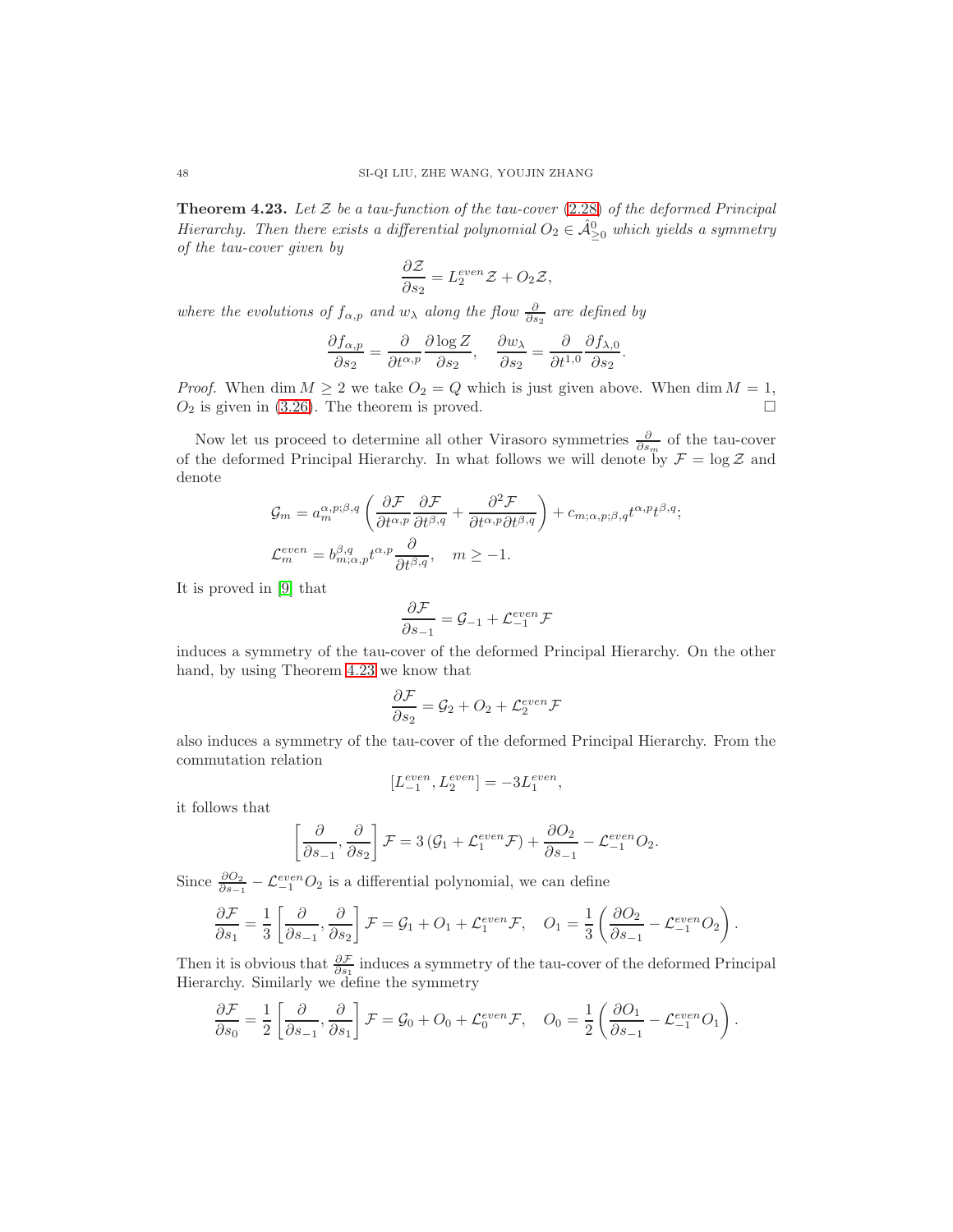Now let us define  $\frac{\partial \mathcal{F}}{\partial s_m}$  for  $m \geq 3$  recursively in the following way. Assume we have defined

$$
\frac{\partial \mathcal{F}}{\partial s_m} = \mathcal{G}_m + O_m + \mathcal{L}_m^{even} \mathcal{F}
$$

such that it induces a symmetry of the tau-cover of the deformed Principal Hierarchy for  $m \geq 2$ . Then we have

$$
\frac{\partial}{\partial s_1} \frac{\partial \mathcal{F}}{\partial s_m} = \frac{\partial \mathcal{G}_m}{\partial s_1} + \frac{\partial O_m}{\partial s_1} + \mathcal{L}_m^{even} (\mathcal{G}_1 + O_1 + \mathcal{L}_1^{even} \mathcal{F}).
$$

It follows from the definition of  $\mathcal{G}_m$  that

$$
\frac{\partial \mathcal{G}_m}{\partial s_1} = \frac{\partial}{\partial s_1} \left( a_m^{\alpha, p; \beta, q} \left( \frac{\partial \mathcal{F}}{\partial t^{\alpha, p}} \frac{\partial \mathcal{F}}{\partial t^{\beta, q}} + \frac{\partial^2 \mathcal{F}}{\partial t^{\alpha, p} \partial t^{\beta, q}} \right) + c_{m; \alpha, p; \beta, q} t^{\alpha, p} t^{\beta, q} \right)
$$
  
\n
$$
= a_m^{\alpha, p; \beta, q} \left( f_{\alpha, p} \frac{\partial}{\partial t^{\beta, q}} (\mathcal{G}_1 + O_1 + \mathcal{L}_1^{even} \mathcal{F}) + f_{\beta, q} \frac{\partial}{\partial t^{\alpha, p}} (\mathcal{G}_1 + O_1 + \mathcal{L}_1^{even} \mathcal{F}) \right)
$$
  
\n
$$
+ a_m^{\alpha, p; \beta, q} \frac{\partial^2}{\partial t^{\alpha, p} \partial t^{\beta, q}} (\mathcal{G}_1 + O_1 + \mathcal{L}_1^{even} \mathcal{F})
$$
  
\n
$$
= a_m^{\alpha, p; \beta, q} \left( f_{\alpha, p} \frac{\partial O_1}{\partial t^{\beta, q}} + f_{\beta, q} \frac{\partial O_1}{\partial t^{\alpha, p}} + \frac{\partial^2 O_1}{\partial t^{\alpha, p} \partial t^{\beta, q}} \right) + \cdots ,
$$

here  $\cdots$  stands for remaining terms that do not contain  $O_1$ . In a similar way we can compute  $\frac{\partial}{\partial s_m} \frac{\partial \mathcal{F}}{\partial s_1}$ . By using the commutation relation

$$
[L_1^{even},L_m^{even}]= (1-m)L_{m+1}^{even} \label{eq:2.1}
$$

we obtain the following result:

$$
\begin{aligned}\n\left[\frac{\partial}{\partial s_1}, \frac{\partial}{\partial s_m}\right] \mathcal{F} &= (m-1) \left(\mathcal{G}_{m+1} + \mathcal{L}_{m+1}^{even} \mathcal{F}\right) \\
&\quad + \frac{\partial O_m}{\partial s_1} - a_1^{\alpha, p; \beta, q} \left(f_{\alpha, p} \frac{\partial O_m}{\partial t^{\beta, q}} + f_{\beta, q} \frac{\partial O_m}{\partial t^{\alpha, p}} + \frac{\partial^2 O_m}{\partial t^{\alpha, p} \partial t^{\beta, q}}\right) - \mathcal{L}_1^{even} O_m \\
&\quad - \frac{\partial O_1}{\partial s_m} + a_m^{\alpha, p; \beta, q} \left(f_{\alpha, p} \frac{\partial O_1}{\partial t^{\beta, q}} + f_{\beta, q} \frac{\partial O_1}{\partial t^{\alpha, p}} + \frac{\partial^2 O_1}{\partial t^{\alpha, p} \partial t^{\beta, q}}\right) + \mathcal{L}_m^{even} O_1.\n\end{aligned}
$$

Therefore we obtain the symmetry  $\frac{\partial \mathcal{F}}{\partial s_{m+1}}$  by defining

$$
\frac{\partial \mathcal{F}}{\partial s_{m+1}} = \frac{1}{m-1} \left[ \frac{\partial}{\partial s_1}, \frac{\partial}{\partial s_m} \right] \mathcal{F} = \mathcal{G}_{m+1} + O_{m+1} + \mathcal{L}_{m+1}^{even} \mathcal{F},
$$

where  $\mathcal{O}_{m+1}$  is the differential polynomial given by

$$
O_{m+1} = \frac{1}{m-1} \left( \frac{\partial O_m}{\partial s_1} - a_1^{\alpha, p; \beta, q} \left( f_{\alpha, p} \frac{\partial O_m}{\partial t^{\beta, q}} + f_{\beta, q} \frac{\partial O_m}{\partial t^{\alpha, p}} + \frac{\partial^2 O_m}{\partial t^{\alpha, p} \partial t^{\beta, q}} \right) - \mathcal{L}_1^{even} O_m \right)
$$

$$
- \frac{1}{m-1} \left( \frac{\partial O_1}{\partial s_m} - a_m^{\alpha, p; \beta, q} \left( f_{\alpha, p} \frac{\partial O_1}{\partial t^{\beta, q}} + f_{\beta, q} \frac{\partial O_1}{\partial t^{\alpha, p}} + \frac{\partial^2 O_1}{\partial t^{\alpha, p} \partial t^{\beta, q}} \right) - \mathcal{L}_m^{even} O_1 \right).
$$

Thus we have defined recursively an infinite set of symmetries of the tau-cover of the deformed Principal Hierarchy. Their actions on  $\mathcal F$  can be represented by

$$
\frac{\partial \mathcal{F}}{\partial s_m} = \mathcal{G}_m + O_m + \mathcal{L}_m^{even} \mathcal{F}.
$$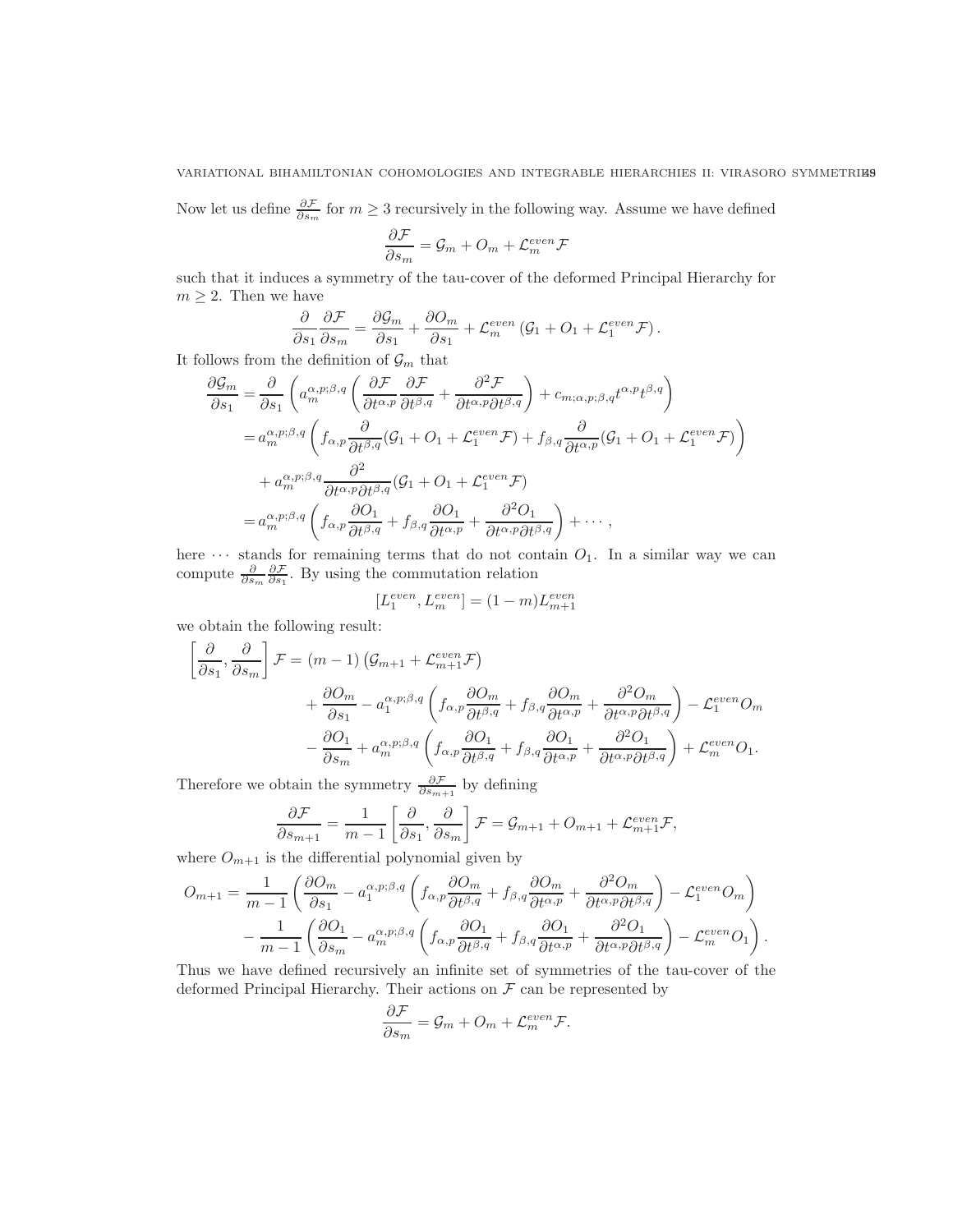Next we show that we can further adjust  $O_m$  by adding certain constants such that these symmetries satisfy the Virasoro commutation relation

$$
\left[\frac{\partial}{\partial s_k}, \frac{\partial}{\partial s_l}\right] = (l - k) \frac{\partial}{\partial s_{k+l}}, \quad k, l \ge -1.
$$

**Lemma 4.24.** There is a unique choice of constants  $\kappa_m$  for  $m \geq -1$  such that the flows

$$
\frac{\partial \mathcal{F}}{\partial s_m} = \mathcal{G}_m + O_m + \kappa_m + \mathcal{L}_m^{even} \mathcal{F}
$$

satisfy the Virasoro commutation relation

(4.24) 
$$
\left[\frac{\partial}{\partial s_k}, \frac{\partial}{\partial s_l}\right] = (l-k)\frac{\partial}{\partial s_{k+l}}, \quad k, l \ge -1.
$$

*Proof.* Let us first fix an arbitrary choice of  $O_m$  and denote

<span id="page-49-1"></span>
$$
\frac{\partial \mathcal{F}}{\partial \hat{s}_m} = \mathcal{G}_m + O_m + \mathcal{L}_m^{even} \mathcal{F}.
$$

Then we obtain the differential polynomials  $\tilde{O}_{k+l}$  such that

$$
\left[\frac{\partial}{\partial \hat{s}_k}, \frac{\partial}{\partial \hat{s}_l}\right] \mathcal{F} = (l - k) \left(\mathcal{G}_{l+k} + \tilde{O}_{l+k} + \mathcal{L}_{l+k}^{even} \mathcal{F}\right).
$$

But both  $\frac{\partial}{\partial \hat{s}_{l+k}}$  and  $\left[\frac{\partial}{\partial \hat{s}_k}, \frac{\partial}{\partial \hat{s}_l}\right]$  are symmetries of the tau-cover of the deformed Principal Hierarchy, so we conclude that

$$
\frac{\partial \mathcal{F}}{\partial s} := \frac{\partial \mathcal{F}}{\partial \hat{s}_{k+l}} - \frac{1}{l-k} \left[ \frac{\partial}{\partial \hat{s}_k}, \frac{\partial}{\partial \hat{s}_l} \right] \mathcal{F} = O_{k+l} - \tilde{O}_{k+l}
$$

is also a symmetry of the tau-cover of the deformed Principal Hierarchy. The action of this symmetry on the normal coordinates has the expression

$$
\frac{\partial w_{\lambda}}{\partial s} = \frac{\partial^2}{\partial t^{\lambda,0} \partial t^{1,0}} \left( O_{k+l} - \tilde{O}_{k+l} \right).
$$

Thus  $\frac{\partial w_\lambda}{\partial s} \in \hat{\mathcal{A}}_{\geq 2}$ , and therefore such a symmetry must vanish due to the result of the bihamiltonian cohomology [\[7\]](#page-53-6). Hence we conclude that

$$
O_{k+l} - \tilde{O}_{k+l} = c_{k,l}
$$

for some constant  $c_{k,l}$ , and this means that

(4.25) 
$$
\left[\frac{\partial}{\partial \hat{s}_k}, \frac{\partial}{\partial \hat{s}_l}\right] = (l-k)\frac{\partial}{\partial \hat{s}_{k+l}} + c_{k,l}, \quad k, l \ge -1.
$$

Let us denote by  $\mathfrak{W}_1$  the Lie algebra of formal vector fields on a line, which is an infinite dimensional Lie algebra with a basis

<span id="page-49-0"></span>
$$
e_m = z^{m+1} \frac{d}{dz}, \quad m \ge -1.
$$

Then the relation [\(4.25\)](#page-49-0) implies that the Lie algebra  $\{\frac{\partial}{\partial \hat{s}_m}\}$  defines a central extension of  $\mathfrak{W}_1$ . It is computed in [\[15\]](#page-53-22) that  $H^2(\mathfrak{W}_1,\mathbb{R})=0$  and hence every central extension is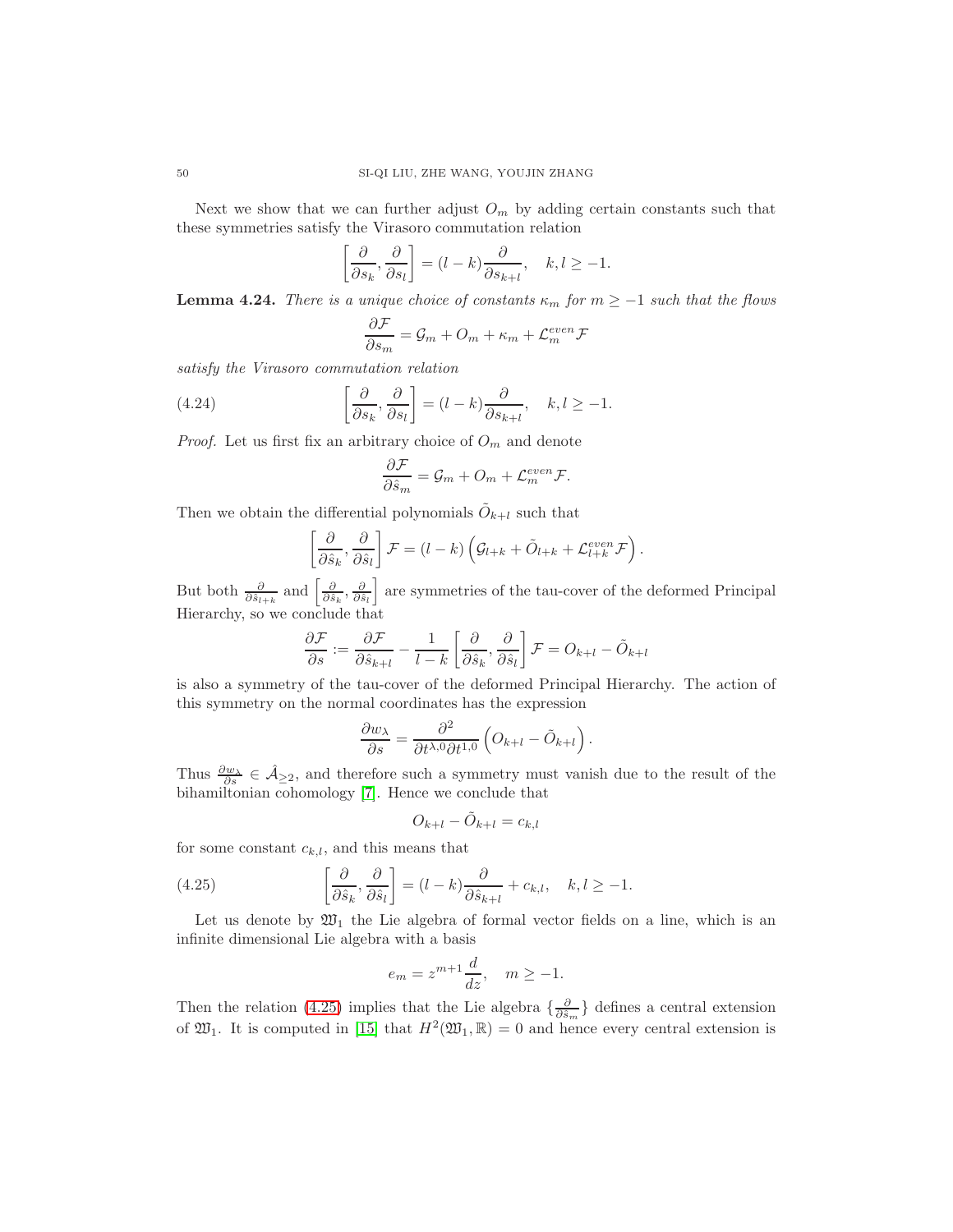trivial. Therefore we can modify each  $O_m$  by adding an appropriate constant  $\kappa_m$  such that the modified flows

$$
\frac{\partial \mathcal{F}}{\partial s_m} = \mathcal{G}_m + O_m + \kappa_m + \mathcal{L}_m^{even} \mathcal{F}
$$

satisfy the commutation relations [\(4.24\)](#page-49-1). Moreover, the choice of  $\kappa_m$  is unique since  $H^1(\mathfrak{W}_1,\mathbb{R})=0$  (see [\[15\]](#page-53-22)). The lemma is proved.

Thus we have proved the following theorem.

Theorem 4.25. For every tau-symmetric bihamiltonian deformation of the Principal Hierarchy associated with a semisimple Frobenius manifold, the deformed integrable hierarchy possesses an infinite set of Virasoro symmetries. The actions of these symmetries on the tau function  $\mathcal Z$  are represented by

$$
\frac{\partial \mathcal{Z}}{\partial s_m} = L_m^{even} \mathcal{Z} + O_m \mathcal{Z}, \quad m \ge -1,
$$

where  $O_m \in \hat{\mathcal{A}}$  are certain differential polynomials, and the flows  $\frac{\partial}{\partial s_m}$  satisfy the commutation relations

$$
\left[\frac{\partial}{\partial s_k}, \frac{\partial}{\partial s_l}\right] = (l - k) \frac{\partial}{\partial s_{k+l}}, \quad k, l \ge -1.
$$

<span id="page-50-0"></span>Example 4.1. Let M be the 2-dimensional Frobenius manifold defined on the orbit space of the Weyl group of type  $B_2$ . Its potential and Euler vector field are given by

$$
F = \frac{1}{2}v^2u + \frac{4}{15}u^5, \quad E = v\partial_v + \frac{1}{2}u\partial_u.
$$

Here  $v = v^1$  and  $u = v^2$  are the flat coordinates of M. We denote by  $\sigma_1$  and  $\sigma_2$  the dual coordinates of the fiber of  $\hat{M}$ , then the bihamiltonian structure  $(P_0^{[0]}, P_1^{[0]})$  associated with M is given by

$$
P_0^{[0]} = \frac{1}{2} \int \sigma_1 \sigma_2^1 + \sigma_2 \sigma_1^1, \quad P_1^{[0]} = \frac{1}{2} \int 8u^3 \sigma_1 \sigma_1^1 + \frac{1}{2} u \sigma_2 \sigma_2^1 + 2v \sigma_1 \sigma_2^1 - \frac{1}{2} v_x \sigma_1 \sigma_2.
$$

Let us first write down the Virasoro symmetry  $\frac{\partial}{\partial s_1}$  of the tau-cover of the Principal Hierarchy associated with M. The Virasoro operator  $\tilde{L}_1^{even}$  has the expression

$$
L_1^{even} = \frac{3}{16} \frac{\partial^2}{\partial t^{1,0} \partial t^{2,0}} + \mathcal{L}_1^{even},
$$

where

$$
\mathcal{L}_1^{even} = \sum_{p \ge 0} \left( p + \frac{1}{4} \right) \left( p + \frac{5}{4} \right) t^{1,p} \frac{\partial}{\partial t^{1,p+1}} + \left( p + \frac{3}{4} \right) \left( p + \frac{7}{4} \right) t^{2,p} \frac{\partial}{\partial t^{2,p+1}}.
$$

Then the action of  $\frac{\partial}{\partial s_1}$  on the genus zero free energy  $\mathcal{F}^{[0]}$  of the tau-cover of the Principal Hierarchy is given by

$$
\frac{\partial \mathcal{F}^{[0]}}{\partial s_1} = \frac{3}{16} f_{1,0} f_{2,0} + \mathcal{L}_1^{even} \mathcal{F}^{[0]}.
$$

Consider the bihamiltonian structure  $(P_0, P_1)$  of the Drinfel'd-Sokolov hierarchy [\[3\]](#page-53-23) associated with the untwisted affine Kac-Moody algebra  $B_2^{(1)}$ . After performing a suitable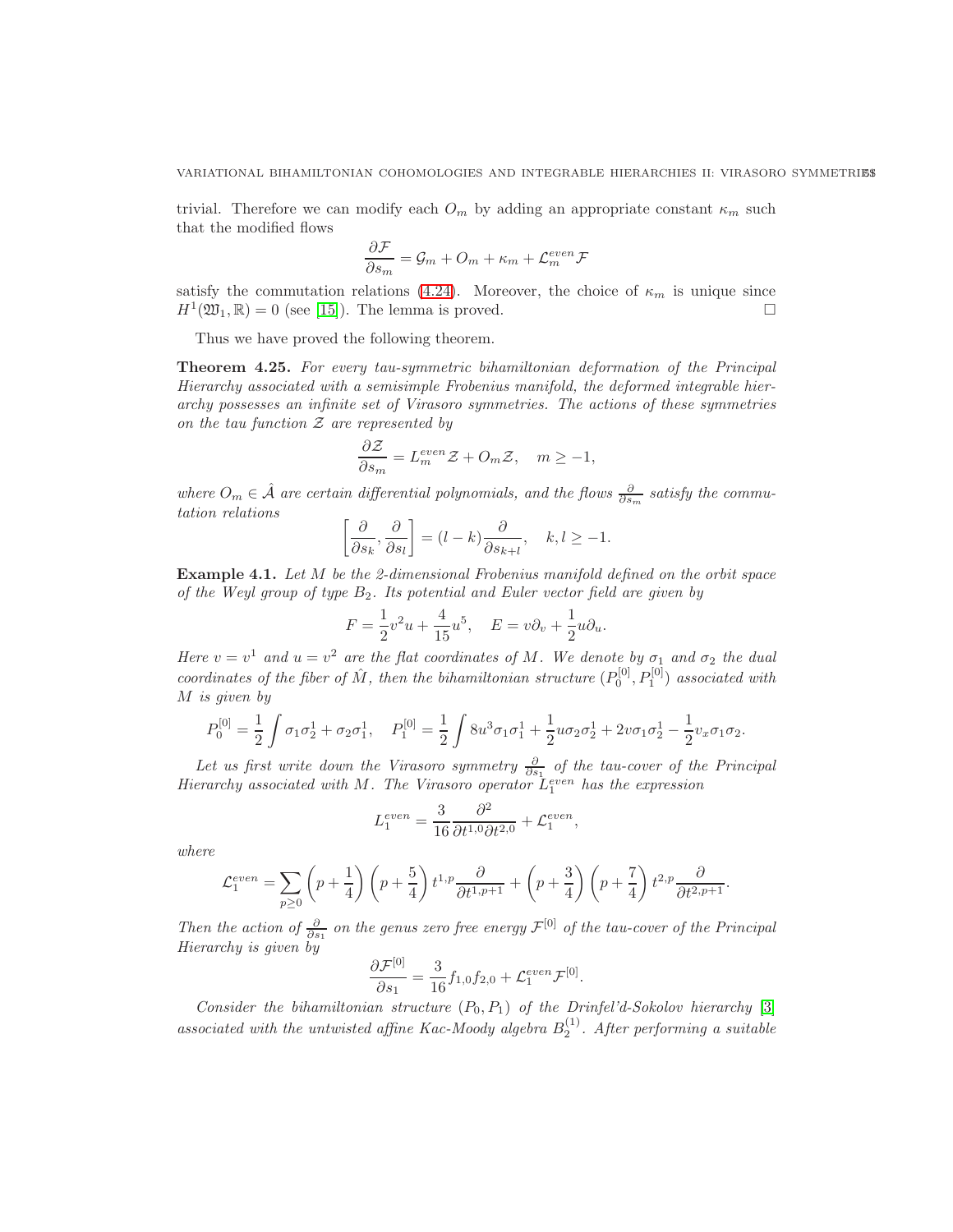Miura type transformation we have  $P_0 = P_0^{[0]}$ , and the Hamiltonian operator  $\mathcal{P}_1$  of  $P_1$ has the expression

$$
\mathcal{P}_1 = \begin{pmatrix} 8u^3\partial_x + 12u^2u_x & v\partial_x + \frac{1}{4}v_x \\ v\partial_x + \frac{3}{4}v_x & \frac{1}{2}u\partial_x + \frac{1}{4}u_x \end{pmatrix} + \varepsilon^2 \begin{pmatrix} D_1 & D_2 \\ D_3 & D_4 \end{pmatrix} + O(\varepsilon^4),
$$

where the differential operators  $D_i$  are given by  $D_2 = u\partial_x^3 + \frac{3}{4}u_x\partial_x^2$ ,  $D_4 = \frac{5}{8}\partial_x^3$  and

$$
D_1 = 14u^2\partial_x^3 + 42uu_x\partial_x^2 + \left(20u_x^2 + 16uu_{xx} + \frac{1}{2}v_{xx}\right)\partial_x + 12u_xu_{xx} + 6uu^{(3)} + \frac{1}{4}v^{(3)},
$$
  
\n
$$
D_3 = u\partial_x^3 + \frac{9}{4}u_x\partial_x^2 + \frac{3}{2}u_{xx}\partial_x + \frac{1}{4}u^{(3)}.
$$

The bihamiltonian structure  $(P_0, P_1)$  is a deformation of  $(P_0^{[0]}, P_1^{[0]})$  with central invariants  $c_1 = \frac{1}{6}$ ,  $c_2 = \frac{1}{12}$  (see [\[8,](#page-53-24) [21\]](#page-53-19)), and it determines a unique deformation of the Principal Hierarchy associated with M. We can find the Virasoro symmetry  $\frac{\partial}{\partial s_1}$  of the tau-cover of the deformed Principal Hierarchy by using the results developed in the present paper. It turns out that the action of  $\frac{\partial}{\partial s_1}$  on the tau-function  $\mathcal Z$  can be represented by

(4.26) 
$$
\frac{\partial \mathcal{Z}}{\partial s_1} = L_1^{even} \mathcal{Z} + \left(\frac{1}{2}u^2 + \frac{1}{4}v + \frac{1}{4}\varepsilon^2 u_{xx}\right)\mathcal{Z}.
$$

<span id="page-51-0"></span>A similar result is also given in the Example 5.5 of [\[26\]](#page-54-0) by using the Kac-Moody-Virasoro algebra.

### <span id="page-51-3"></span><span id="page-51-2"></span>5. Conclusion

In the present paper, we prove the existence of an infinite set of Virasoro symmetries for a given tau-symmetric bihamiltonian deformation of the Principal Hierarchy associated with a semisimple Frobenius manifold. These symmetries can be represented in terms of the tau-function Z of the integrable hierarchy in the form

(5.1) 
$$
\frac{\partial Z}{\partial s_m} = L_m Z + O_m Z, \quad m \ge -1.
$$

Note that the differential polynomials  $O_m$  depend on the choice of the representative, in the equivalence class of Miura type transformations, of the deformations of the bihamiltonian structure of hydrodynamic type  $(P_0^{[0]}, P_1^{[0]})$ . It is proved in [\[9\]](#page-53-16) that, for two different choices of representatives  $(P_0, P_1)$  and  $(\tilde{P}_0, \tilde{P}_1)$ , the corresponding normal coordinates

$$
w^{\alpha} = \eta^{\alpha\beta} \frac{\partial^2 \log Z}{\partial t^{1,0} \partial t^{\beta,0}}, \quad \tilde{w}^{\alpha} = \eta^{\alpha\beta} \frac{\partial^2 \log \tilde{Z}}{\partial t^{1,0} \partial t^{\beta,0}}, \quad \alpha = 1, \dots, n
$$

of the deformed Principal Hierarchy are related by a Miura type transformation

<span id="page-51-1"></span>
$$
\tilde{w}^{\alpha} = w^{\alpha} + \eta^{\alpha\beta} \frac{\partial^2 G}{\partial t^{1,0} \partial t^{\beta,0}},
$$

where  $G \in \hat{\mathcal{A}}$  is a differential polynomial, and the tau-functions are related by the equation (5.2)  $\tilde{Z} = \exp(G)Z$ .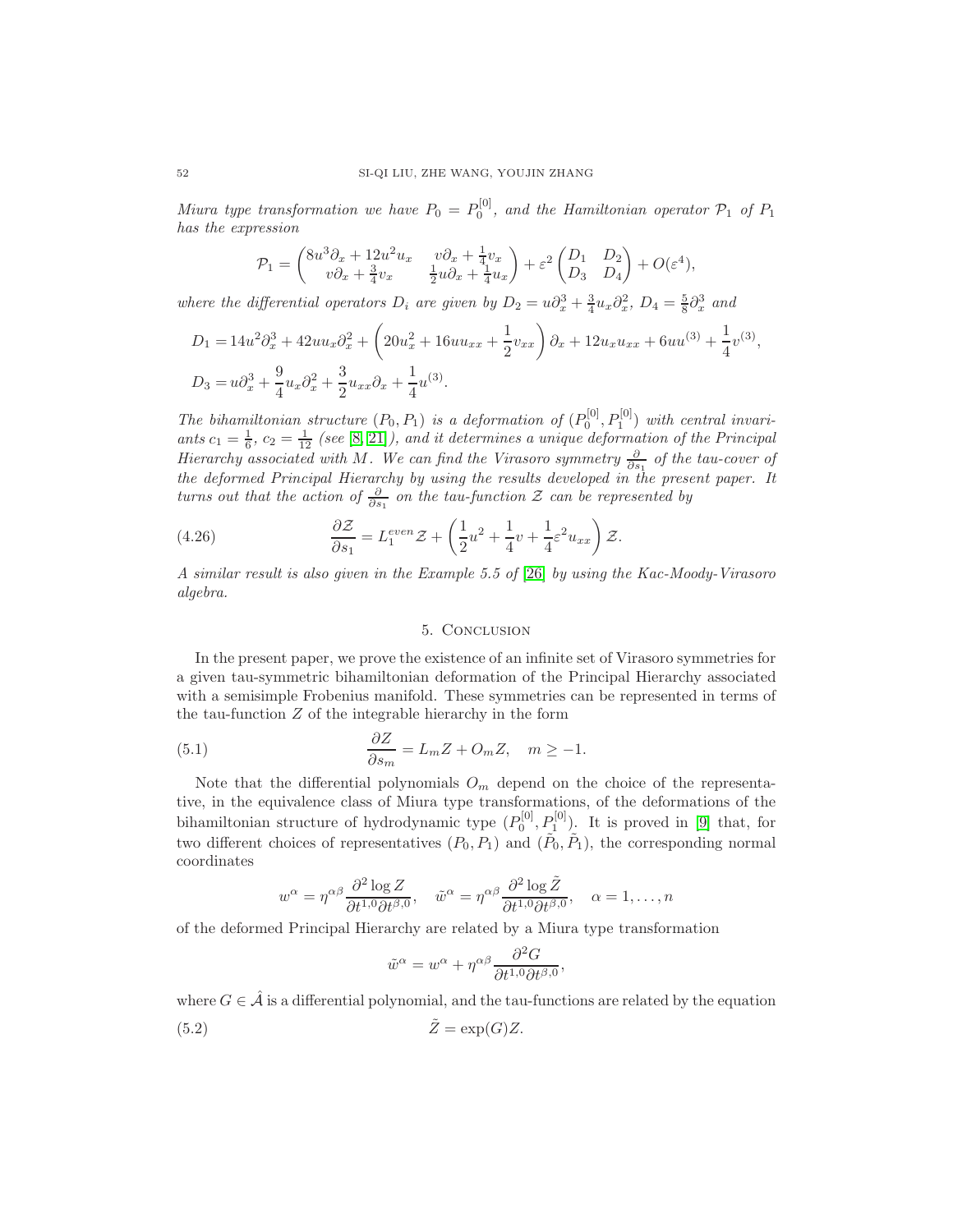Conversely, any differential polynomial  $G \in \mathcal{A}$  defines a Miura type transformation for the deformed bihamiltonian structure and the integrable hierarchy in the manner described above.

After a Miura type transformation induced from [\(5.2\)](#page-51-1), the Virasoro symmetries [\(5.1\)](#page-51-2) are transformed to the form

$$
\frac{\partial \tilde{Z}}{\partial s_m} = L_m \tilde{Z} + \tilde{O}_m \tilde{Z}, \quad m \ge -1,
$$

where the differential polynomials  $\tilde{O}_m$  can be computed from  $O_m$  and  $G$ .

We are going to study the problem of linearization of Virasoro symmetries in subsequent work, i.e., to study whether it is possible to find a suitable differential polynomial  $G$  such that all the functuons  $\hat{O}_m$  vanish.

Let us exam the possibility of linearizing the Virasoro symmetries given in the example of Sect. [3.4](#page-28-0) for the one-dimensional Frobenius manifold. We want to find a certain Miura type transformation given by [\(5.2\)](#page-51-1) which linearizes the Virasoro symmetry [\(3.26\)](#page-31-5) and leaves the expression of the Virasoro symmetry

$$
\frac{\partial Z}{\partial s_{-1}} = L_{-1}^{even} Z
$$

unchanged. It follows from these requirements that the differential degree zero component  $G_0$  of G must satisfy the equations

$$
\frac{\partial G_0}{\partial v} = 0, \quad v^3 \frac{\partial G_0}{\partial v} = -\left(3c - \frac{3}{8}\right) \frac{v^2}{2},
$$

which do not possess any solution unless  $c = \frac{1}{8}$ . When  $c = \frac{1}{8}$ , the linearized Virasoro symmetries for this example are well known [\[25\]](#page-53-21), and the central invariant of the corresponding deformed bihamiltonian structure is  $\frac{1}{3}c = \frac{1}{24}$ .

We can do a similar computation for Example [4.1.](#page-50-0) We want to find a Miura type transformation given by [\(5.2\)](#page-51-1) to linearize the Virasoro symmetry [\(4.26\)](#page-51-3) and to preserve the expression of the Virasoro symmetry

$$
\frac{\partial Z}{\partial s_{-1}} = L_{-1}^{even} Z.
$$

Then the differential degree zero component  $G_0$  of G must satisfy the equations

$$
\frac{\partial G_0}{\partial v} = 0, \quad uv \frac{\partial G_0}{\partial u} = -\left(\frac{1}{2}u^2 + \frac{1}{4}v\right),\,
$$

which have no solution. Therefore the Virasoro symmetries given by the bihamiltonian structure  $(P_0, P_1)$  in this example cannot be linearized.

In general we have the following conjecture.

Conjecture 5.1. The Virasoro symmetries for a given tau-symmetric bihamiltonian deformation of the Principal Hierarchy associated with a semisimple Frobenius manifold is linearizable if and only if the central invariants of the corresponding deformed bihamiltonian structure are all equal to  $\frac{1}{24}$ .

We will study this conjecture and give a proof of it in the paper [\[18\]](#page-53-25).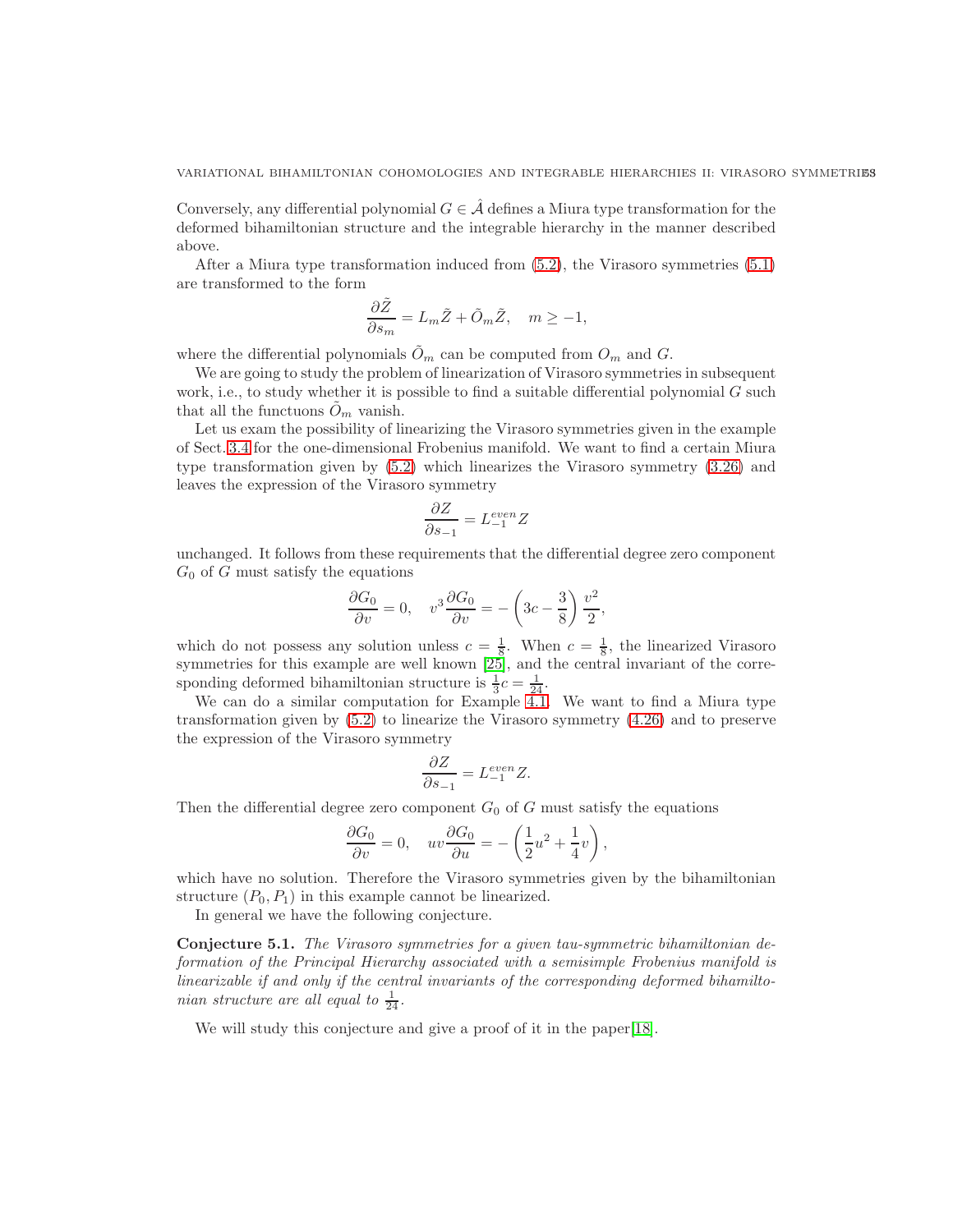#### <span id="page-53-0"></span>**REFERENCES**

- <span id="page-53-5"></span>[1] Becker, K., and Becker, M. Non-perturbative solution of the super-Virasoro constraints. Modern Phys. Lett. A 8, 13 (1993), 1205–1214.
- <span id="page-53-13"></span>[2] Dijkgraaf, R., Verlinde, H., and Verlinde, E. Topological strings in d < 1. Nuclear Phys. B 352, 1 (1991), 59–86.
- <span id="page-53-23"></span>[3] DRINFEL'D, V. G., AND SOKOLOV, V. V. Lie algebras and equations of Korteweg-de Vries type. J. Soviet Math. 30, 2 (1985), 1975–2036.
- <span id="page-53-11"></span><span id="page-53-10"></span>[4] Dubrovin, B. Integrable systems and classification of 2-dimensional topological field theories. In Integrable systems. Springer, 1993, pp. 313–359.
- <span id="page-53-12"></span>[5] DUBROVIN, B. Geometry of 2D topological field theories. In Integrable systems and quantum groups. Springer, 1996, pp. 120–348.
- <span id="page-53-6"></span>[6] DUBROVIN, B. Painlevé transcendents in two-dimensional topological field theory. In The Painlevé property. Springer, 1999, pp. 287–412.
- [7] Dubrovin, B., Liu, S.-Q., and Zhang, Y. On Hamiltonian perturbations of hyperbolic systems of conservation laws I: Quasi-Triviality of bi-Hamiltonian perturbations. Comm. Pure Appl. Math. 59, 4 (2006), 559–615.
- <span id="page-53-24"></span>[8] Dubrovin, B., Liu, S.-Q., and Zhang, Y. Frobenius manifolds and central invariants for the Drinfeld–Sokolov biHamiltonian structures. Adv. Math. 219, 3 (2008), 780–837.
- <span id="page-53-16"></span>[9] Dubrovin, B., Liu, S.-Q., and Zhang, Y. Bihamiltonian cohomologies and integrable hierarchies II: the tau structures. Comm. Math. Phys. 361, 2 (2018), 467–524.
- <span id="page-53-8"></span>[10] Dubrovin, B., and Novikov, S. Hamiltonian Formalism of One-Dimensional Systems of Hydrodynamic Type, and the Bogolyubov-Whitman Averaging Method. Sov. Math. Dokl. (1983), 665—-669.
- <span id="page-53-3"></span>[11] Dubrovin, B., and Zhang, Y. Frobenius manifolds and Virasoro constraints. Selecta Math. 5, 4 (1999), 423–466.
- <span id="page-53-2"></span>[12] Dubrovin, B., and Zhang, Y. Normal forms of hierarchies of integrable PDEs, Frobenius manifolds and Gromov-Witten invariants.  $arXiv.math/0108160v1$  [math.DG] (2001).
- <span id="page-53-18"></span>[13] Falqui, G., and Lorenzoni, P. Exact poisson pencils, τ-structures and topological hierarchies. Phys. D 241, 23-24 (2012), 2178–2187.
- <span id="page-53-22"></span><span id="page-53-9"></span>[14] FERAPONTOV, E. Compatible Poisson brackets of hydrodynamic type. J. Phys. A 34, 11 (2001), 2377.
- [15] GELFAND, I. M., AND FUKS, D. B. Cohomology of Lie algebras of formal vector fields. Izv. Akad. Nauk SSSR 34, 2 (1970), 322–337.
- <span id="page-53-20"></span>[16] Kontsevich, M. Intersection theory on the moduli space of curves and the matrix Airy function. Comm. Math. Phys. 147, 1 (1992), 1–23.
- <span id="page-53-7"></span>[17] Liu, S.-Q. Lecture notes on bihamiltonian structures and their central invariants. In B-Model Gromov-Witten Theory. Springer, 2018, pp. 573–625.
- <span id="page-53-25"></span>[18] Liu, S.-Q., Wang, Z., and Zhang, Y. Linearization of Virasoro symmetries associated with semisimple Frobenius manifolds. [arXiv:2109.01846](http://arxiv.org/abs/2109.01846) [math-ph].
- <span id="page-53-4"></span>[19] Liu, S.-Q., Wang, Z., and Zhang, Y. Super tau-covers of bihamiltonian integrable hierarchies. [arXiv:2009.01143](http://arxiv.org/abs/2009.01143) [math.DG] (2020).
- <span id="page-53-1"></span>[20] Liu, S.-Q., Wang, Z., and Zhang, Y. Variational bihamiltonian cohomologies and integrable hierarchies I: foundations. [arXiv:2106.13038](http://arxiv.org/abs/2106.13038) [math.DG] (2021).
- <span id="page-53-19"></span>[21] Liu, S.-Q., and Zhang, Y. Deformations of semisimple bihamiltonian structures of hydrodynamic type. J. Geom. Phys. 54, 4 (2005), 427–453.
- <span id="page-53-15"></span>[22] Liu, S.-Q., and Zhang, Y. Jacobi structures of evolutionary partial differential equations. Adv. Math. 227, 1 (2011), 73–130.
- <span id="page-53-17"></span>[23] Liu, S.-Q., and Zhang, Y. Bihamiltonian cohomologies and integrable hierarchies I: a special case. Comm. Math. Phys. 324, 3 (2013), 897–935.
- <span id="page-53-14"></span>[24] WITTEN, E. On the structure of the topological phase of two-dimensional gravity. Nuclear Phys. B 340, 2-3 (1990), 281–332.
- <span id="page-53-21"></span>[25] WITTEN, E. Two-dimensional gravity and intersection theory on moduli space. Surv. Differ. Geom. 1, 1 (1990), 243–310.